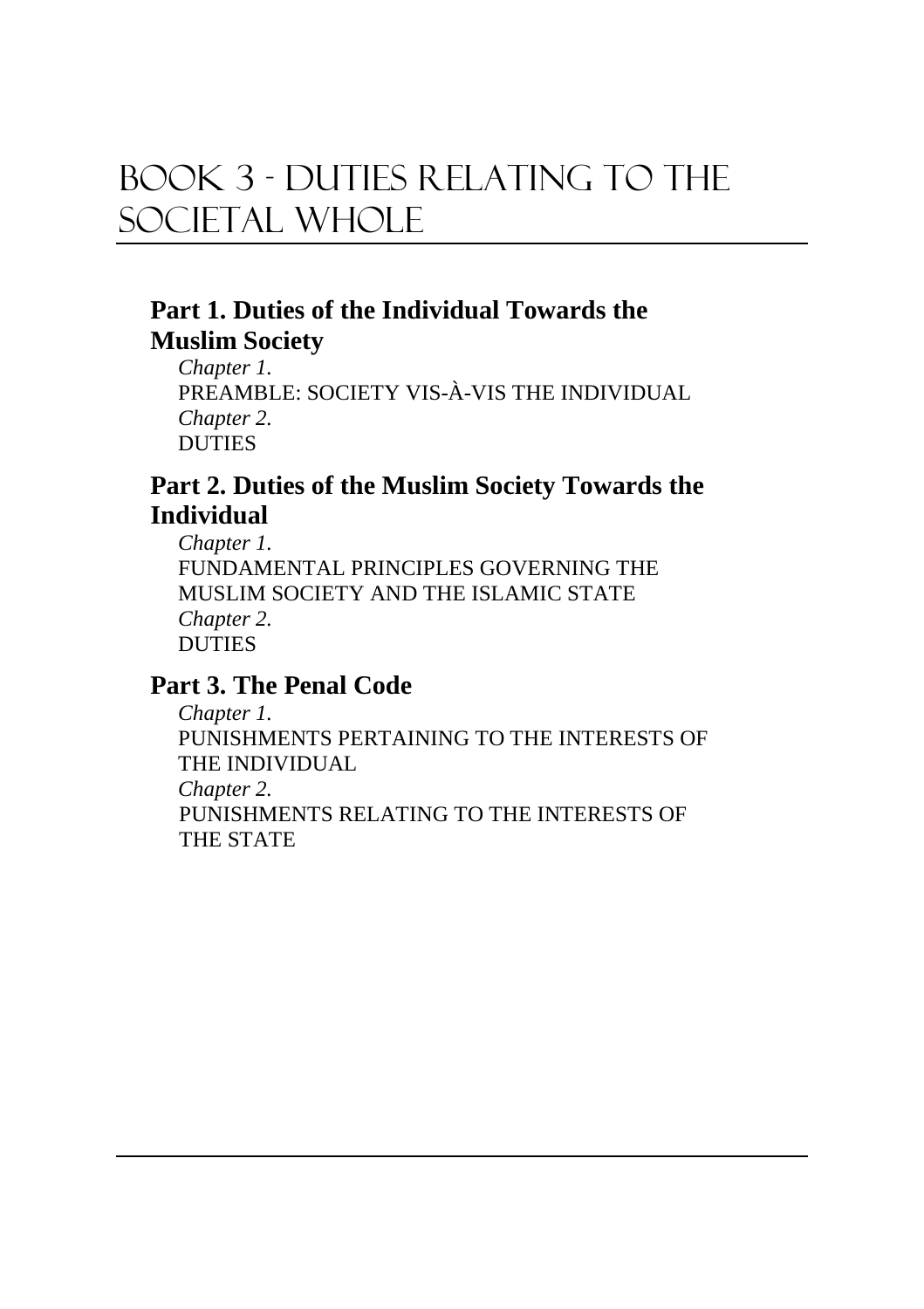# PART 1. DUTIES OF THE INDIVIDUAL TOWARDS THE MUSLIM SOCIETY

Creation, Preservation and Promotion of Collective Life in a manner which ensures the Spiritual, Moral and Social Progress of the Individual in a healthy manner and eliminates the contrary.

### **1. PREAMBLE:**

*:* 

Society vis-a-vis the Individual.

## **2. DUTIES:**

- 1. Duty relating to active struggle for the Spiritual and Moral Perfection of the Muslim society.
- 2. Duties relating to active struggle for ensuring and promoting the economic soundness of the Muslim society.
- 3. Duties relating to active struggle for ensuring and promoting the political stability of the Muslim society.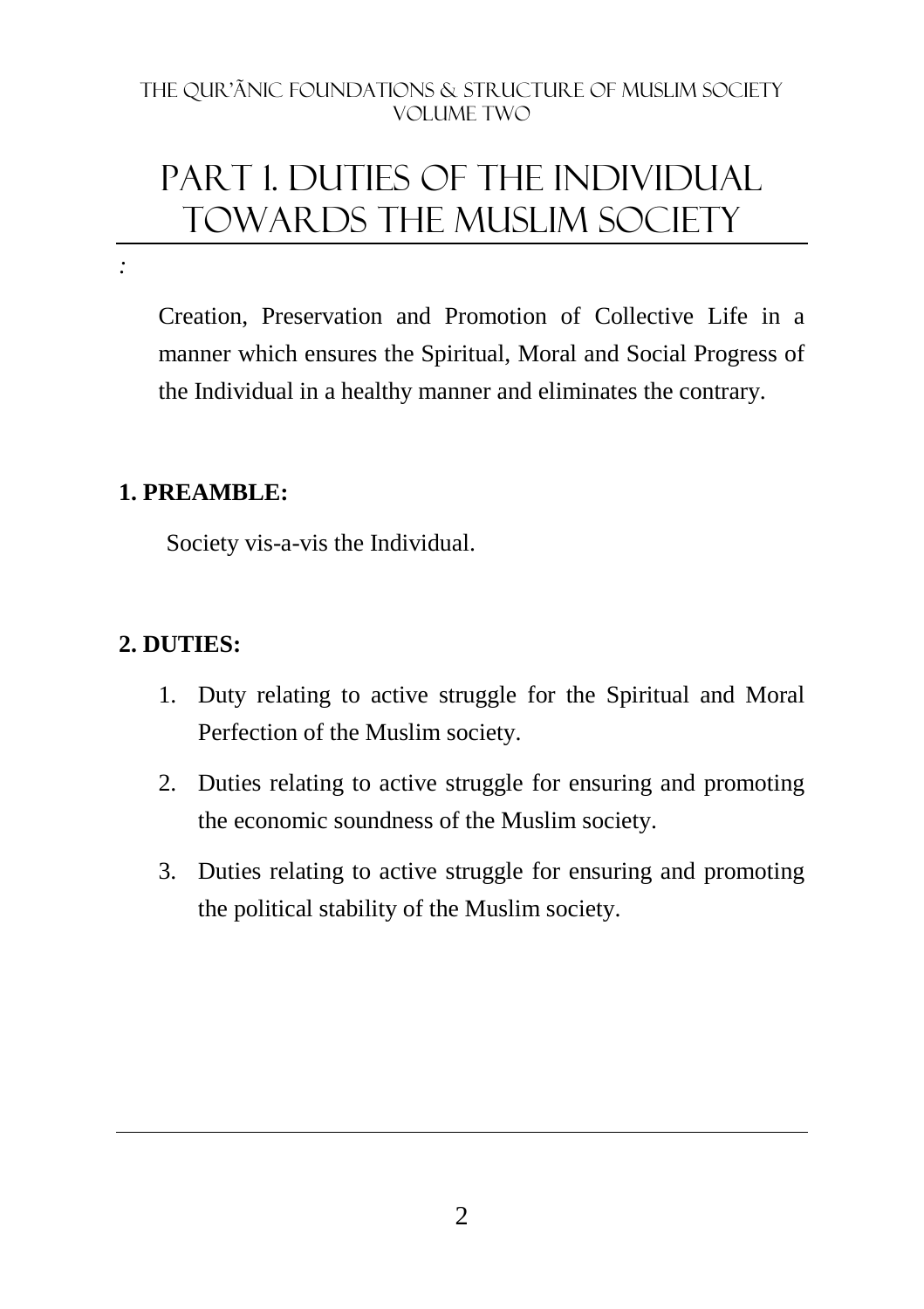## Chapter 1 PREAMBLE: SOCIETY VIS-A-VIS THE INDIVIDUAL

### **(1) The organic nature of human society:**

ا ي ا ه أَيـُ الناس وا ُ اتـق ُ ُكم ر يال ذ َ ُكم َق ل ْ خ ن ْ م ٍس ِ َف ٍ نـ ة د احِ و َق ل خ و ا ْه ِنـ م ا ه ْج َو ز ث و يا<br>. ہ<br>. بز<br>با َ ِ ْ َ َ و<br>ڊ ِّبَّ َ َ َ َ َ ب<br>۔ ب َ مِنْهُمَا رِجَالًا كَثِيرًا وَنِسَاءً وَاتَّقُوا اللَّهَ الَّذِي تَسَاءَلُونَ بِهِ وَالْأَرْحَامَ إِنَّ اللَّهَ كَانَ  $\ddot{\phantom{0}}$ ً ; ً </sub> ٍ<br>با :<br>بر َ َ **ء**<br>. ِ </sub>  $\ddot{\phantom{0}}$ ِ<br>ٍ ِ َ َ َ ا ً<br>م <sup> $\mathbf$ </sup> عَلَيْكُمْ رَقِيبًا ْ َ ً ِ َ

"Oh mankind! reverence your Guardian-Lord, Who created you from a single soul, created, of like nature, his mate, and from them twain scattered (like seeds) countless men and women;— Reverence Allah through Whom you demand your mutual (rights), and (reverence) the wombs (that bore you): for Allah ever watches over you." (4:1).

ا َ ي ا َ ه أَيـ ُ ِ الناس ا ن إ ْ اكم ُ َ ن ْ َق ل َ ْ خ ن ِ ذََك ى م ٍر َ ث ْ أُنـَ و ْ اكم ُ َ لْن َ ع َ ج َ و ا ً وب ُ ُشع َ ل ِ ائ َ ب َ قـ َ ُوا و ف َ ار َ ع َ ل ن ِتـ ِ إ ْ ُكم َ م َ ْ َد ْ أَكر ن عِ ِ الله ْ اكم ُ َ ِ أَتـ ن ْق إ َ الله ٌ يم ِ ل َ ع ٌ ِير ب َ خ

"O mankind! We created you from a single (pair) of a male and a female, and made you into nations and tribes, that you may know each other (not that you may despise each other). Verily the most honored of you in the sight of Allah is (he who is) the most righteous of you. And Allah has full knowledge and is well-acquainted (with all things)." (49:13).

ا َ م ْ ُ ُكم لْق َ خ َلا َ و ْ ُكم ُ ث ْ ع َ ْ إ ٍس ِلا بـ ف َ َكنـ ٍ ة َ د احِ َ ن ِ و إ َ الله ٌ سمِيع َ ٌ ِصير َ ب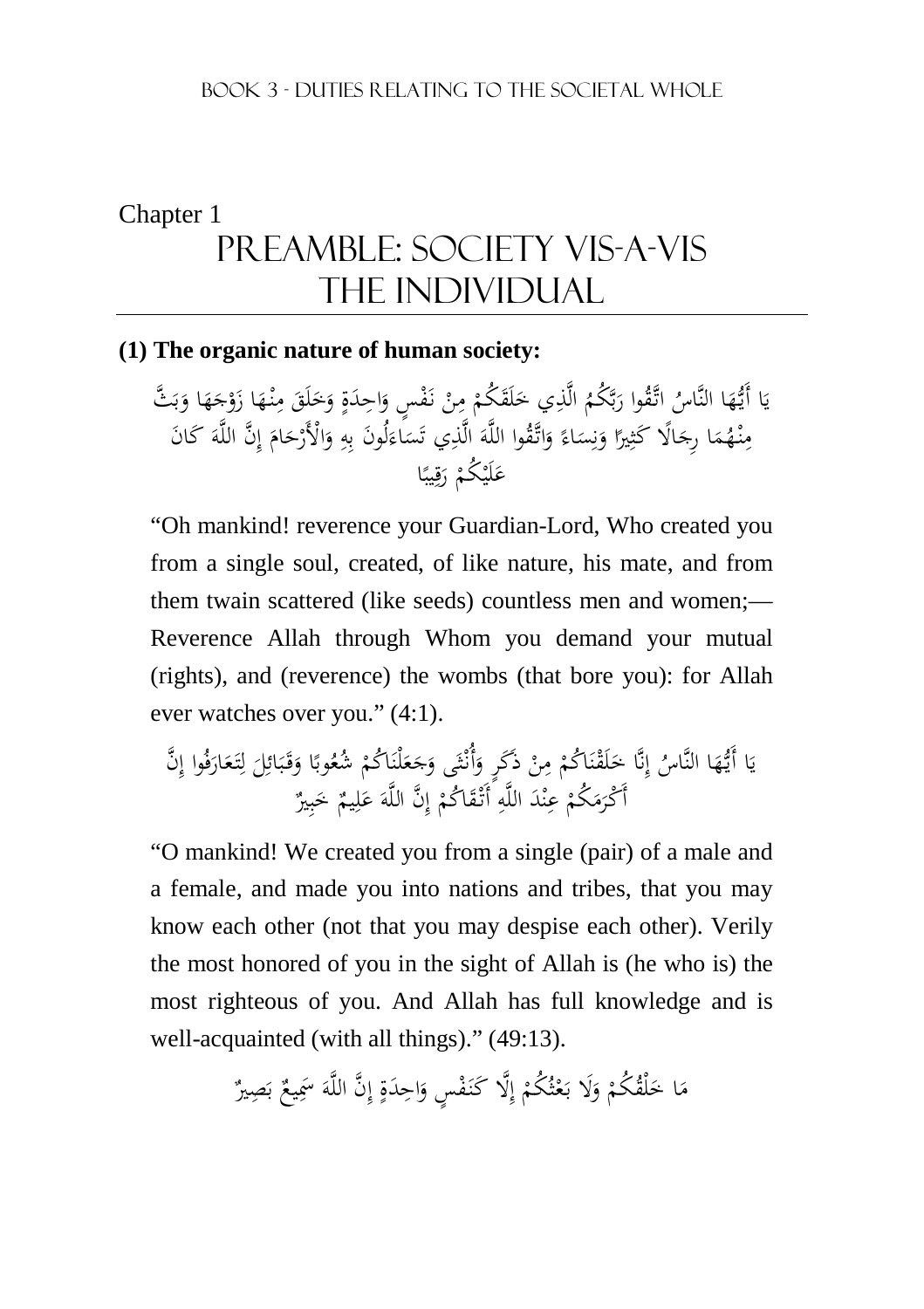"And your creation and your resurrection is in no wise but as an individual soul: for Allah is He Who hears and sees (all things)." (31:28).

**(2) The organic nature of Muslim society as coming into existence by a "Contract":** 

إِنَّ اللَّهَ اشْتَرَى مِنَ الْمُؤْمِنِينَ أَنْفُسَهُمْ وَأَمْوَالَهُمْ بِأَنَّ لَهُمُ الْجُنَّةَ يُقَاتِلُونَ فِي سَبِيلِ اللَّهِ<br>مُسْتُمُّ ﴾ مِسْتُرَى مِنْ الْمُؤْمِنِينَ أَنْفُسَهُمْ وَأَمْوَالَهُمْ بِأَنَّ لَهُمُ الْج ا َ ر<br>۽ ً. .<br>.  $\ddot{\phantom{0}}$ ِم<br>ِ ِ ن ∕' ْ ْ .<br>. ْ َ ْ ه<br>. ِ **ٔ** ِ Ä .<br>-<u>ہ</u> فَيَقْتُلُونَ وَيُقْتَلُونَ وَعْدًا عَلَيْهِ حَقًّا فِي التَّوْرَاةِ وَالْإِنْجِيلِ وَالْقُرْآنِ وَمَنْ أَوْفَ بِعَهْدِهِ مِنَ<br>\* يَعْتَمُدُونَ مَنْ أَوْفَ بِعَهْدِهِ .<br>م  $\ddot{\phantom{0}}$ َ **:** َ َ ₫. **∶** َ َ ِ ة<br>ة َ ْ ِ َ ر<br>( َ .<br>.<br>.  $\overline{a}$ ؙ ْ ِ ِ ْ َ :<br>ا ِ <u>ہ</u> اللَّهِ فَاسْتَبْشِرُوا بِبَيْعِكُمُ الَّذِي بَايَعْتُمْ بِهِ وَذَٰلِكَ هُوَ الْفَوْزُ الْعَظِيمُ ب <u>ً</u> ت **ـ** َ **ٍ** ْ ي  $\ddot{\cdot}$ ِ ْ ت ْ با<br>ا ِ ِ ِ َ َ <u>ٔ</u>

"Allah has purchased of the Believers their persons and their goods; for theirs (in return) is the Garden (of Paradise): They fight in His Cause, and slay and are slain: a promise binding on Him in Truth, through the *TaurÉt*, the *InjÊl*, and the Qur'an: and who is more faithful to his Covenant than Allah? Then rejoice in the bargain which you have concluded: That is the achievement supreme." (9:111)

**(3) The manifoldness of social life as the natural condition of the progress of human civilization:** 

ا َ م َ و َ َق ل َ خ َ الذ ى َكر َ ث ْ ْالأُنـ َ ِار . و َ النـه َ ذَ لى ِ َ و ا إ ِل **.** َ تج ْ ي الل َ ذَ ى ِ ْ َش و ا إ غ َ يـ ن ِ إ ْ ُكم َ ي ْ ع َ َشتى س لَ

"By the Night as it conceals (the light); by the Day as it appears in glory; by (the mystery of) the creation of male and female; verily, (the ends) you strive for are diverse." (92:1-4).

**(4) The importance of social environment for the development of the individual:**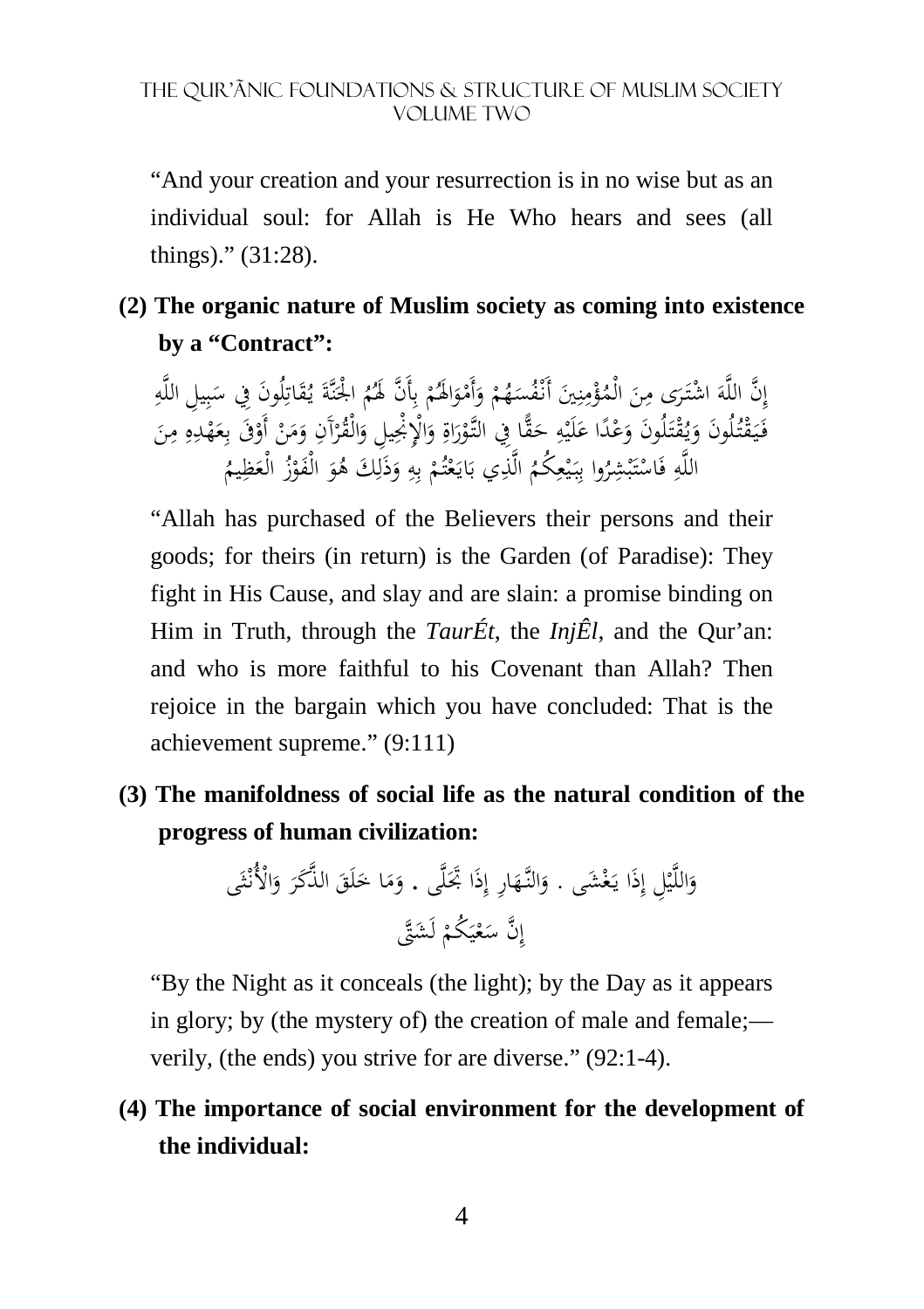وَاتَّقُوا فِتْنَةً لَا تُصِيبَنَّ الَّذِينَ ظَلَمُوا مِنْكُمْ خَاصَّةً وَاعْلَمُوا أَنَّ اللَّهَ شَدِيدُ الْعِقَابِ َ .<br>أ ن ْ َ م<br>تا :<br>ا ِ ْ ن ِ َ ْ َ ً<br>م Ä ِ

"And fear tumult (or oppression), which affects not in particular (only) those of you who do wrong: and know that Allah is strict in punishment." (8:25).

*(v) Treating the demands of society above the demands of self, i.e., subordinating personal interests to the interests of the Social Whole created by Islam, enjoined:* 

.<br>. قُلْ إِنْ كَانَ آَبَاؤُكُمْ وَأَبْنَاؤُكُمْ وَإِخْوَانُكُمْ وَأَزْوَاجُكُمْ وَعَشِيرَتُكُمْ وَأَمْوَالٌ اقْتَرَفْتُمُوهَا<br>تَمَا يَقْدَ وَحَمَدَ كَمَرَ الْمَدَاءِ ِ ْ ب<br>۔ ْ ن **ٔ** َ ْ َ ْ إ َ ْ َ َ ْ بر<br>ت َ َ َ ْ َ **م** َ ً. ةٌ ار تجِ و َن ْ َشو َتخ ا َه اد َكس ُ ن اكِ َس م و ا َه نـْ ْ َضو َر ب تـ أَح ُكم لَي إ ِ ن م الله ه ول ُ س ر و اد ه جِ في و ِ َ َ َ ْ ۵<br>ا .<br>. </sub> َ َ ์<br>. ْ **∶** :<br>. ٍ<br>≀ ِم<br>ٍ <u>ہ</u> ِ َ و<br>: .<br>; َ َ <u>ہ</u> سَبِيلِهِ فَتَرَتَصُوا حَتَّى يَأْتِيَ اللَّهُ بِأَمْرِهِ وَاللَّهُ لَا يَهْدِي الْقَوْمَ الْفَاسِقِينَ ِ ب .<br>. ر<br>. ً. َ  $\zeta$ یہ<br>ا ام<br>ا ِ ب َ ِّ ْ بہ<br>ا َ ْ ٍ<br>وَا .<br>م

"Say: if it be that your fathers, your sons, your brothers, your mates, or your kindred; the wealth that you have gained; the commerce in which you fear a decline; or the dwellings in which you delight—are dearer to you than Allah, or His Messenger, or the striving in His cause;—then wait until Allah brings about His decision: and Allah guides not the rebellious." (9:24).

بهي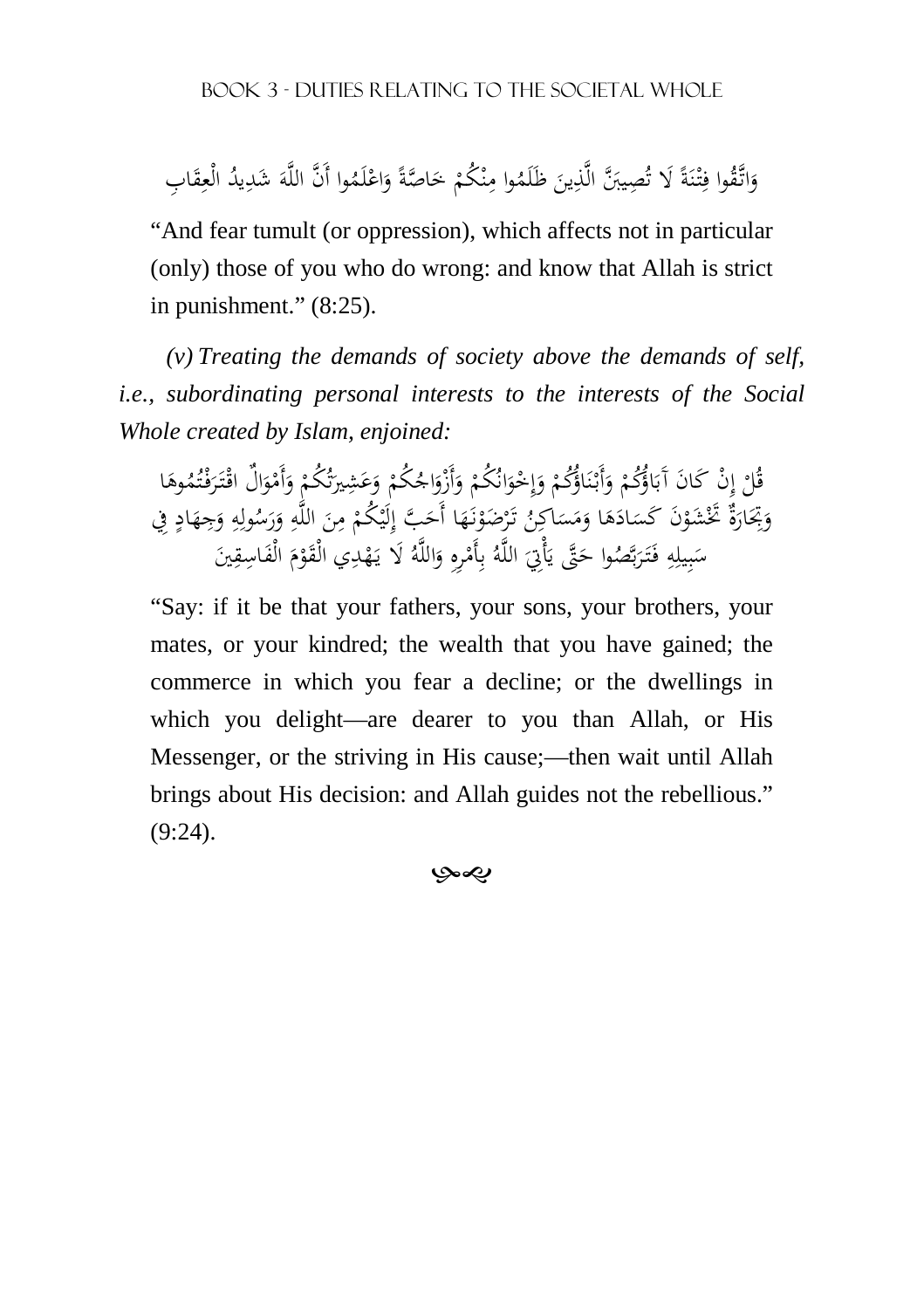## **DUTIES**

## **1. DUTY RELATING TO ACTIVE STRUGGLE FOR THE SPIRITUAL AND MORAL PERFECTION OF THE MUSLIM SOCIETY**

Active struggle for the spiritual and moral perfection of humanity in general, and of their own community in particular, is the very mission of the Muslims:

ْ ُم ت ْ ُ كن َ ر ْ يـ َ خ ٍ َ ْت أُمة ِرج ِ أُخ ِ لناس ْ َون ل ُ ر ُ أْم َ ِوف ت ُ ر ْ ع َ ِالْم َن ب ْ و َ ْه نـَ تـ َ و ِن َ ع َكِر ْ ن ُ ُ َون الْم ن ِ م ْ ُؤ تـ َ و ِ ِالله ب

"You are the best of People, evolved for (the service of) mankind, enjoining what is right, forbidding what is wrong, and believing in Allah  $\ldots$ " (3:110).

Indeed, it is the inseparable quality of Muslim character:

الْأَمِرُونَ بِالْمَعْرُوفِ وَالنَّاهُونَ عَنِ الْمُنْكَرِ ٍ<br>پ ْ </sub><br>أ َ َ **ٔ** ن

"… (it is their character that) they (always) enjoin good and (always) forbid evil …" (9:112).

Hence, Muslims have been commanded to set aright their affairs:

ُوا اتـق َ ف َ الل وا ه ُ ح ِ ل ْ أَص َ ات و َ ذَ ْ ُكم ِ ن ْ ي َ بـ

"… So be careful of your duty to Allah and set aright matters among you (in respect of your mutual duties) …" (8:1).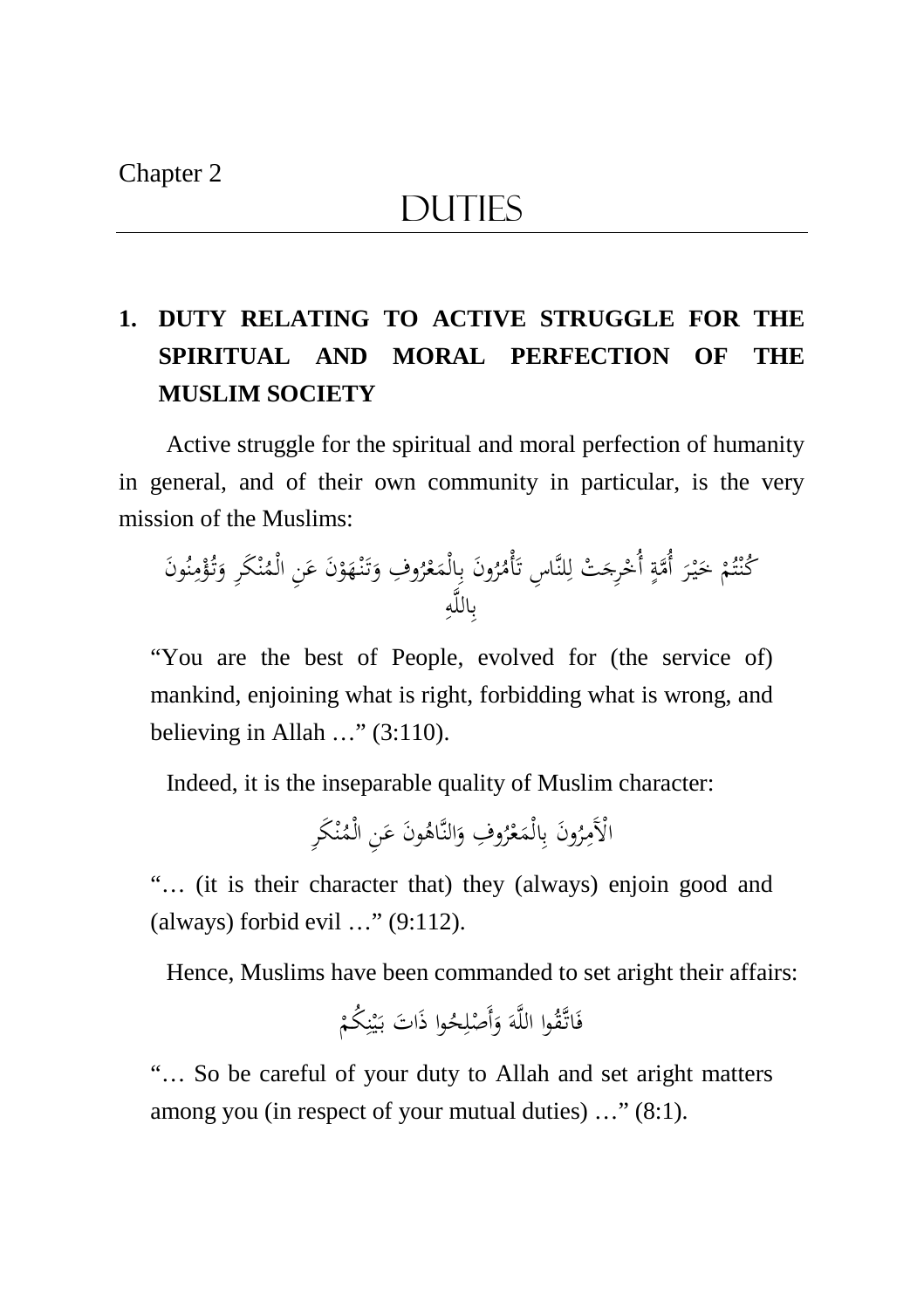Nay, the Holy Qur'an goes beyond that. It orders all Muslims to engage in an unceasing struggle for the promotion of the Cause of spiritual and moral perfection of Muslim society in particular and of humanity in general. It says:

> يَا أَيُّهَا الَّذِينَ آَمَنُوا كُونُوا أَنْصَارَ اللَّهِ با<br>ا َ َ ِ ن َ ر<br>ا  $\ddot{\phantom{0}}$

"O you who believe! Be you helpers (in the Cause) of Allah (the Cause of helping human beings to spiritual and moral perfection) …" (61:14).

While laying down that duty, however, the Holy Qur'an also guarantees success, if the struggle is pursued with the fulfillment of all the prescribed conditions:

> وَلَيَنْصُرَنَّ اللَّهُ مَنْ يَنْصُرُهُ إِنَّ اللَّهَ لَقَوِيٌّ عَزِيزٌ َ ن ∶' َ :<br>- $\overline{\phantom{a}}$ ن يا<br>. َ Ä َ

"… Allah will certainly aid those who aid His (Cause);— for verily Allah is Full of Strength, Exalted in Might, (able to enforce His Will)." (22:40).

> يَا أَيُّهَا الَّذِينَ آمَنُوا إِنْ تَنْصُرُوا اللَّهَ يَنْصُرُكُمْ وَيُثَبِّتْ أَقْدَامَكُمْ یہ<br>ا  $\epsilon$ .<br>-ِ ن  $\overline{a}$ ِ ن َ َ ْ ر<br>ز ن یہ<br>ا ب ٔ ث َ ْ  $\overline{a}$ ر<br>ا

"… O you who believe! If you will aid (the Cause of) Allah, He will aid you and make your foothold firm."  $(47:7)$ .

One of those conditions is that the struggle has to be pursued not only as an individual responsibility but also co-operatively and collectively:

> تَعَاوَنُوا عَلَى الْبِرِّ وَالتَّقْوَى وَلَا تَعَاوَنُوا عَلَى الْإِثْمِ وَالْعُدْوَانِ ن َ َ َ َ َ َ ن َ َ َ َ َ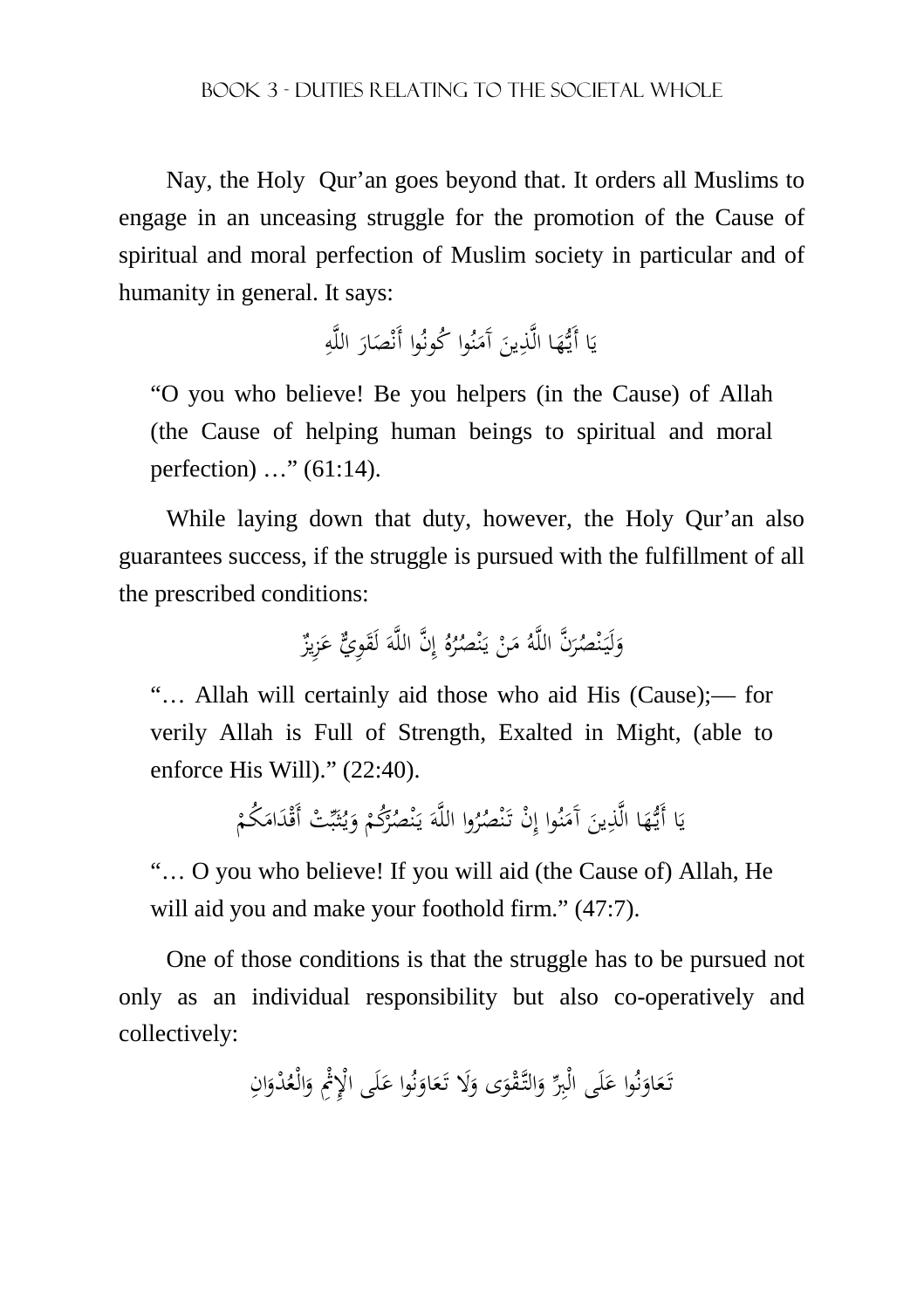"… Help you one another in righteousness and piety, but help not one another in sin and enmity …" (5:2).

صما

## **2. DUTIES<sup>1</sup> RELATING TO ACTIVE STRUGGLE FOR ENSURING AND PROMOTING THE ECONOMIC SOUNDNESS OF THE MUSLIM SOCIETY**

1. THE PRINCIPLE OF 'WEALTH FOR WELFARE':

The Holy Qur'an denounces inordinate love of wealth as an anti-Islamic quality of character, which leads to hell:

وَيْلٌ لِكُلِّ هُزَوِّ لُمَزَوِّ ١ الَّذِي جَمَ مَالَّا وَعَدَّدَهُ . يَخُسَبُ أَنَّ مَالَهُ أَحْلَدَهُ
$$
\frac{1}{2} \left( \frac{3}{2} + \frac{3}{2} \right)
$$

"Woe to every (kind of) scandal-monger and backbiter, who piles up wealth and lays it by, thinking that his wealth would make him last for ever! By no means! he will be surely thrown into 'That which Breaks to Pieces'." (104:1-4).

Similarly, it condemns those who amass wealth, make it idle, and do not spend freely for the good of their fellow-beings:

.<br>-وَالَّذِينَ يَكْنِزُونَ الذَّهَبَ وَالْفِضَّةَ وَلَا يُنْفِقُونَهَا فِي سَبِيلِ اللَّهِ فَبَشِّرْهُمْ بِعَذَابٍ أَلِيمٍ ِ َ ِ يا<br>. .<br>ا ة<br>≀ ِ َ َ َ ِ ن **ـ** ِم<br>ٍ <sup> $\mathbf$ </sup> <u>ٔ</u>  $\ddot{\cdot}$ ب َ ؚ<br>پا َ م و يـ ى ْم ُ يح ا ه َيـ ل في ِار َ ع ِ ن نم ه ج ى ْكو ُ فـ ا ِ م ُ ه ُ اه ْ جِ م ُ ه ُ ُوبـن ُ ج و م ُ ه ُ ور ُ ظُه و ا َذ ا ه م ْ يا<br>. َ َ ْ َ َ ہے<br>ء ์<br>. َ ت َ َفَ<br>ِ ْ .<br>. ب َ ْ َ َ  $\overline{\phantom{a}}$ كَنَزْتُمْ لِأَنْفُسِكُمْ فَذُوقُوا مَا كُنْتُمْ تَكْنِزُونَ ْ ت **:** ِ <u>ت</u> ت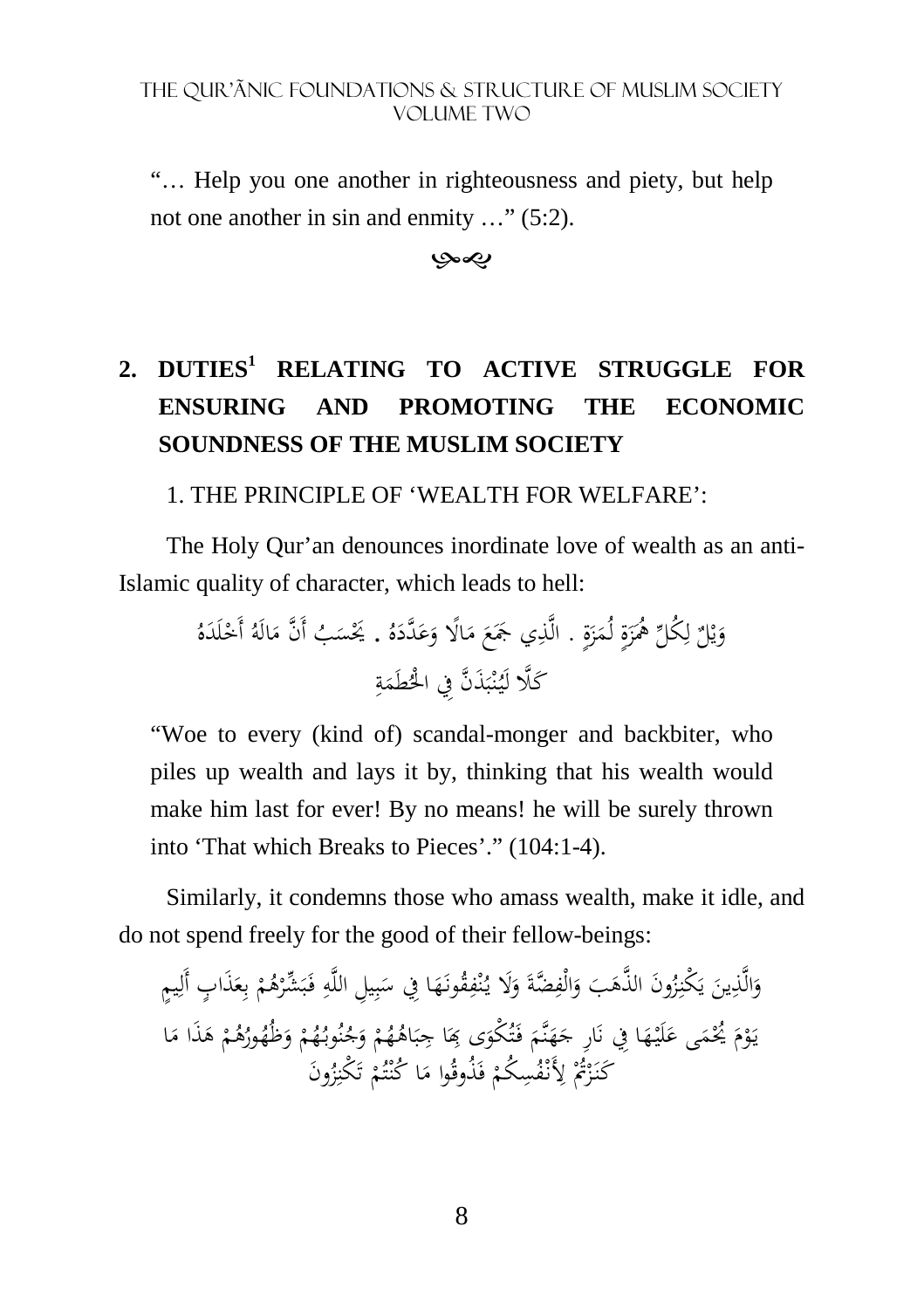"… And there are those who bury gold and silver and spend it not in the Way of Allah: announce unto them a most grievous penalty—On the Day when heat will be produced out of that (wealth) in the fire of Hell, and with it will be branded their foreheads, their flanks, and their backs.— 'This is the (treasure) which you buried for yourselves: taste you, then, the *(treasure)* you buried!'." (9:34-35).

Abstaining from spending for the promotion of truth and righteousness and the welfare of fellow-beings leads to the ruin (moral, spiritual and economic) of the individual and the community:

ُوا ق ِ ْف أَن َ ِ ِ يل في ب و ِ َ س ِ َلا ه الل َ و وا ُ ُْلق تـ ْ ُ يكم ِ د ْ أَي َلى ب ِ ِ إ ِ ُ َكة ل ْ التـه وا ُ ن ْسِ أَح َ ن ِ و إ َ ب الله ُ يحِ َين ِ ن ْسِ ُح الْم

"And spend of your substance in the cause of Allah, and make not your own hands contribute to your destruction; but do good; for Allah loves those who do good." (2:195).

Its consequences are, indeed, grave, as exemplified in the story of QÉrËn (or, Korah):

ن ِ َون إ ُ ار َ ان ق َ ك َ ْ ن ِ م ِ م ْ قـ ى َو َ وس ُ َ م ى غ َ بـ َ فـ ْ ِهم ْ َي ل َ ع ُ اه َ ن ْ يـ َ آَتـ َ و َ ن ِ ِوز م ُ الْ ُكن ا َ م ن ِ إ ُ ه َ اتحِ َ ف َ م ُ ُوء ن َ لَتـِ ب ِ ة َ ُ ْصب ِ أُولي الْع ِ ُوة ْذ الْق َ إ َال ِ ق ُ لَه ُ ه ُ م ْ َ لا َو قـْ َح ْر ِ تـ ن َف إ َ َ لا ه ب الل َين ُ يحِ ِرحِ َ الْف ِغ َ ت ْ ابـ َ و ا َ يم ف َ اك ِ َ آَت ُ الله َ الدار َ ة َ ر ْالآَخ َلا ِ َ و َ ْس ن َ َ َك تـ ِصيب َ ن َ ن ِ م ا َ ي ْ الدنـ ْ ن ْسِ أَح َ و ا َ َ كم َ ن َ ْس أَح ُ ْ َك الله لَي َلا إ ِ َ و ِغ ْ ب َ تـ َ اد َ َس في ِض الْف ِ ْ ن ْالأَر ِ إ َ َ لا ه ب الل ُ يحِ َ ين ِ د ْسِ ف ُ الْم َ َال ِنمَا ق إ ُ ه ُ َ أُوت ى ِيت ل َ ْلٍم ع ع ي ِ ِ ْد ن ِ ع ْ َلم َ أَو ْ َم ل ْ ع َ يـ أَن َ َْد الله َك ق َ ل ْ أَه ْ ن ِ م ِ ه ِ ل ْ ب َ قـ َ ن ِ م ونِ ُ ُر الْق ْ ن َ م َ و ُ د ه ُ أَش َ ْه ن ِ ً م ُوة قـ ُ َر ْ أَكثـ َ و ا ً ع جمْ َلا َ َ و أَُل ْ ُس ي ْ َن ع ُ م ُوِِ َون ذُن ُ ِرم ْ ُج الْم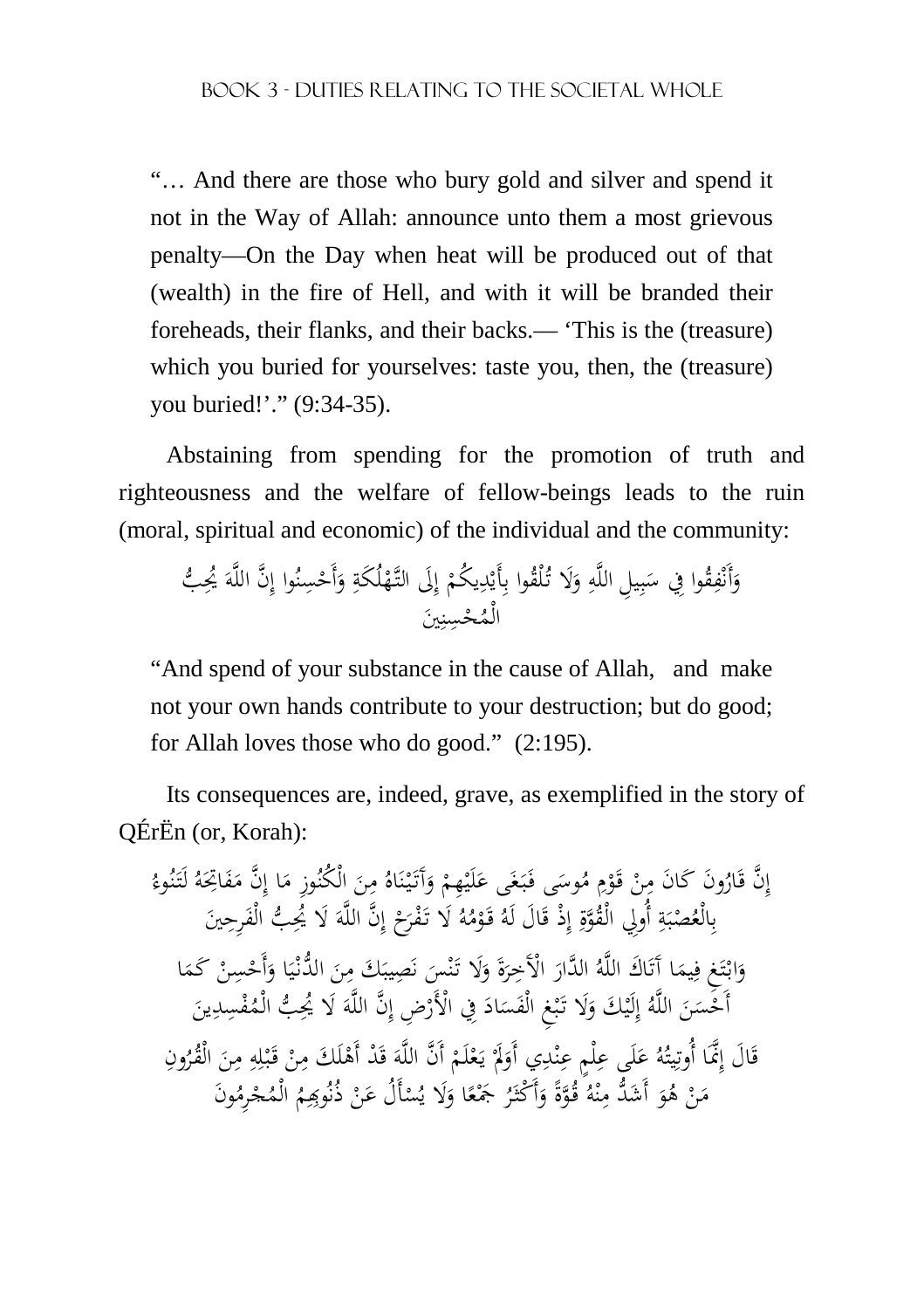َ َج ر َ َى َخ ف ل َ ع ِ ه ِ م ْ َو في قـِ ِ ه ِ ت َ زين َ َال ِ ق َ ين ِ ُ َون الذ ِريد ُ ي َ اة َ ي َ ْ الح ا َ ي ْ الدنـ ا َ ْ َت ي ا لَي َ لَن َ ْل ث ِ ا م َ م َ أُوتي ِ ُون ُ ار َ ق ُ نه و إ لَُذ ظ ِ َ ٍ يم ح َظِ ع َ َال ق َ و َ ين ِ ال وا ذ ُ أُوت َ ْلم ِ الْع ْ َ ُكم ل ْ يـ َ اب و ُ َ ِ ثـَو الله َ خ ٌ ر ْ يـ ْ ن َ م ِ ل َ ن َ آَم َ ل َمِ ع َ و ا ً الحِ َ ص َلا َ و ا َ َقاه ل ُ يـ ِلا َون إ ُ ر ِ الصاب ا َ ن ْ ف َ َس َخ ف ِ ه ِ ب ِ ارهِ َ بِد َ ْ َض و ْالأَر ا َ َم ان ف َ ك َ ُ لَه ْ ن ِ م ٍ ة َ ئ ِ ف ُ َه ون ُ ر ُ ْص ن َ يـ ْ ن ِ م ونِ ُ د ِ ا الله َ م َ ان و َ ك َ َ ن ِ م َ ِصِرين َ ت ْ ن ُ الْم

"QÉrËn was, doubtless, of the people of Moses; but he acted insolently towards them: Such were the treasures We had bestowed on him, that their very keys would have been a burden to a body of strong men. Behold, his people said to him: 'Exult not, for Allah loves not those who exult (in riches). But seek, with the (wealth) which Allah has bestowed on you, the Home of the Hereafter, nor forget your portion in this world: but do good, as Allah has been good to you, and seek not (occasions for) mischief in the land: for Allah loves not those who do mischief.' He said: 'This has been given to me because of a certain knowledge which I have.' Did he not know that Allah had destroyed before him (whole) generations,—which were superior to him in strength and greater in the amount (of riches) they had collected? But the wicked are not called (immediately) to account for their sins. So he went forth among his people in the (pride of his worldly) glitter. Said those whose aim is the Life of this World: 'Oh! that we had the like of what QÉrËn has got! for he is truly a lord of mighty good fortune!' But those who had been granted (true) knowledge said: 'Alas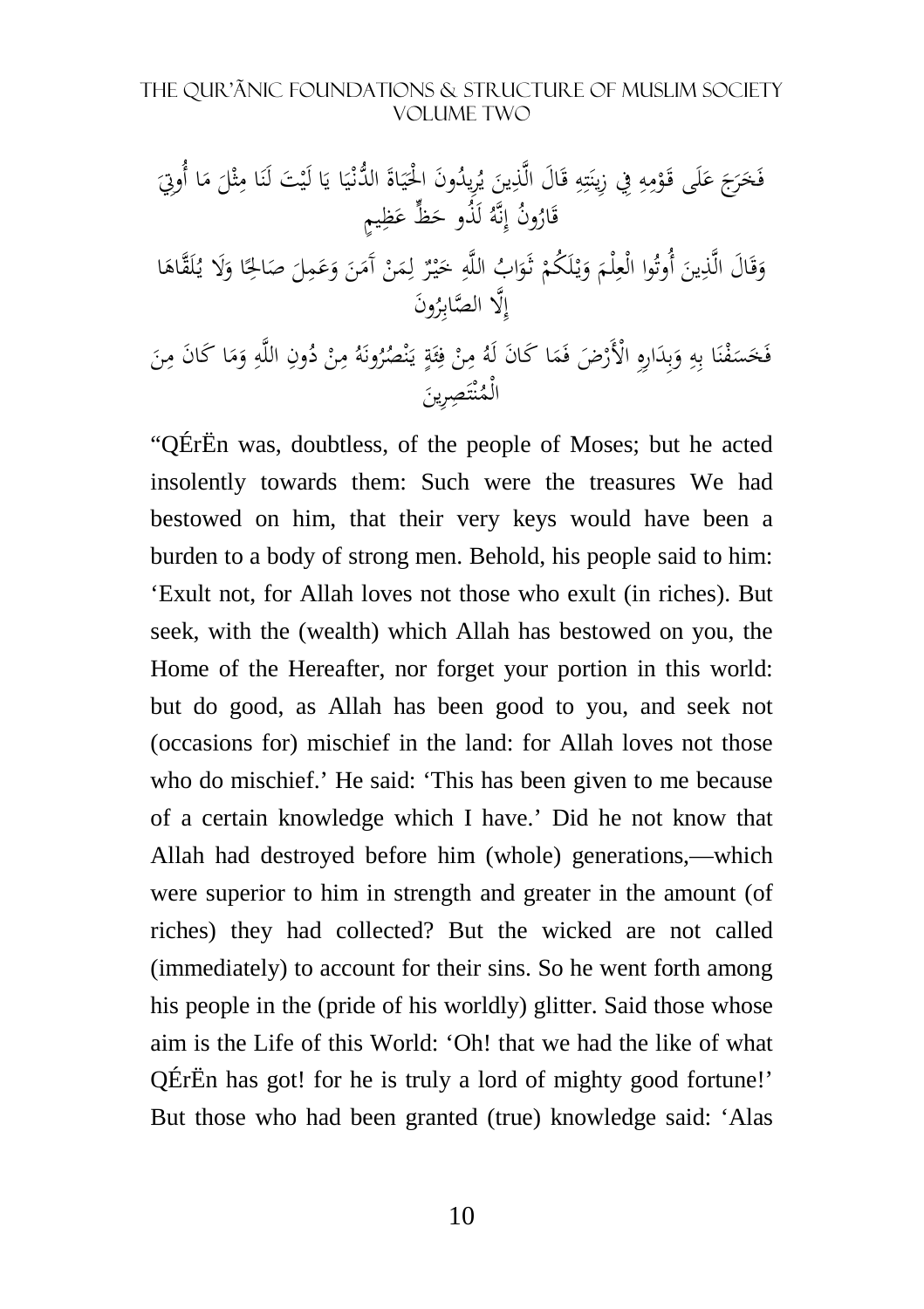for you! The reward of Allah (in the Hereafter) is best for those who believe and work righteousness: but this none shall attain, save those who steadfastly persevere (in good). Then, We caused the earth to swallow up him and his house; and he had not (the least little) party to help him against Allah, nor could he defend himself." (28:76-81).

Viewing the problem from the other side, we find that, according to the Holy Our'an, spending freely in the service of fellow-beings<sup>2</sup> forms a sure guarantee for the prosperity of the individual as well as of the community. We are told:

ُ َل ث َ م َ ين ِ ُ َون الذ ق ِ ْف ن ُ يـ ْ م ُ َ اله َ و ْ في ِ ِ يل أَم ب ِ َ س ِ الل ِل ه َ ث َ َكم ٍ ة ب َ َ ْت ح ت َ ب ْ أَنـ َ ع ْ ب َ س َ ِل اب َ ن َ في ُ ك ل س ِ ٍ َة ل ُ بـ ْ ن ُ س ُ ة َ ئ ِ م ٍ ة ب َ ح ُ الله َ ُف و ُ َضاعِ ي ْ ن َ م ِ ل ُ َ َشاء ي ُ الله َ و ٌ ع اسِ َ و ٌ يم ِ ل َ ع

"The parable of those who spend their substance in the Way of Allah is that of a grain of corn: it grows seven ears, and each ear has a hundred grains. Allah gives manifold increase to whom He pleases: for Allah cares for all, and He knows all things." (2:261).

ن ِ إ َ ين ِ ال وا ذ ُ ن َ ُوا آَم ل َمِ ع َ ِ ات و َ الصالحِ وا ُ ام َ أَق َ ا َ و الصَلاة ُ َو آَتـ َ َ و َكاة الز ْ م ُ َ له ْ م ُ ه ُ ر ْ أَج َ ْد ن عِ ْ م ِ َ ر َلا َ ٌف و ْ و َ ْ خ ِهم ْ َي ل َ ع َلا َ و ْ م ُ ُ َون ه ن َ ز ْ َيح

"Lo! those who believe and do good works and establish worship and pay the poor-due, their reward is with their Lord and there shall no fear come upon them, neither shall they grieve." (2:277).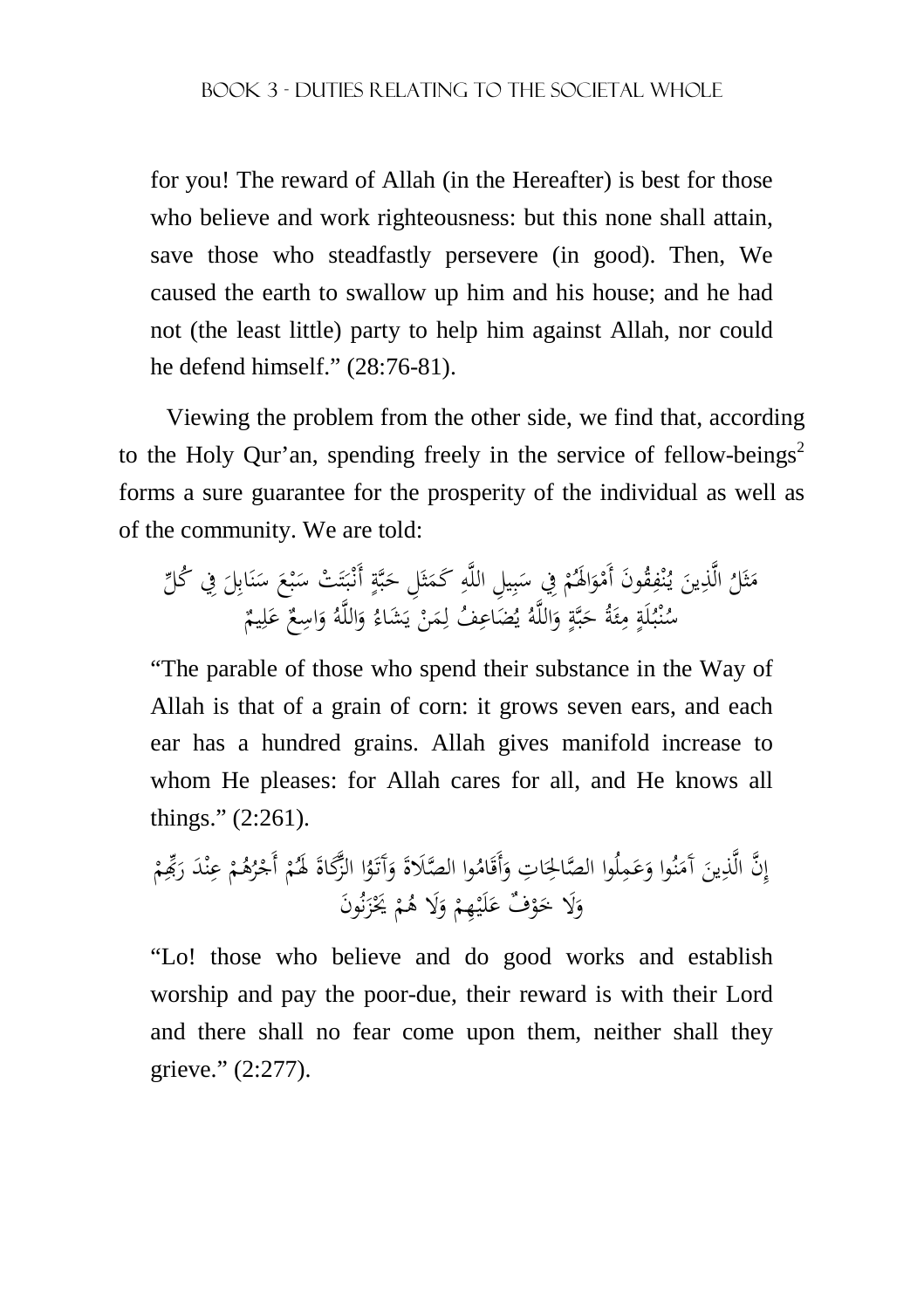#### 2. DUTIES:

The Holy Qur'an does not, however, confine itself to mere exhortation, but lays down economic duties of the individual towards the Muslim Society in concrete terms.

In this respect, there are:

a. Duties of Commission; and

b. Duties of Omission;

We may now take up these duties.

#### **(a) Duties of Commission:**

*(1) An annual Welfare Tax, called al-ZakÉh (ZakÉt)<sup>3</sup> , enjoined:* 

The Holy Qur'an says:

وا ُ يم ِ أَق َ َ وا ُ و الصَلاة آَت َ َ و َكاة الز ا َ م َ و وا ُ دم َ ُق تـ ْ ُكم ُسِ ْف َنـِ ْ لأ ن ِ م ٍ ْ َير خ ُ ُوه د َ تجِ َ ْد ن عِ ِ الل ن ه ِ إ َ الله ا َ ِ ُ َون بم ل َ م ْ َع تـ ٌ ِصير َ ب

"And establish (regular) Prayer and pay al-ZakÉh (i.e., the obligatory annual poor-rate, or, welfare tax).<sup>4</sup> And whatever good you send forth for your souls before you, you will find it with Allah. Lo! Allah is the Seer of all that you do."  $(2:110).$ <sup>5</sup>

*Note 1*:—There is another annual welfare tax also, which is very much like *al-ZakÉh*, i.e., the *Øadaqah al-FiÏr*. It becomes due every year at the end of the fasting month, i.e., *RamaÌÉn*, and is to be compulsorily paid, for the benefit of the poor, by every Muslim of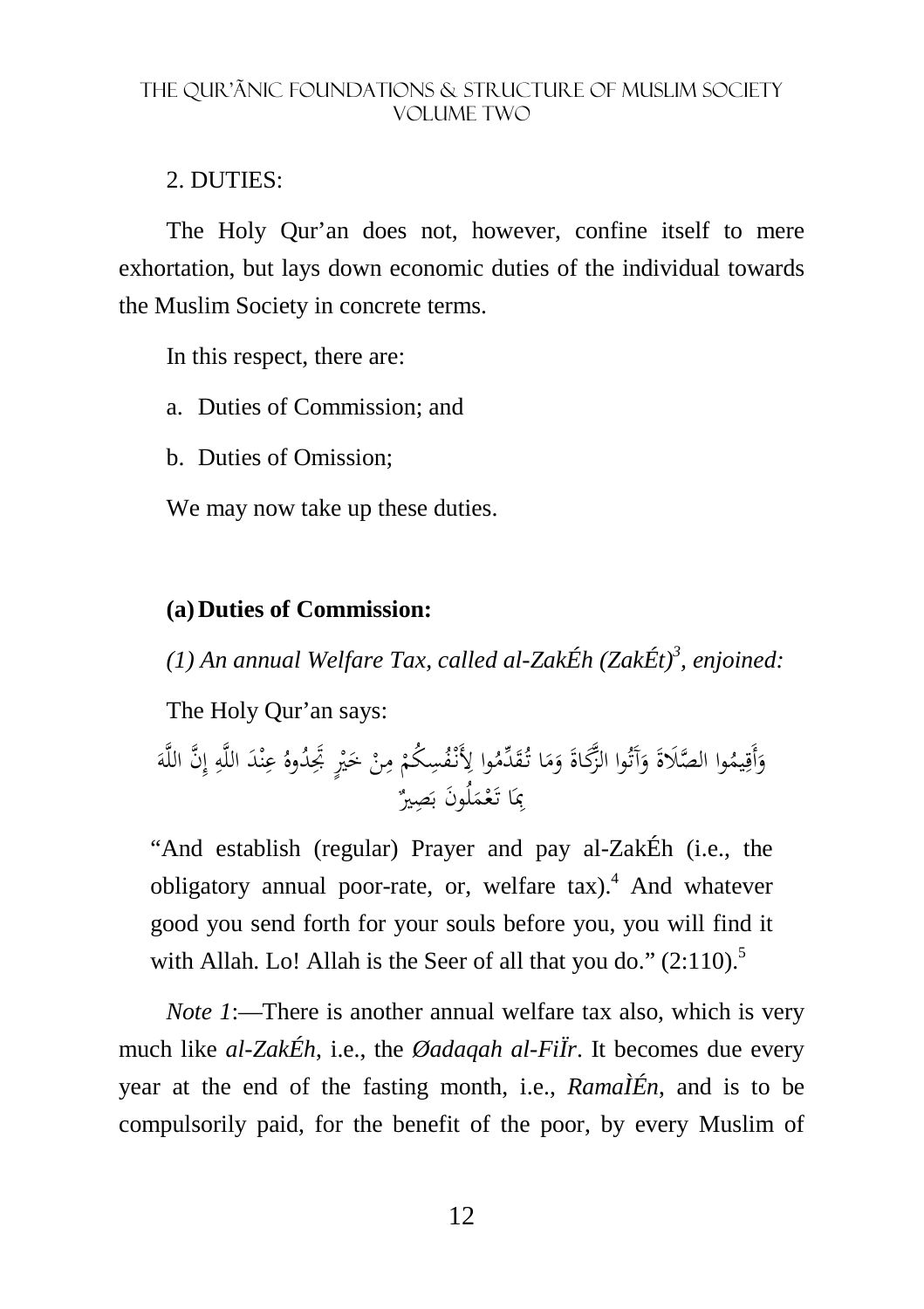means, on his behalf as well as on behalf of everyone of his dependants. Its rate has been fixed in terms of four pounds of wheat flour per head, and payment can be made according to its marketprice. It has been expressly prescribed by the Holy Prophet (peace be on him)<sup>6</sup> and not by the Holy Qur'an. It is however, directly covered by the following Qur'anic injunction:

> وَأَتِ ذَا الْقُرْبَى حَقَّهُ وَالْمِسْكِينَ َ َ َ **ـ** َ

"And render to the kindred their due rights, as (also) to those in want ..." (17:26).

*Note 2*:—There is still another tax prescribed by the Holy Qur'an in 6:141. It is called *'Ushr* in Islamic Law, and is levied as  $1/20<sup>th</sup>$  of the agricultural produce on artificially-irrigated land, and  $1/10<sup>th</sup>$  of agricultural produce on land benefiting from rain or natural spring only. It gives the appearance of being a tax like *al-ZakÉh,<sup>7</sup>* but it has been regarded in Islamic Law as land-revenue, pure and simple.

*(2) Paying honestly and cheerfully any other taxes imposed by the Islamic State on the wealthy—for the welfare of the people and defence of the state, enjoined:* 

When we study the scheme of taxation given by the Holy Qur'an, it is revealed to us that its outlook in that respect is rational and aimed at taxing the common man as lightly as possible. Indeed, that cruel type of heavy taxation which sucks the blood out of the common man is absolutely foreign to the spirit and the letter of the holy book.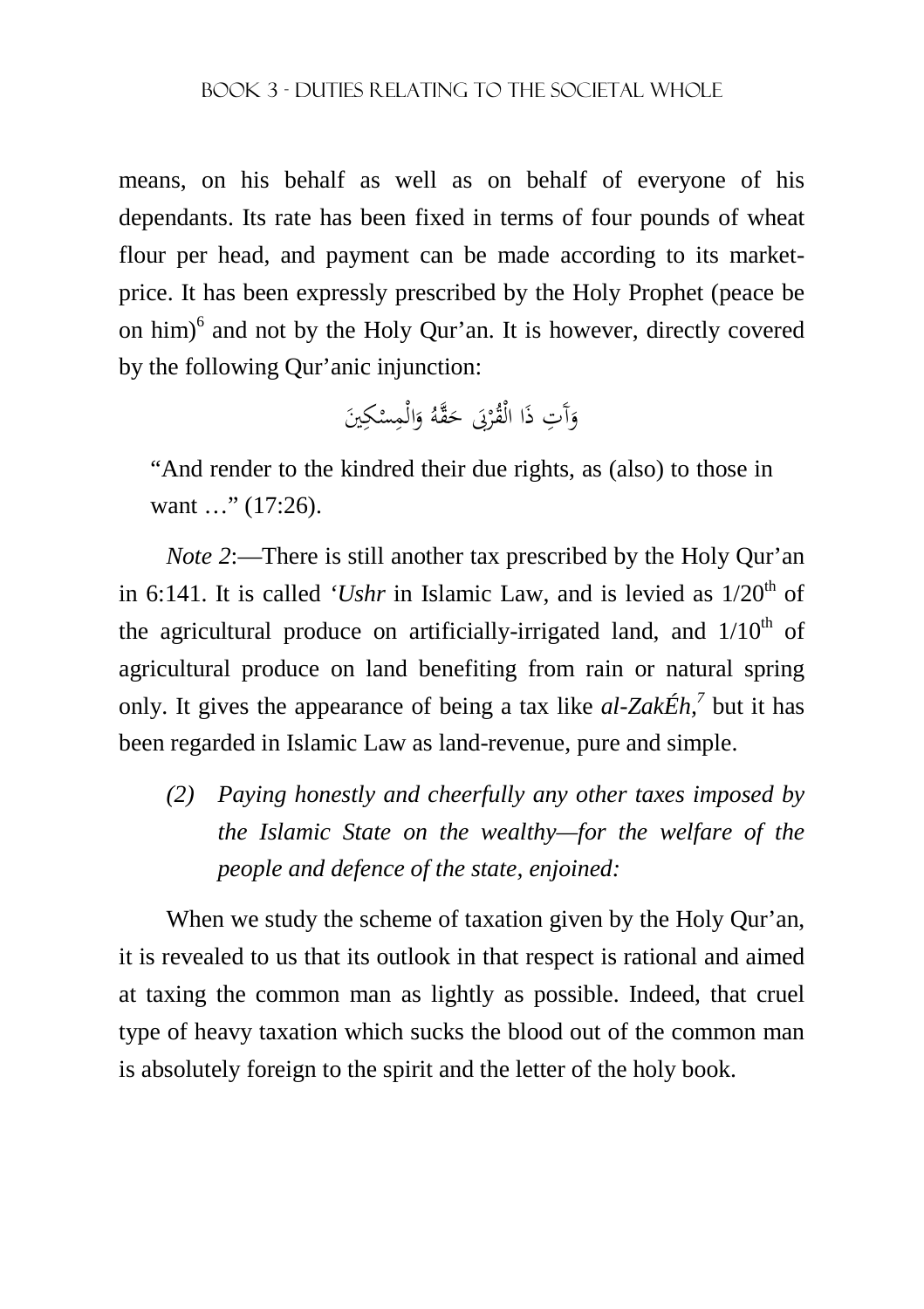The economic ideal of the Holy Qur'an being, however, the eradication of poverty and of the multi-faced evils to which the possession of excessive wealth by individuals leads, spending of wealth by the wealthy freely $^8$  and at the highest level $^9$  for the benefit of their unfortunate fellow-beings has been proclaimed as the characteristic and unavoidable virtue of every wealthy Muslim.<sup>10</sup> Indeed, the holy book regards it as the duty of a Muslim to spend all that he can save from his basic needs for the welfare of others:

وَيَسْأَلُونَكَ مَاذَا يُنْفِقُونَ قُلِ الْعَفْوَ كَذَلِكَ يُبَيِّنُ اللَّهُ لَكُمُ الْأَيَاتِ لَعَلَّكُمْ تَتَفَكَّرُونَ ْ ي َ  $\overline{\phantom{a}}$ ِ ن َ َ ؚ<br>ٳ  $\ddot{\cdot}$ بہ<br>ا ْ َ .<br>م ً<br>أ َ

"They ask you how much they are to spend (for the welfare of others). Say: 'What is beyond your needs'. Thus does Allah make clear to you His Signs: in order that you may consider ..." (2:219).

This is so, because a Muslim is only a trustee of the wealth that he possesses, and not its "owner" in the sense of having the right to do with it whatever he likes:

> إِنَّ اللَّهَ اشْتَرَى مِنَ الْمُؤْمِنِينَ أَنْفُسَهُمْ وَأَمْوَالَهُمْ بِأَنَّ لَهُمُ الْجَنَّةَ ِ ً<br>م ر<br>. <u>ت</u> .<br>.  $\ddot{\phantom{0}}$ ∕' ِ ن ٍ<br>≀ ةُ<br>م ْ  $\ddot{\phantom{0}}$ ْ َ **ا** َ ِ َ

"Allah has purchased of the Believers their persons and their goods; for theirs (in return) is the Garden (of Paradise): …"  $(9:111).$ 

Moreover, the Holy Qur'an has emphasized that the have-nots have an inalienable right in the wealth of those who possess beyond their needs:

> وَاَتِ ذَا الْقُرْبَى حَقَّهُ وَالْمِسْكِينَ وَابْنَ السَّبِيلِ َ ا<br>ا َ **ٔ** َ  $\ddot{\phantom{0}}$ َ ِ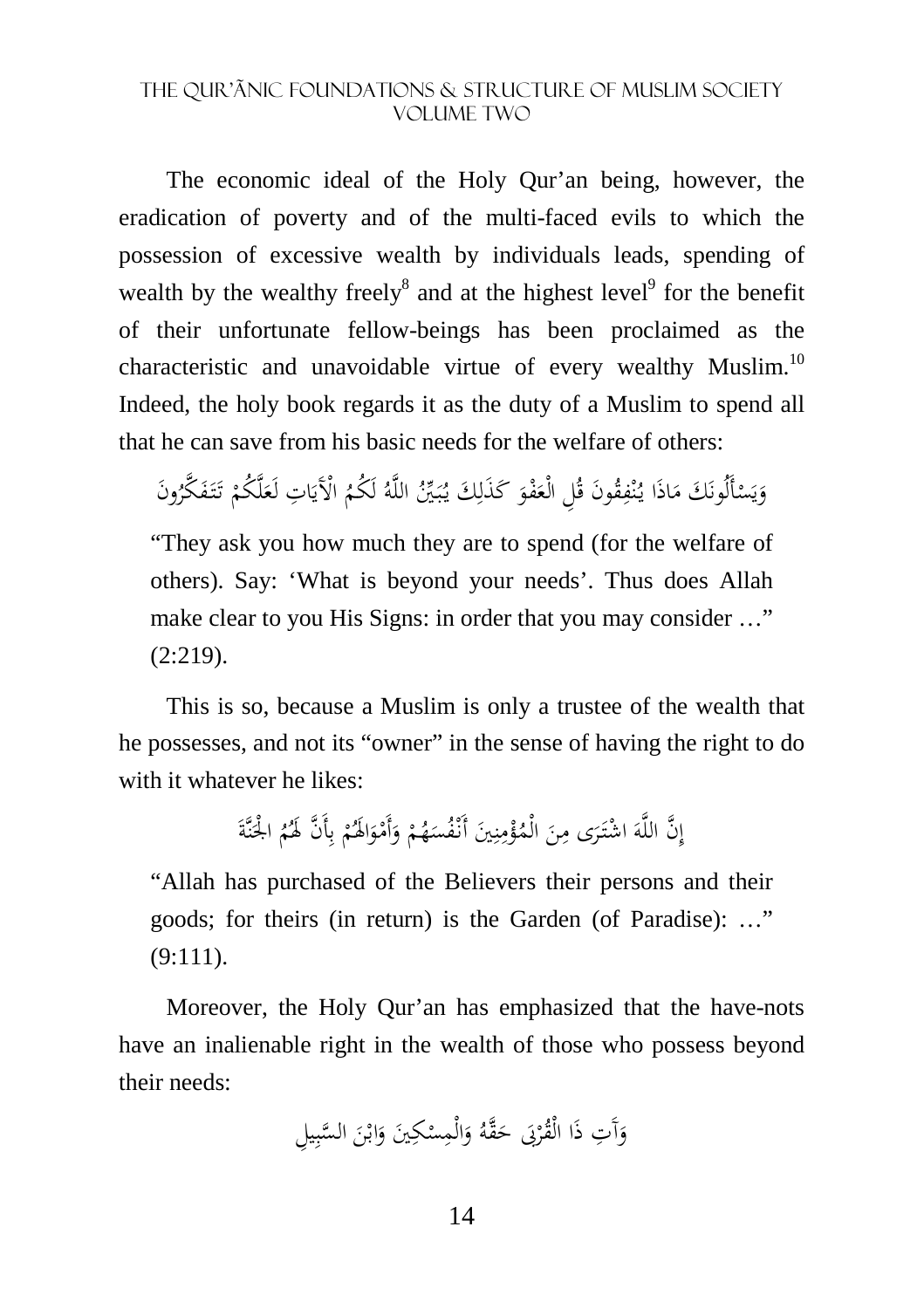"And render to the kindred their due *rights* as (also) to *those in want*, and to the wayfarer: ..." (17:26).

This Qur'anic right of the economically-distressed has led eminent exponents of Islam, like Caliph 'Ali, 'Abdullah ibn 'Umar, Mujahid, Taoos, Ibn Hazm, etc., to lay down the rule that there are economic *duties* on the wealthy Muslims, in respect of those who may be in economic distress, beyond the payment of the welfare taxes prescribed by the Holy Our'an,<sup>11</sup> and that the Islamic state<sup>12</sup> has the right—nay, it is its duty, to impose further taxes on the wealthy, if it finds that with its normal scheme of taxation it is unable to meet the challenge of expenditure on the welfare of the people and the state.<sup>13</sup>

*(3) Voluntary economic assistance to others, subject to one's ability, enjoined:* 

The Holy Qur'an has exhorted the Muslims at numerous places and in different ways and contexts to render voluntary economic assistance to their fellow-beings. $14$  The following verse, however, proclaims that virtue in the form of command:

وَأَقِيمُوا الصَّلَاةَ وَأَتُوا الزَّكَاةَ وَأَقْرِضُوا اللَّهَ قَرْضًا حَسَنًا وَمَا تُقَدِّمُوا لِأَنْفُسِكُمْ مِنْ<br>مَسَوْء عَمُه مِنْ مَسْأَةً مِنْ مَسْئَةً مِنْ مَسْئَةٍ مِنْ مَسْئَةٍ وَمَا تُقَدِّمُوا لِأَنْفُسِكُمْ موا الصلاة وأنوا الزخاة واقرِضُوا الله قرضا حسننا وما تقليم ٍ<br>قِ َ َ ْ َ ہ<br>غ .<br>أ ن .<br>. َ َ Ä ْ ِم <u>ل</u> ْ خَيْرٍ تَجِدُوهُ عِنْدَ اللَّهِ هُوَ خَيْرًا وَأَعْظَمَ أَجْرًا وَاسْتَغْفِرُوا اللَّهَ إِنَّ اللَّهَ غَفُورٌ رَحِيمٌ ر<br>ا ن ₫. َ ً ْ َ َ َ ً ْ ِ ً<br>أ **ٔ** َ َ ِ َ

"… And establish regular Prayer and give regular Charity; and loan to Allah a Beautiful Loan. And whatever good you send forth for your souls, you shall find it in Allah's Presence, as something better and greater in Reward. And seek the Grace of Allah: for Allah is Oft-Forgiving, Most Merciful." (73:20).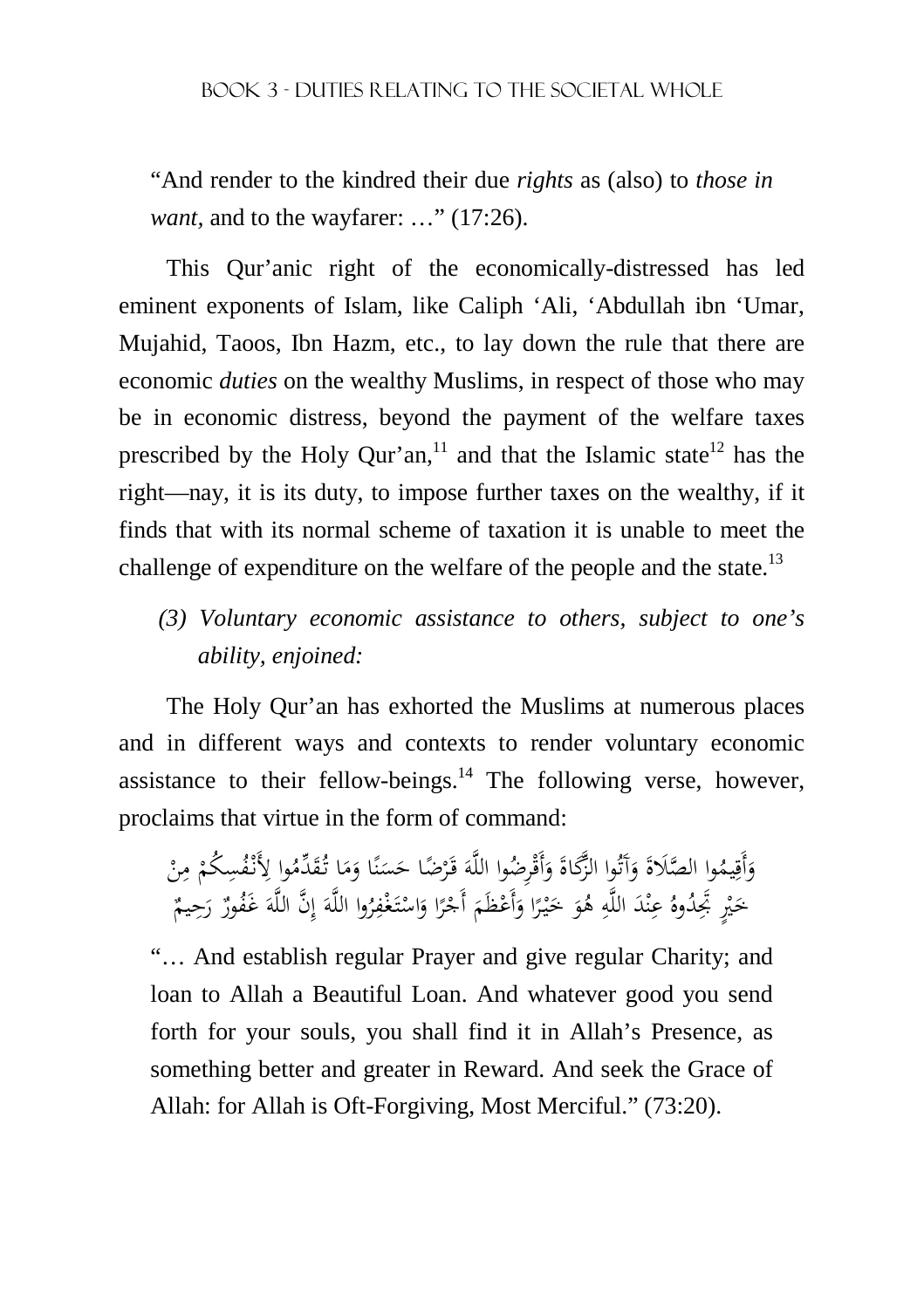Now, voluntary economic assistance to others can assume the following forms:

- 1. Casual assistance:
	- a. Casual Gifts and Donations;
	- b. Repayable interest-free monetary loans;
	- c. Returnable rent-free loans of things.
- 2. Permanent assistance:
	- a. Bequests for individuals or for welfare projects (orphanages, homes of the destitute, hospitals, hostels, educational institutions, etc.).
	- b. Donating funds and creating charitable Trusts for the above purposes in one's own life-time.

All the above forms are comprehended by the above verse and have found their due place in the Holy Prophet's exposition of the Qur'anic teaching. They have been included in the Islamic Law under the names, respectively, of: *Hibah; QarÌ al-×asanah, 'Óriyah and Waqf*; and rules and regulations relating to them have been laid down in full-fledged form.<sup>15</sup>

*(4) Research in agricultural production and cattle-breeding with a view to proper utilization and advancement in those fields and for promoting the welfare of mankind, advocated; hence a duty:*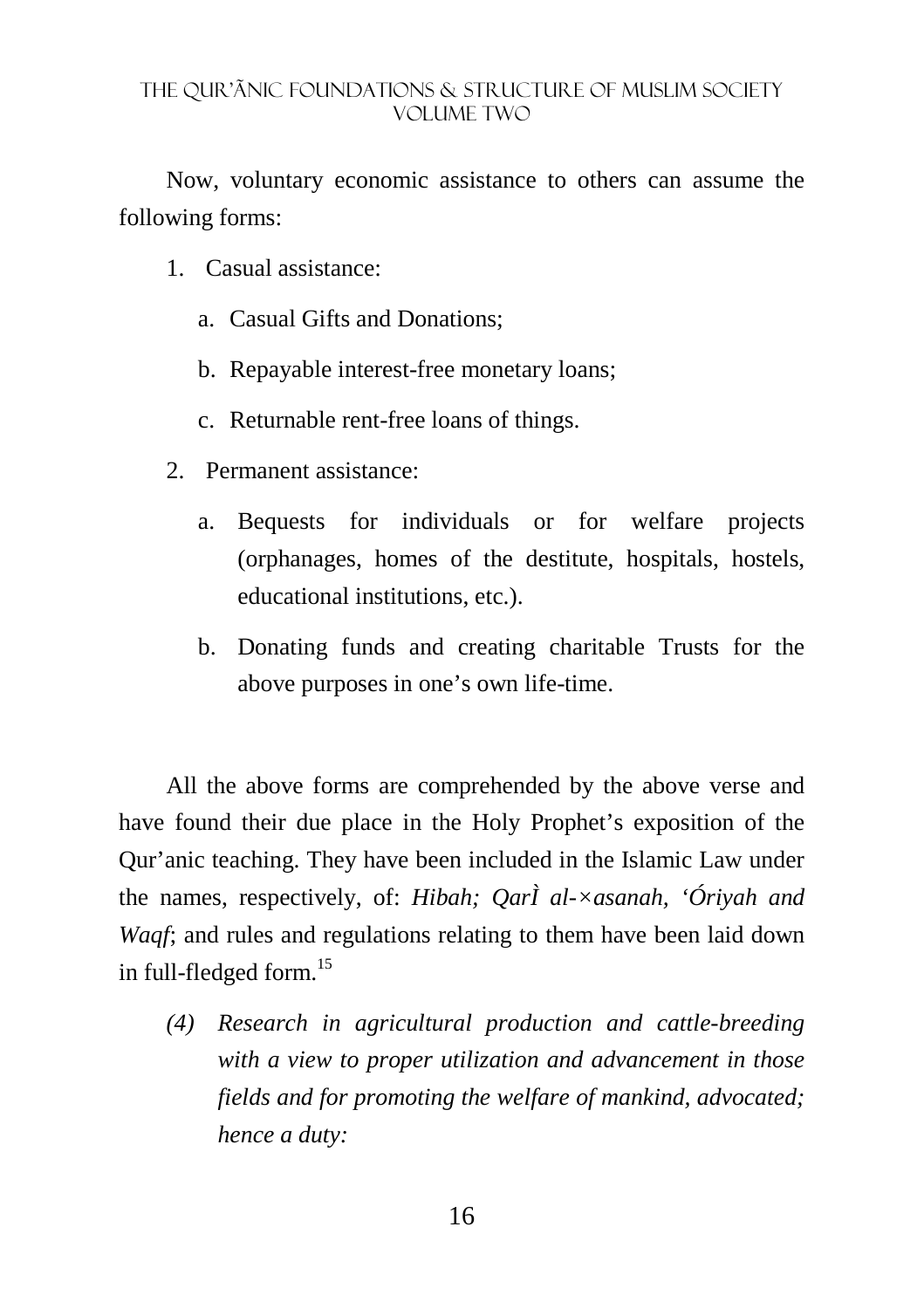The Holy Qur'an says:

إِنَّ فِي خَلْقِ السَّمَاوَاتِ وَالْأَرْضِ وَاخْتِلَافِ اللَّيْلِ وَالنَّهَارِ وَالْفُلْكِ الَّتِي بَخْرِي فِي ا َ َ َ ر<br>( ه<br>ن ِ ت ْ َ ْ ي َ َ َ <u>و</u> الْبَحْرِ بِمَا يَنْفَعُ النَّاسَ وَمَا أَنْزَلَ اللَّهُ مِنَ السَّمَاءِ مِنْ مَاءٍ فَأَحْيَا بِهِ الْأَرْضَ بَعْدَ مَوْتِمَا<br>. ـ<br>: ٍ<br>ا  $\vdots$ يا<br>. **้**  $\overline{\phantom{a}}$ ه<br>ر .<br>ن :<br>. ِ ِ  $\ddot{\phantom{0}}$ .<br>-∕' ٍ  $\overline{a}$  $\ddot{\phantom{0}}$ ي ا<br>. َ ِم<br>ٍ ِ ْ َ ُ<br>ن ْ  $\overline{a}$ َث و ا ِيه ف ن م ُ كل ة اب َ ْصِر ِ يف د و ِ اح ِ اب الر السح و خِر ُس َْ َين الْم بـ اء السم ِض ْالأَر و ب َ َ .<br>.<br>. ِ <u>ہ</u> ٔ. ت َ بہ<br>: ي َ َ  $\ddot{\phantom{0}}$ ِ  $\ddot{\phantom{0}}$ ر<br>. َ لَأَيَاتٍ لِّقَوْمٍ يَعْقِلُونَ يا<br>. **ٍ** ْ ِ ِ. ْ يا<br>.

"Behold! In the constitution of the heavens and the earth; in the alternation of the Day and the Night; in the sailing of the ships through the Ocean for the profit of mankind; in the rain which Allah sends down from the skies, and *the life which it gives to an earth that is dead: in the beasts of all kinds that He scatters through the earth*; in the change of the winds, and the clouds which they trail like their slaves between the sky and the earth;—here indeed are Signs for (study, observation and research by) those who employ reason." (2:164).

َ وَالْأَنْعَامَ خَلَقَهَا لَكُمْ فِيهَا دِفْءٌ وَمَنَافِعُ وَمِنْهَا تَأْكُلُونَ َ َ َ َ َ <u>ِ</u> ِ  $\ddot{\phantom{0}}$ ن  $\overline{\phantom{a}}$ َ َ َ ْ وَلَكُمْ فِيهَا جَمَالٌ حِينَ تُرِيحُونَ وَحِينَ تَسْرَحُونَ َ َ َ َ ُ<br>ن **ٔ** وَتَحْمِلُ أَنْقَالَكُمْ إِلَى بَلَدٍ لَمْ تَكُونُوا بَالِغِيهِ إِلَّا بِشِقٌ الْأَنْفُسِ إِنَّ رَبَّكُمْ لَرَءُوفٌ رَحِيمٌ َ ْ ا ٍ بہ<br>أ ْ ت <u>ہ</u> ِ<br>ل َ ا ْ بر<br>با َ َ وَالْخَيْلَ وَالْبِغَالَ وَالْحَمِيرَ لِتَزْكَبُوهَا وَزِينَةً وَيَخْلُقُ مَا لَا تَعْلَمُونَ ي َ َ ِ َ .<br>. **ٔ** َ َ ر<br>ز ً<br>أ ل ة<br>أ َ َ َ َ ْ

"And cattle He has created for you (O mankind): from them you derive warmth, and numerous benefits, and of their meat you eat. And you have a sense of pride and beauty in them as you drive them home in the evening, and as you lead them forth to pasture in the morning. And they carry your heavy loads to lands that you could not otherwise reach except with souls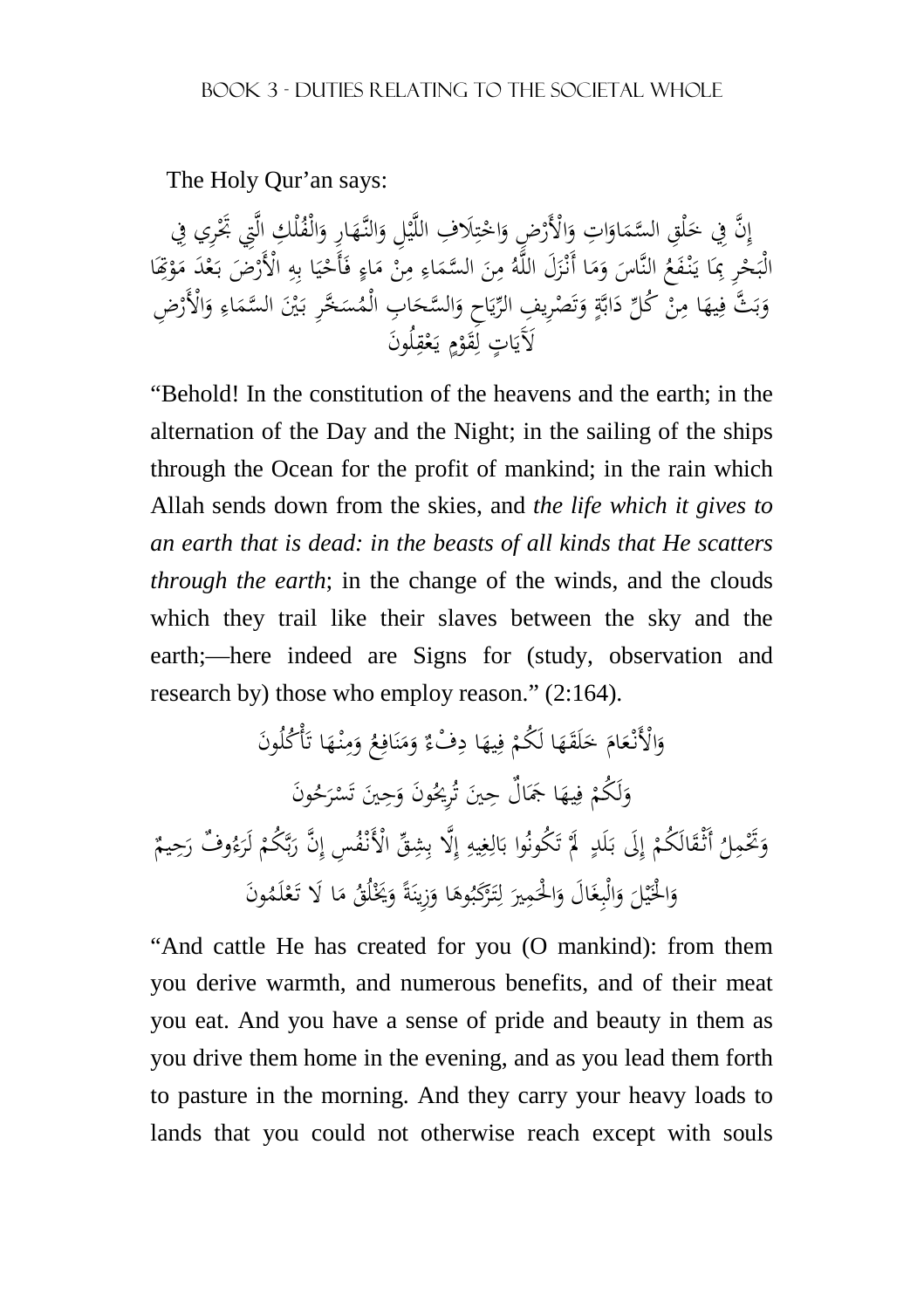distressed: for your Lord is indeed Most Kind, Most Merciful. And (He has created) horses, mules, and donkeys, for you to ride and as an adornment; and He will create (in future, other vehicles, through the ingenuity of Man) of which you have no knowledge." (16:5-8).

َ و ُ ه ي ِ ال َل ذ َ ْز أَنـ َ ن ِ م ِ اء َ السم ً اء َ م ْ لَ ُكم ُ ْه ن ِ اب م ٌ َ ر ُ َش ْه ن ِ م َ و ٌ ر َ شج َ ِ ِيه َون ف ُ يم ُسِ ت ُت ِ ب ْ ن ُ يـ ْ لَ ُكم ِ ه ِ ب َ ْع َون ُ الزر ت ْ الزيـَ و َ ِ النخيل َ اب و َ َ ن ْ ْالأَع َ و ْ ن ِ م َ و ِ ات ُ كل َ ر َ ِ الثم ن في إ َك ِ ِ ذَل ً ة َ َ لآَي ٍ م ْ َو ق ِ َون ل ُ كر َ ف َ تـ َ يـ

"It is He Who sends down rain from the sky: from it you drink, and out of it grows the vegetation on which you, feed your cattle. With it He produces for you corn, olives, date-palms, grapes, and every kind of fruit: verily in this is a Sign for (observation, study and research by) those who reflect (on the nature, constitution and functions of things)." (16:10-11).

ن ِ إ َ و ْ في ِام لَ ُكم ِ َ ً ْع ْالأَنـ ة َ ر ْ بـ ِ لَع ْ ُ يكم ِ ق ْ ُس ن ا ِ في مم ِ ِ ه ِ طُون ُ ب ْ ن ِ م َْينِ ٍث بـ ْ َر مٍ فـ َ د َ ا و ً ن َ لَبـ ا ً ِص ال َ خ ا ً غ ِ ائ َ َين س لش ِاربِ ِ ل ْ ن ِ م َ ِ ات و َ ِ النخ ِ اب ِ يل َثمَر َ ن ْ ْالأَع َ ِخ <sup>و</sup> ُذ َون ت َ تـ ُ ْه ن ِ م ا ً َكر َ ً س ا ق ْ ِرز َ و ا ً ن َ َس ح ن ِ في إ َك ِ ِ ذَل ً ة َ َ لآَي ٍ م ْ َو ق ِ ُ َون ل ل ِ ق ْ ع َ يـَى ْح أَو َ َك و ب َ ر َلى إ ِل ِ ْ أَن ي ِ النح ِ ِ اتخذ َ ن ِ م الِ َ ب ِ ً ْ الج ا وت ُ ي ُ بـَ ن ِ م َ و ِر َ الشج ا ِ مم َ ُش َون و ِر ْ ع َ يـ ُ ثم ي ِ ُ كل ْ ن ِ م ِ ات ُ كل َ ر َ ُكِ الثم ي ل ْ اس َ ف َ ل ُ ب ُ ِك س ب َ ذُ ر لًُلا ُ ُج َ يخْر ْ ن ِ م ا َ طُوِ ُ اب ب ٌ َ َش ٌف ر ِ ل َ ت ُمخْ ا َ أَلْو ُ ُه ن ِ ِيه ف ٌ اء َ ف ش ِ لناس ِ ل ن ِ ِ في إ َك ِ ِ ذَل ً ة َ َ لآَي ٍ م ْ َو ق ِ َون ل ُ كر َ ف َ تـ َ يـ

"And verily in the cattle will you find an instructive Sign. From what is within their bodies, between excretions and blood, We produce, for your drink, milk, pure and agreeable to those who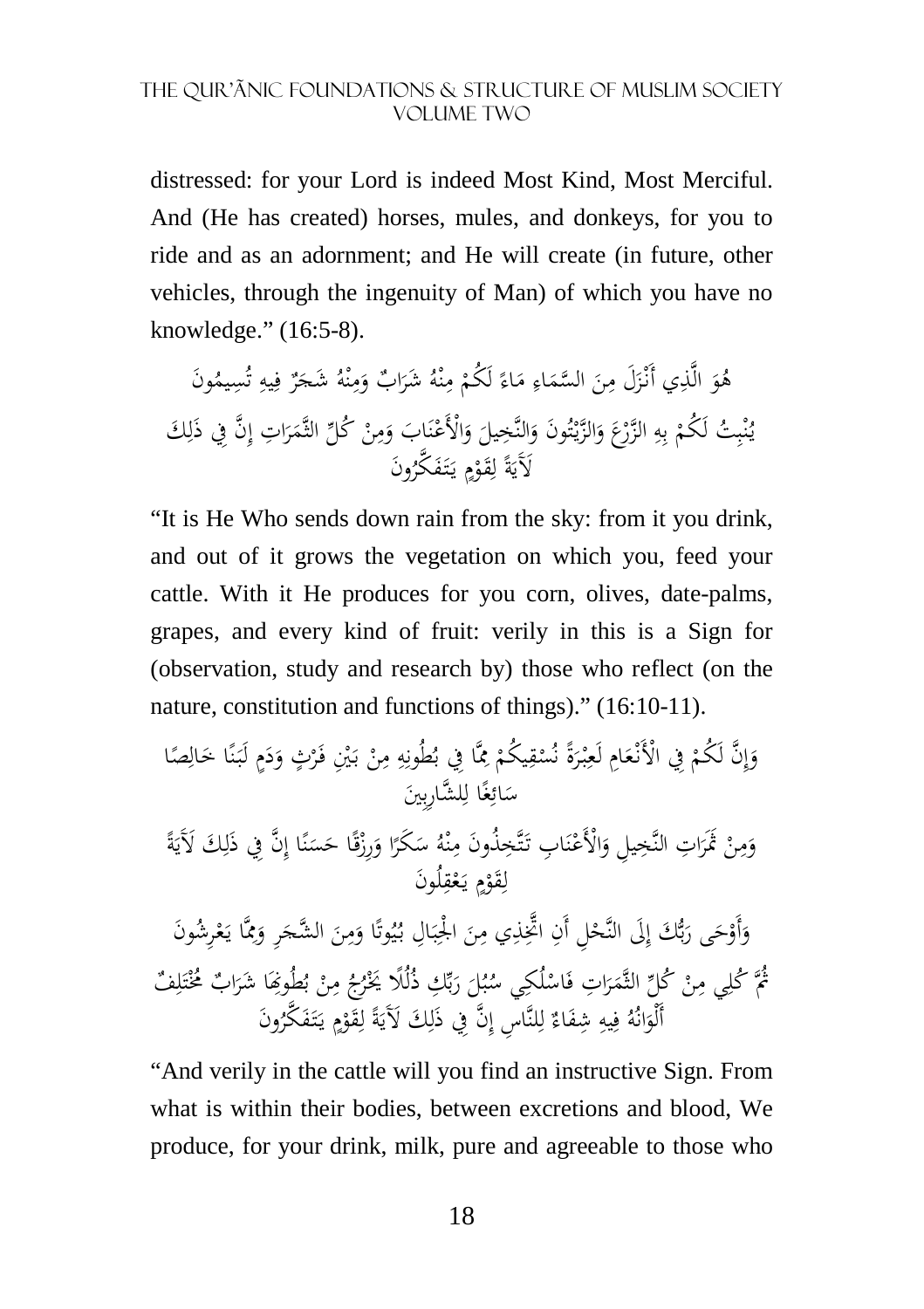drink it. And from the fruit of the date-palm and the vine, you get out wholesome drink and food: behold! in this also is a Sign for those who employ reason. And your Lord taught the Bee to build its cells in the hills, on trees and in (Men's) habitations; then to eat of all the produce (of the earth), and find with skill the spacious Paths of its Lord: there issues from within their bodies a drink of varying colors, wherein is healing for men: verily in this is a Sign for (observation, study and research by) those who reflect (on the nature, constitution and function of things)." (16:66-69).

ي ِ الذ َ َل ع َ ج ُ ْ َض لَ ُكم ً ْالأَر ا د ْ ه َ َك م َ ل َ س َ و ْ لَ ُكم ا َ ف ًلا ِيه ُ ب ُ س َل َ ْز أَنـَ و َ ن ِ م ِ اء َ السم ً اء َ م ا َ ن ْ ج َ ر ْ أَخ َ ف ِ ه ِ ب ا ً اج َ ْو أَز ْ ن ِ ٍ ات م َ ب َش نـ تى َ ُوا ُ كل ا ْ و َ ع ْ ار َ و ْ ُكم َ ام َ ِ أَنـ ن ْع في إ َك ِ ِ ٍ ات ذَل َ ُ ِولي َلآَي لأ ى ِ َ النـه

"(he said:)… 'He Who has made for you the earth as a bed, and has enabled you to go about therein by roads (and channels); and has sent down water from the sky'. With it have We produced divers pairs of plants, each separate from the others. Eat (for yourselves) and pasture your cattle; verily in this are Signs for (observation, study and research by) the intellectuals." (20:53-54).

*(5) Pursuit and promotion of commerce in general and international commerce in particular, advocated: hence a duty:* 

The Holy Qur'an says:

*(a) legalizing commerce:*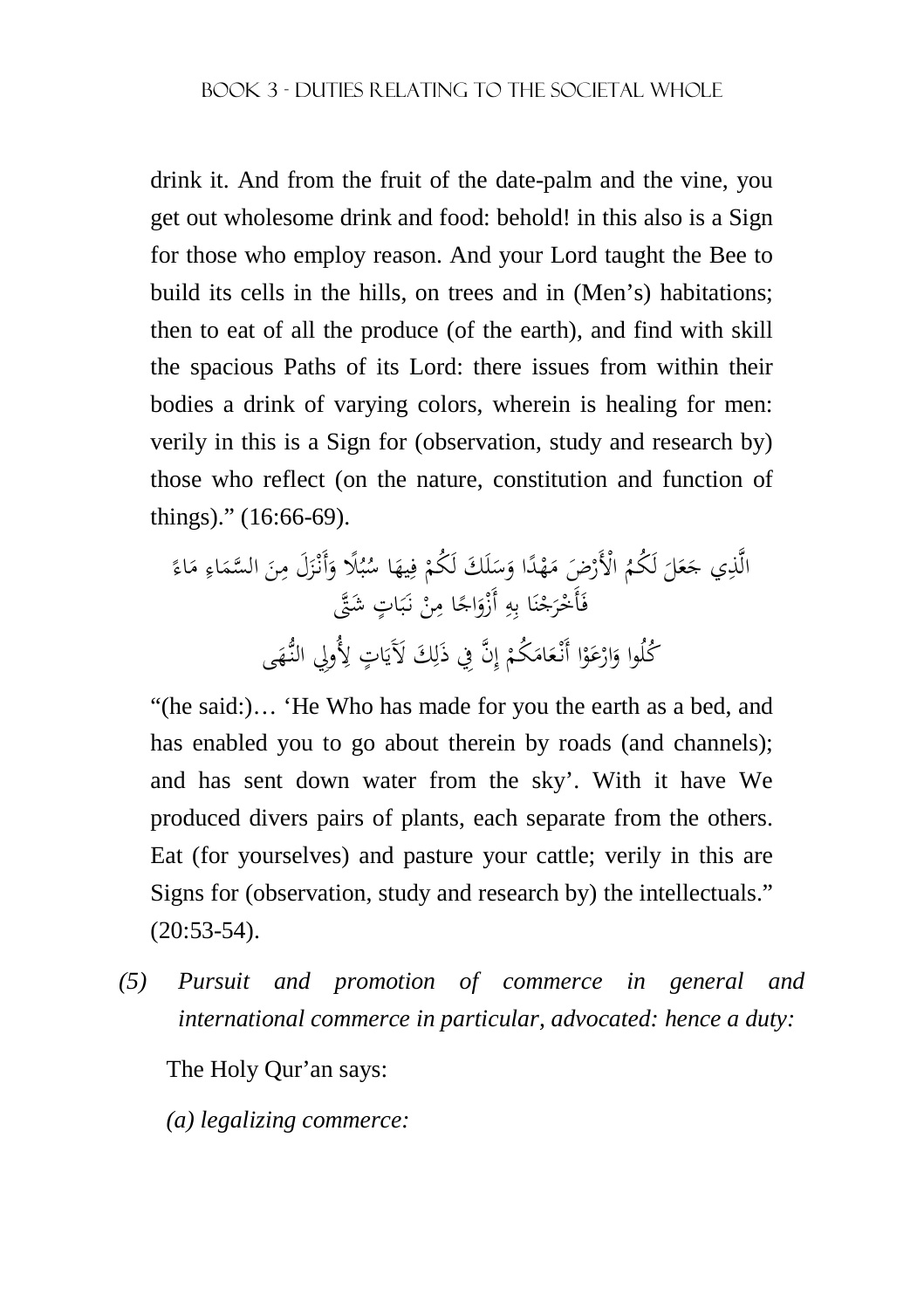وَأَحَلَّ اللَّهُ الْبَيْعَ َ َ  $\zeta$ **ื่** ي  $\ddot{\cdot}$ 

"… and Allah has permitted (i.e., has made lawful) trade …"  $(2:275)$ .

*(b) defining the basis of commercial morality:<sup>16</sup>*

أَنْ تَكُونَ بِخَارَةً عَنْ تَرَاضٍ مِنْكُمْ ت ة<br>م َ ٔ. .<br>-َ ْ ن ٍ<br>≀

"… let there be amongst you traffic and trade by mutual goodwill …" (4:29).

*(c) referring to the benefits of inland commerce:* 

ْ وَلَكُمْ فِيهَا مَنَافِعُ وَلِتَبْلُغُوا عَلَيْهَا حَاحَةً فِي صُدُورِكُمْ وَعَلَيْهَا وَعَلَى الْفُلْكِ تُحْمَلُونَ َ َ ِ .<br>. ن  $\overline{\phantom{a}}$ ْ <u>ً</u> ت <u>ل</u> ل َ َ **∶** َ َ َ **∶** َ َ َ َ لْ َ

"And there are other advantages in them (i.e., the cattle) for you; that you may through them attain to any need in your hearts (in respect of the provision of transport for human necessities); and on them and in the boats you are carried (to distant places for the fulfillment of your needs)." (40:80).

*(d) advocating advancement in commerce through technological advance based on the pursuit of physical sciences, and referring to international trade in terms of Divine Bounty:* 

ُ الل ي ه ِ الذ َ خر َ س ُ لَ ُكم َ ر ْ َح الْب َ ِري ْ َج ت ِ ُك ل ُْل ِ الْف ِيه ف ِرهِ ْ أَم ِ ب وا ُ غ َ تـ ْ ب َ ت ِ ل َ و ْ ن ِ م ِ ه ِ َ ْضل ف ْ ُكم ل َ لَع َ و َون ُ َ ْش ُكر ت َ خر َ س َ و ْ ا لَ ُكم َ في م ِ ات ِ َ او َ السم ا َ م َ في ِض و ِ ْ ْالأَر ا ً جمِيع َ ُ ْه ن م ن ِ ِ في إ َك ِ ِ ٍ ات ذَل َ َلآَي ٍ م ْ َو ق ِ ل ُ كر َ ف َ تـ َ َون يـ

"It is Allah Who has subjected the sea to you, that ships may sail through it by His Command, that you may seek of His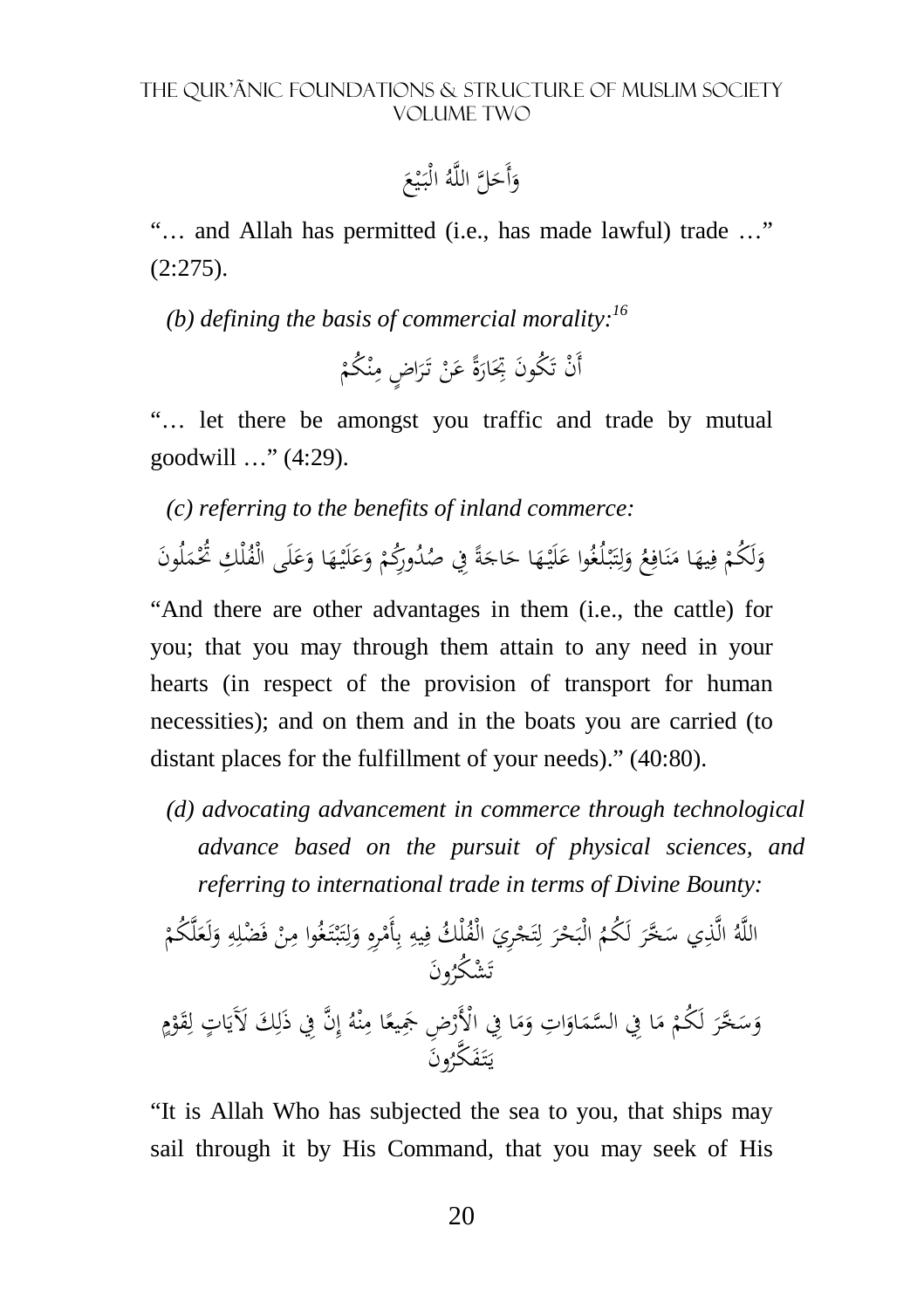Bounty, and that you may show gratefulness (to God by developing those bounties further through the conquest of Nature spoken of in the following verse)."

"And He has subjected to you, as from Him, all that is in the heavens and on the earth: behold! in that indeed are Signs for those who reflect (on the nature, constitution and utility of things)." (45:12-13).

*(6) Pursuit and promotion of industrial technology based on steel industry prescribed as the basic material means of maintaining and advancing the mission of the Holy Qur'an, hence a duty:* 

The Holy Qur'an refers to ship-building by the Holy Prophet Noah (Peace be on him)<sup>17</sup> and the steel industry pursued by the Holy Prophet David (Peace be on him), $^{18}$  thus placing industrial technology among holy pursuits and making its acquisition and cultivation one of the sacred duties of a Muslim.

The holy book does not stop at that, however. It emphasizes the importance of iron and steel industry directly—an industry whose development led to the Industrial Revolution and which forms the foundation of power and prosperity of the advanced nations of today—and projects it as the deciding factor in respect of the dominance of Islam in the industrial age as a world-force. The Qur'anic statement has already proved prophetic to the core. The verse reads: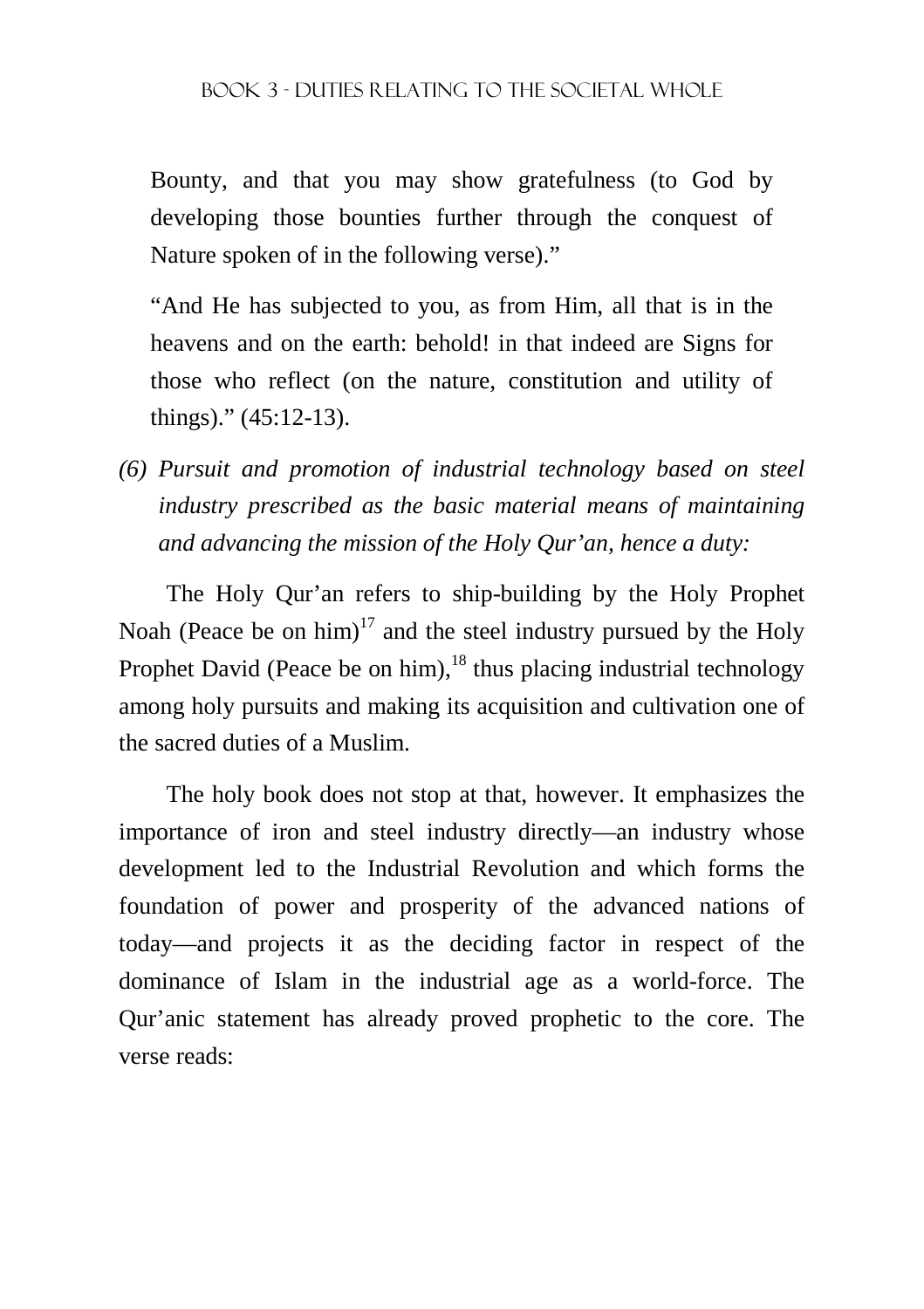َ ْد لَق ا َ لْن َ ْس أَر ا َ َن ل ُ س ُ ِ ات ر َ ن يـ َ ِالْبـ ب ا َ لْن َ ْز أَنـَ و ُ م ُ ه َ ع َ اب م َ َ ت ان الْكِ َ َ الْمِيز َ و َ ُوم ق َ يـ ِ ل ُ ِط الناس ْ س ِ ِالْق ب ا َ لْن َ ْز أَنـ َ َ و ِيد د َ ْ الح ِ ِيه ف ٌ أْس َ يد ب ٌ ِ ُ َشد ع ِ اف َ ن َ م َ و ِ لناس ِ ل َ َم ل ْ ع َ يـ ِ ل َ و ُ الله ْ ن َ م ُ ه ُ ر ُ ْص ن َ يـُ َه ل ُ س ُ ر َ و ِب ْ ي َ ِالْغ ب ن ِ إ َ ي الله ِو َ ق ٌ ِزيز َ ع

"We verily sent Our Messengers (to different communities of the world) with clear proofs, and revealed with them the Scripture and the Balance that mankind may observe right measure (in all their affairs); and We sent down Iron,<sup>19</sup> wherein is (material for) mighty war, as well as many (industrial) benefits for mankind, that Allah may test who it is that will help (the Religion of) Him and His Messengers though unseen: $^{20}$  Lo! Allah is full of Strength, Exalted in Might (and able to make Muslims triumphant against all odds; and promises to do so if they follow His Guidance honestly)." (57:25).

It may be emphasized with regard to  $(4)$ ,  $(5)$  and  $(6)$  above that a categorical command is explicitly contained in the following verse in respect thereof:

دوا أَعِ َ و ْ م ُ َ ا له َ م ْ ُم ت ْ َطَع ت ْ اس ْ ن ِ م ٍ ُوة قـ ْ ن ِ م َ ِ اط و َ ر ِل ب ِ ْ ي َ َون ْ الخ ُ ب ِ ه ْ ُر ِ تـ ه ِ ب ُ َد و ع ِ الله ْ ُكم ُو َد ع َ و َ ِرين َ آَخ َ و ْ ن ِ م ْ م وِِ ُ د َ لا ُ م ُ َه ونـ ُ َم ل ْ َع تـ ُ الله ْ م ُ ه ُ َم ل ْ ع َ يـ

"Against them (i.e., your enemies) make ready your Power to the utmost of your capacity, including steeds of war, to strike terror into (the hearts of) the enemies of Allah and your enemies, and others (i.e., enemies of the future) besides, whom you know not, but whom Allah does know." (8:60).

Mark how clearly God had warned the followers of Islam of those formidable enemies who rose against them after the Industrial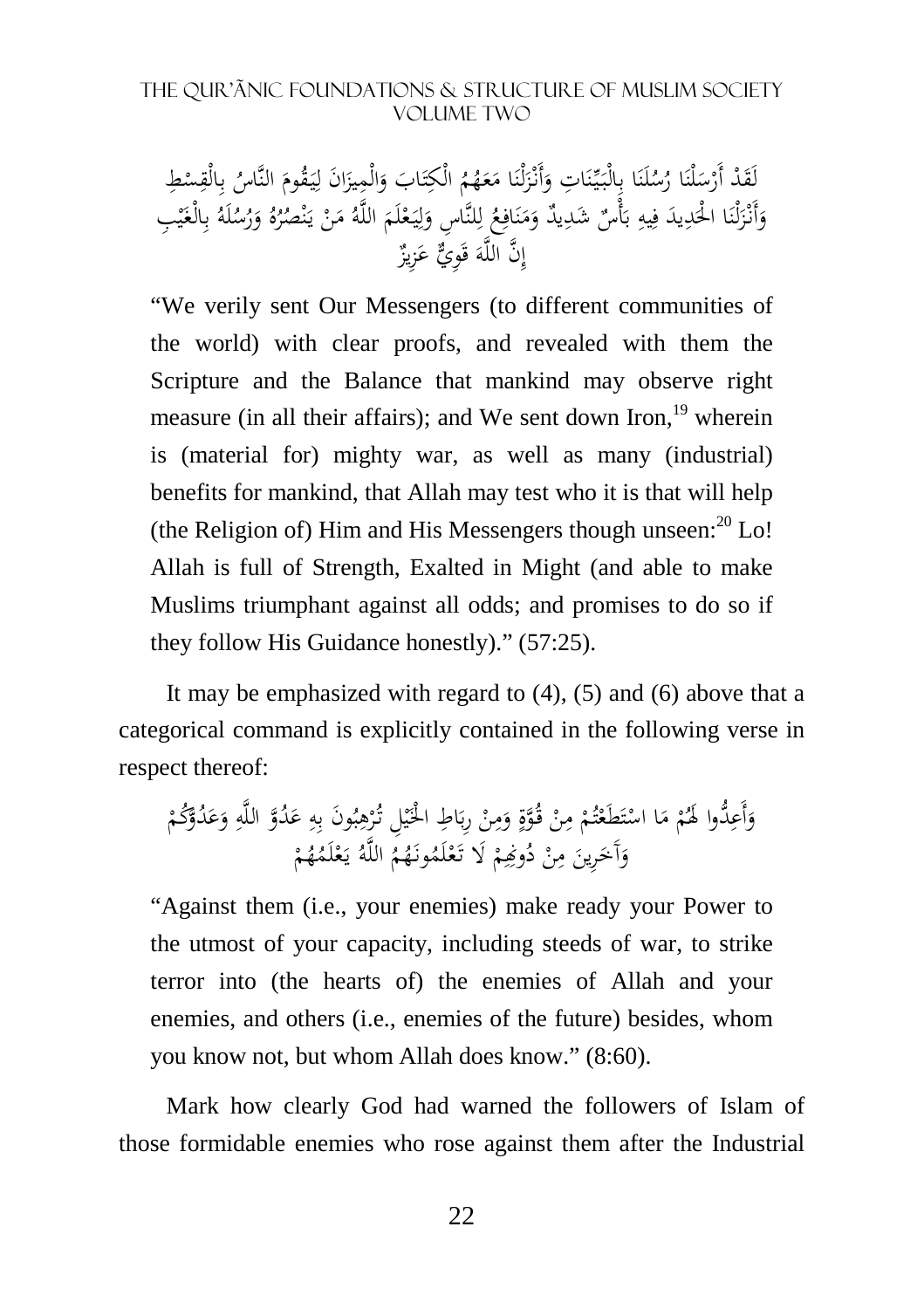Revolution and whose might the Muslims were, and have been so far, unable to counteract mainly because of their backwardness in respect of physical sciences and technology.

#### **(b) Duties of Omission:**

*(1) Wasting money in luxuries and unproductive pursuits, prohibited:* 

The Holy Qur'an says:

َلا َ ُ و وا ِرف ْ ُس ت ُ نه َ لا ِ ب إ َين ُ يحِ ِ ِرف ْ ُس الْم

"And act not wastefully (i.e., unproductively). Lo! He approves not the wasters." (6:141).

َلا َ و ْ ذر َ ب ُ تـ ا ً ير ِ ذ ْ ب َ تـن ِ إ َ ذِرين َ ب ُ الْم وا ُ ان ان َ ك َ َ و ْ ِخ إ اطِ َ ين الشي ان ِ َك َ َ ان و ْطَ ُ الشي ِ ه ب َ ر ِ ل ا ً ُور َكف

"… and squander not (your wealth) in wantonness. Lo! the squanderers were ever brothers of the devil, and the devil was ever an ingrate to his Lord." (17:26-27).

*(2) Withholding money from expenditure in doing good to others and in productive pursuits, prohibited:* 

َلا َ و ْ َل ع َ تج َك ْ َ د َ ي ً ُولَة ل ْ غ َ م َلى ِ َك إ ِ ق ُ ن ُ ع

"And let not your hand be chained to the neck (in respect of wealth) ..." (17:29).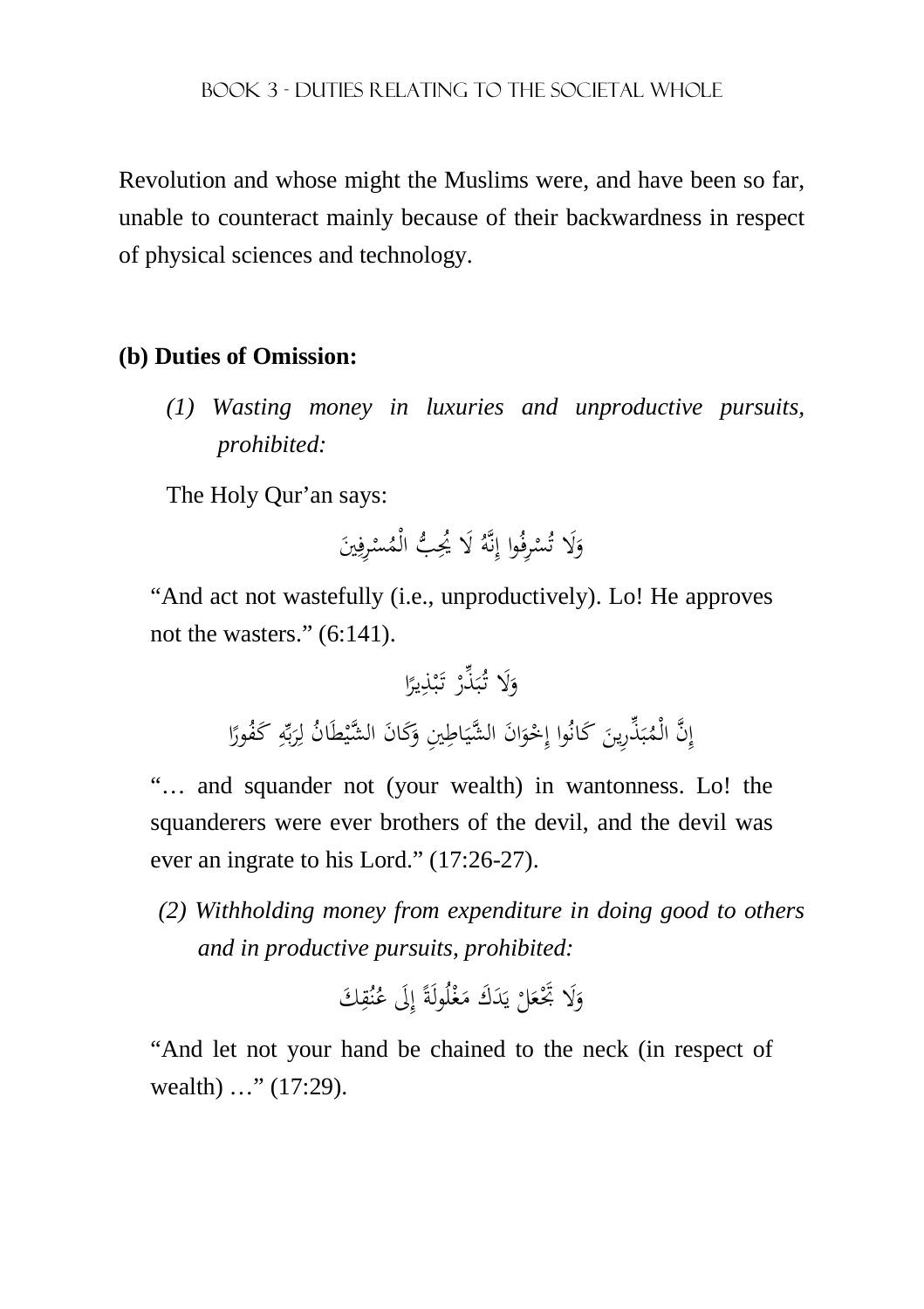*(3) Hoarding wealth and withholding it from circulation and expenditure in good causes, most vehemently condemned: hence abstinence from the same is duty:* 

The Holy Qur'an says:

 $\ddot{\phantom{0}}$ وَالَّذِينَ يَكْنِزُونَ الذَّهَبَ وَالْفِضَّةَ وَلَا يُنْفِقُونَهَا فِي سَبِيلِ اللَّهِ فَبَشِّرْهُمْ بِعَذَابٍ أَلِيمٍ ِ َ ِ يا<br>. ي .<br>ا ة<br>م ِ َ َ َ ِ ن ٔ<br>أ ِ ْ <u>ٔ</u>  $\ddot{\cdot}$ ب َ ؚ<br>پ

"… And there are those who bury gold and silver and spend it not in the Way of Allah: announce unto them a most grievous penalty—" (9:34).

*(4) Economic exploitation of others condemned; hence abstinence from it is duty:* 

The Holy Qur'an says, condemning the Jews of those days:

وَتَرَى كَثِيرًا مِنْهُمْ يُسَارِعُونَ فِي الْإِثْمِ وَالْعُدْوَانِ وَأَكْلِهِمُ السُّحْتَ لَبِئْسَ مَا كَانُوا ِ َ ً ْ  $\ddot{\phantom{0}}$ َ ۠ ِ َ <u>َ</u> ئ  $\overline{a}$ يَعْمَلُونَ  $\ddot{\phantom{0}}$ ْ يہ<br>.

"And you shall see many of them hastening toward sin and transgression and their devouring of ill-gotten wealth (obtained through the exploitation of others). Vile indeed is that which they have been doing." (5:62).

*(5) All types and forms of interest totally banned and abstinence from interest-bearing transactions enjoined:* 

 $\ddot{\phantom{0}}$ الَّذِينَ يَأْكُلُونَ الرِّبَا لَا يَقُومُونَ إِلَّا كَمَا يَقُومُ الَّذِي يَتَخَبَّطُهُ الشَّيْطَانُ مِنَ الْمَسِّ<br>مَا يَسْتَمَرُّونَ الرَّبَّاءُ الْمَسَّمَّى أَوْدُو وَّاسِنَةٍ عَمَّى السَّائَةِ وَالْمَسَّائِفَةِ الْمَس ِ يا<br>. ب<br>. ب مُول إِلاّ كُمَّا يَقُومُ الْكِرِّي يَتَخْبَطُهُ<br>سَمَّرَ مَنْ مَسْرِدٍ عَمَّلَ مِنَّةً مِنْ یہ<br>بر ٔ يا<br>. ِ بن<br>ج َ ت <u>ب</u>  $\ddot{\phantom{0}}$ ِ ذَلِكَ بِأَنَّهُمْ قَالُوا إِنَّمَا الْبَيْعُ مِثْلُ الرِّبَا وَأَحَلَّ اللَّهُ الْبَيْعَ وَحَرَّمَ الرِّبَا ؚ<br>ٳ ْ ِ َ **ื่** ي  $\ddot{\cdot}$ ث ِم بہ<br>أ ب َ  $\zeta$ ْ ي  $\ddot{\cdot}$ مُ َ َ بہ<br>أ ب

"Those who devour *ribÉ* (usury and interest) will not stand except as stands one whom the *satan* has confounded with his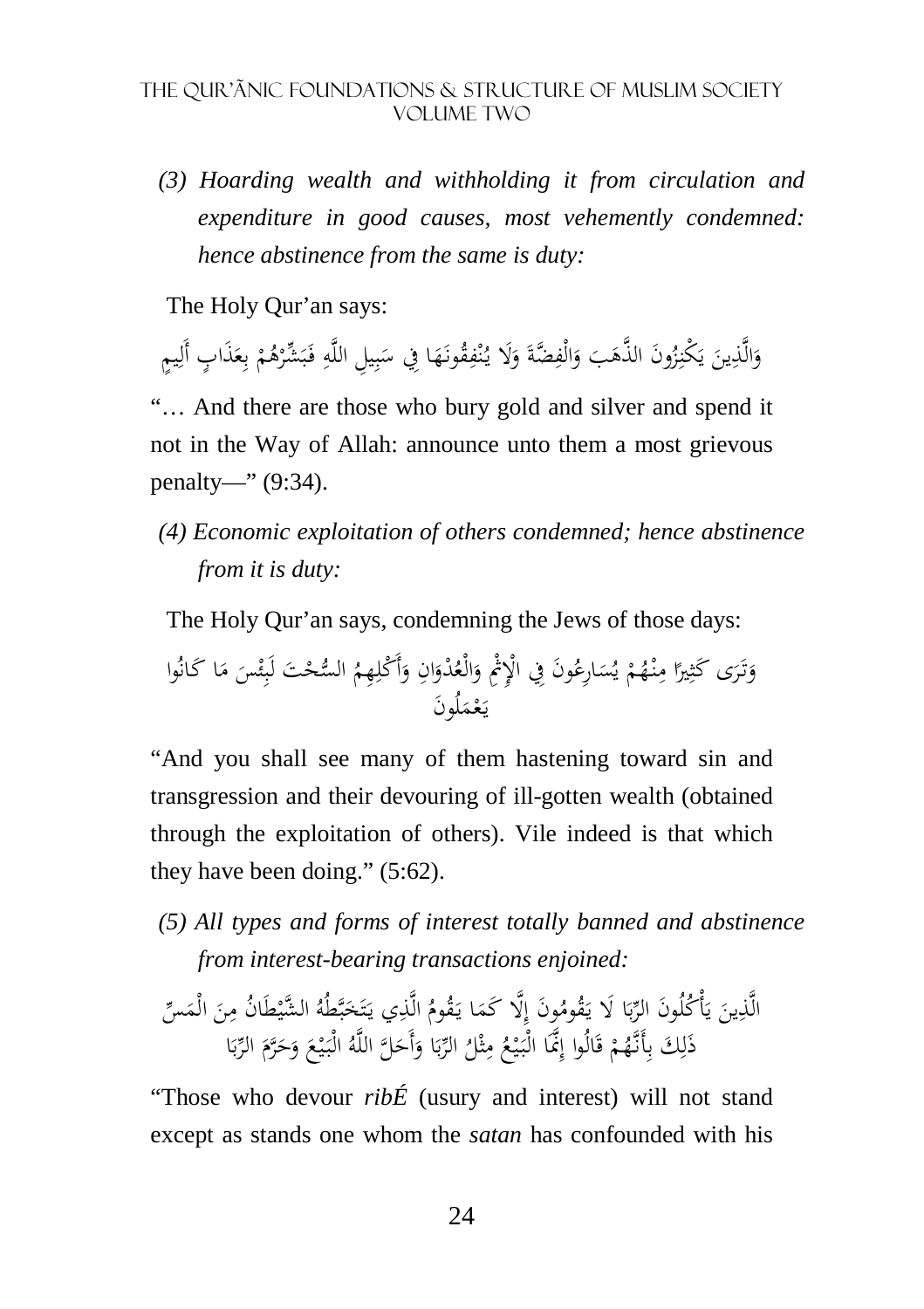touch. That is because they say: 'Trade is like *ribÉ*'. But Allah has permitted trade and has forbidden *ribÉ* …" (2:275).

يَا أَيُّهَا الَّذِينَ آَمَنُوا لَا تَأْكُلُوا الرِّبَا أَضْعَافًا مُضَاعَفَةً وَاتَّقُوا اللَّهَ لَعَلَّكُمْ تُفْلِحُونَ<br>. بہ<br>ا َ ِ ن  $\overline{\phantom{a}}$ َ با<br>أ ب َ **ٔ** َ َ َ ْ َ ِ .<br>م

"O you who believe! Devour not usury, doubling and quadrupling (the sum lent). Observe your duty to Allah that you may be successful." (3:130).

Two important points are worthy of being noted here:

(a) While banning *ribÉ*, the Holy Qur'an has forbidden not only usury but also interest in other forms. Because, according to the best authorities,  $21$  the word *ribÉ*, which means literally 'an excess or addition', denotes as a term of economics 'any addition, however slight, over and above the principal sum lent'; and, as such, *ribÉ* includes both 'usury' and 'interest'.

(b) Because *ribÉ* is generally translated as usury, and because in modern parlance 'usury' signifies only an 'exorbitant rate of interest', some people have fallen into the error that what the Holy Qur'an has really forbidden is an excessive rate of interest. In truth, it is only a misinterpretation of the term *ribÉ* and a perversion of the Qur'anic teaching. That the holy book does not distinguish between 'exorbitant' and 'reasonable' rates of interest is clear from the following:

يَا أَيُّهَا الَّذِينَ آمَنُوا اتَّقُوا اللَّهَ وَذَرُوا مَا بَقِيَ مِنَ الرِّبَا إِنْ كُنْتُمْ مُؤْمِنِينَ بہ<br>ا َ :<br>ا ِ ن  $\overline{a}$ َ َ  $\overline{a}$ َ ٍ<br>وَمَ با<br>ا :<br>ا ِ ب<br>أ ب ا ْ ت **:** ِ ن ٍ<br>≀ ةُ<br>م فَإِنْ لَمْ تَفْعَلُوا فَأْذَنُوا بِحَرْبٍ مِنَ اللَّهِ وَرَسُولِهِ وَإِنْ تُبْتُمْ فَلَكُمْ رُءُوسُ أَمْوَالِكُمْ لَا<br>مَا أَمْوَالِكُمْ ٳ في<br>أ **أ** َ َ ر<br>( َ :<br>ا ِ  $\overline{a}$ ⊿<br>≀ ِ َ َ ِ ه<br>بر <sup> $\mathbf$ </sup> ت .<br>: ب َ <sup> $\mathbf$ </sup> ِ َ ابل<br>أ تَظْلِمُونَ وَلَا تُظْلَمُونَ مون ولا يصلحا ِ َ وَإِنْ كَانَ ذُو عُسْرَةٍ فَنَظِرَةٌ إِلَى مَيْسَرَةٍ وَأَنْ تَصَدَّقُوا خَيْرٌ لَكُمْ إِنْ كُنْتُمْ تَعْلَمُونَ ِ إ َ َ ْ َ ن َ  $\ddot{\phantom{0}}$ ي  $\overline{a}$ ֡֡<u>֡</u> َ  $\ddot{\phantom{0}}$ ت **∶** َ ْ ِ ْ ت **:** ْ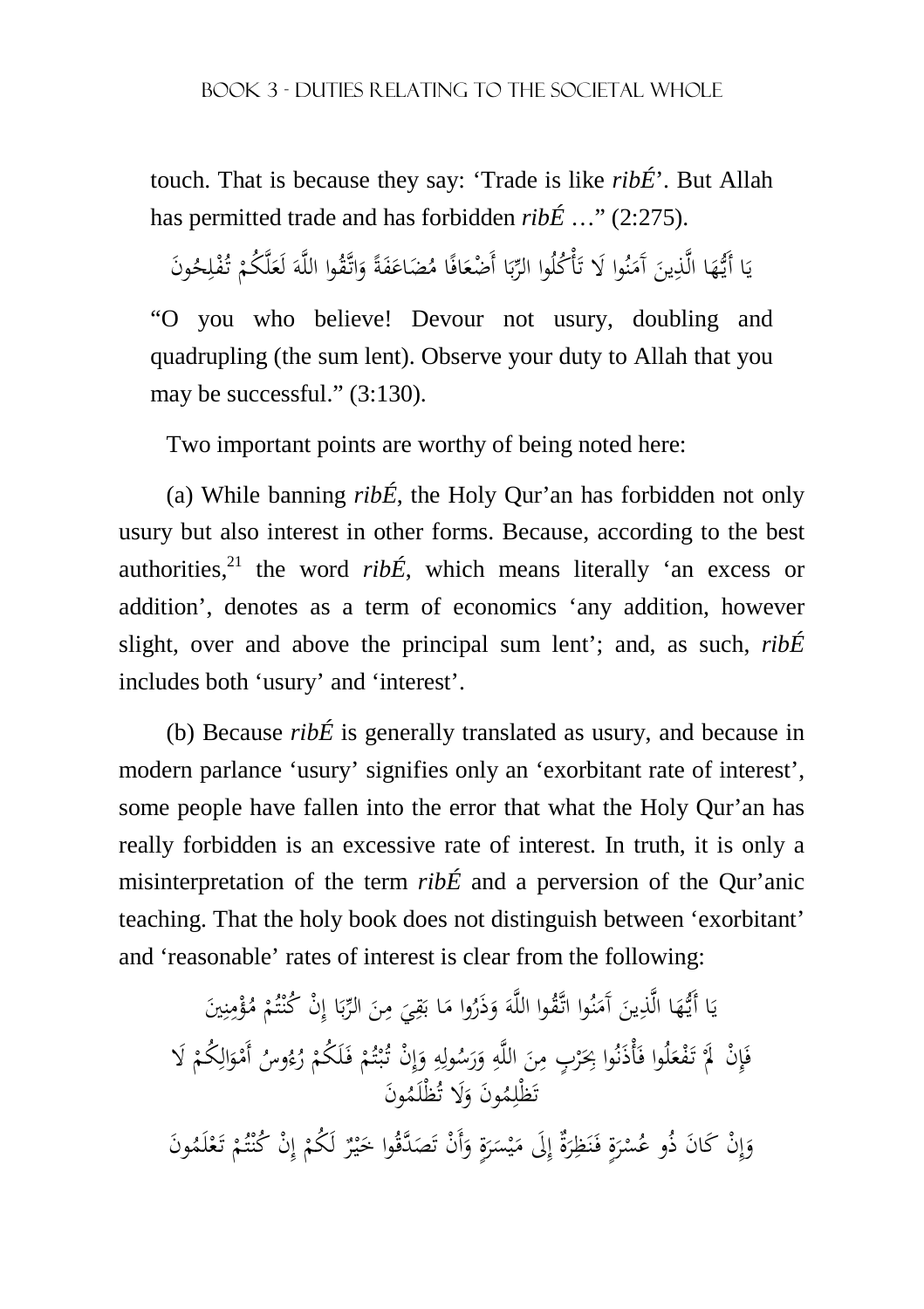"Oh you who believe! Fear Allah, and give up what remains of your demand for *ribÉ*, if you are indeed believers. If you do it not, take notice of war from Allah and His Messenger: But if you turn back (from charging interest), you shall have your capital sums: deal not unjustly, and you shall not be dealt with unjustly. If the debtor is in a difficulty, grant him time till it is easy for him to repay (the capital sum). But if you remit it by way of charity, that is best for you if you only know." (2:278- 280).

Mark the words in verse 279: "you shall have your capital sums". The Holy Qur'an does not say: "You shall have your capital sums plus interest at a reasonable rate."

#### *(6) Creation of monopolies in trade and industry prohibited:*

When the Holy Our'an lays down the basic principle concerning wealth that "it may not (merely) make a circuit between the wealthy among you"<sup>22</sup> (59:7), it negates the legality of all those means and methods whereby wealth becomes concentrated in the hands of a few, making the rich richer. The aim of the creation of monopoly being nothing else than the concentration of wealth in the hands of the bigger business magnates and industrial barons, who either buy out the lesser fry or create mergers and trusts or enter into private agreements—all with a view to charging higher prices for their goods and thus exploiting and fleecing the consumers, its prohibition is directly contained in that verse.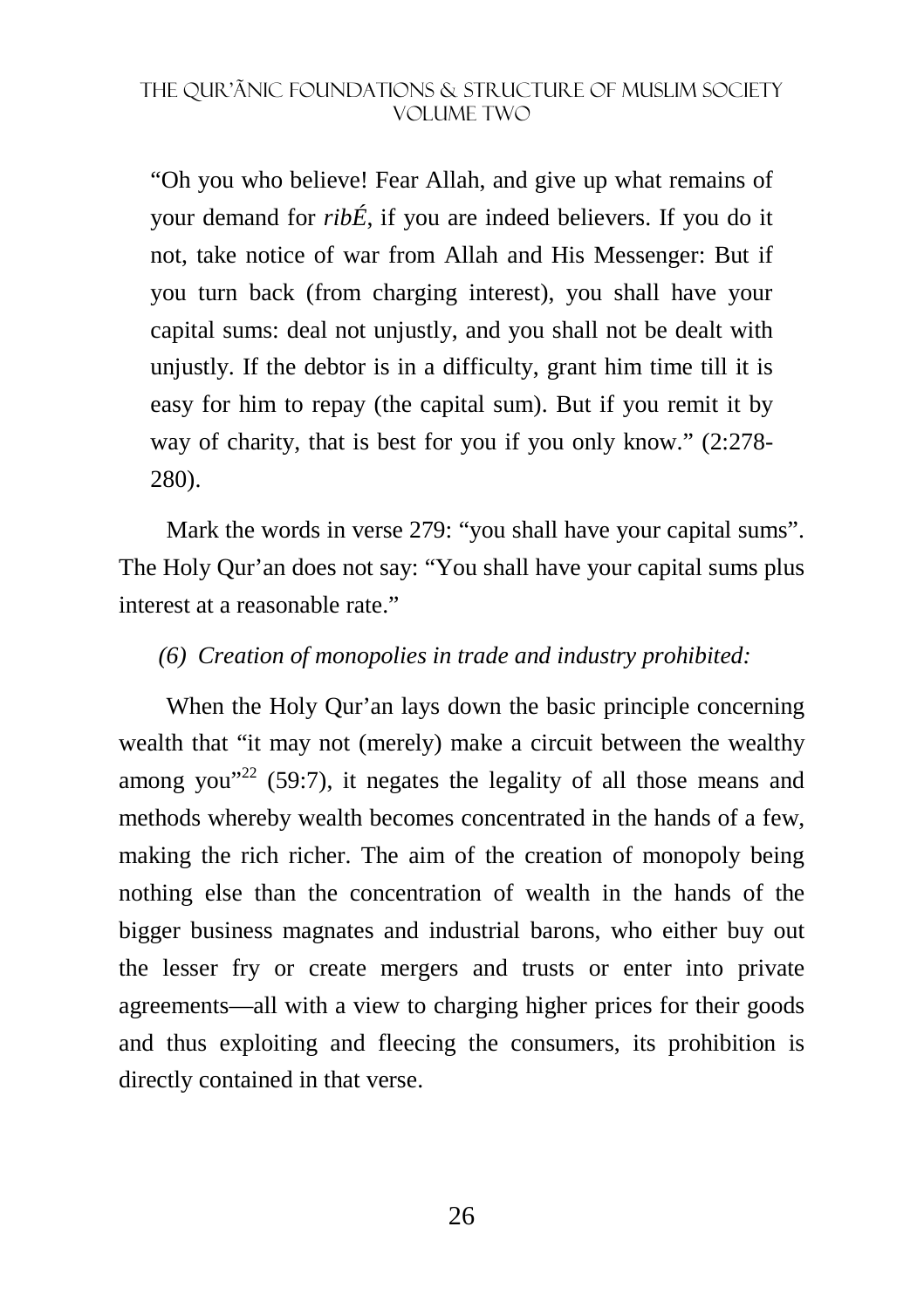Islam stands for the common man and not for the privileged few. It is thus that the Holy Prophet (Peace be on him) condemned the monopolist trader and forbade the hoarding of grain and its withholding from sale in times of scarcity;<sup>23</sup> and, in Islamic Law, the Hanafi jurists have explicitly ruled against the monopoly in foodstuffs $24$ 

## *(7) Speculative deals classed as gambling are prohibited:*

Speculative deals in trade are actually a form of gambling, and about gambling the Holy Qur'an says:

ا َ ي ا َ ه أَيـ َ ين ِ ال وا ذ ُ ن َ ِنمَا آَم إ ُ ر ْ َم ْ الخ ُ ر ْسِ ي َ الْم َ اب و ُ َ ْص ْالأَن َ و ُ َْلام ْالأَز َ و ٌ ْس ِرج ْ ن م ِل ِ َ َم ع ْطَانِ الشي ُ وه ُ ب ِ ن َ ت ْ اج َ ف ْ ُكم ل َ َون لَع ُ ح ِ ل ْ ُف تـ

"Oh you who believe! Intoxicants and gambling … are an abomination,—of Satan's handiwork: eschew such (abomination), that you may prosper." (5:90).

Expounding this detail of the Qur'anic teaching, the Holy Prophet (Peace be on him) has laid down positive injunctions. For instance:

"It is related by Ibn 'Umar that the Messenger of Allah (Peace be on him) prohibited the sale of commodity not in stock with another commodity also not in stock."<sup>25</sup>

"It is related on the authority of Hakim ibn Hizam, who said: 'The Messenger of Allah (Peace be on him) prohibited me bargaining about anything which I did not possess'. In another account, he (is reported to have) said, 'I said, O Messenger of Allah, a person comes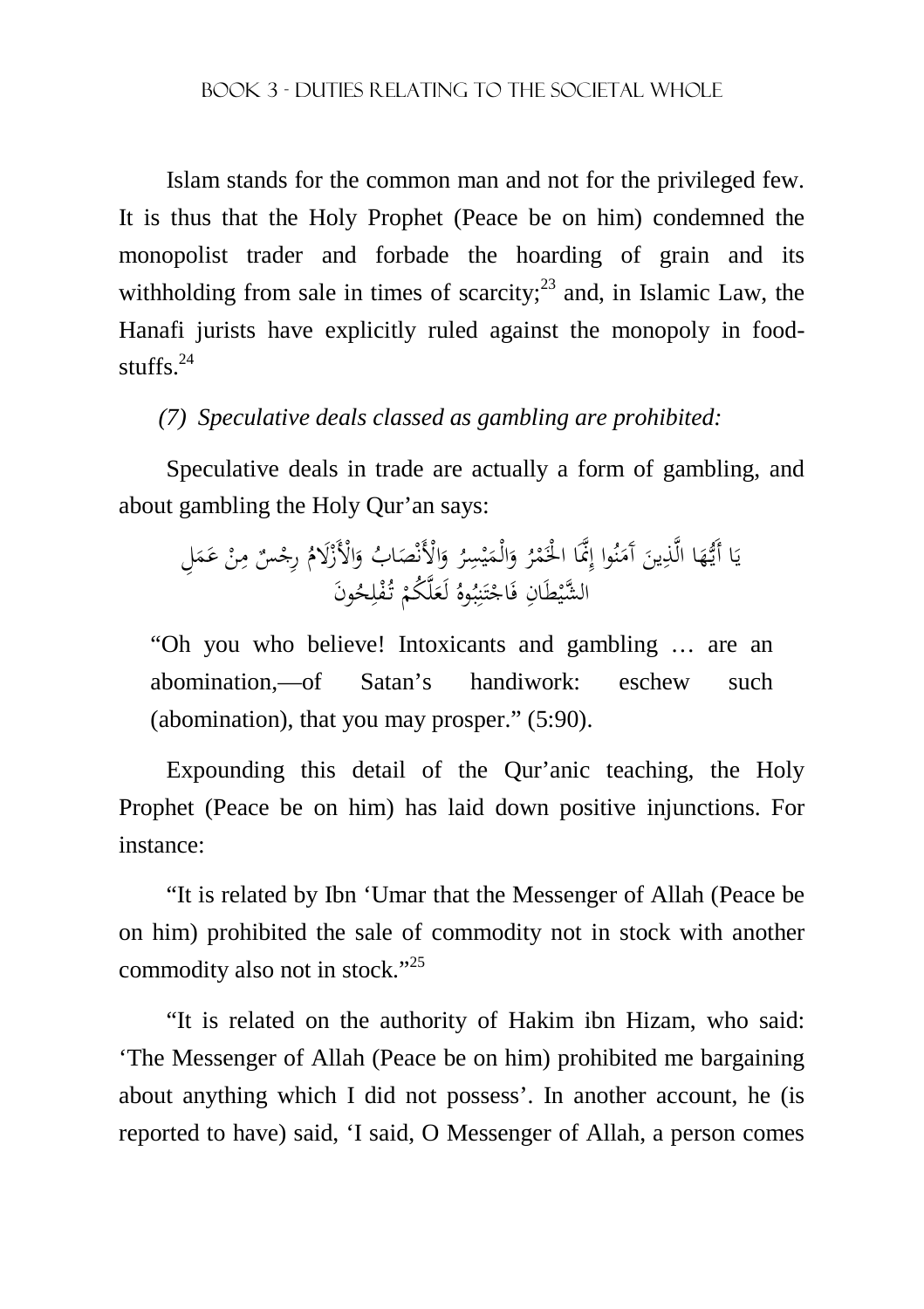to me and wishes me to bargain about a thing which I do not possess. May I purchase for him from the market? The Prophet replied-, 'Bargain not about that which is not with you'."<sup>26</sup>

"It is related on the authority of Anas (may Allah be pleased with him!) that the Prophet (Peace be on him) prohibited dealings in fruits, as long as they were not ripe. It was asked: 'How to know their ripeness?' He said, 'Until they grow red'. Then he said, 'Do you think that any one of you would be able to take the property of his brother if Allah were to stop fruit from ripening?' In the account given by Ibn 'Umar, it is stated that the Prophet (Peace be on him) prohibited the purchase and sale of date trees until the dates ripened, and from dealings in ears of corn until they grew (ripe and) white, or they were safe from calamities. He prohibited both the seller and the purchaser from such transactions."<sup>27</sup>

The speculation market has unfortunately become a part and parcel of the present-day commerce. It is, however, nothing better than a gambling den. An economist says:

"In the speculation market, the person who gains most is the broker. His role is that of the managing committee of a race course or the keeper of a gambling den. The operators buy and sell through him and he goes on charging his brokerage on each purchase and sale, just as the punters or the card players gain or lose among themselves and the race committee or the den keeper go on deducting their commission at the finish of each event. Money that ought to have been invested in industry or commerce finds its way into the speculative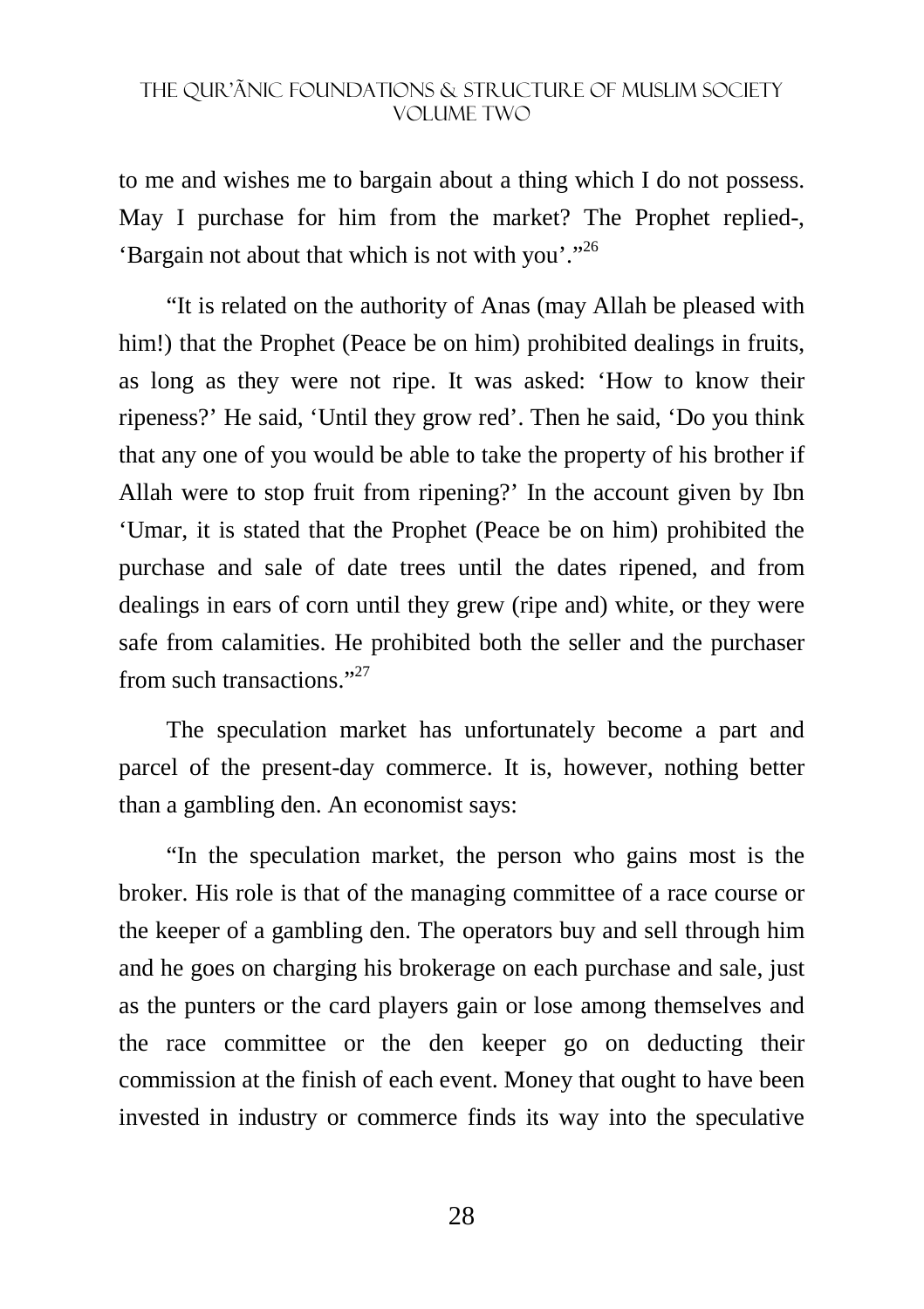#### BOOK 3 - DUTIES RELATING TO THE SOCIETAL WHOLE

market, where it is feeding disguised and parasitical workers like brokers and shrewd operators. In a world clamoring for capital formation in, and capital diversion into, the under-developed countries, a futures market is a regressive step."

#### *(8) Betting in races prohibited:*

In the Qur'anic verse quoted above in respect of speculative deals, the word used for 'gambling' is *maisir*, which means 'getting something too easily': hence getting a profit without proper labor. In its wider acceptance, it means any game of hazard, or play or stakes, or wagers'.<sup>28</sup>

As 'game of hazard', it refers to speculative deals.

As 'play of stakes or wagers', it refers to forms of gambling like betting in races—an evil which is quite old but which has assumed devastating proportions in the present age in the form of the Derby horse-race in England and of the Preakness and the Kentucky Derby races in the United States.

*(9) Lottery or Raffle, prohibited:* 

Let us refer to verse 5:90 again. Commenting on this verse Abdullah Yusuf Ali says:

"The form most familiar to the Arabs was gambling by casting lots by means of arrows, on the principle of a lottery: the arrows were marked, and served the same purpose as a modern lottery ticket. Something, e.g., the carcass of a slaughtered animal, was divided into unequal parts. The marked arrows were drawn from a bag. Some were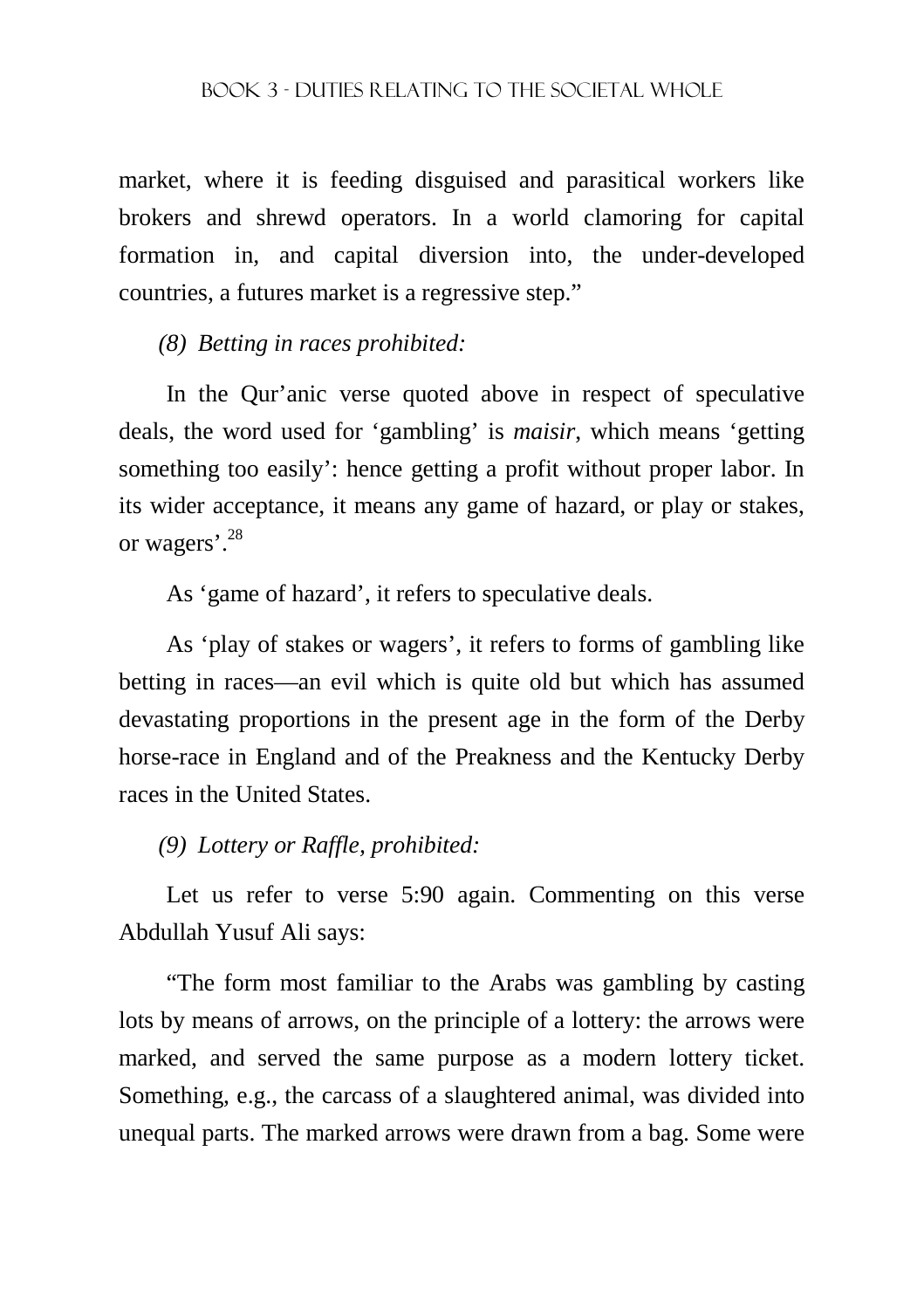blank and those who drew them got nothing. Others indicated prizes, which were big or small. Whether you got a big share or a small share, or nothing, depended on pure luck, unless there was fraud also on the part of some persons concerned. The principle on which the objection is based is: that, even if there is no fraud, you gain what you have not earned, or lose on a mere chance. Dice and wagering are rightly held to be within the definition of gambling …" (*op. cit*., n. 241).

صحب

## **3. DUTIES RELATING TO ACTIVE STRUGGLE FOR ENSURING AND PROMOTING THE POLITICAL STABILITY OF THE MUSLIM SOCIETY**

#### **(a) Duties of Commission**

*(1) Collective discipline enjoined:* 

The Holy Qur'an says:

ِطُوا اب ر و َ َ

"… and strengthen you one another …" (3:200).

وا ُ أَطِيع َ و َ الله َ و ُ ولَه ُ س َ ر َلا َ و وا ُ َع از َ ن َ ُ تـ وا ْ َشل ف َ تـَ فـ َ َب َْذه ت َ و ْ ُكم ُ وا ِريح ُ ِبر ْ اص َ ن ِ و إ َ الله َ ع َ م َ ِِرين الصاب

"And obey Allah and His Messenger; and dispute not one with another, lest you lose heart and your power depart; and be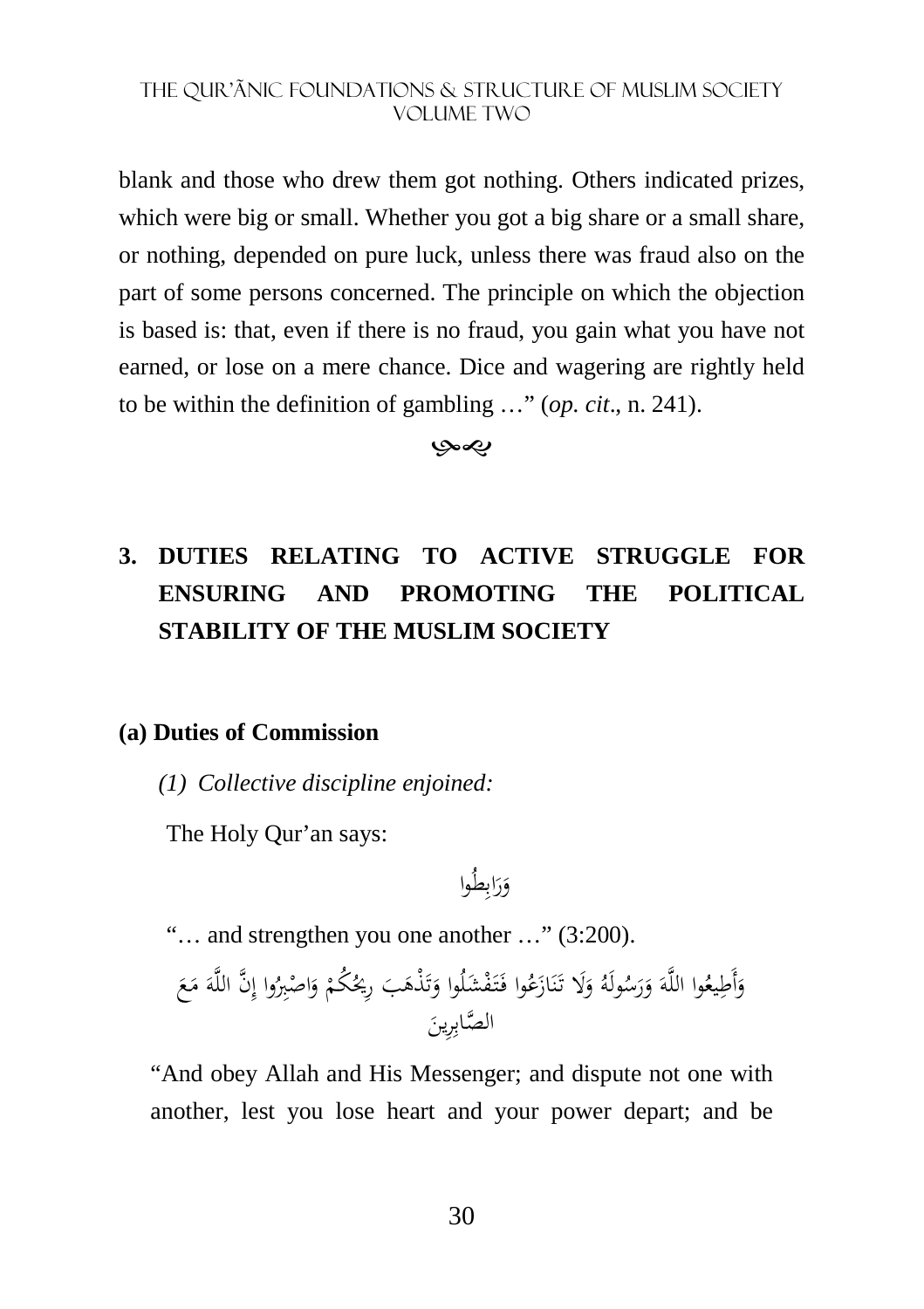patient and persevering: for Allah is with those who patiently persevere." (8:46).

*(2) Disciplined obedience to the Leader, in so far as he leads according to, and in the best interests of Islam, enjoined:* 

ُوا اتـق َ ف َ ا الله َ م ْ ُم ت ْ َطَع ت ْ اس وا ُ ع َ اسم ْ َ و وا ُ أَطِيع َ ُ و وا ق ِ ْف أَن َ و ً ر ْ يـ َ اخ ْ ُكم ُسِ ْف َنـ ْ لأِ ن َ م َ َوق و ُ ش ح ي ُ ِ ه ْسِ َف َك نـِ أُولَئ َ ف ُ م ُ َون ه ُ ح ِ ل ْ ف ُ الْم

"So keep your duty to Allah as best as you can, and listen (obediently to the Divine Call that comes through the Leader), and spend (in the Way of Allah) for the benefit of your own souls. And those saved from the covetousness of their own souls (i.e., those who rise above personal interests)—they are the ones that attain felicity." (64:16).

ا َ ي ا َ ه أَيـَ ين ِ ال وا ذ ُ ن َ آَم وا ُ ِيع أَط َ الل وا ه ُ أَطِيع َ و َول ُ س ِ أُولي الر َ و ِر ْ ْالأَم ْ ْ ُكم ن ْن ِ م ِ إ َ ف ْ ُم ت ْ َع از َ ن َ في تـ ِ ٍ ء ْ ُ شي َ دوه ُ ِ فـ َلى َر إ ِ الله ولِ ُ س الر َ ْن ِ و إ ْ ُم ت ْ ُ ك ُ َون ن ن ِ م ْ ُؤ ِ تـِالله ب ِ م ْ و َ الْيـَ و ِر َك ْالآَخِ ِ ذَل ٌ ر ْ يـَ خ ُ ن َ ْس أَح َ َ و أِْو ًيلا ت

"O you who believe! obey Allah and obey the Messenger (Muhammad) and owners of authority from amongst you (as leaders and administrators or as leaders only); <sup>29</sup> then if you differ in anything, refer it to Allah and His Messenger, if you do believe in Allah and the Last Day. That is best, and most suitable for final determination." (4:59).

*(3) Constant effort for the consolidation of Muslim Brotherhood, enjoined:* 

> وَاعْتَصِمُوا بِحَبْلِ اللَّهِ جَمِيعًا وَلَا تَفَرَّقُوا ً<br>أ ت ْ َ ْ ب <u>ٔ</u> ِم<br>ٍ ً َ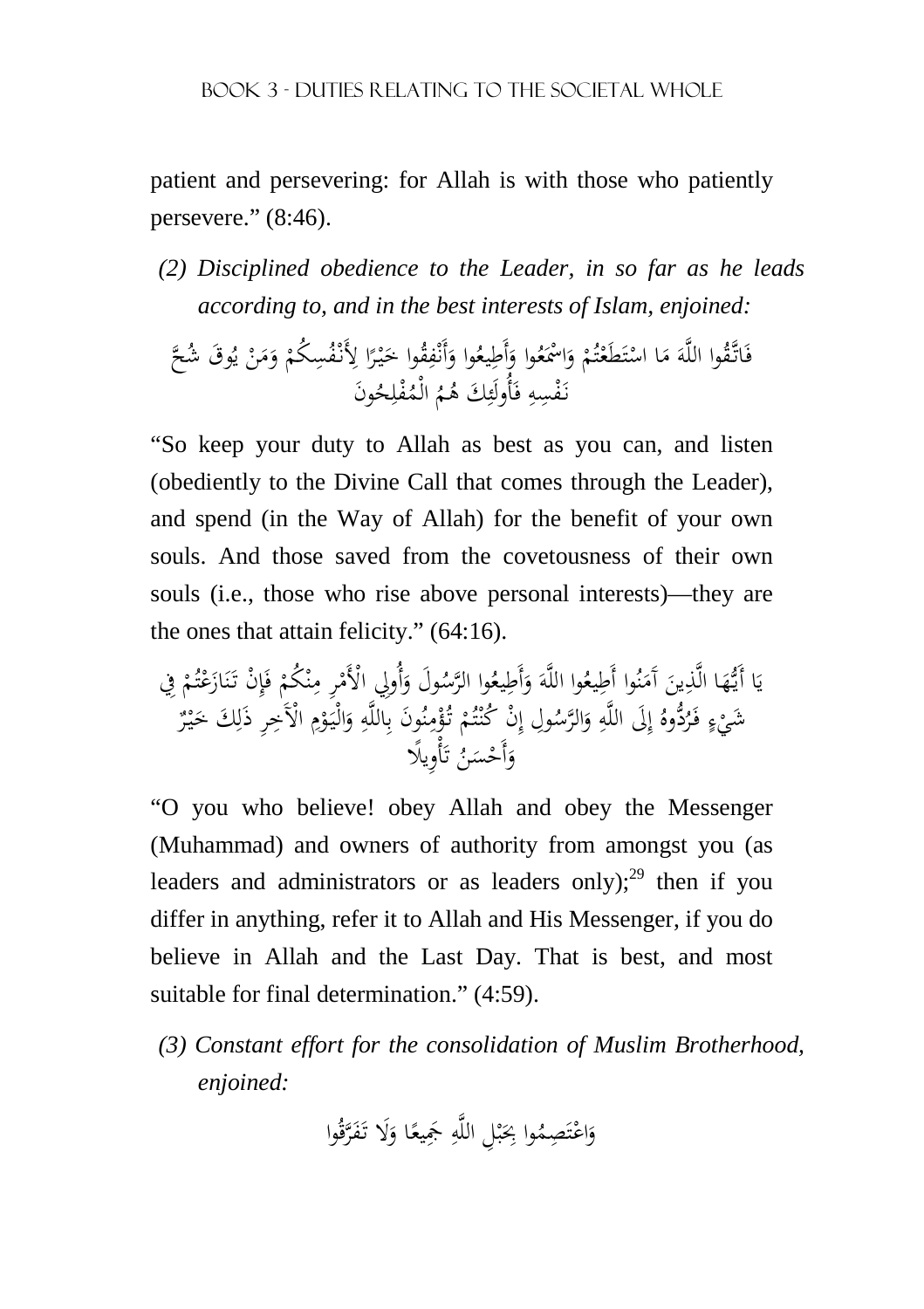"And hold fast, all together, by the Rope which Allah (stretches out for you) …" (3:103).

*(4) Active, profound, ceaseless and balanced struggle for making the Muslim community immune from all internal and external evils in order to promote piety, progress and peace, enjoined:* 

ْ ن َ م َ َل ت َ قـ ا ً ْس َف ِ نـ ْ َير غ ْ ب ٍس ِ َف نـ ْ أَو ٍ اد َ َس في ِض ف ِ ْ َ َكأَنم ْالأَر َا ف َ َل ت َ قـ َ الناس ا ً جمِيع َ ْ ن َ م َ و ا َ اه َ ي ْ أَح َ َكأَنمَا ف ا َ ي ْ أَح َ الناس ا ً َجمِيع

"… If any one slew a person—unless it be for murder or for spreading mischief in the land—it would be as if he slew the whole people: and if any one saved a life, it would be as if he saved the life of the whole people ..." (5:32).

وَجَاهِدُوا فِي اللَّهِ حَقَّ جِهَادِهِ هُوَ اجْتَبَاكُمْ وَمَا جَعَلَ عَلَيْكُمْ فِي الدِّينِ مِنْ حَرَجٍ<br>تَيْرَ عُمُ ₽, ً<br>ً و<br>ت ً ์<br>. ِ <u>ِ</u> َ ِ ر<br>ر ْ  $\ddot{\cdot}$ ب ً<br>أ ت ْ َ َ َ َ ْ **ٔ** َ .<br>-<br>-َ َ ة<br>ا مِلَّةَ أَبِيكُمْ إِبْرَاهِيمَ هُوَ سَمَّاكُمُ الْمُسْلِمِينَ مِنْ قَبْلُ وَفِي هَذَا لِيَكُونَ الرَّسُولُ شَهِيدًّا<br>كَفَكُمْ سَمَّ مِنْ مَدِينٍ عَلَى السَّاسِ وَأَسْدِينَ السَّاسَةِ وَفِي هَذَا لِيَكُونَ الرَّسُولُ شَهِي ِ<br>ِم ْ ِ َ **ِم** َ ا<br>ّْ َ ا ــ<br>أ :<br>. ِ<br>ِم ب َ َ ۵<br>ا ∶ُ ي ر<br>ا ْ ُكم َي ل ُ ع وا َ ُكون و اء د ُش ى ه ل ع ِ الناس وا ُ يم أَق َ ف ُو الصَلاة آَت َ او وا الزَكاة ُ ِصم اع و ِالله ب و ُ ه **∶** َ ت َ َ ا<br>ا َ  $\frac{1}{2}$ َ ِ َ و<br>. ً. ت ْ َ <u>ہ</u> َ ْ مَوْلَاكُمْ فَنِعْمَ الْمَوْلَى وَنِعْمَ النَّصِيرُ ْ َ َ ْ ِ ن ْ  $\overline{a}$ ا ْ ِ ز َ

"And strive in His cause as you ought to strive (with sincerity and under discipline). He has chosen you, and has imposed no difficulties on you in religion; it is the Faith of your father Abraham. It is He Who has named you Muslims, both before and in this (Revelation); that the Messenger may be a witness for you, and you be witnesses for mankind! So establish regular Prayer, give regular charity, and hold fast to Allah! He is your Protector—the best to protect and the best to help!" (22:78).

يَا أَيُّهَا الَّذِينَ آمَنُوا هَلْ أَدُلُّكُمْ عَلَى بِحَارَةٍ تُنْجِيكُمْ مِنْ عَذَابٍ أَلِيمٍ بہ<br>ا َ :<br>ا ِ ن  $\overline{a}$ ْ ْ ل َ َ َ ْ ن .<br>.<br>. ٍ<br>≀ َ ِ<br>ل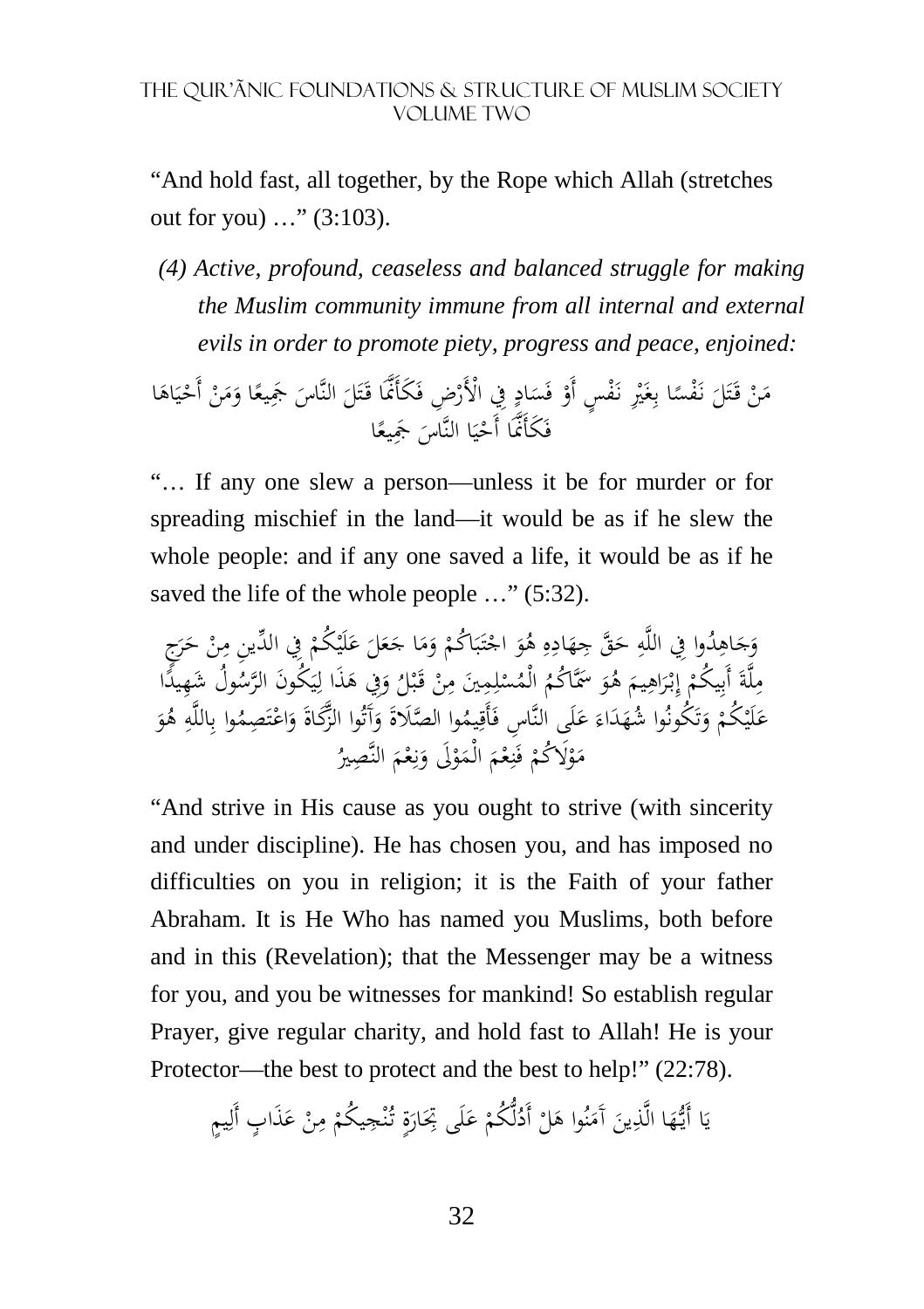ُ َون ن ِ م ْ ُؤ ِ تـِالله ب ِ ه ِ ول ُ س َ ر َ ُ و َون د ِ اه َ ُتج َ ِ ِ يل في ب و ِ َ س ِ الله ْ ُكم ِ ال َ و ْ أَم ِ ب ْ ُكم ُسِ ْف أَنـَ و ْ ُكم ِ ذَل ٌ ر ْ يـ َ خ ْ لَ ُكم ْن ِ إ ْ ُم ت ْ ُ ك َون ن ُ َم ل ْ َع تـ ْ ر ِ ْف غ َ يـ ْ لَ ُكم ْ ُكم َ ُوب ذُن ْ ْل ُكم ْدخِ ُ ي َ ٍ نات و َ ِري ْ ج َ تجْ ن ِ م ا َ ه ِ ت َ تحْ ُ ار َ ْه ْالأَنـَ ن اكِ َ َس م َ ً و ة َ ب في طَي ِ ِ نات َ ن َ <sup>ج</sup> ْدٍ َك ع ِ ذَل ُ ز ْ َو الْف ُ يم َظِ الْع َى ر ْ أُخ َ و ا َ َه ونـ ب ُتحِ ٌ َ ْصر ن َ ن ِ م ِ الله ٌ ْح ت َ فـ َ يب و ٌ ِر َ شِر ق َ ب َ َين و ِ ن ِ م ْ ؤ ُ الْم

"O you who believe! shall I lead you to a bargain that will save you from a grievous penalty?—that you believe in Allah and His Messenger, and that you strive (your utmost) in the Cause of Allah with your property and your persons: that will be best for you, if you but knew! He will forgive you your sins, and admit you to a Garden beneath which rivers flow, and to beautiful Mansions in Gardens of Eternity: that is indeed the supreme Achievement. And another (favor will He bestow), which you do love,—help from Allah and a speedy victory. So give the Glad Tidings to the Believers." (61:10-13).

*(5) Fighting against the enemies of Islam in defence of truth, justice and righteousness and for making Islam and Muslims safe against all aggression, enjoined:* 

وَقَاتِلُوا فِي سَبِيلِ اللَّهِ الَّذِينَ يُقَاتِلُونَكُمْ وَلَا تَعْتَدُوا إِنَّ اللَّهَ لَا يُحِبُّ الْمُعْتَدِينَ ِ َ َ **ـ** ِم<br>ٍ :<br>ا ِ <sup> $\mathbf$ </sup> ِ .<br>م َ ت ْ َ :<br>ا ِ ت ْ

"Fight in the Cause of Allah those who fight you, but do not transgress limits; for Allah loves not transgressors." (2:190).

ْ م ُ ُوه ل ِ ات َ ق َ و تى َ َ ُك َون ح َ لا ٌ ت ة َ ن ْ ِتـُك َون ف َ ي َ و ُ الدين ِ له ِ ل ِنِ إ َ ف ا ْ و َ َه تـْ ََلا انـ ان ف َ َ ُ ْدو َى ِلا ل َ ع إ ع َين مِ ِ الظال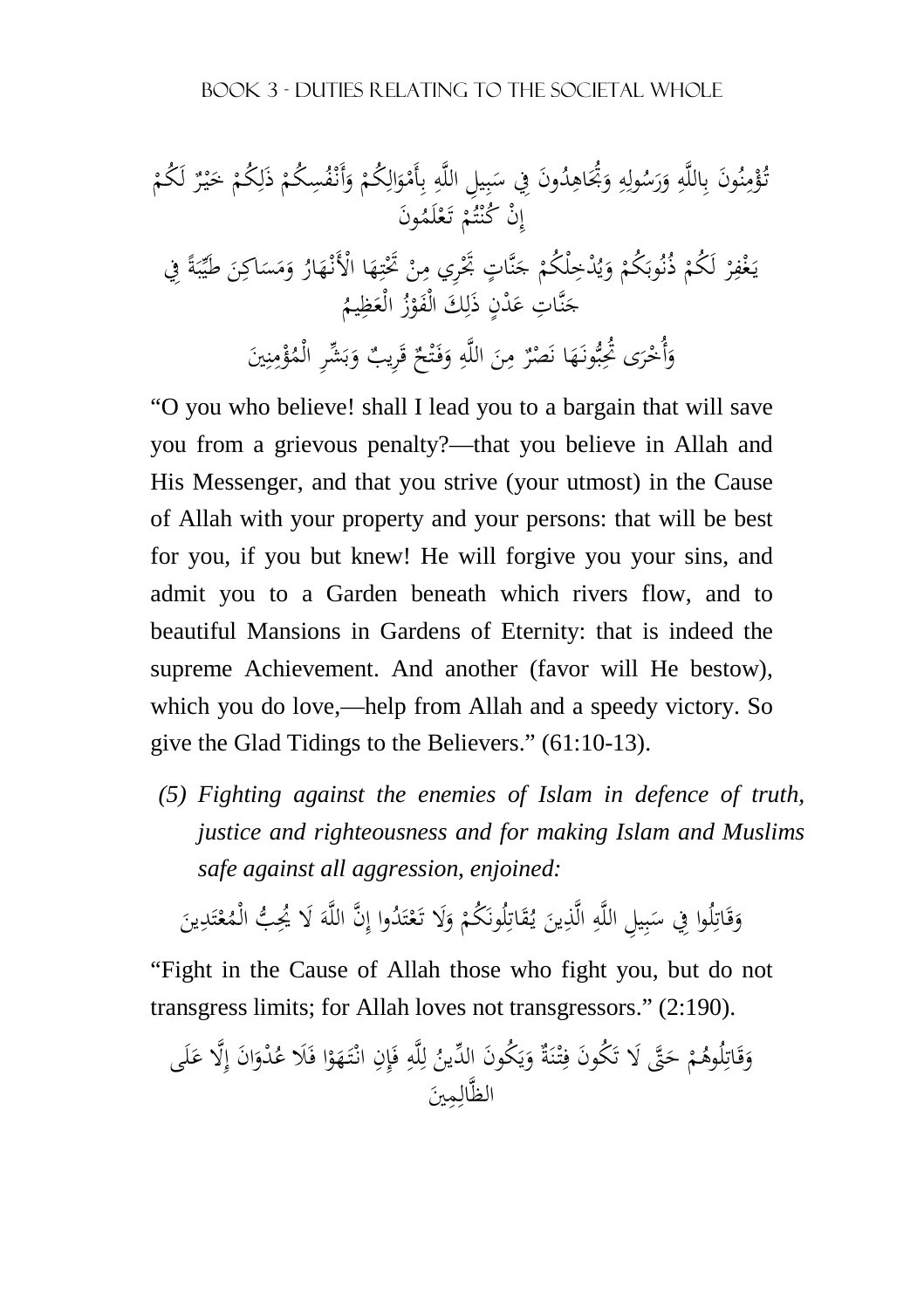"And fight them on until there is no more tumult or oppression, and there prevail justice and faith in Allah; but if they cease, let there be no hostility except to those who practice oppression." (2:193).

> أَذِنَ لِلَّذِينَ يُقَاتَلُونَ بِأَنَّهُمْ ظُلِمُوا وَإِنَّ اللَّهَ عَلَى نَصْرِهِمْ لَقَدِيزٌ ؚ  $\ddot{\phantom{0}}$ ِ ڶ ت<br>ا .<br>م ْ ِ ِ ِ َ َ َ ْ ِ ن ِ

"To those against whom war is made, permission is given (to fight), because they are wronged:—and verily, Allah is Most Powerful for their aid: ..." (22:39).

*(6) Migrating from such places where Islam is persecuted and suppressed, thus saving one's own faith and strengthening the Cause of Islam and the Muslim community elsewhere, even though it involves losses from the material point of view, enjoined:* 

ن ِ إ َ ين ِ الذ ُ م ُ فاه َ َو تـ ُ َكة ِ َلائ َ مِ الْم ي ِ ظَال ْ ِهم ُسِ ْف أَنـ الُوا َ ق َ يم ِ ف ْ ُم ت ْ ُ كن الُوا َ َين ُ كنا ق ِ ف َ َ ْضع ت ْ ُس م في ِض ِ ْ َ ْالأَر الُوا ق ْ َ أَلم ْ َ ُكن ْ ُض ت ِ أَر الله ً ة َ ع اسِ َ و وا ُ ر اجِ َ ُه تـ َ فـ ا َ ِيه َك ف ِ أُولَئ َ ف ْ م ُ اه َ أْو َ م ُ نم َ ه َ ج َ ْت اء َ س َ و ا ً ِصير َ م َين إ لا ِ ِ ف َ َ ْضع ت ْ ُس الْم َ ن ِ م الِ َ ج ِ الر اء َ النس َ و انِ َ ِولْد الْ َ و َ لا َون ُ َطِيع ت ْ َس ي ً َة ح َلا ِ يل َ ُ َون و َد ت ْ ه َ يـ ًيلا ِ ب َ س َك ِ أُولَئ ف ى َ َ َس ع ُ ْ أَن الله َ ُو ف ْ ع َ يـ ْ م ُ ْه نـ َ ان ع َك َ َ و ُ ُو الل ا ه ف َ ع ا ً ُور غَف ْ ن َ م َ و ْ ر اجِ َ ه ُ في ِ ِ يل يـ ب ِ َ س ِ ْد الله في َ يجِ ِض ْالأَ ِ ْ ر ا ً َ اغم َ ر ُ م ا ً ير ِ ث َ ك ً ة َ ع َ س َ و ْ ن َ م َ و ْ ُج َ يخْر ْ ن ِ م ِ ه ِ ت ْ ي َ بـ ا ً ر اجِ َ ه ُ م َلى ِ إ ِ الله ِ ه ِ ول ُ س َ ر َ و ُ ثم ُ ْدِرْكه ُ ْ ُت ي و َ َ ْد الْم َق فـ َ َع ق َ و ُ ه ُ ر ْ َ أَج ى ل َ ع ِ ان الله َك َ َ و ُ الل ا ه ً ُور َ غف ا ً يم َحِ ر

"When angels take the souls of those who die in sin against their souls, they say: 'In what (fight) were you? They reply: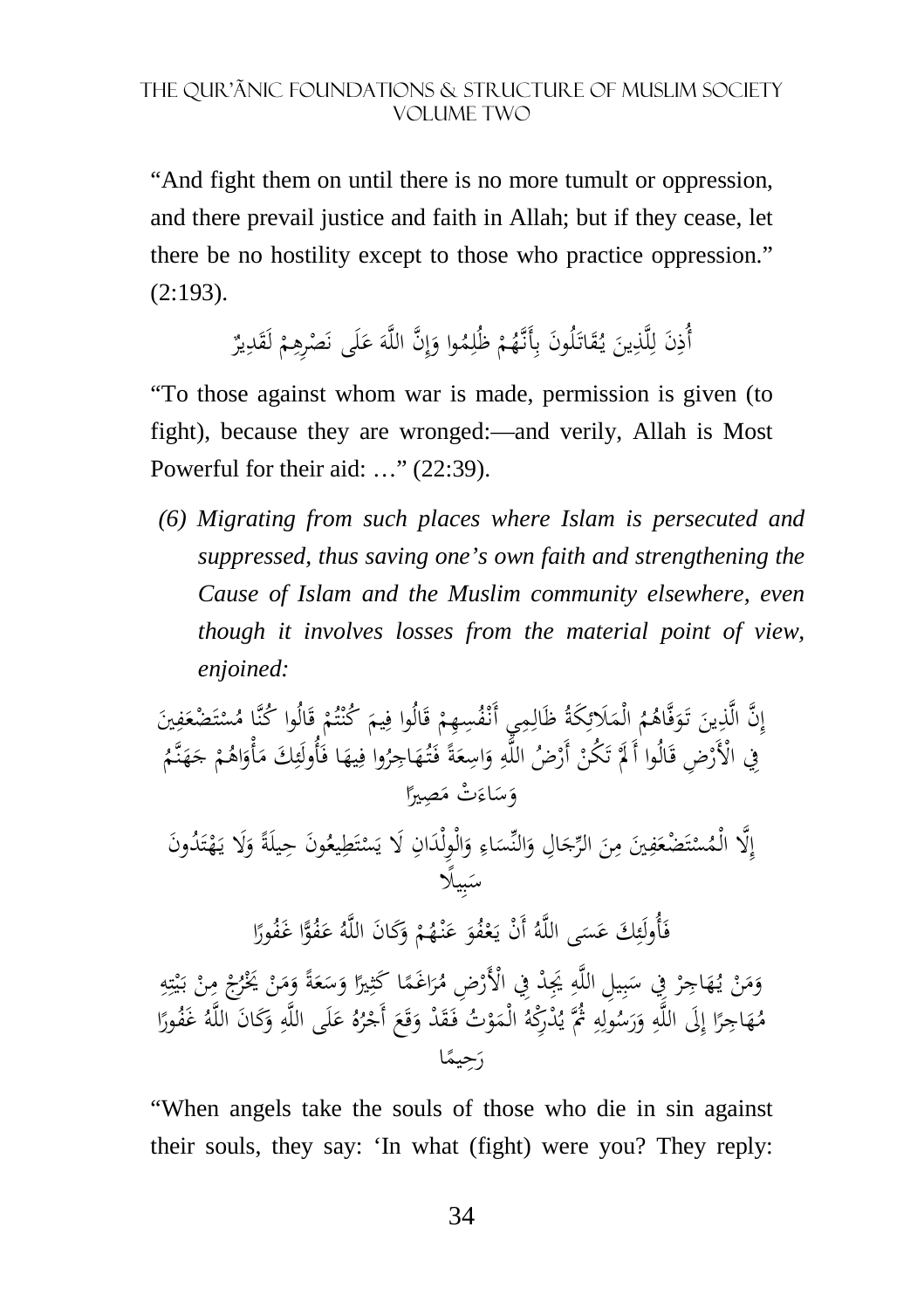'Weak and oppressed were we in the earth.' They say: 'Was not the earth of Allah spacious enough for you to move yourselves away (from evil)?" Such men will find their abode in Hell, what an evil refuge!—Except those who are (really) weak and oppressed—men, women, and children—who have no means in their power, nor a guide-post to direct their way. For these, there is hope that Allah will forgive: for Allah does blot out (sins) and forgive again and again. He who forsakes his home in the Cause of Allah, finds in the earth many a refuge, wide and spacious: should he die as a refugee from home for Allah and His Messenger, his reward becomes due and sure with Allah: and Allah is Oft-Forgiving, Most Merciful." (4:97-100).

### **(b) Duties of Omission:**

*(1) Doing anything which might create disruption and disunity among the Muslim community, prohibited:* 

َلا َ ُ و وا ق َر َف تـ وا ُ اذُْكر َ َ و ة َ م ْ ع ِ ن ِ الله ْ ُكم ْ َي ل َ ْذ ِ ع إ ْ ُم ت ْ ُ كن ً اء َ ْد َف أَع أَل َ َْ َين ف بـ ْ ُكم ُوبِ ل ُ قـْ ُم ت ْ َح ب ْ أَص َ ف ِ ه ِ ت َ م ْ ع ِ ن ِ ب ا ً ان َ و ْ ِخ إ ْ ُم ت ْ ُكن َ َى و ل َ ع ا َ شف َ ةٍ َ ْر ف ُ ح َ ن ِ النار م ِ ْ َ َذُكم ْق أَنـ َ ف ا َ ْه ِنـ َك م ِ ينُ َك َذل َ بـ ُ يـ ُ الله ْ لَ ُكم َ آَي ِ ه ِ ات ْ ُكم ل َ ُ َون لَع َد ت ْ َه تـ

"… and be not divided among yourselves; and remember with gratitude Allah's favor on you; for you were enemies and He joined your hearts in love, so that by His Grace you became brethren; and yet you were on the brink of the Pit of Fire, and He saved you from it. Thus does He make His Signs clear to you: that you may be guided." (3:103).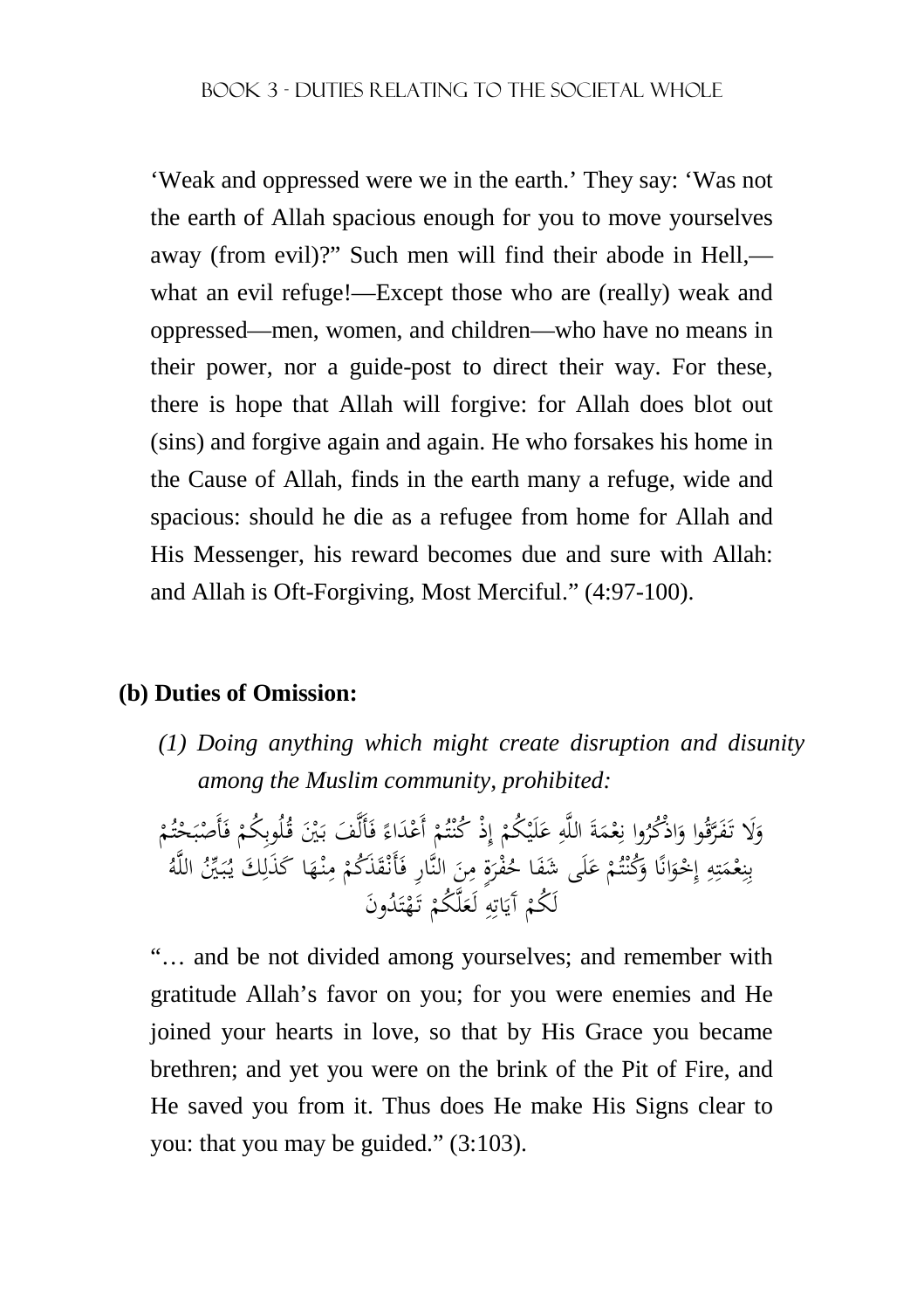وَلَا تَنَازَعُوا َ .<br>أ ن َ

### "… and dispute not one with another …" (8:46).

*(2) Creating religious sects and thus dividing the Muslim community into hostile sections, prohibited:* 

َلا َ و وا ُ َ ُكون ت َ ين ِ َكالذ ُوا ق َر َف تـ وا ُ َف ل َ تـ ْ اخ َ و ْ ن ِ م ِ د ْ ع َ ا بـ َ م ُ م ُ ه َ اء َ ات ج ُ َ ن يـ َ َك الْبـ ِ أُولَئ َ و ْ م ُ َ له اب ٌ َذ َ ع ٌ يم َظِ ع

"Be not like those who are divided among themselves and fall into disputations after receiving Clear Signs: for them is a dreadful Penalty …" (3:105).

َين ِ يب ِ ن ُ م ِ ه ْ لَي ِ إ ُ ُوه اتـق َ و وا ُ يم ِ أَق َ َ َلا و الصَلاة َ و وا ُ َ ُكون ت َ ن ِ َين م ْشِركِ ُ الْم َ ن ِ م َ ين ِ ال وا ذ ُ ق َر فـْ م ُ َه ِينـ ُ د وا َكان َ و ا ً ع َ يـٍب ُ ك ل شِ ْ ز ا حِ َ ِ بم ْ ِهم ْ ي َ َون لَد ُ ِرح َ ف

"Turn you back in repentance to Him, and fear Him: establish regular prayers, and be not you among those who join gods with Allah,—those who split up their Religion, and become (mere) Sects,—each party rejoicing in that which is with itself!" (30: 31-32).

*(3) Tyrannizing over other Muslims prohibited:* 

ْ ُل ِنمَا ق إ َ م ر َ ح َ بي َ َش ر احِ َ َو الْف ا َ م َ ر َ ظَه ا َ ْه ِنـ ا م َ م َ و َ طَن َ ب َ ْثم ْالإِ َ و َ ْي غ َ الْبـ َ و ِ ْ َير غ ق ِ ب َ أَن ْ ْ الح َ و ُ ْشِرُكوا ت ِ ِالله ا ب َ م ْ َ َ لم زْل نـ ُ ِ يـ ه ِ ب ا ً ْلطَان ُ أَن ْ س َ و ولُوا ُ َ تـ ى َق ل َ ع ِ ا الله َ َون م َ لا ُ َم ل ْ َع تـ

"Say: 'My Lord forbids only indecencies, such of them as are apparent and such as are within, and sin and *wrongful oppression*, and that you associate with Allah that for which no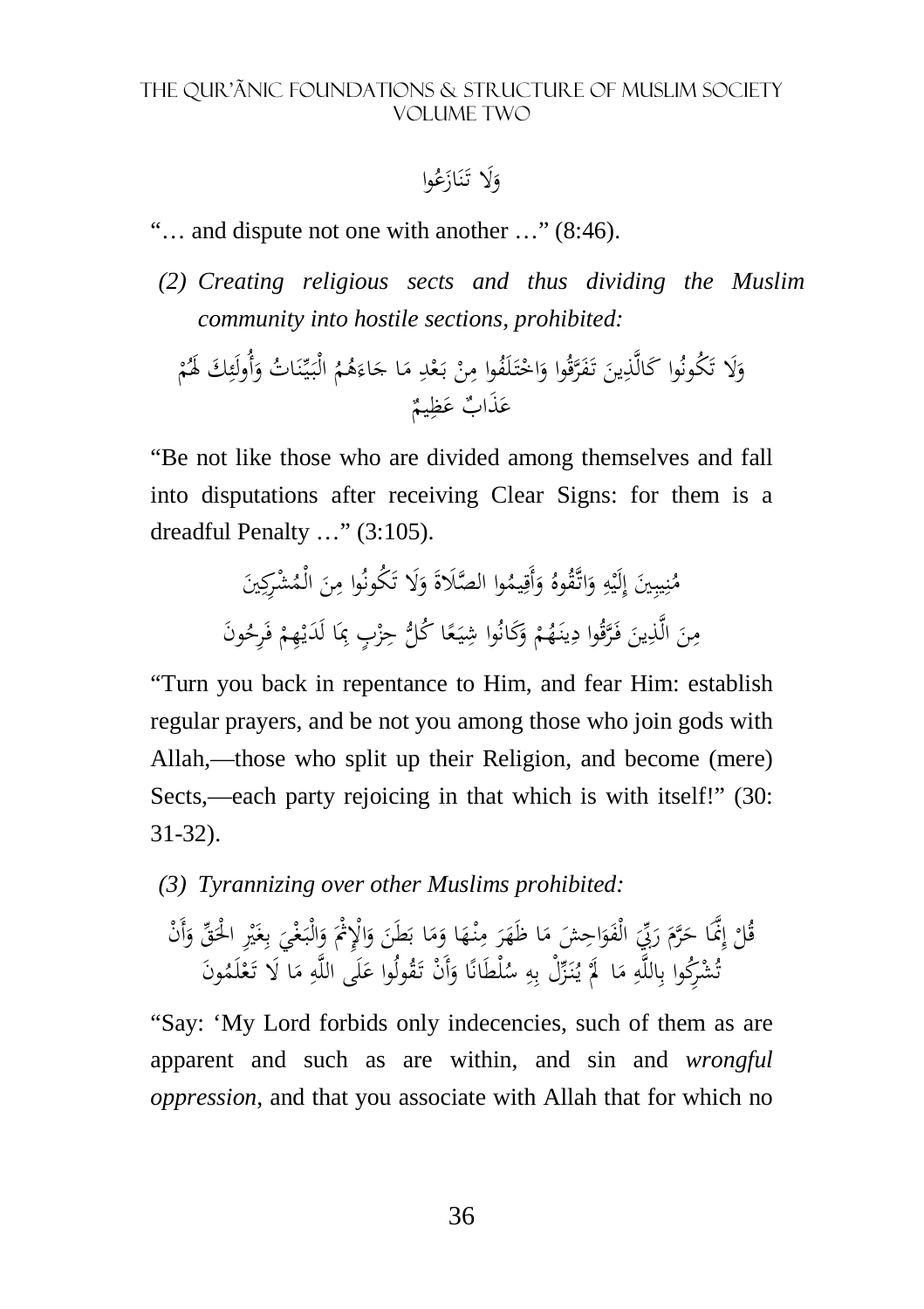warrant has been revealed, and that you tell concerning Allah that which you know not." (7:33).

*(4) Creation of and participation in secret societies whose object is destruction of truth and justice, prohibited:* 

يَا أَيُّهَا الَّذِينَ آمَنُوا إِذَا تَنَاجَيْتُمْ فَلَا تَتَنَاجَوْا بِالْإِثْمِ وَالْعُدْوَانِ وَمَعْصِيَةِ الرَّسُولِ ب<br>: َ ِ ن  $\overline{\phantom{a}}$ ا ْ ت .<br>: ي َ  $\ddot{\phantom{0}}$ ن َ <u>ٔ</u> َ  $\ddot{\phantom{0}}$ ن <u>بر</u> ت<br>ا ِ<br>با ب َ َ ï ∶' ْ  $\overline{a}$ َ

"O you who believe! When you conspire together, conspire not together for crime and wrongdoing and disobedience toward the Messenger …" (58:9).

بهي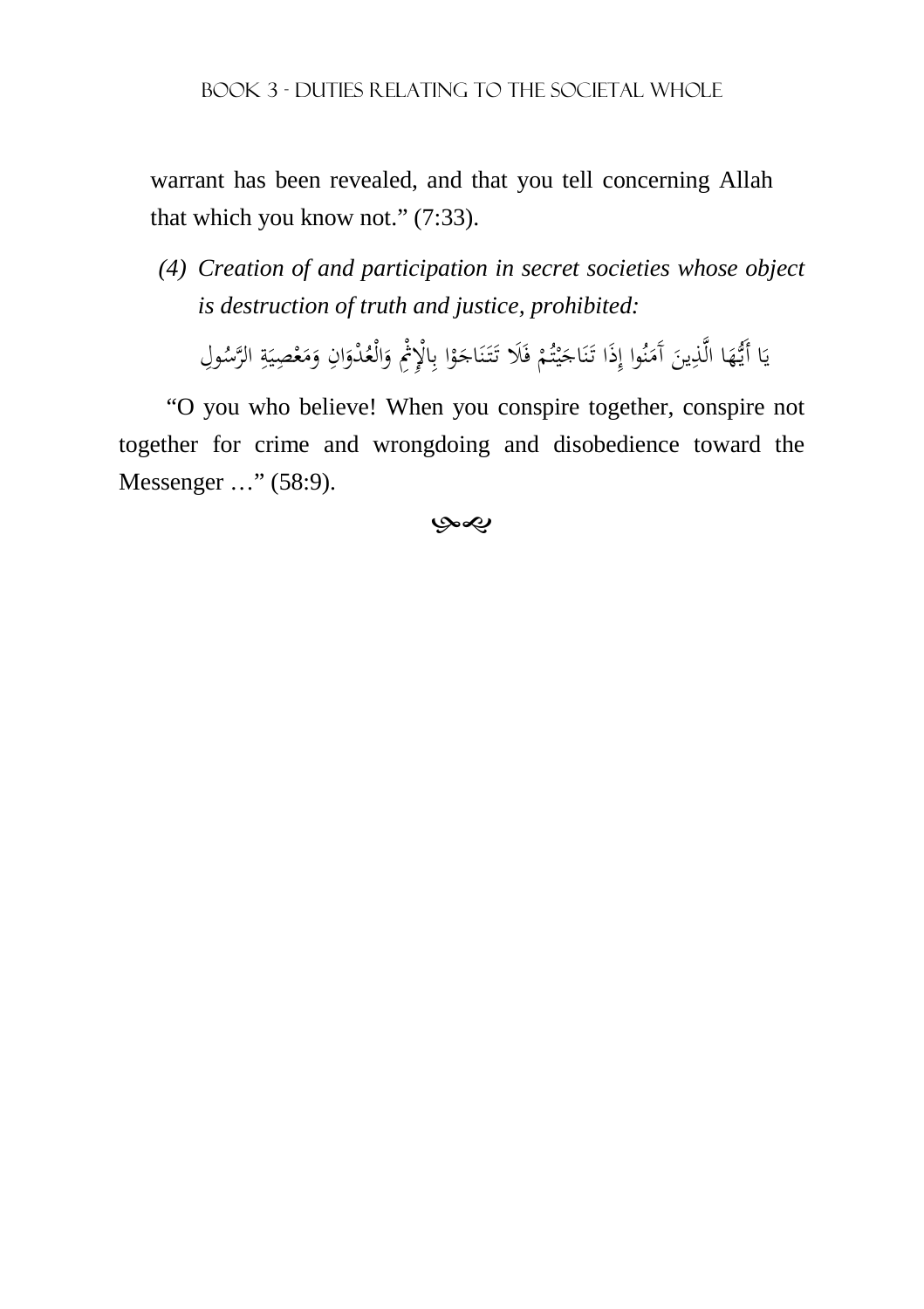# PART 2: DUTIES OF MUSLIM SOCIETY towards the individual

Collective effort by the Muslim society (*Millat*) for:

- a. Moral perfection of the individual;
- b. Happiness of the individual.

### **1. FUNDAMENTAL PRINCIPLES GOVERNING THE MUSLIM SOCIETY AND THE ISLAMIC STATE.**

### **2. DUTIES:**

- 1. Duty of ensuring the spiritual welfare of the people.
- 2. Duty of ensuring the moral welfare of the people.
- 3. Duty relating to the intellectual development of the people.
- 4. Duties relating to the political and social welfare of the people.
- 5. Duties relating to the economic welfare of the people.

### صحب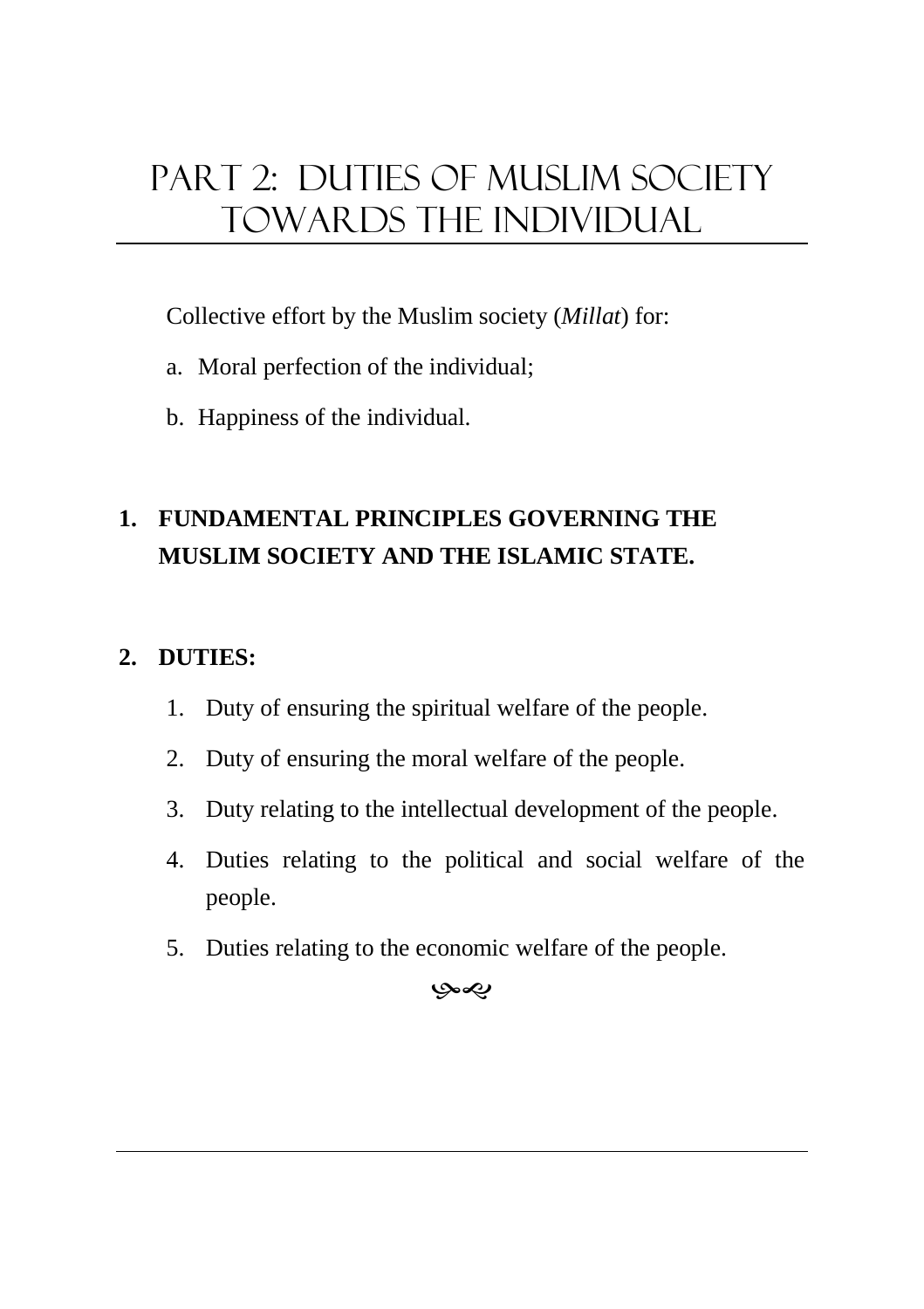# Chapter 1 FUNDAMENTAL PRINCIPLES GOVERNING THE MUSLIM SOCIETY AND THE ISLAMIC STATE

### **1. INDIVIDUAL VIS-A-VIS THE SOCIETY**

 $(1)$  As we have already seen in the foregoing,<sup>30</sup> the Holy Our'an has emphasized the importance of social life and its demands. Here we may emphasize that simultaneously *it recognizes the worth of the individual and the development of individual personality.* The holy book says:

.<br>-<br>-مَنْ قَتَلَ نَفْسًا بِغَيْرِ نَفْسٍ أَوْ فَسَادٍ فِي الْأَرْضِ فَكَأَنَّمَا قَتَلَ النَّاسَ جَمِيعًا  $\overline{a}$  $\overline{\phantom{0}}$ ت َ ً ْ ْ .<br>;  $\ddot{\phantom{0}}$ ِ ر<br>ا  $\overline{\phantom{0}}$ ت َ <u>َ</u> ً

"… whosoever kills a human being for other than manslaughter or corruption in the earth, it shall be as if he had killed all mankind …" (5:32).

Again, it says:

ْ م ُ ه ُ ر ْ أَم َ و ى َ ْ ُشور م ُ َه نـ ْ يـ َ بـ

"… Their affairs are by mutual Consultation." (42:38).

Mark that in this verse the principle of consultation is founded on the concept of the importance of the individual.

*(2) The Holy Qur'an makes it the obligation of the Millat to look after and promote the spiritual, moral and general welfare of the individual*. Collective effort for establishing what is right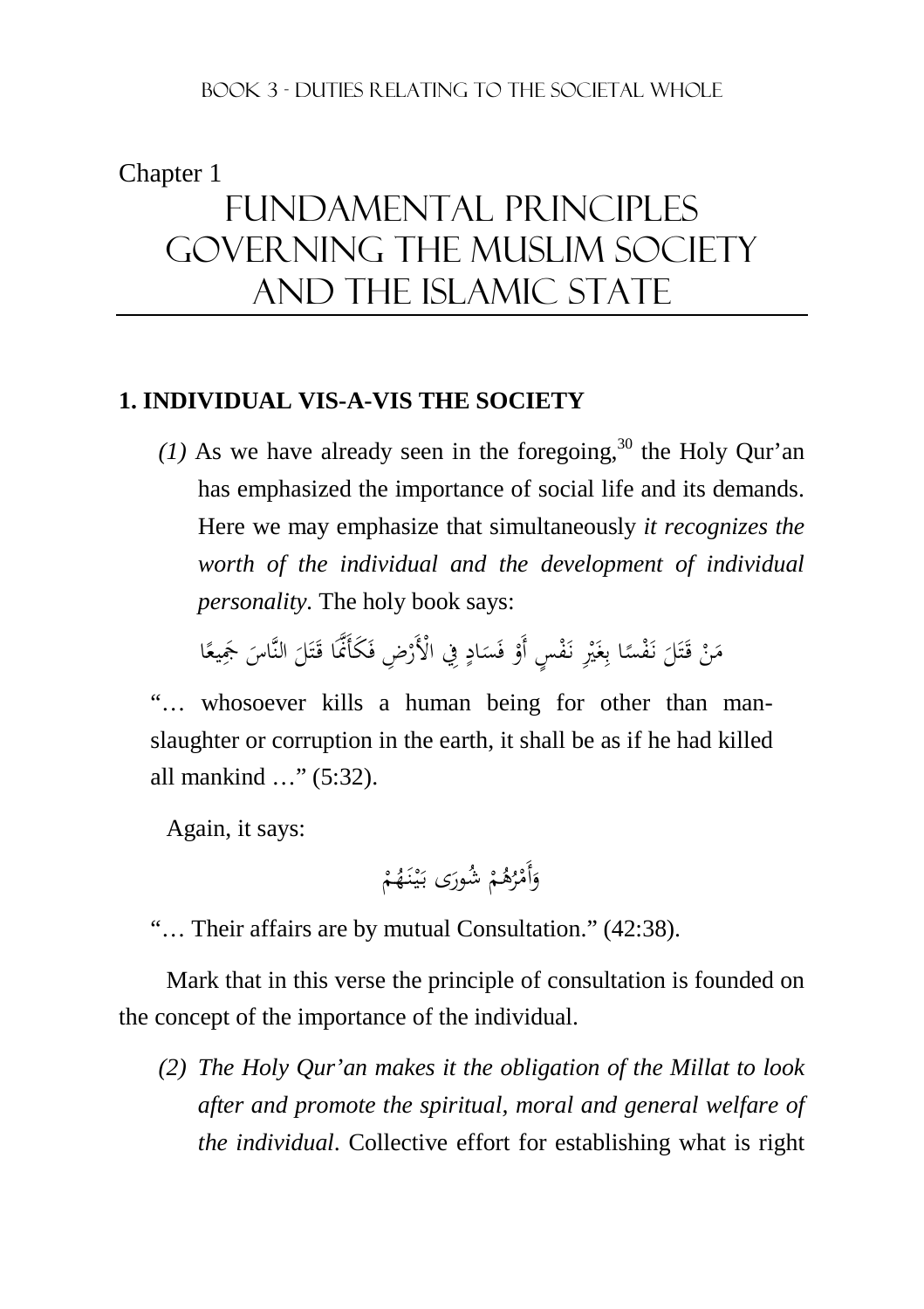and eradicating what is wrong for the individual, and the creation of conditions wherein truth, perseverance in truth and mutual compassion and well-doing prevail for the benefit of the individual, has been directly affirmed and emphasized. The holy book says:

> تَأْمُرُونَ بِالْمَعْرُوفِ وَتَنْهَوْنَ عَنِ الْمُنْكَرِ َ ْ  $\ddot{\phantom{0}}$ ْ َ َ َ **:** ن

"… you enjoin what is right and forbid what is wrong …" (3:110).

ا ْ و َ اص َ َو تـ َ و ِ ة َحمَ ْ ر َ ِالْم ب

"… and exhort one another to compassion." (90:17).

إِلَّا الَّذِينَ آمَنُوا وَعَمِلُوا الصَّالِحَاتِ وَتَوَاصَوْا بِالْحَقِّ وَتَوَاصَوْا بِالصَّبْرِ :<br>ا ِ ن  $\overline{a}$ َ **ٔ** تة<br>أ َ ْ  $\overline{a}$ َ **ٔ** ِ<br>با ْ  $\overline{\phantom{a}}$ َ َ ْ ِ<br>ب ب

"… Save those who believe and do good works, and exhort one another to truth and exhort one another to endurance (in the cause of truth) …" (103:3).

*(3)* Side by side with that, *the concept of collectivism is the very warp and woof of Islam*, and it has to be cultivated in Muslim society to the extent that even in his prescribed prayers a Muslim has to pray using the plural "we".<sup>31</sup>

$$
\mathfrak{g}_\mathcal{A}
$$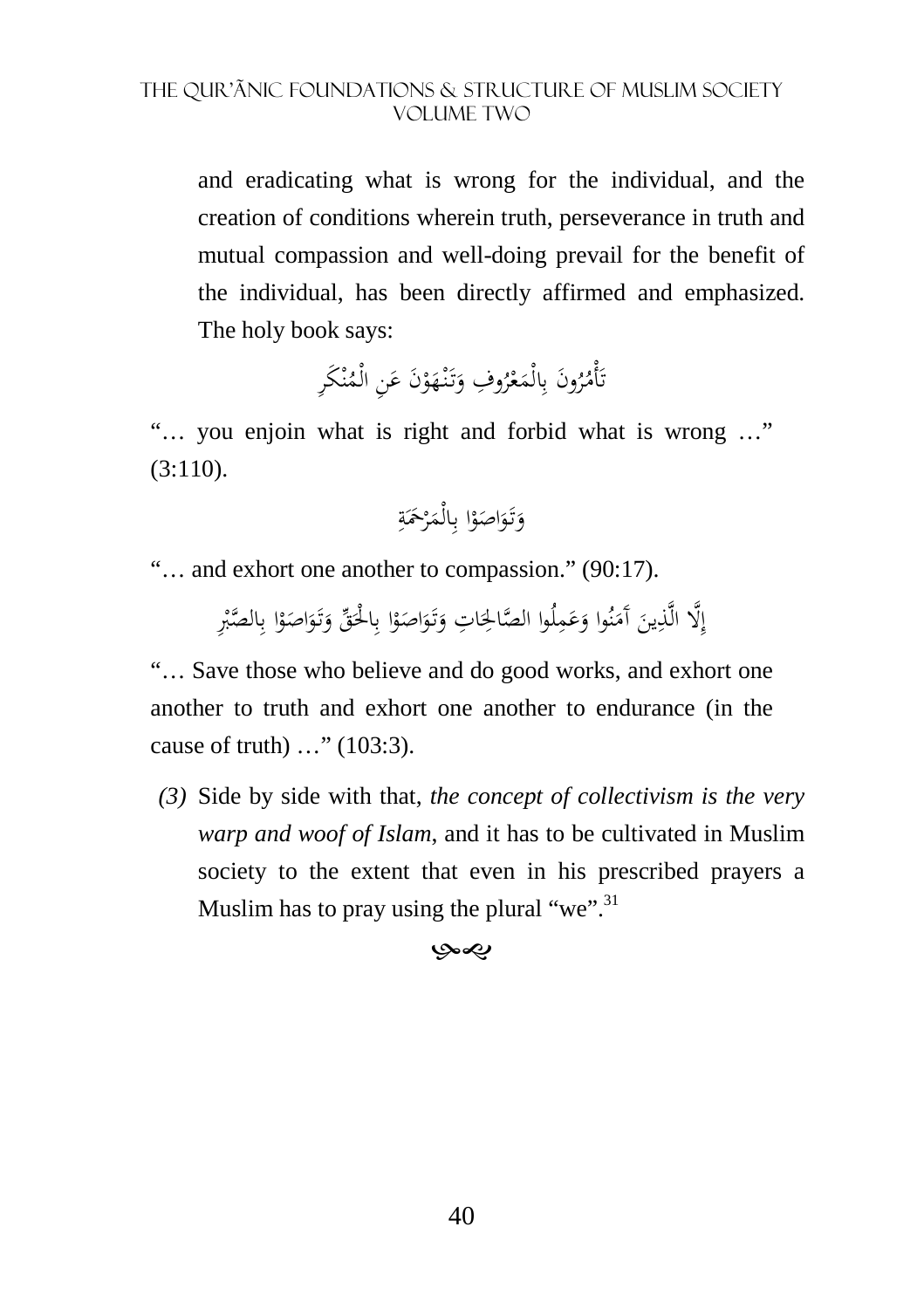## **2. OBLIGATION OF ORGANISING COLLECTIVE WELFARE OF MUSLIMS EVEN WHERE THEY ARE A SMALL GROUP ONLY**

This necessitates the establishment of the Islamic state. That does not mean, however, that Muslim minorities living in non-Muslim states have no obligation with respect to their collective life. Because *Islam insists on collective duties to such an extent as to make it imperative for the Muslims, even when they do not possess a state of their own, to organize themselves into a well-knit community which should function under one leader.* That leader should be elected by the Muslims on the basis of his piety, knowledge and other merits of leadership; and, united under him, they should employ every means and strive in every way to build up their lives, individually as well as collectively, in a manner whereby they may be able to imbibe and assimilate the spiritual, moral and social blessings of Islam in as wide a range and on as high a level as possible.

All this is borne out by the organisation of the Muslim community under the direction of, and according to the instructions given in, the Holy Qur'an, during the Makkan period of the Holy Prophet's career. In addition to that, the following among several verses, have a direct bearing on the above-mentioned obligation:

> يَا أَيُّهَا الَّذِينَ أَمَنُوا ادْخُلُوا فِي السِّلْمِ كَافَّةً ب<br>أ َ ِ ن  $\overline{\phantom{a}}$ ِ لْ

"Oh you who believe! Enter into Islam (i.e., its comprehensive discipline) all you together …" (2:208).

> وَاعْتَصِمُوا بِحَبْلِ اللَّهِ جَمِيعًا وَلَا تَفَرَّقُوا ً<br>أ ت ْ َ ْ ب َ ⊿<br>≀ ً َ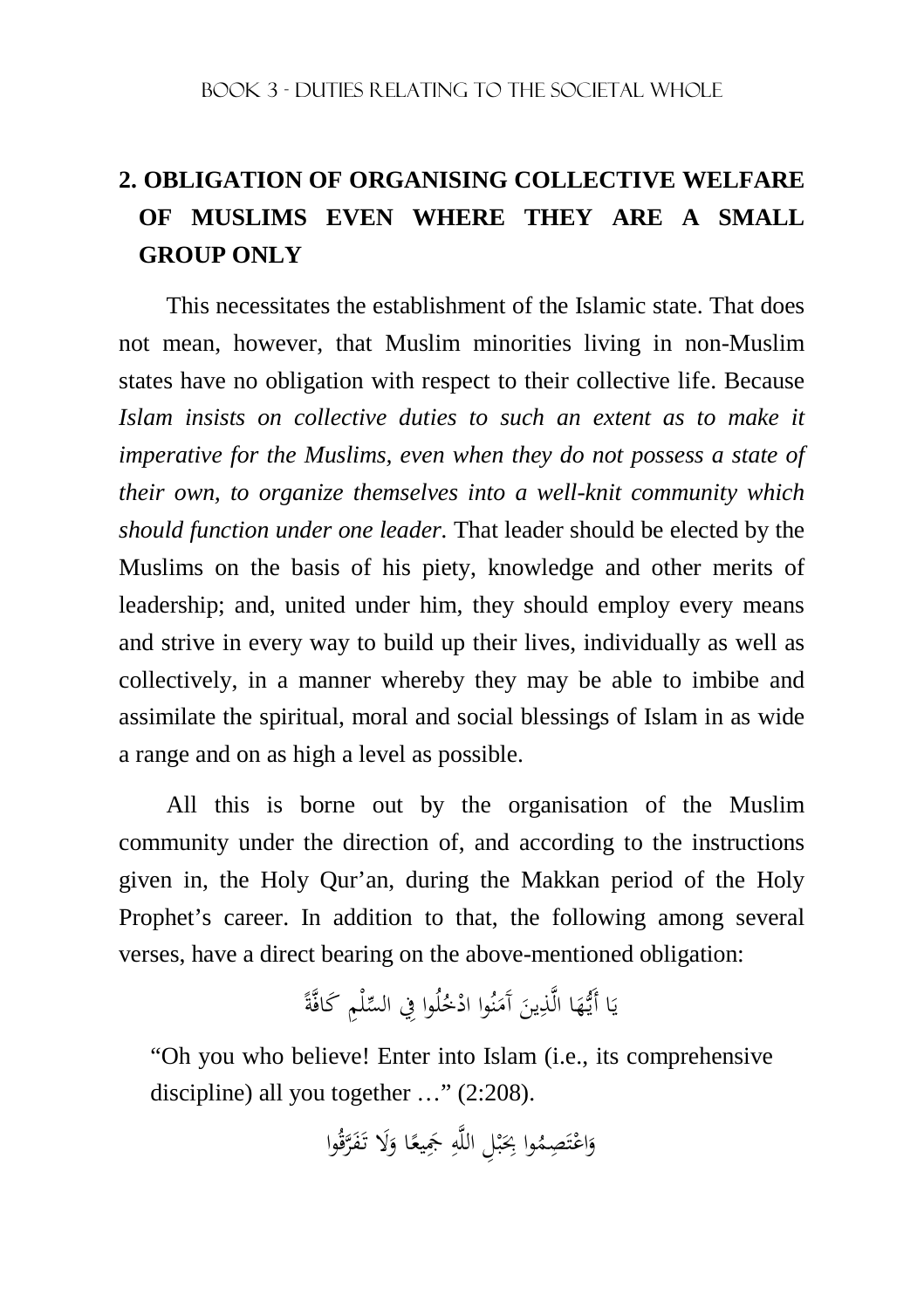"And hold fast, all together, by the Rope which Allah (stretches out for you) and be not divided among yourselves …" (3:103).

> يَا أَيُّهَا الَّذِينَ آَمَنُوا أَطِيعُوا اللَّهَ وَأَطِيعُوا الرَّسُولَ وَأُولِي الْأَمْرِ مِنْكُمْ با<br>ا َ َ ِ ن َ َ َ َ ْ ْ ن ِم<br>ِ

"Oh you who believe! obey Allah, and obey the Messenger, and those charged with authority among you …" (4:59).

بهمو

#### **3. OBLIGATION OF ESTABLISHING THE ISLAMIC STATE**

The collective effort of the *Millat* for the moral perfection and happiness of the individual cannot, however, gain its ends truly and comprehensively unless it transforms itself into a free theo-democratic state, whose function should be to enforce the Islamic Way of Life in its totality and to act as a condition for the natural flowering of the ideals of Islam. Hence *the establishment of the Islamic State, whenever and wherever possible, forms, according to the Holy Qur'an, the duty of the Millat, not only towards Islam but also towards the individual*.

That it is an unavoidable duty, in case of ability, is borne out by the fact that the Holy Prophet (Peace be on him) established the state at Medina at the very first opportunity.

Further, this duty is contained and emphasized in the following verse: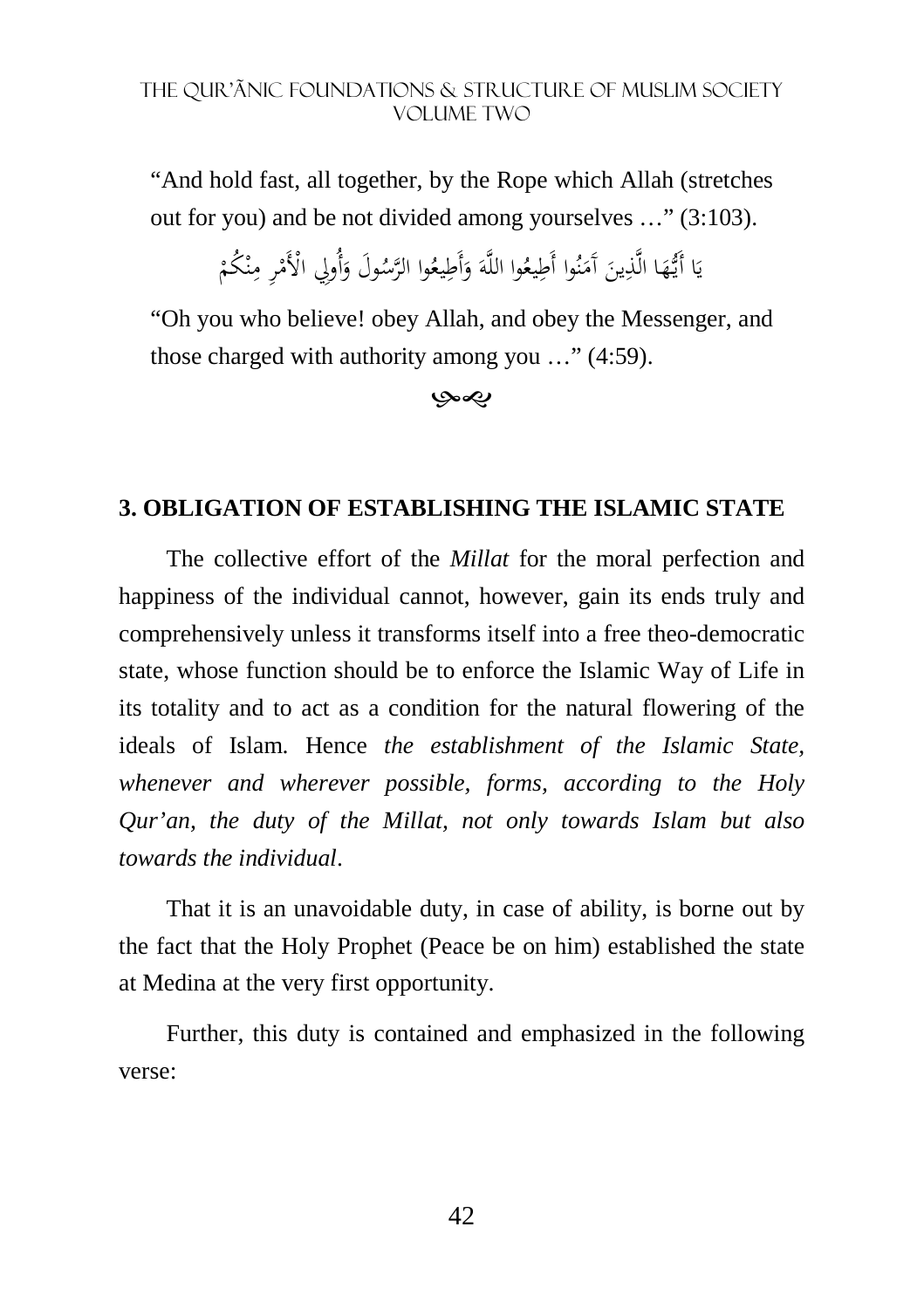َ و ُ ه ي ِ الذ َ ل َ ْس أَر ُ ولَه ُ س َ َ ر ى د ُ ْاله ب ِ ين ِ ِ د َ و ق َ ْ الح ُ ه َ ِهر ظْ ُ ي َ ل ى ِ ل َ ع الد ِ ين ِ ُ كله ْ لَو َ و َ َ كِره ْشِرُك َون ُ الْم

"He it is Who has sent His Messenger with the Guidance and the Religion of Truth, that He may cause it to prevail over all religion, however much the idolaters may be averse." (9:33).

It should be noted that the domination of Islam as a Way of Life is not possible without the establishment of the Islamic State. Hence it is the collective duty of the Muslims to strive for it with might and main.

Again, the Muslims have been commanded:

دوا أَعِ َ و ْ م ُ َ ا له َ م ْ ُم ت ْ َطَع ت ْ اس ْ ن ِ م ٍ ُوة قـ

"Against them (i.e., your enemies) make ready your Power to the utmost …" (8:60).

This injunction makes it an obligation to establish the Islamic State, because without that it is impossible to carry it out truly and comprehensively.

#### صحب

### **4. THE CONSTITUTION OF THE ISLAMIC STATE**

The Qur'anic Constitution of the State rests on the following principles:

### **(1) Sovereignty:**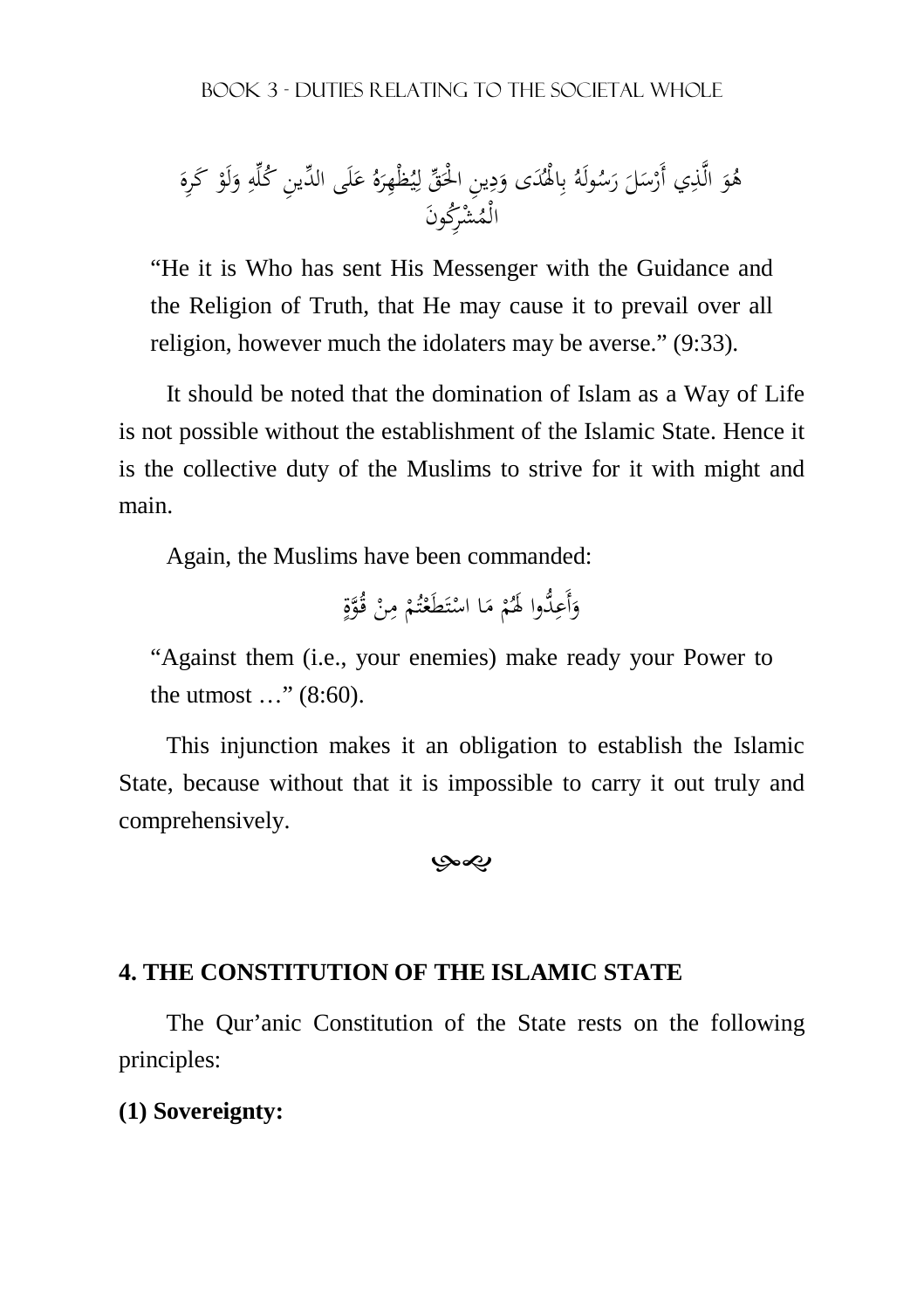*Sovereignty belongs to God:* 

إِنِ الْحُكْمُ إِلَّا لِلَّهِ أَمَرَ أَلَّا تَعْبُدُوا إِلَّا إِيَّاهُ ذَلِكَ الدِّينُ الْقَيِّمُ وَلَكِنَّ أَكْثَرَ النَّاسِ لَا<br>. ِ<br>ٍ ٳ ر<br>.  $\overline{\phantom{a}}$ ب ْ ِ ٍٍٍٍٍٍٍٍٍٍٍٍ ي Ä َ ر<br>. يَعْلَمُونَ<br>\* ْ يا<br>.

"....Authority and control belong to Allah only.<sup>32</sup> He has commanded that you serve none save Him: that is the right religion, but most human beings understand not." (12:40).

َ أَلا َ ل ُ ه ُ ْكم ُ ْ الح َ و ُ ه َ و ُ ع َ ر ْ َين أَس ِ ب اسِ َ ْ الح

"Is not His the Command? And He is the Swiftest in taking account." (6:62).

ُ ُك لَه لْ ُ ِ ات م َ او َ السم ِض ْ ْالأَر َ و

"To Him belongs the kingdom of the heavens and the earth." (43:85).

َلا َ ُ ْش و ِرُك في ي ِ ِ ه ْكمِ ُ ًد َ ح اأَ ح

"He does not share His Command with any person whatsoever." (18:26).

Besides the above verses, the following Excellent Names also bear reference to Divine Sovereignty:

| رَبّ الْعَالَمِينَ         | Lord of the worlds $(1:2)$ .                      |
|----------------------------|---------------------------------------------------|
| رَبُّ الْعَرْشِ الْعَظِيمِ | Lord of the Throne (of Glory)<br>Supreme (9:129); |
| مَالِكَ الْمُلْك           | Lord of Power and Rule $(3:26)$ ;                 |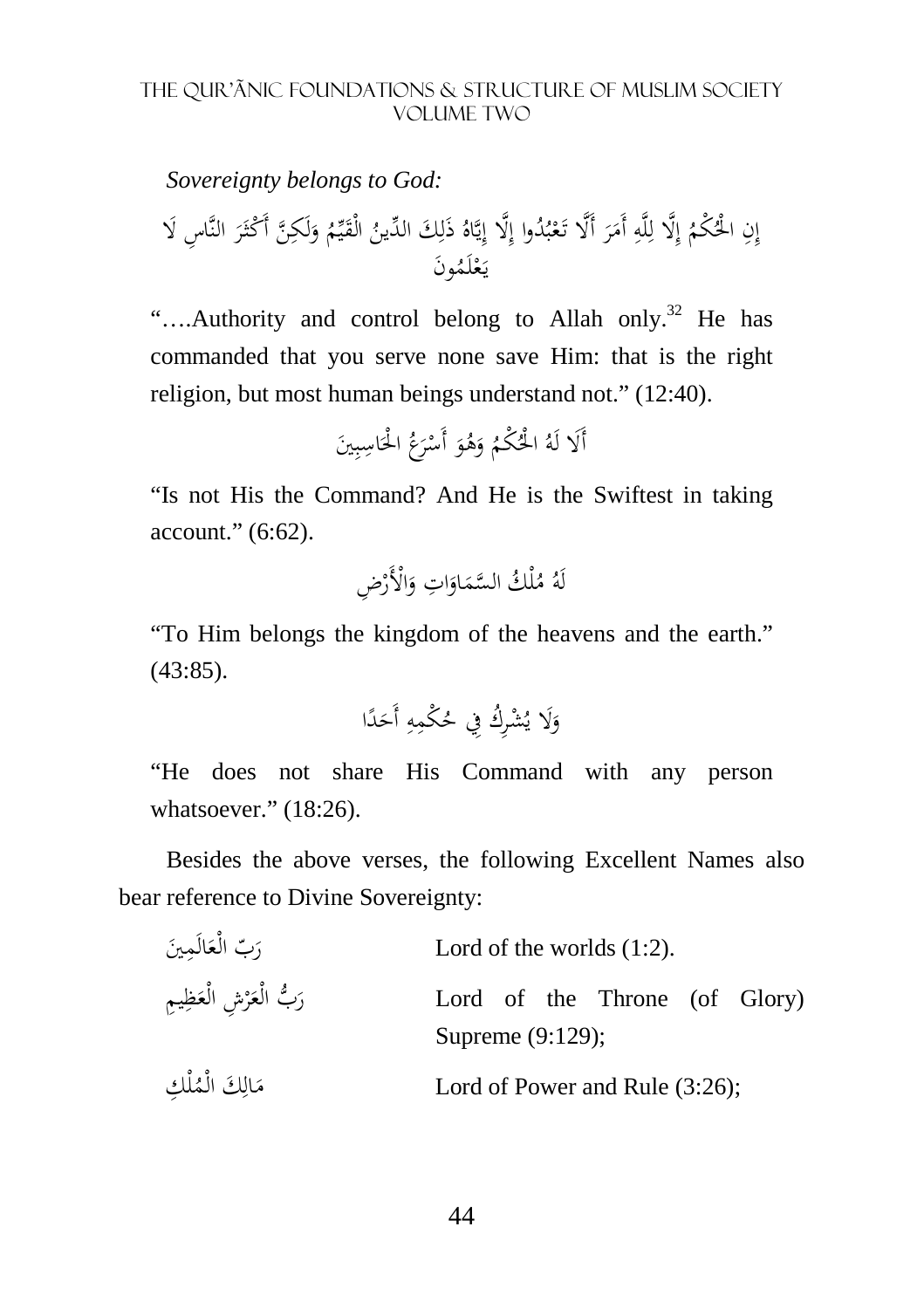#### BOOK 3 - DUTIES RELATING TO THE SOCIETAL WHOLE

| أَحْكَمُ الْحَاكِمِينَ | Ruler of rulers, or, Greatest of rulers |
|------------------------|-----------------------------------------|
|                        | (11:45);                                |
| الْمَلِكُ              | the Sovereign $(59:23)$ ;               |
| مَلِكِ النَّاسِ        | the King (i.e., Ruler and Legislator)   |
|                        | of mankind $(114:2)$ .                  |

### **(2) The right to legislate:**

*(a) The right to legislate belongs basically to God:* 

In the Holy Qur'an we read:

إِنَّا أَنْزَلْنَا إِلَيْكَ الْكِتَابَ بِالْحَقِّ لِتَحْكُمَ بَيْنَ النَّاسِ بِمَا أَرَاكَ اللَّهُ ِ  $\ddot{ }$ :<br>ز اٍ<br>ٍٍٍٍٍٍٍٍٍٍٍٍٍٍٍٍٍٍٍٍٍٍ ت َ ِ ب َ ْ ت لُ<br>ا ا ر<br>ا

"Lo! We (God) have revealed unto you (O Muhammad) the Scripture with truth, that you may judge between mankind by that (Law) which Allah has shown (i.e., has revealed unto) you." (4:105).

لَقَدْ أَرْسَلْنَا رُسُلَنَا بِالْبَيِّنَاتِ وَأَنْزَلْنَا مَعَهُمُ الْكِتَابَ وَالْمِيزَانَ لِيَقُومَ النَّاسُ بِالْقِسْطِ  $\ddot{\phantom{0}}$ **ـ**  $\ddot{\phantom{0}}$ .<br>أ  $\ddot{\cdot}$ .<br>أ ز<br>ا َ  $\overline{a}$ ً<br>أ ت َ َ َ َ ؚ<br>ٳ ل ْ .<br>ق ب

"We (God) sent aforetime Our Messengers with clear Signs and sent down with them the Book and the Balance, that humanbeings may conduct themselves with equity." (57:25).

These verses affirm direct Divine legislation.

*(b) However, the laws given by the Holy Prophet Muhammad (Peace be on him), in addition to the Qur'anic Laws, also fall under the category of what "Allah has revealed", because:*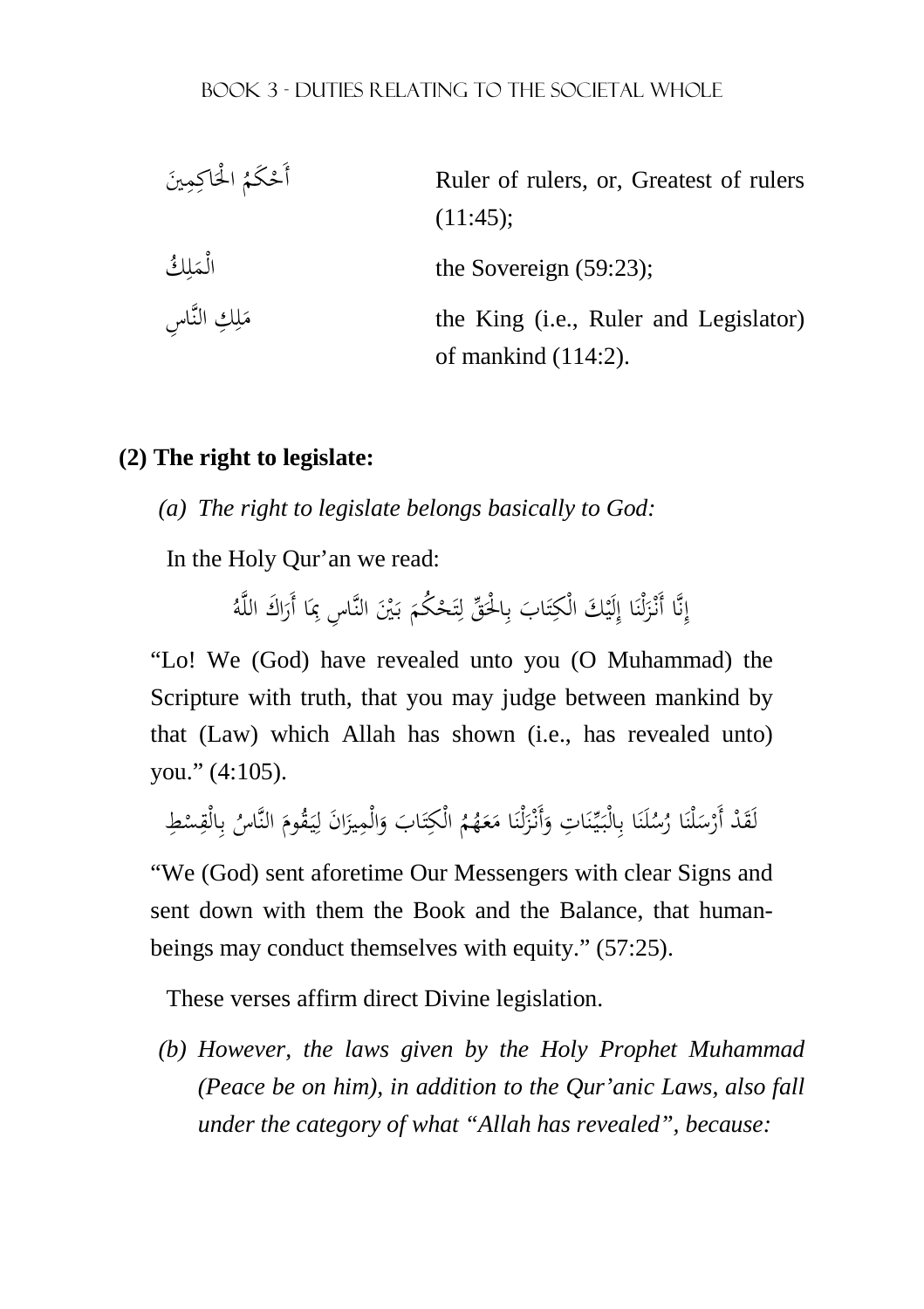ْن ِ إ َ و ُ ه لا ِ إ ٌ ْي ح َ و ى َ وح ُ ا . ي َ م َ و ُ ق ْطِ ن َ يـ ِن ع ى َ َ و َ ْ اله

"Nor does he (i.e., Muhammad) say (aught) of (his own) Desire. It is not less than Inspiration sent down to him." (53:3-4).

Hence: it has been commanded:

ا َ م َ و ُ اكم آَت ُول َ ُ ُ س الر ُ ُذوه ُ َخ ف ا َ م َ و ْ اكم ُ َ َه نـ ُ ْه ن َ ع وا ُ َه تـْ انـ َ ف

"And whatever the Messenger (Muhammad) gives you, accept it, and from whatever he forbids you, keep back." (59:7).

*(c)* Having been given the Divine Law *it is not permitted to the Muslims to adopt, when they have their own State, any law which is repugnant to it.* The following verses emphasize this fact very vehemently:

> .<br>-وَمَنْ ۖ لَمَ يَكْكُمْ بِمَا أَنْزَلَ اللَّهُ فَأُولَئِكَ هُمُ الْكَافِرُونَ َ َ **أ** ْ  $\hat{\cdot}$ .<br>ن ِ َ ِ

"If any do fail to judge and command by (the light of) what Allah has revealed, they are Unbelievers." (5:44).

ْ ن َ م َ و ْ َ لم ْ ُكم ا يح َ ْ َ بم َل ِ َ ْز أَنـ ُ َك الله ِ أُولَئ َ ف ُ م ُ ه ُ م ِ َون الظال

"If any do fail to judge and command by (the light of) what Allah has revealed, they are committers of severe wrong."  $(5:45)$ .

> .<br>.<br>. وَمَنْ ۚ لَمَ يَحْكُمْ بِمَا أَنْزَلَ اللَّهُ فَأُولَئِكَ هُمُ الْفَاسِقُونَ  $\overline{a}$ َ **أ** ْ  $\hat{a}$ َ ِ<br>پُ َ .<br>م

"If any do fail to judge and command by (the light of) what Allah has revealed, they are the transgressors." (5:47).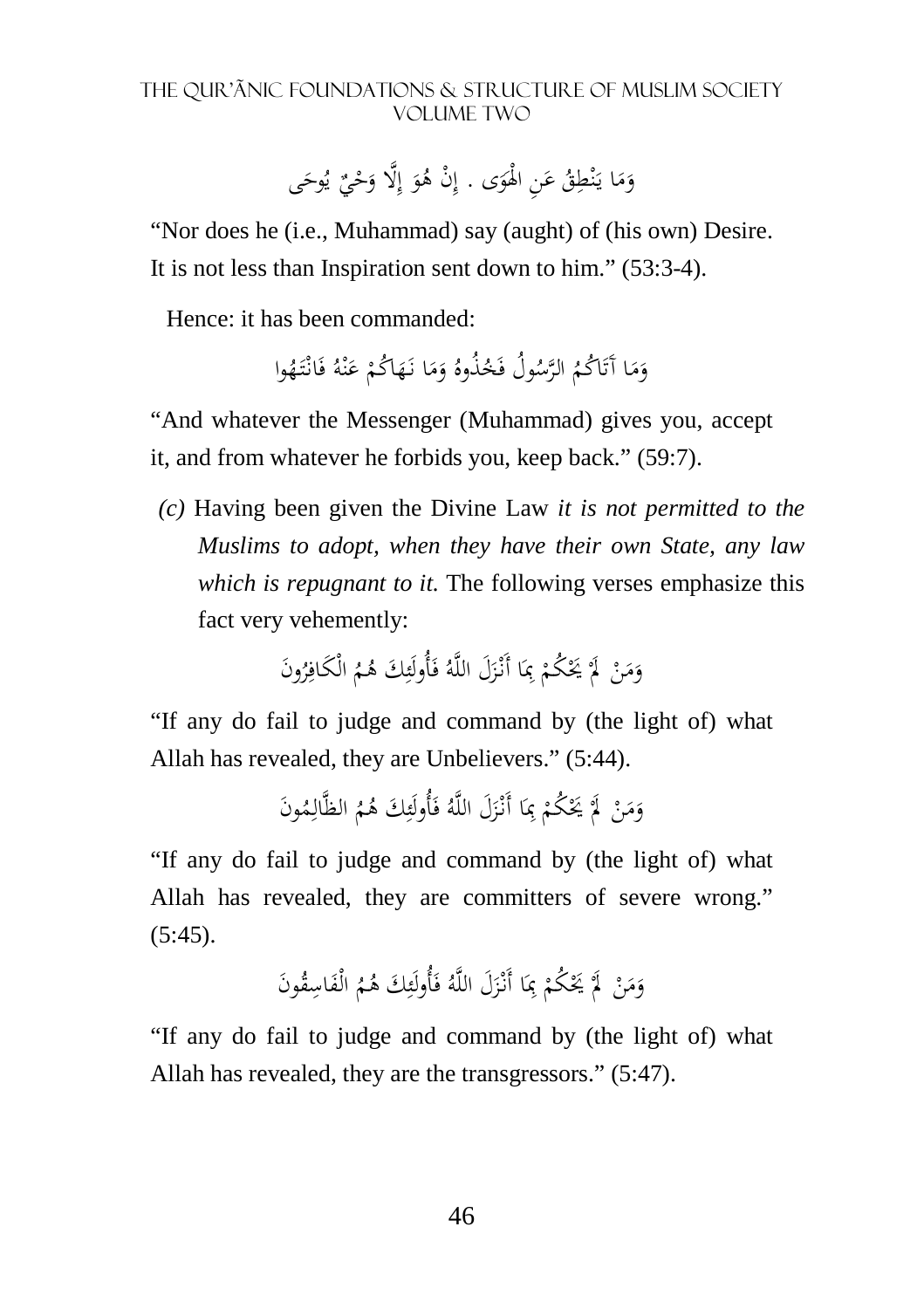*(d)* It should be noted that the Holy Qur'an prohibits only the violation of "what Allah has revealed". But, it does not lay down, either in the verses just quoted or anywhere else, that Muslims are forbidden from following any laws which Allah has not revealed, thus leaving it open to frame new Laws for meeting the exigencies of new situations. Of course, all such laws should be in conformity with the Divine Guidance, as the holy book says:

َ أَفَحُكْمَ الجُاهِلِيَّةِ يَبْغُونَ وَمَنْ أَحْسَنُ مِنَ اللَّهِ حُكْمًا لِقَوْمٍ يُوقِنُونَ ي ِ ₽, **ٔ** ْ يا<br>. .<br>-َ َ  $\ddot{\phantom{0}}$ َ ِم ِم<br>ٍ ً **ٍ** ،<br>' اِ ن ِ ي

"Seek they then the judgment of Paganism? And who is better in judgment than Allah unto a people whose faith is assured?"  $(5:53)$ .

Thus, *a controlled and limited, but positive, freedom has been given to the Muslims in respect of legislation.* 

### **(3) Status of Governmental Authority:**

*Human beings are vicegerents of God: Hence, governmental authority can be held by them only as a delegated function and as a trust under the sovereignty of God:* 

The Holy Qur'an says:

ْذ ِ إ َ َ و َال َك ق ب َ ر ِ َكة ِ َلائ َ ْلم ل ني ِ ِ إ ٌ ل اعِ في ِض َ ْ ج ِ ً ْالأَر َة ِيف ل َ خ

"Behold, your Lord said to the angels: 'verily I am going to place a vicegerent on the earth'." (2:30).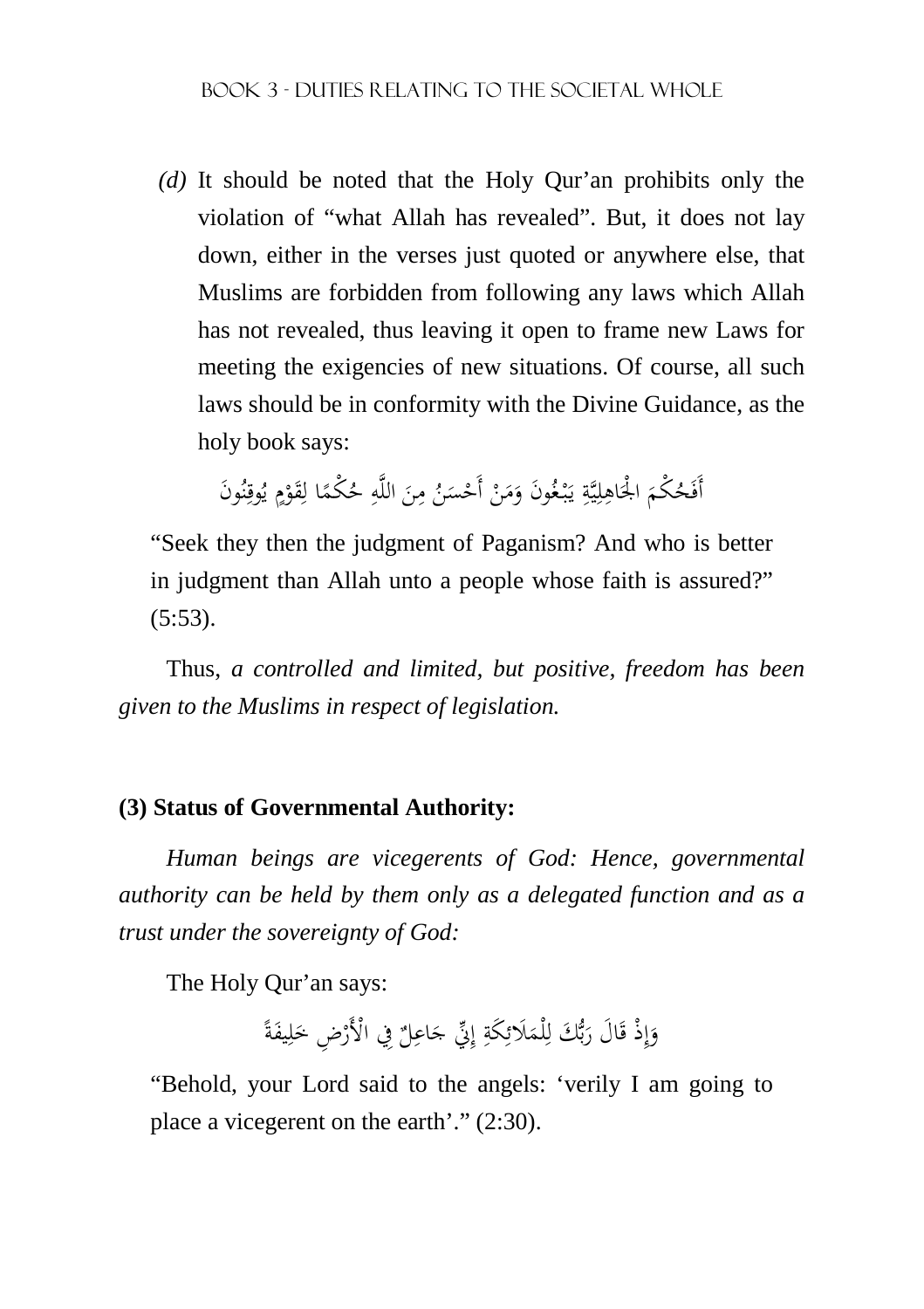### **(4) Objectives of the Islamic State:**

*The objectives of the Islamic State are*:

*(a) To maintain internal order and ward off external aggression:* 

In respect of maintenance of internal order, the Holy Qur'an says:

وَلَوْلَا دَفْعُ اللَّهِ النَّاسَ بَعْضَهُمْ بِبَعْضٍ لَفَسَدَتِ الْأَرْضُ ْ َ  $\ddot{ }$ <u>ہ</u> <u>َ</u> ْ ْ  $\ddot{\cdot}$ ا<br>ا </sub>

"… And if Allah had not repelled some men by others, the earth would have been filled with mischief. But Allah is Lord of kindness to (His) creatures." (2:251).

Commenting on this verse, a learned commentator of the Holy Qur'an remarks: "This verse emphasizes the importance of the State and establishes the fact that but for the existence of organized government, human society would have been destroyed. On *truth is based the maxim that Religion and State are twins." (RËÍ al-Ma'ÉnÊ*, vol. 2, p. 173).

As regards warding off external aggression, we are told:

أَذِنَ لِلّذِينَ يُقَاتَلُونَ بِأَنَّهُمْ ظُلِمُوا وَإِنَّ اللَّهَ عَلَى نَصْرِهِمْ لَقَدِيرٌ ِ  $\ddot{\phantom{0}}$ ِ ڶ ت<br>ا .<br>م ْ ِ ِ ِ َ َ َ ْ ِ ن ِ

"To those against whom war is made, permission is given (to fight), because they are wronged;—and verily, Allah is Most Powerful for their aid." (22:39).

*(b) To establish absolute justice for all citizens:* 

The Holy Qur'an says: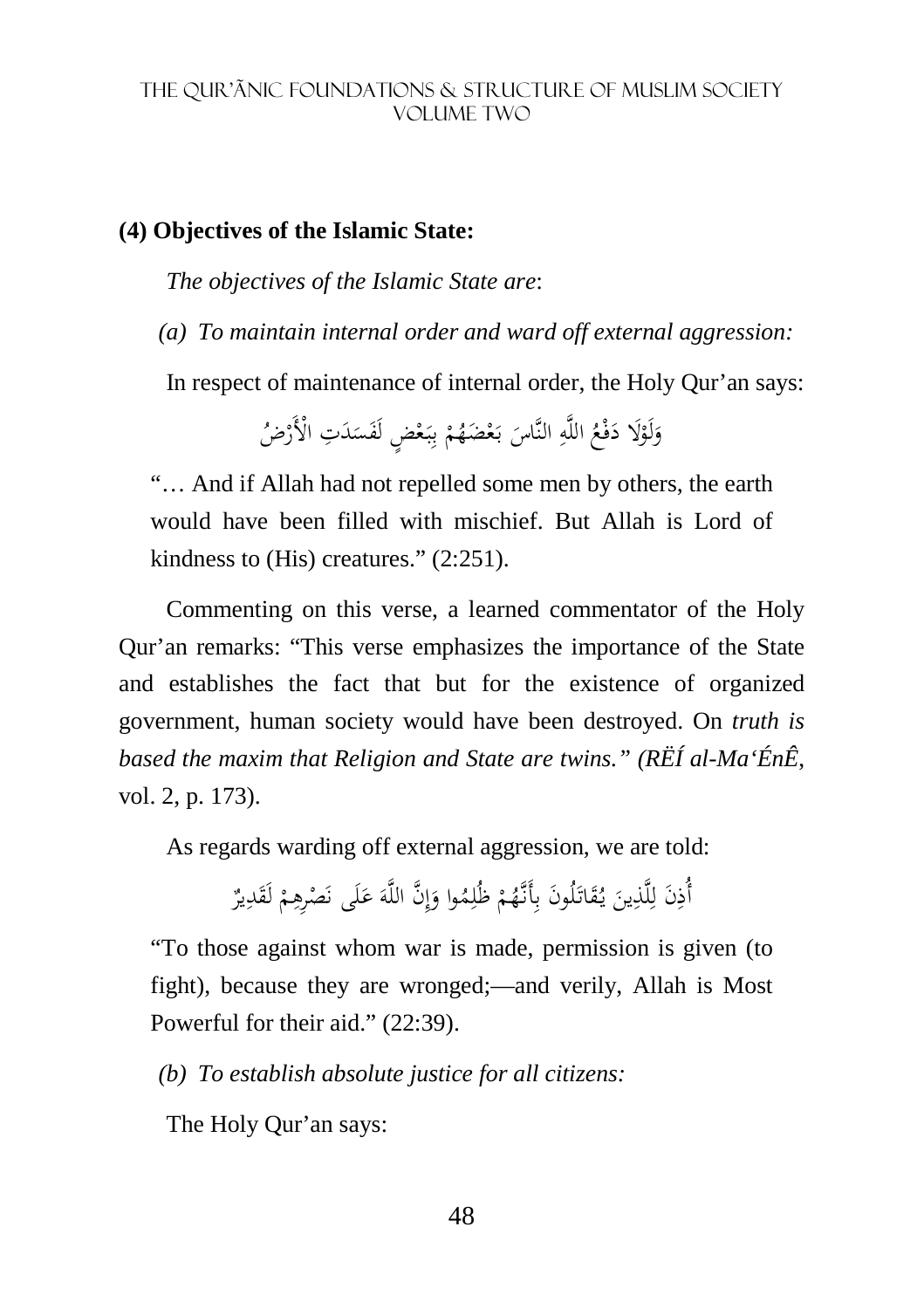ن ِ إ َ الله ْ ُكم ُ ر ُ أْم َ ْ أَن ي دوا َ ُؤ ِ ات تـَ ان َ ْالأَم َلى ِ إ ا َ ه ِ ل ْ ذَ أَه ا ِ إ َ و ْ ُم ت ْ َكم َ َْ َين ح ْ أَن بـ ِ الناس وا ُ ُكم َتحْ َ ْدلِ ب ن ِالْع ِ إ َ م الل ا ه ِ ع ِ ن ْ ظُ ُكم ِ ع َ ي ِ ه ب ن ِ إ الل ِ َ ان ه َ ك َ ا ً سمِيع َ ا ً ِصير َ ب

"Allah does command you to render back your Trusts to those to whom they are due; and when you judge between man and man (whether Muslims or non-Muslims), that you judge with justice: Lo! comely is the teaching which He gives you! Lo! Allah is He Who hears and sees all things." (4:58).

يَا أَيُّهَا الَّذِينَ آَمَنُوا كُونُوا قَوَّامِينَ بِالْقِسْطِ شُهَدَاءَ لِلَّهِ وَلَوْ عَلَى أَنْفُسِكُمْ أَوِ<br>عدد نَائمُّه على ذلك مُرِينَ وَيَسْتَدِينَ بِالْقِسْطِ شُهَدَاءَ لِلَّهِ وَلَوْ عَلَى أَنْفُسِكُمْ أَوِ يا<br>ر َ ِ ن َ ِ .<br>. ٍ<br>پر ب </sub> ا<br>ا ہے<br>ب ِم<br>ٍ ِ ْ َ َ ْ ِن د ال َين الْو بِ ْر ْالأَقـَ ْن و إ ُكن ي ا غَن أَو ا ير َق ف ُ الله ف َلى َ أَو ا م َ َلا ِِ ف وا ُ ع تب تـ ى َ و ْ أَن لُوا ْ اله د َع تـ <u>ب</u><br>: ي ٍ<br>ا ِ َ **ر** ا .<br>ئ يا<br>. ي ِ ْ زا<br>قا .<br>و ْ **ٌ** ِ َ ار<br>ا ِ ْ وَإِنْ تَلْوُوا أَوْ تُعْرِضُوا فَإِنَّ اللَّهَ كَانَ بِمَا تَعْمَلُونَ خَبِيرًا ا إ َ ْ ْ في<br>أ َ ُ<br>ا َ ِ َ ْ ً ب َ

"Oh you who believe! stand out firmly for justice, as witnesses to Allah, even as against yourselves, or your parents, or your kin, and whether it be (against) rich or poor: For Allah can best protect both. Follow not the lusts of your hearts, lest you swerve, and if you distort (justice) or decline to do justice, verily Allah is well-acquainted with all that you do." (4:135).

- *(c) To do all that lies in its power and to employ all means and media, including tablÊgh,<sup>33</sup> for the establishment of "all that is right" (al-ma'rËf) and the elimination of "all that is wrong" (al-munkar);*
- *(d) To organize institutions for spiritual and social welfare:*

In respect of (c) and (d) above, the Holy Qur'an says:

 $\ddot{\phantom{0}}$ الَّذِينَ إِنْ مَكَّنَاهُمْ فِي الْأَرْضِ أَقَامُوا الصَّلَاةَ وَآتَوْا الزَّكَاةَ وَأَمَرُوا بِالْمَعْرُوفِ وَنَهَوْا<br>الَّذِينَ إِنْ مَكَّنَاهُمْ فِي الْأَرْضِ أَقَامُوا الصَّلَاةَ وَآتَوْا الزَّكَاةَ وَأَمَرُوا بِالْمَع ِ ا ْ ر<br>. موا الصلاة وأنو<br>حُـــ ، الله عند الله َ ة<br>م ا َ َ َ ْ َ ْ َ َ عَنِ الْمُنْكَرِ وَلِلَّهِ عَاقِبَةُ الْأُمُورِ َ **:** ن ِ ا َ  $\ddot{\cdot}$ ب ٍ<br>قِ َ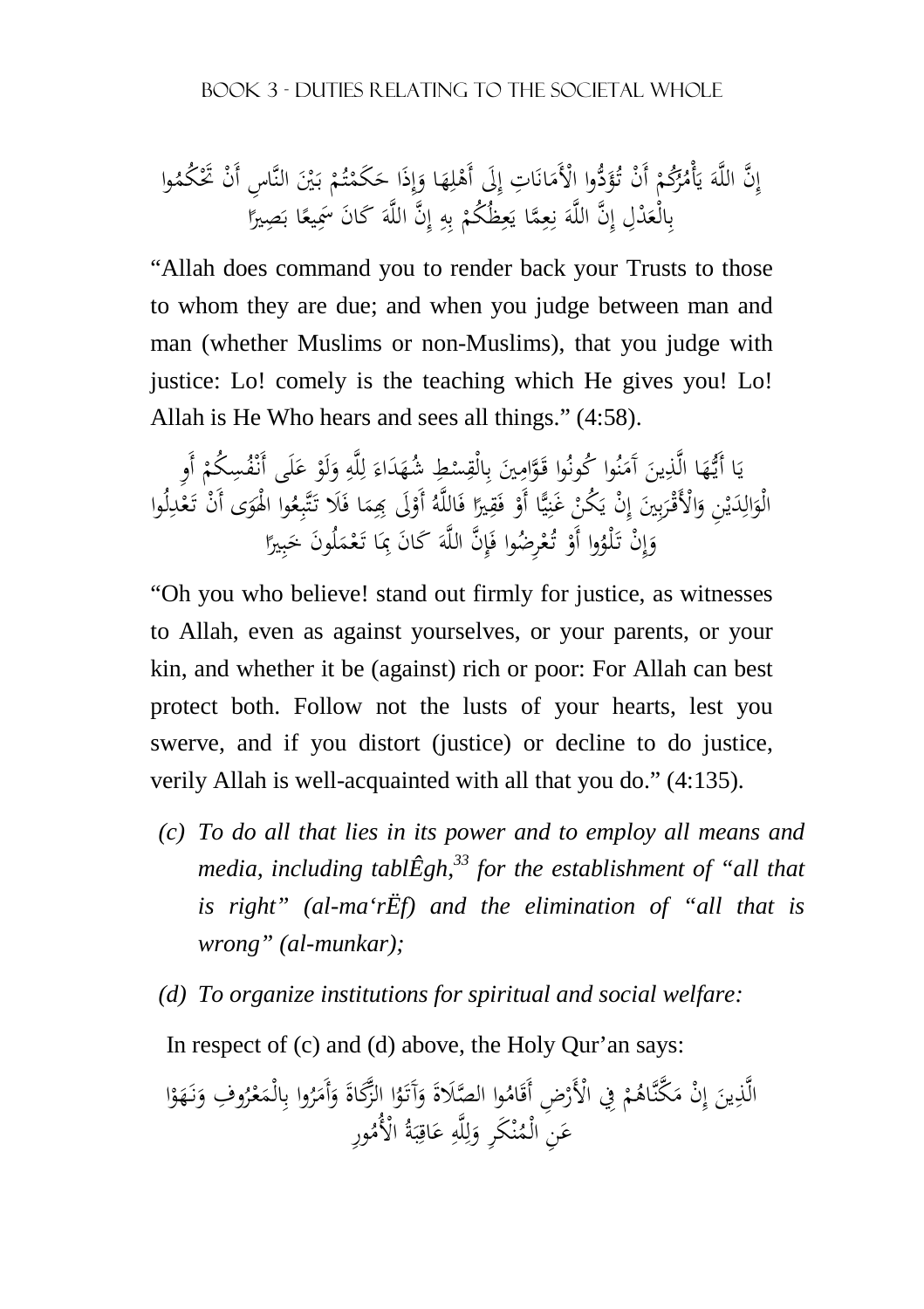"(Muslims are) those who, if we bestow on them (authority) in the land, establish regular prayer (—pursue spiritual welfare) and give regular charity (—pursue economic welfare), enjoin (all) that which is right and forbid (all) that which is wrong  $($  pursue moral and political welfare). And unto Allah is the end of (all) affairs." (22:41).

Again:

َ لا َ ر ْ يـَ في ٍير خ ِ ِ َ كث ْ ن ِ م ْ م ُ اه َ ْو ِلا َنج إ ْ ن َ م َ ر َ أَم ٍ َة ق َ د َ ب ِص ْ ٍوف أَو ُ ر ْ ع َ م ْ أَو َلا ٍح ْ َْ َين إ ِص بـ ِ الناس ْ ن َ م َ و ْ َل ْع ف َ َك يـِ ذَل َ اء َ غ ِ ت ْ ِ اب ْ َضاة ر َ م ِ َف الله ْ و َ َس ف ِ ِيه ت ْ ُؤ نـ ا ً ر ْ أَج ا ً يم َظِ ع

"In most of their secret conferences there is no good: but if one commands a deed of economic well-doing or justice or *'iÎlÉÍ* (i.e., establishment of peace, happiness and order) among human beings: to him who does this, seeking the good pleasure of Allah, We shall soon give a reward of the highest value."  $(4:114)$ .

Moreover, from the social and economic point of view, the function of the Islamic State is to transform the Muslim community into a community of middle-roaders—of the middle-class standard with the elimination of the evils of poverty, on the one hand, and the evils of riches, on the other, as the Holy Qur'an proclaims:

َك ِ َك َذل َ و ْ اكم ُ َ ْلن َ ع َ ً طًا َ ج أُمة س َ ُ و وا ُكون َ ت ِ ل َ اء َ د َ ُش ى ه َ ل ُك َون ع ِ الناس َ َ ي َ و ُول ُ س الر ْ ُكم ْ َي ل َ ع ا ً َشِهيد

"Thus We have appointed you (O Muslims) a middle nation (or, a nation conforming to the just mean),  $34$  that you may be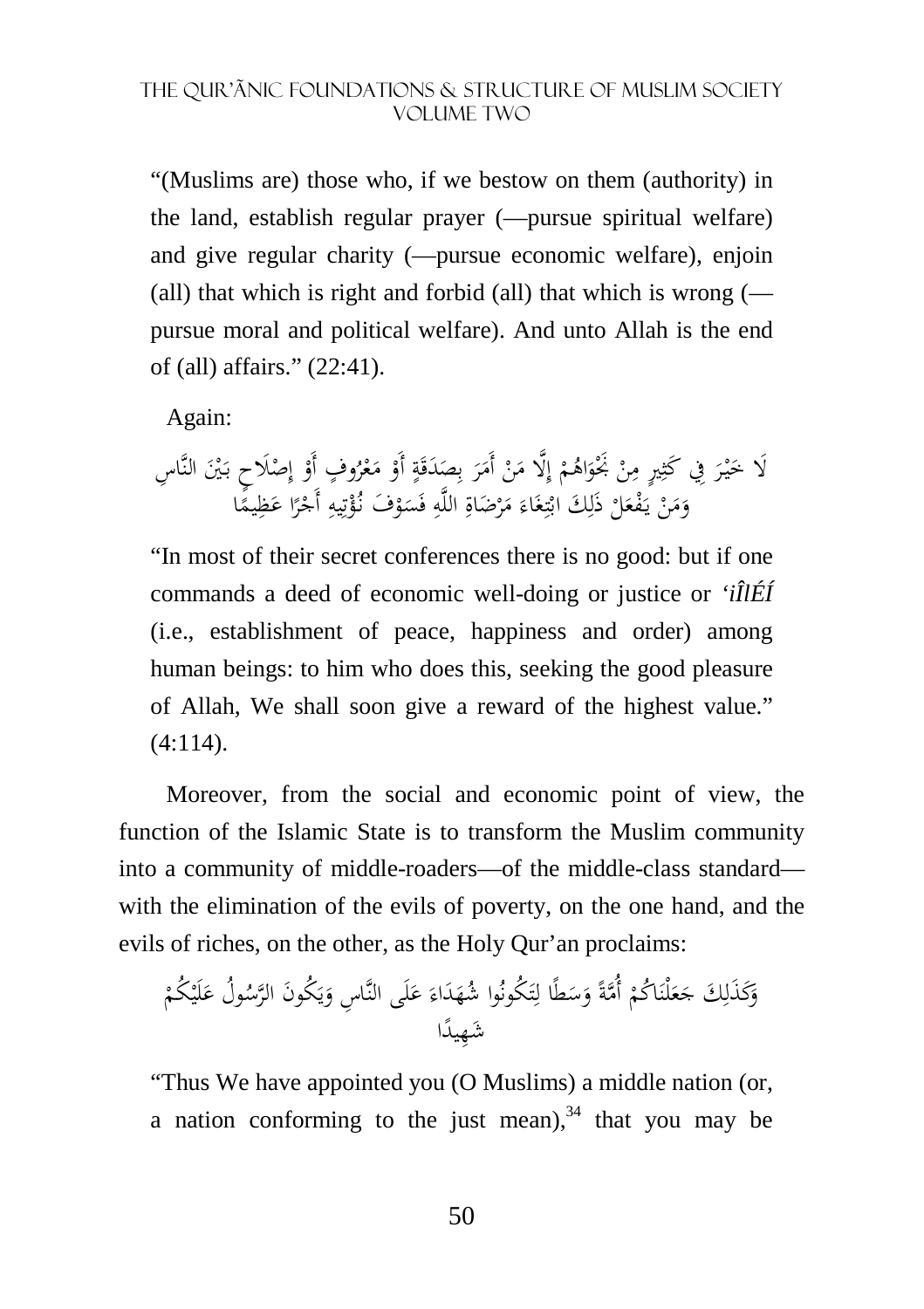witnesses against mankind, and that the Messenger (Muhammad) may be in regard to you a witness." (2:143).

Islam steers the middle course between Capitalism and Communism and bears witness to the evil of their extremism—an evil from which they themselves are trying to recede gradually, thus proving the truth of Islam. The famous philosopher of history, Prof. Arnold Toynbee admits: "If Russia has moved to 'the right' her neighbors have moved to 'the left' … the apparently irresistible encroachment of planning on the once unregimented economies of the democratic countries suggests that the social structure of all countries in the near future is likely to be both national and socialist. Not only do the Capitalist and Communist regimes seem likely to continue side by side; it may well be that Capitalism and Communism … are becoming different names for very much the same things."<sup>35</sup>

*(e) To actively endeavor for making Islam the supreme ideological force on the world-front:* 

َ و ُ ه ي ِ الذ َ ل َ ْس أَر ُ ولَه ُ س َ َ ر ى د ُ ْاله ب ِ ين ِ ِ د َ و ق َ ْ الح ُ ه َ ِهر ظْ ُ ي َ ل ى ِ ل َ ع الد ِ ين ِ ُ كله ْ لَو َ و َ َ كِره ْشِرُك َون ُ الْم

"It is He Who has sent His Messenger with Guidance and the Religion of Truth, that He may proclaim it (as the supreme ideological force) over all religion (namely, over all systems of belief and action), even though the Pagans may detest (it)."  $(61:9)$ .

Again: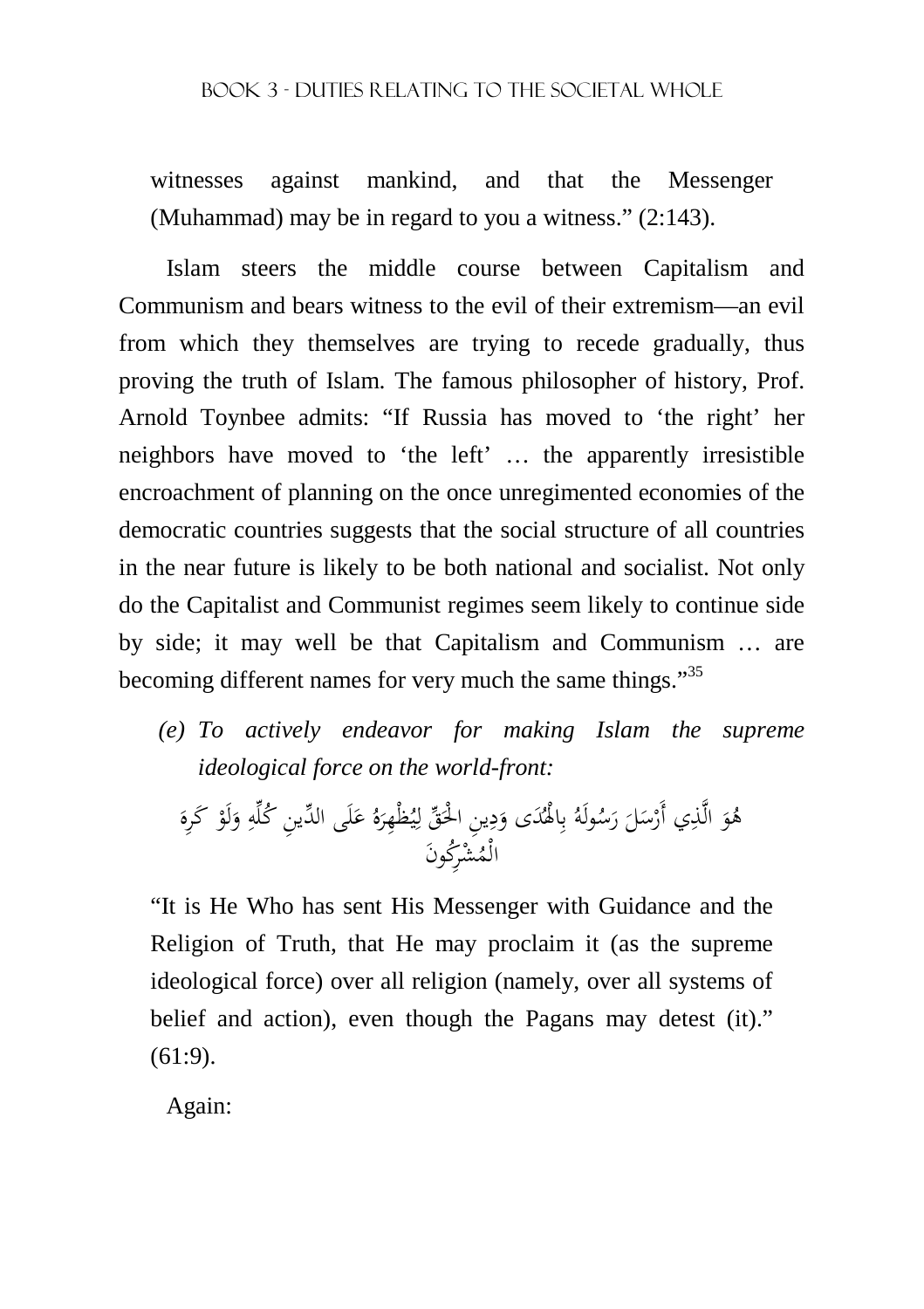دوا أَعِ َ و ْ م ُ َ ا له َ م ْ ُم ت ْ َطَع ت ْ اس ْ ن ِ م ٍ ُوة قـ

"Against them (i.e., your enemies) make ready your Power to the utmost …" (8:60).

### **(5) Democratic Rights of the People:**

*People are to be free and in possession of democratic rights:* 

People in the Islamic State are to be free from subjection to any human being, because their government is the government of Law and they are subjects of God alone.

We have been told:

ِنِ إ ُ ْكم ُ ِلا ْ الح إ ِ له ِ ل َ ر َ أَم أَلا وا ُ د ُ ب ْ َع ِلا تـ إ ُ اه ي ِ َك إ ِ ذَل ُ الدين ُ م ي َ ن الْق لَكِ َ و َ َر َ لا ِ الناس ْ أَكثـ َون ُ َم ل ْ ع َ يـ

"The authority and control belong to Allah *only*. He has commanded that you serve none save Him. That is the right religion but most human beings understand not." (12:40).

Then, the Holy Qur'an lays down the following principle in respect of the collective life of Muslims:

ْ م ُ ه ُ ر ْ أَم َ و ى َ ْ ُشور م ُ َه نـ ْ يـ َ بـ

"… Who (conduct) their affairs (or, government) by mutual consultation …" (42:38).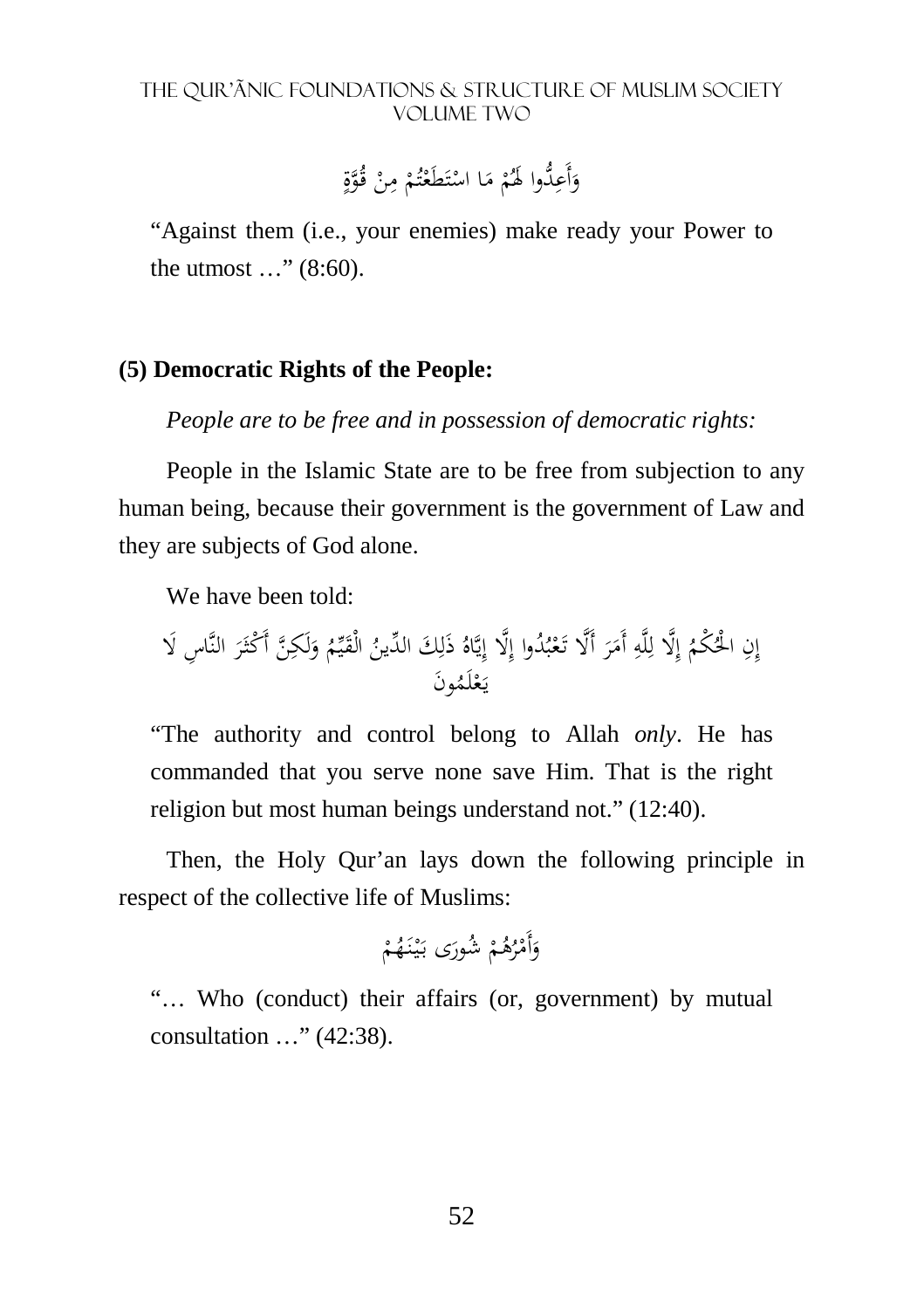#### BOOK 3 - DUTIES RELATING TO THE SOCIETAL WHOLE

It is evident that the administration of the State on the basis of mutual consultation is impossible and unthinkable without the citizens enjoying freedom and full democratic rights.

Moreover, it is the essential condition and consequence of the establishment of absolute justice enjoined vehemently by the Holy Our'an<sup>36</sup> that the people should be in possession of freedom and equality of opportunity—in other words, full democratic rights: and this has actually been realized in the Islamic State.

### **(6) Qualifications, status and functions of the Head of the Islamic State (AmÊr al-Mu'minÊn):**

1. *He must be a Muslim, endowed with a high standard of piety, knowledge, wisdom and physical qualities, including bravery:* 

That he must be a Muslim is borne out by the words "from amongst you" in the following Qur'anic verse:

> يَا أَيُّهَا الَّذِينَ آمَنُوا أَطِيعُوا اللَّهَ وَأَطِيعُوا الرَّسُولَ وَأُولِي الْأَمْرِ مِنْكُمْ يا<br>. َ َ ِ ن  $\overline{a}$ َ َ َ ْ ْ ن ِ

"O you who believe! obey Allah and obey the Messenger and those who wield authority from amongst you …" (4:59).

Even from the purely rational point of view, the head of an ideological state can reasonably be only he who believes in and represents that ideology.

As regards the high standard of piety, the Holy Qur'an lays down the law: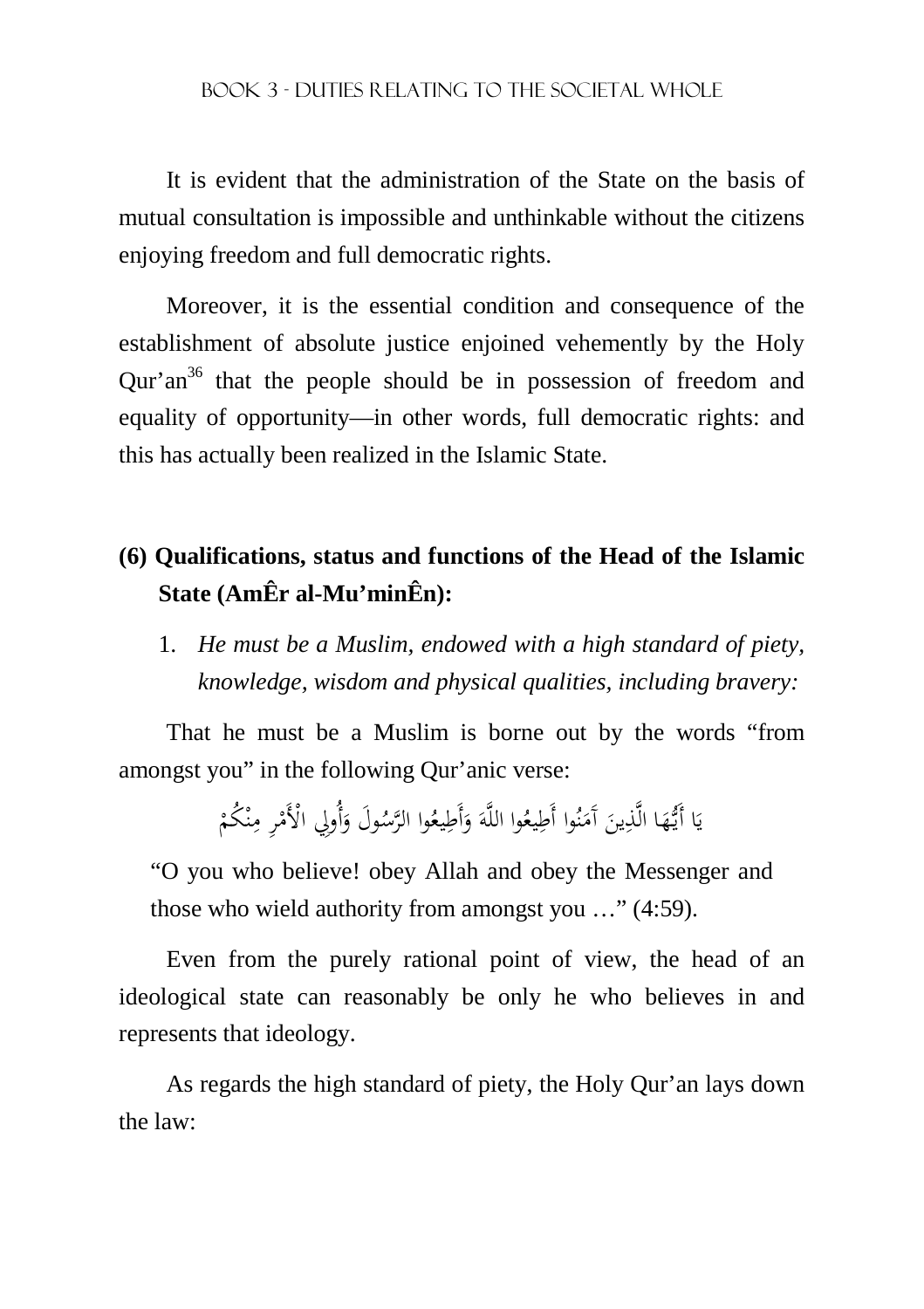إِنَّ أَكْرَمَكُمْ عِنْدَ اللَّهِ أَتْقَاكُمْ ِ ْ َ َ ن ₫. <sup> $\mathbf$ </sup>

"… Verily, the most honored of you with Allah is (he who is) the most pious of you  $\ldots$ " (49:13).

Knowledge, wisdom and physical merits have been affirmed in the following verses:

وَقَالَ هُمْ نَبِيُّهُمْ إِنَّ اللَّهَ قَدْ بَعَثَ لَكُمْ طَالُوتَ مَلِكًا قَالُوا أَنَّ يَكُونُ لَهُ الْمُلْكُ<br>وَيَدِيهُمْ فَيَنْهُمْ أَنْ اللَّهَ قَدْ بَعَثَ لَكُمْ طَالُوتَ مَلِكًا قَالُوا أَنَّ يَكُونُ لَهُ الْمُلْكُ َ ْ ْ ب ا ہ<br>ہ .<br>. ْ .<br>. ِ َ یہ<br>ء  $\overline{\mathfrak{l}}$ ٍ<br>م عَلَيْنَا وَخُنُ أَحَقُّ بِالْمُلْكِ مِنْهُ وَلَمْ يُؤْتَ سَعَةً مِنَ الْمَالِ قَالَ إِنَّ اللَّهَ اصْطَفَاهُ<br>بِهِ  $\ddot{\phantom{0}}$ ن **∶** ء<br>را ُ أَحْقَ بِالْمَلَكِ مِنْهُ وَلَمْ يَوْتَ سَعْهُ مِنْ الْمَالِ قَالَ إِنَّ اللَّهُ أَصْطَعَاهُ<br>فَيَ الْمَوْتَ بِالْمَانِعَ مِنْ اللَّهُ مِنْ اللَّهُ عَلَيْهِ مِنْ اللَّهُ مِنْ اللَّهُ مِنْ اللَّهُ الْمَسْ َ َ  $\overline{\mathfrak{l}}$ ن ِ **أ** َ ة<br>أ .<br>. .<br>. :<br>أ ِ<br>ِم َ اٍ ً<br>ً .<br>م ْ عَلَيْكُمْ وَزَادَهُ بَسْطَةً فِي الْعِلْمِ وَالْجِسْمِ وَاللَّهُ يُؤْتِي مُلْكَهُ مَنْ يَشَاءُ وَاللَّهُ وَاسِعٌ عَلِيمٌ **∶** َ  $\ddot{ }$ َ َ ة<br>م **ٔ** ِ ْ َ َ ْ :<br>- $\overline{\phantom{a}}$ ي َ َ ِ َ

"Their Prophet said to them: 'Allah has appointed Talut as king over you'. They said: 'How can he exercise authority over us when we are better fitted than he to exercise authority, and he is not even gifted with wealth in abundance? He said: 'Allah has chosen him above you, and has gifted him abundantly with knowledge and physique (i.e., physical merits): Allah bestows His power on whom He pleases. Allah cares for all, and He knows all things'." (2:247).

> $\overline{\phantom{0}}$ وَقَتَلَ دَاؤُودُ جَالُوتَ وَآتَاهُ اللَّهُ الْمُلْكَ وَالْحِكْمَةَ وَعَلَّمَهُ مِمَّا يَشَاءُ ت َ َ ٔ : .<br>. َ َ َ لْ ة<br>م  $\ddot{\phantom{0}}$ َ  $\overline{a}$ َ َ ِ ي

"And David slew Goliath; and Allah gave him power and wisdom and taught him whatever (else) He willed." (2:251).

2. *His status is that of: (a) the Vicegerent of God; (b) the Successor to the Holy Prophet Muhammad (Peace be on him) (c) the Representative of the People who delegate their Authority to him:*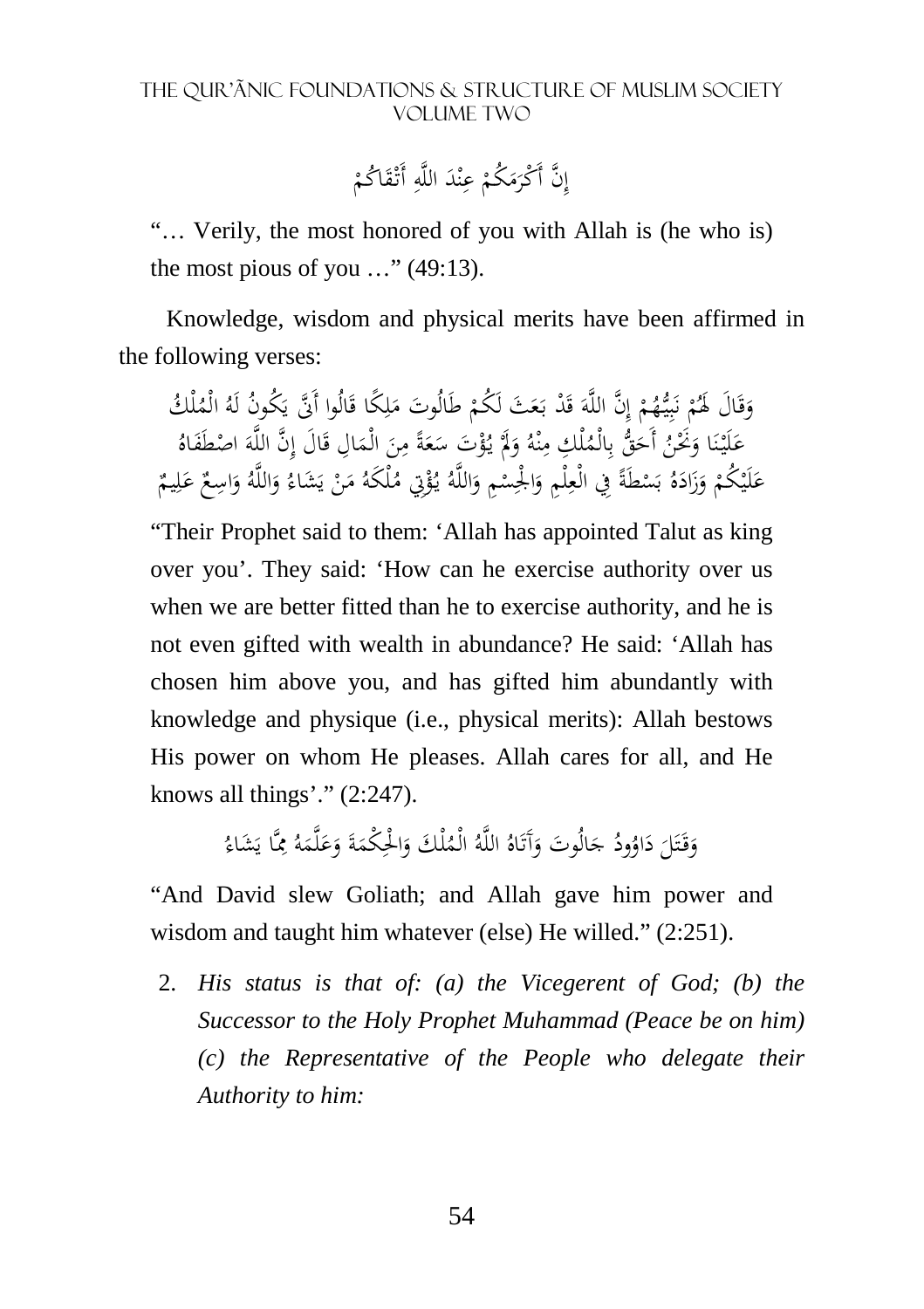*(a) He is the vicegerent of God*: as it has been said about David (Peace be on him):

ا َ ي ُ ود ُ او َ د ا ن ِ إ لْ َ ع َ ً يفة َ َ اك َ ج ن ِ ل في ِض َ ْ خ ِ ْالأَر

"O David, We did indeed make you a vicegerent on earth …" (38:26).

(This is his cosmic status, or status in relation to God).

*(b) He is the successor to the Holy Prophet Muhammad (Peace be on him):* 

The Holy Prophet being the founder and the first head of the Islamic State, every other head of the Islamic State who comes after him is naturally his successor.

(This is his historical status, or status in relation to the Holy Prophet, Peace be on him).

*(c) He is the representative of the people,* who, as vicegerents of God, delegate their authority, out of organizational and administrative necessity, to him.

The administration of the Islamic State being based on "mutual consultation", as seen in the foregoing, $37$  no one can impose himself as a despotic ruler on the Muslims. Rather, he is to be elected by them; and, as such, he is to be their representative.

(This is his political status, or status in relation to the people).

*3. His functions are:*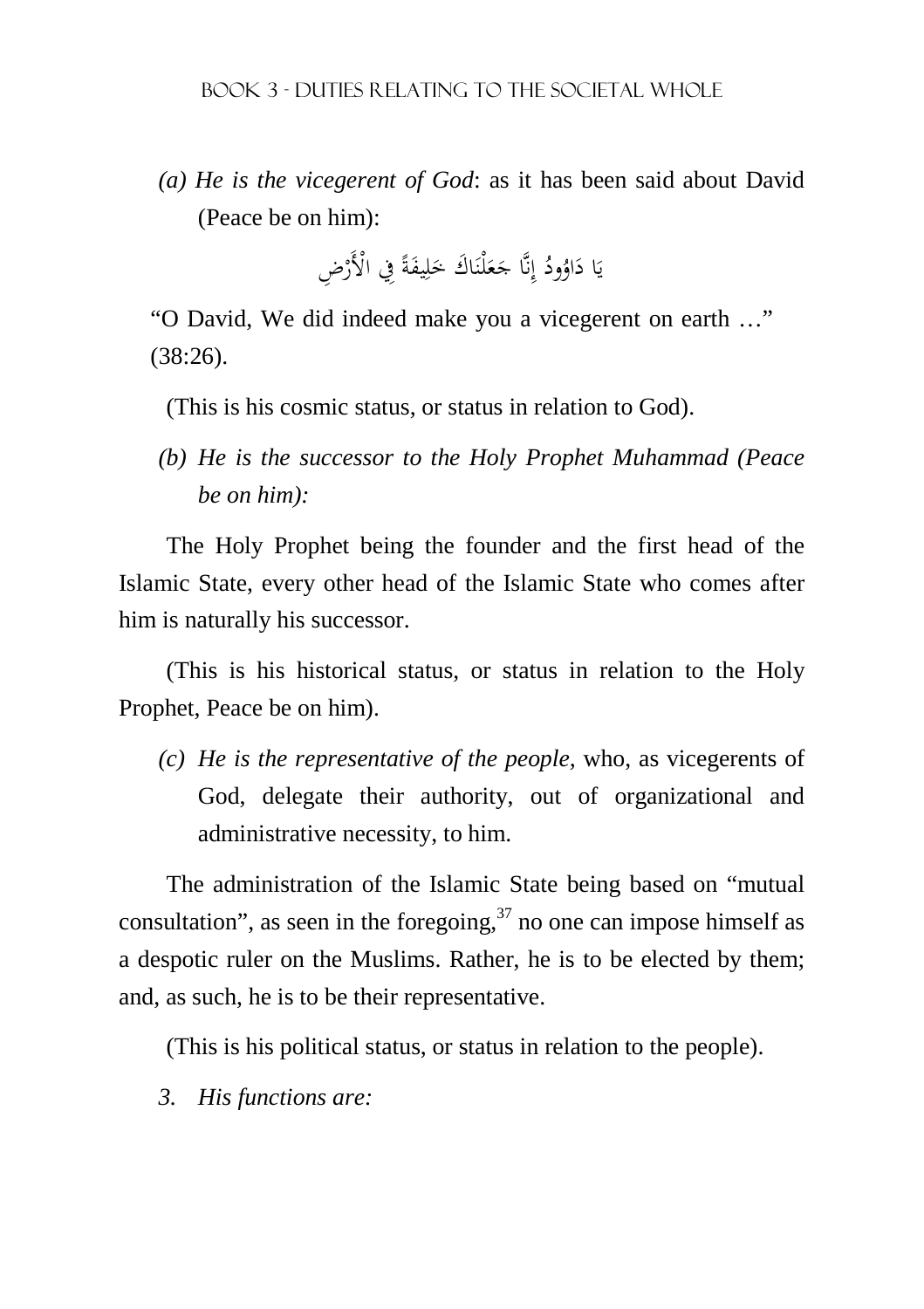- a. As vicegerent of God, his natural function is *to live for God,* to carry out Divine commands and to surrender his ego completely to Divine Pleasure.
- b. As Successor to the Holy Prophet (Peace be on him), his natural function is *to imitate the Holy Prophet* as a Muslim and as head of the state, as best as he can.
- c. As representative of the people, his natural function is *to be the servant of the people* and not their master.

Hence *he should lead a life of austerity and self-negation.* It has been said about good Muslims that they sacrifice their own interests and comforts for the sake of other Muslim.<sup>38</sup> The head of the Islamic State is, therefore, duty-bound, more than any other Muslim, to base his life on self-sacrifice.

Thus, *his life must be exemplary for the people in respect of the Islamic Way of Life.* 

*4. His relationship with his people:* 

*(a) Parliament:* 

He *should rule the State in consultation with the people.* Thus, there should be a parliament.

According to the Holy Qur'an, the Holy Prophet (Peace be on him) was commanded by God, in spite of his unique position as God's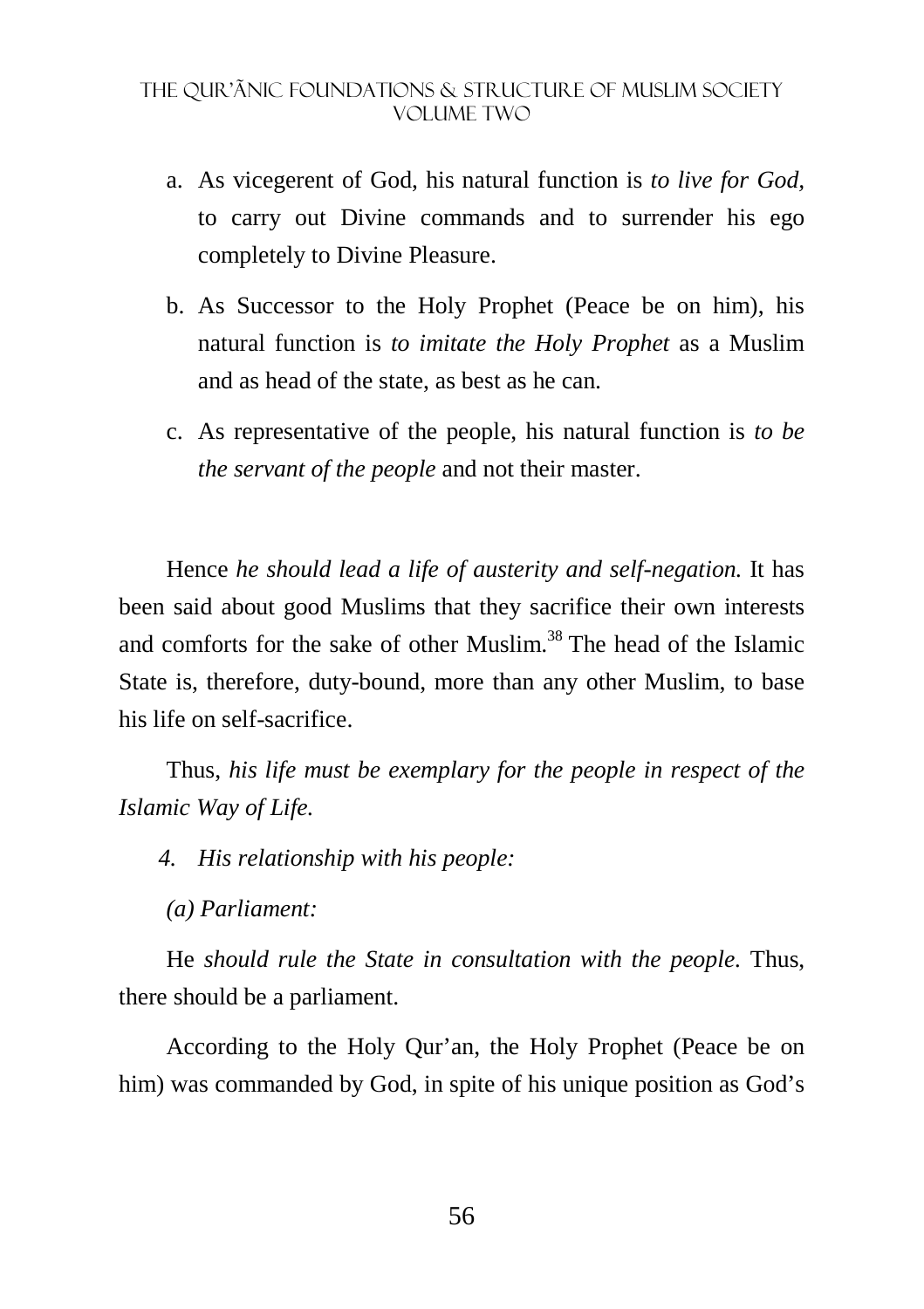Messenger, to administer the State in consultation with the people, who were his followers. The command reads:

ْ م ُ ه ْ َش ِاور َ في ِر و ِ ْ ْالأَم

"… And consult with them upon the conduct of affairs." (3:159).

Thus, as Successor to the Holy Prophet (Peace be on him), the head of the Islamic State cannot assume the position of an autocrat or a dictator and cannot disturb the democratic rights of the people.

*(b) People's Right to differ:* 

*The citizens of the Islamic State have the right to differ with the head of the State*; and when such a situation arises, the dispute is to be referred to the Holy Qur'an and the Prophetic Guidance (*Sunnah*) for arbitration.

The right to differ is directly contained in the right to give opinion,<sup>39</sup> while the principle for settlement of differences has been given in the following verse:

ْن إ ف ُم َع از في تـ ء ُ شي دوه ُ ِ فـ َلى َر إ الله ولِ ُ س الر ْن و إ ُم ُ ك ُ َون ن م ُؤ ِ تـ ِالله ب م و الْيـ و ِر ْالآَخِ ِ َ ْ ت ْ  $\ddot{\phantom{0}}$ ن ت<br>ا ِ ٍ .<br>. َ <u>ہ</u> َ ا ْ ت :<br>. ن ِ ةُ<br>م ِ ْ َ َ ذَلِكَ خَيْرٌ وَأَحْسَنُ تَأْوِيلًا ؚ<br>ٳ ْ َ  $\ddot{\phantom{0}}$ َ ت

"If you differ in anything among yourselves, refer it to Allah and His Messenger, if you do believe in Allah and the Last Day: That is best, and most suitable for final determination." (4:59).

*(c) Supremacy of the Law:*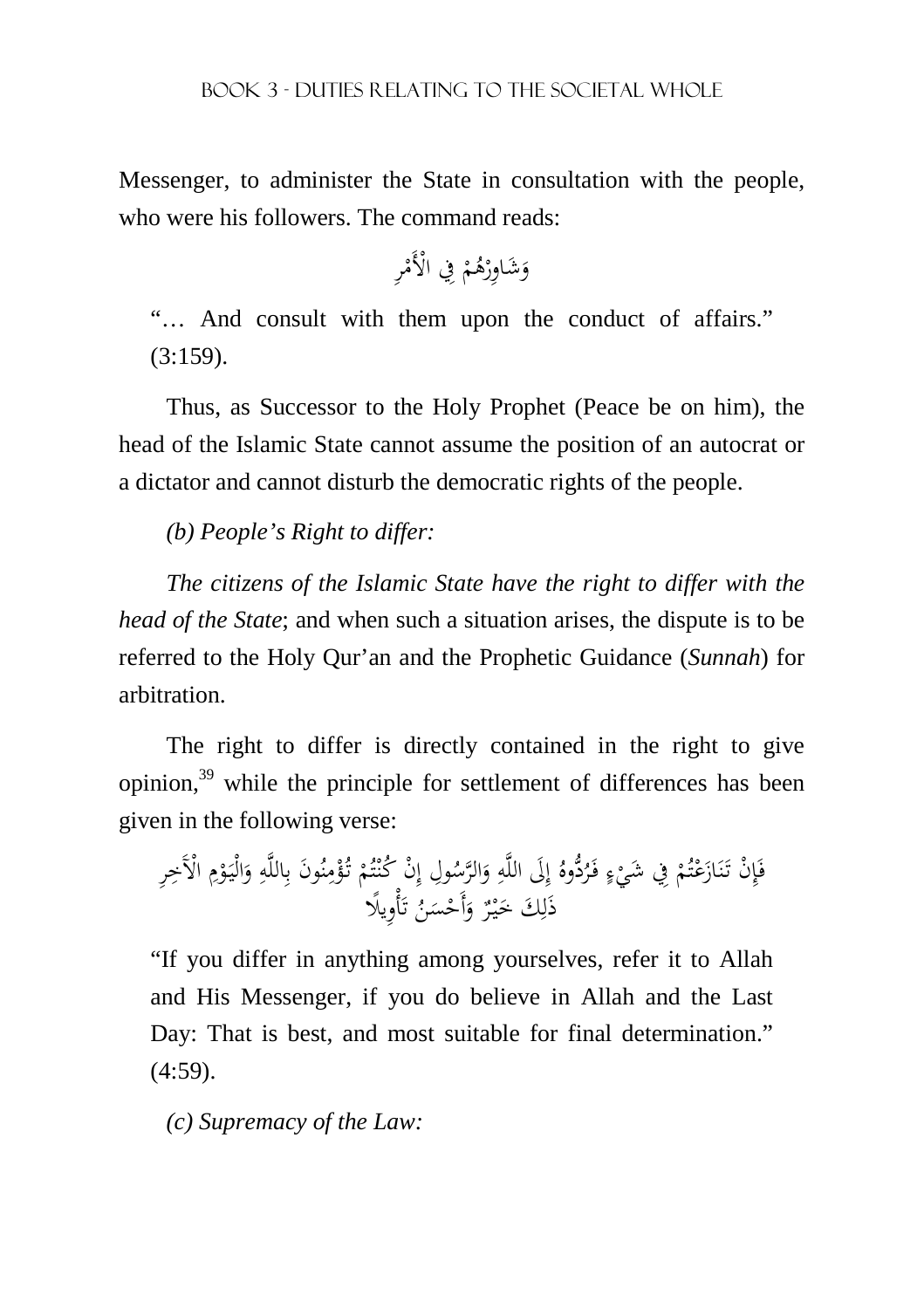*The above brings out that the head of the Islamic State is not above Law*, his function being not to administer the State arbitrarily and at will but positively on the basis of Truth and Justice as given in the Divine Law, as the following verse establishes:

> ْ فَاحْكُمْ بَيْنَ النَّاسِ بِالْحَقِّ وَلَا تَتَّبِعِ الْهَوَى فَيُضِلَّكَ عَنْ سَبِيلِ اللَّهِ ْ َ **ٔ** َ ِ َ َ ي َ .<br>-<br>-ِ ب **ـ** ِ

"… So judge between mankind with truth, and follow not caprice and lust of the heart, lest it cause you to err from the path of Allah (i.e., do not subordinate the welfare of the people to your personal inclinations and interests, because that would lead you away from absolute obedience to the Divine Law and from upholding it as supreme)." (38:26).

However, as long as he administers in conformity with the Guidance given by God and His Messenger Muhammad (Peace be on him), he should be implicitly obeyed by all, as it has been commanded:

> يَا أَيُّهَا الَّذِينَ آمَنُوا أَطِيعُوا اللَّهَ وَأَطِيعُوا الرَّسُولَ وَأُولِي الْأَمْرِ مِنْكُمْ يا<br>. َ َ ِ ن  $\overline{a}$ َ َ َ ْ ْ ن ِ

"Oh you who believe! Obey Allah, and obey the Messenger and those charged with authority among you." (4:59).

### **(7) Separation of the Executive and the Judiciary:**

If as we have noted, the head of the Islamic State is subordinate to the Law given by God and His Messenger (Peace be on him), *the principle of the Supremacy of Law is established. Now, the only way to ensure the Supremacy of Law is the keeping of the judiciary*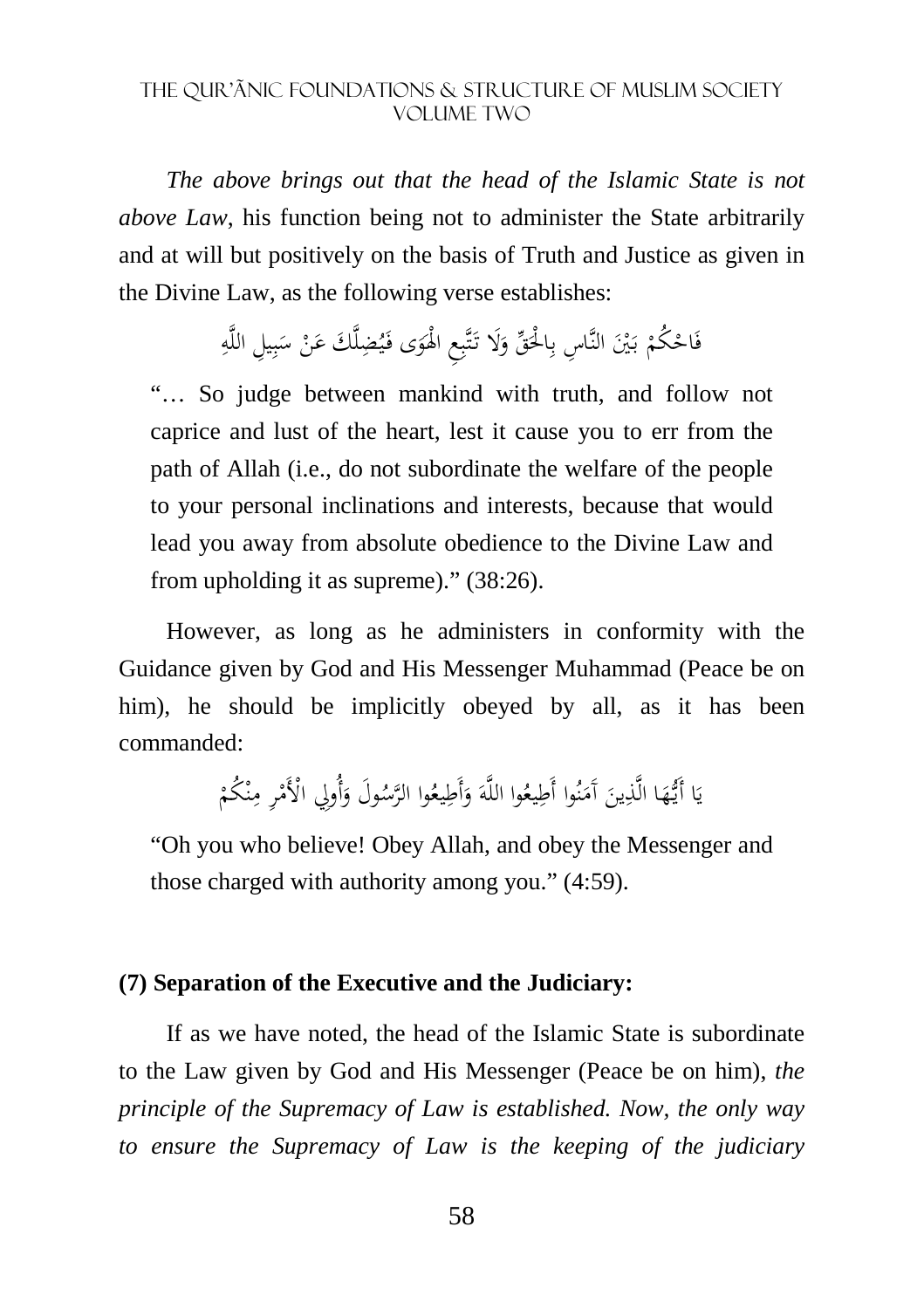#### BOOK 3 - DUTIES RELATING TO THE SOCIETAL WHOLE

*independent of the executive and the total avoidance by the head of the State of tampering with the functioning of the judiciary.* 

### **(8) Qualifications of State's Functionaries:**

*Functionaries of the State are to be appointed on no other consideration but genuine merits like knowledge, practical wisdom, efficiency, honesty and integrity.* 

The Holy Qur'an says:

إِنَّ اللَّهَ يَأْمُرُكُمْ أَنْ تُؤَدُّوا الْأَمَانَاتِ إِلَى أَهْلِهَا ا َ ْ يا<br>. َ .<br>.  $\overline{\phantom{a}}$ ا َ ِ å<br>
<sup>1</sup>

"Verily Allah does command you to make over Trusts to those to whom they are due (or to those who are worthy of them)." (4:58).

We have already seen that those in authority hold the State and all that it stands for as a trust from God. All the offices of the State, from the highest to the lowest, are thus trusts; and one of the implications of the above command, according to orthodox authoritative thought, is that which relates to the appointments to governmental services only of persons who are worthy of those jobs.<sup>40</sup>

### **(9) Obedience in People's own interest:**

*Obedience to the head of the state has been imposed as a duty upon the citizens for:* 

- a. the coordination of their democratic rights;
- b. the establishment and maintenance of collective discipline;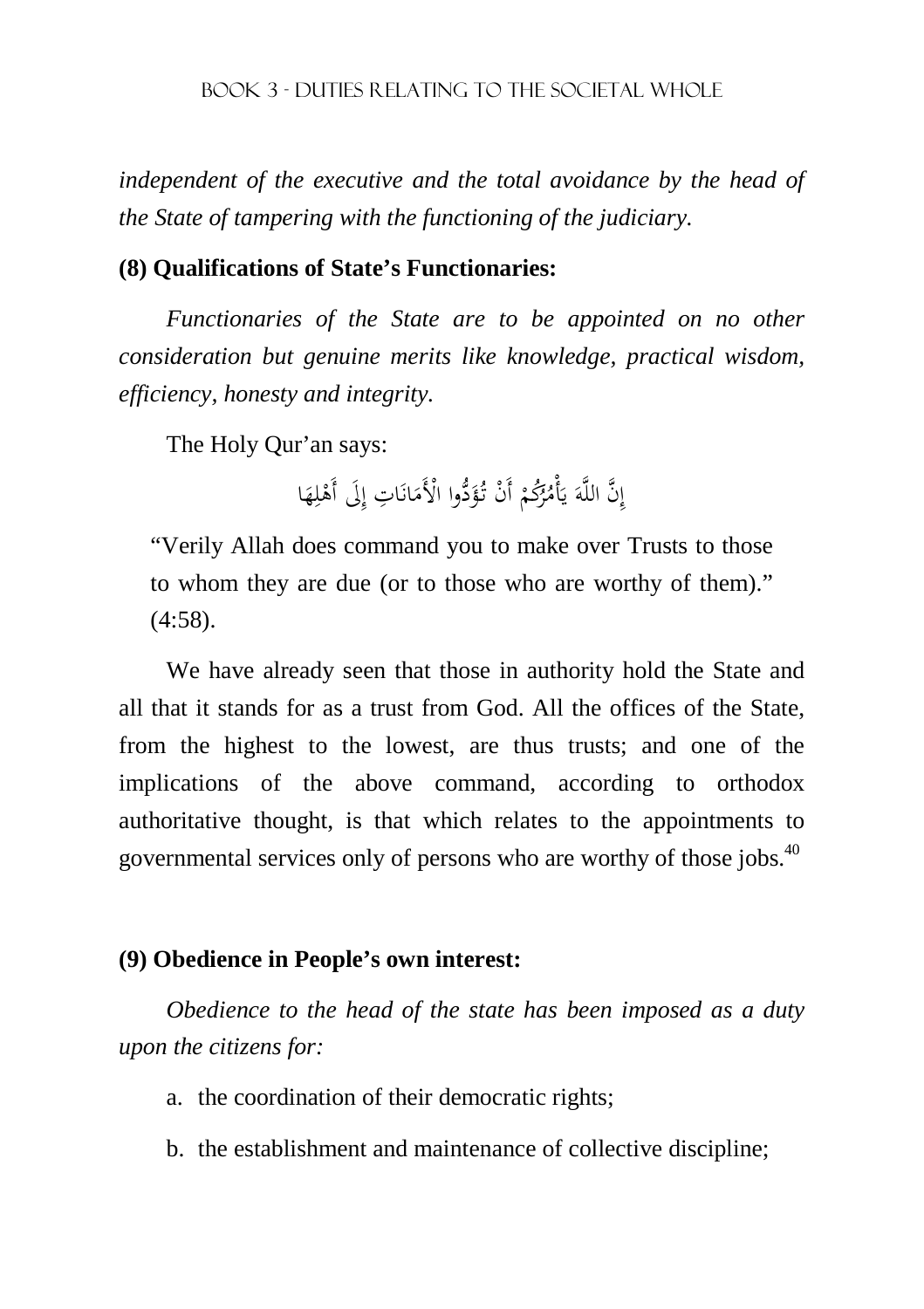c. the establishment and maintenance of a unitary policy for the State.

These three principles are contained in "enjoining what is right", which is one of the functions of the Islamic State, and, among other verses, in the following verse which lays down the command:

وا ُ ح ِ ل ْ أَص َ ات و َ ذَ ْ ُكم ِ ن ْ ي َ بـ

"Establish happiness, peace and order among yourselves." (8:1).

بهي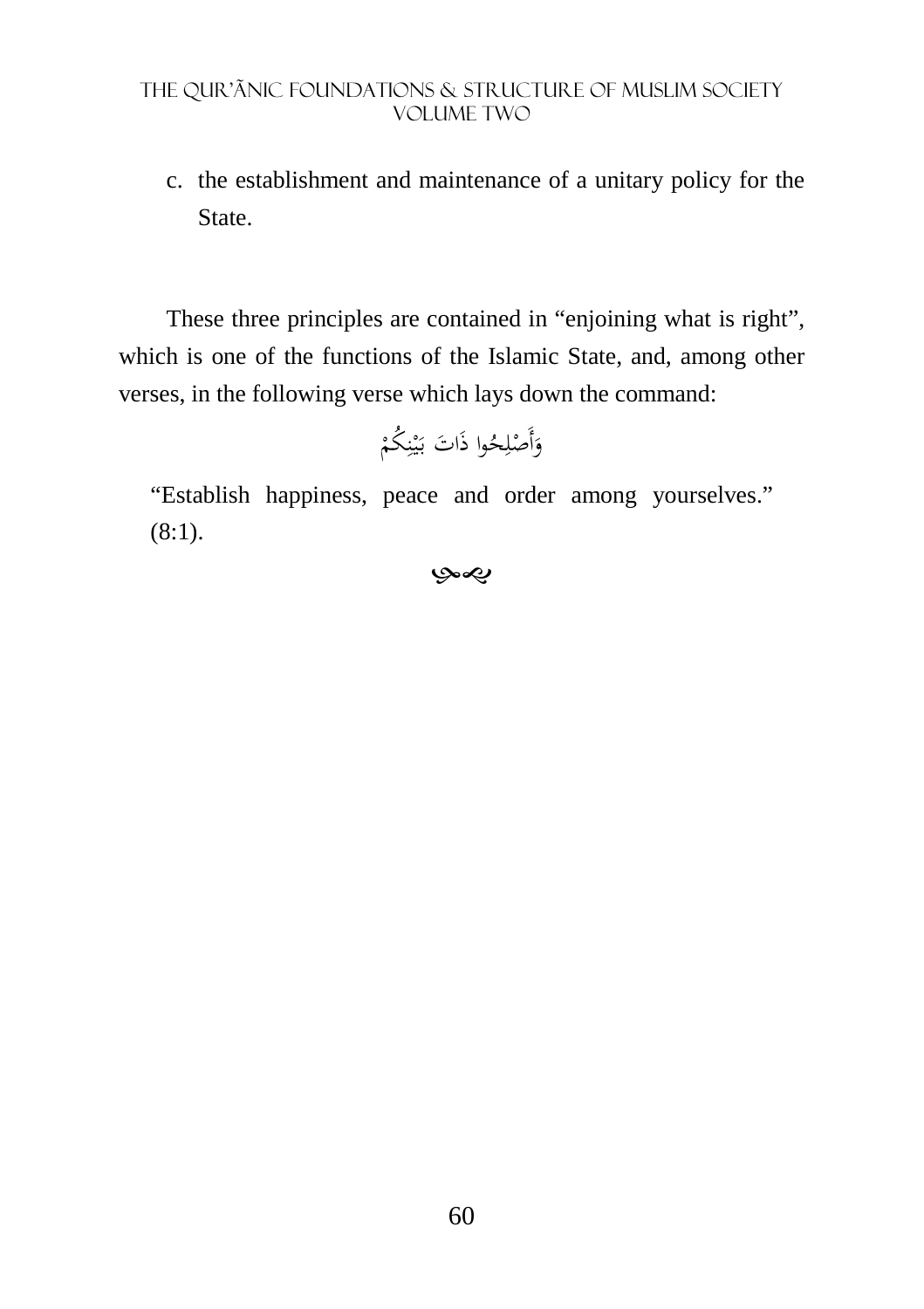# **DUTIES**

"Enjoining what is right and forbidding what is wrong"<sup>41</sup> assumes, as instrument of the state, the form of:

- a. the actual establishment of conditions and requirements which preserve and promote human good;
- b. the active obliteration of such conditions as destroy human good.

Now, *Good*, being a comprehensive term, includes all *goods*, namely, spiritual, moral, intellectual, political and economic.

In other words, the function of the Islamic State should be the spiritual, moral, intellectual, physical and social preservation and development of the individuals, with a view to the establishment of a righteous society, i.e., a society which is healthy in all respects.

In this connection, besides those duties which shall be shortly mentioned, *a basic duty of the Islamic State is the education and training of the experts of Islam<sup>42</sup> belonging to all the required levels of learning.* The following verses bear reference to this duty:

.<br>-<br>-ُكن لْت و ْ ُكم َون ٌ م أُمة ُ ْدع َلى ي إ َير َون ْ الخ ُ ر ُ أْم ِوف و ُ ر ع ِالْم َن ب و ْه نـَ يـ و ِن ع َكِر ُ َك الْم أُولَئ و <u>ً</u> َ ْ ن ِ يا<br>. اِ ٍ<br>ن ْ يا<br>. ي َ ْ **ِ** ْ َ َ َ **:** ن ِ َ هُمُ الْمُفْلِحُونَ ِ .<br>م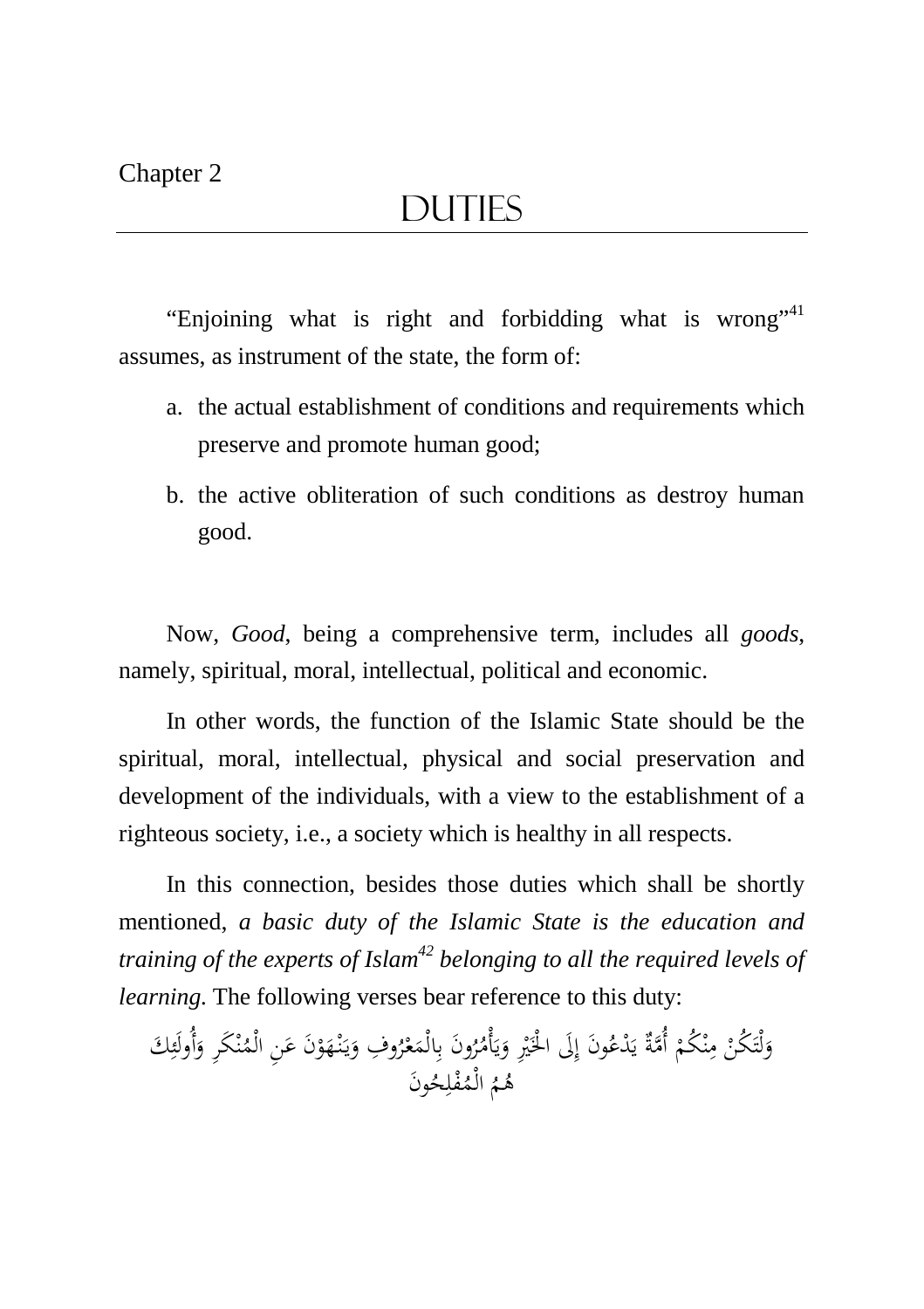"Let there arise out of you a band of people inviting to all that is good, enjoining what is right, and forbidding what is wrong: They are the ones to attain felicity." (3:104).

فَلَوْلَا نَفَرَ مِنْ كُلِّ فِرْقَةٍ مِنْهُمْ طَائِفَةٌ لِيَتَفَقَّهُوا فِي الدِّينِ وَلِيُنْذِرُوا قَوْمَهُمْ إِذَا رَجَعُوا ْ َ َ ِ <u>ۃ</u> ر<br>ا ِ <sup> $\mathbf$ </sup> ِ .<br>م :<br>ءَ .<br>: ي ؚ<br>ٳ ِ ن ؚ<br>ڸ ل َ ْ  $\overline{a}$ ْ ِ َ ْ لَيْهِمْ لَعَلَّهُمْ يَخْذَرُونَ ْ ٍٍ<br>ٍا إ ْ َ **ٔ** 

"… If a contingent from every expedition remained behind, they could devote themselves to studies in religion, and admonish the people when they return to them,—that thus they (may learn) to guard themselves (against evil)." (9:122).

صحب

### **(1) DUTY OF ENSURING THE SPIRITUAL WELFARE OF THE PEOPLE**

The Holy Qur'an proclaims "exhortation to Truth" (وَتَوَاصَوْ بِالْحَقِّ) <u>ٔ</u>  $\overline{\phantom{a}}$ َ َ َ ِ as one of the essential conditions of human success (103:3). Hence, it is the duty of the Islamic State as the vicegerent of God, Successor to the Holy Prophet (God's blessings be on him), and representative of the people, to uphold, propagate and ensure the functioning of Truth, and consequently, the spiritual values—which form the basic content of Truth in the lives of the Muslims.

The Holy Qur'an says:

 $\ddot{\phantom{0}}$ الَّذِينَ إِنْ مَكَّنَاهُمْ فِي الْأَرْضِ أَقَامُوا الصَّلَاةَ وَأتَوُا الزَّكَاةَ وَأَمَرُوا بِالْمَعْرُوفِ وَنَهَوْا عَنِ الْمُنْكَرِ<br>الَّذِينَ إِنْ مَكَّنَاهُمْ فِي الْأَرْضِ أَقَامُوا الصَّلَاةَ وَأتَوْا الزَّكَاةَ وَ ِ ِ ْ ر<br>( َ ة<br>م ا َ  $\overline{\phantom{a}}$ َ ْ  $\ddot{\phantom{0}}$ ْ َ َ َ **:** ن <u>ہ</u> وَلِلَّهِ عَاقِبَةُ الْأُمُورِ ِ<br>ل ل َ  $\ddot{\cdot}$ ب ِ<br>قِ َ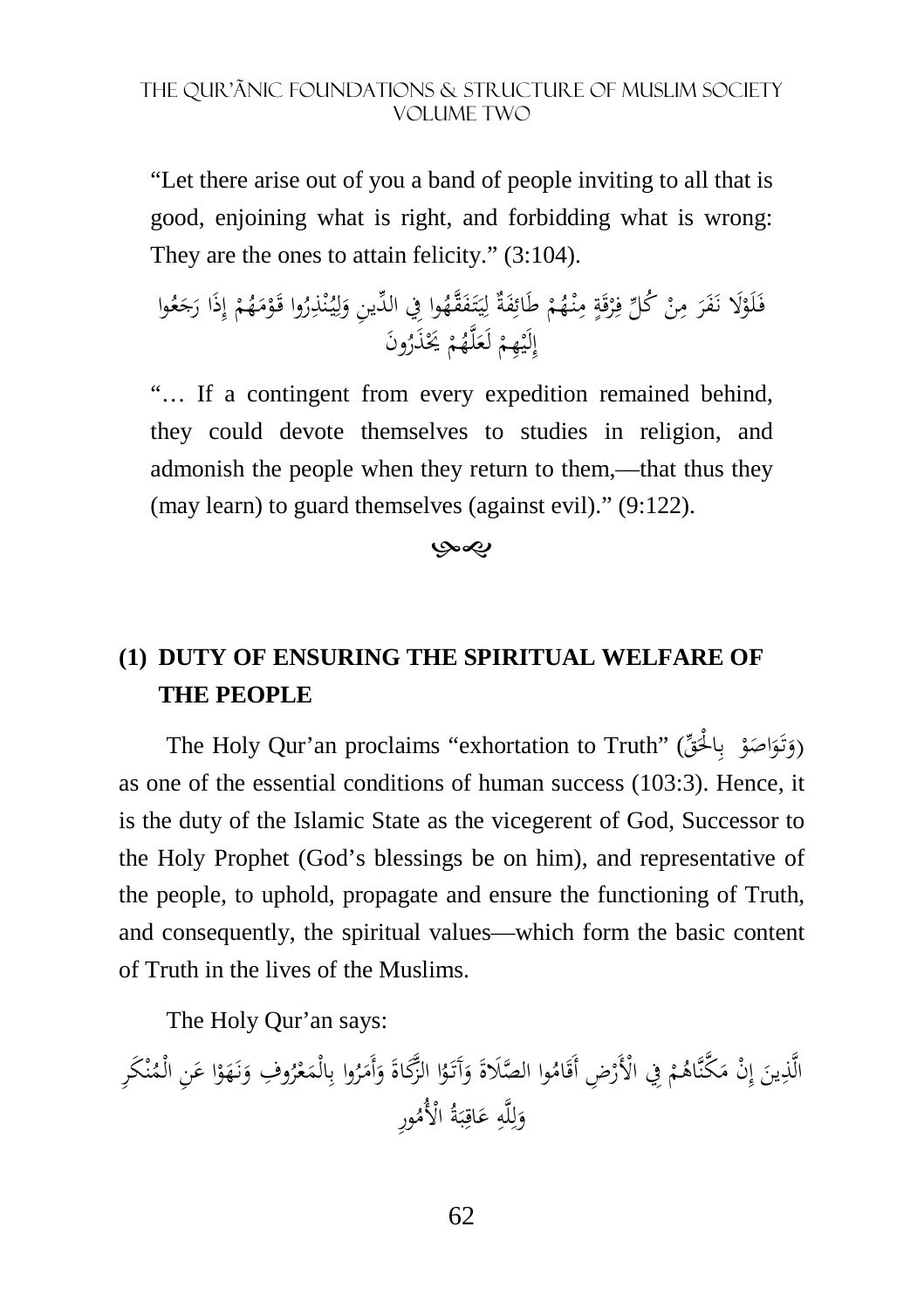"(Muslims are) those who, if We establish them (in authority and power) in the land, establish regular prayer and give regular charity, enjoin the right and forbid the wrong: With Allah rests the end (and decision) of (all) affairs." (22:41).

*As a duty of the Islamic State, "establishment of regular prayer" and "enjoining what is right and forbidding what is wrong" in spiritual affairs, mean:—* 

- a. the construction and maintenance of masjids;
- b. appointment and maintenance of the requisite staff for the proper functioning of the masjids;
- c. organisation of spiritual education at the highest level as well as at the level of the general masses, and making it compulsory for every Muslim citizen of the state to acquire that education;
- d. enforcement of laws whereby the above is ensured;
- e. curbing and eliminating all those forces, customs and institutions which are opposed to, or are capable of hindering, the proper functioning of the Islamic spiritual values.

### بهمو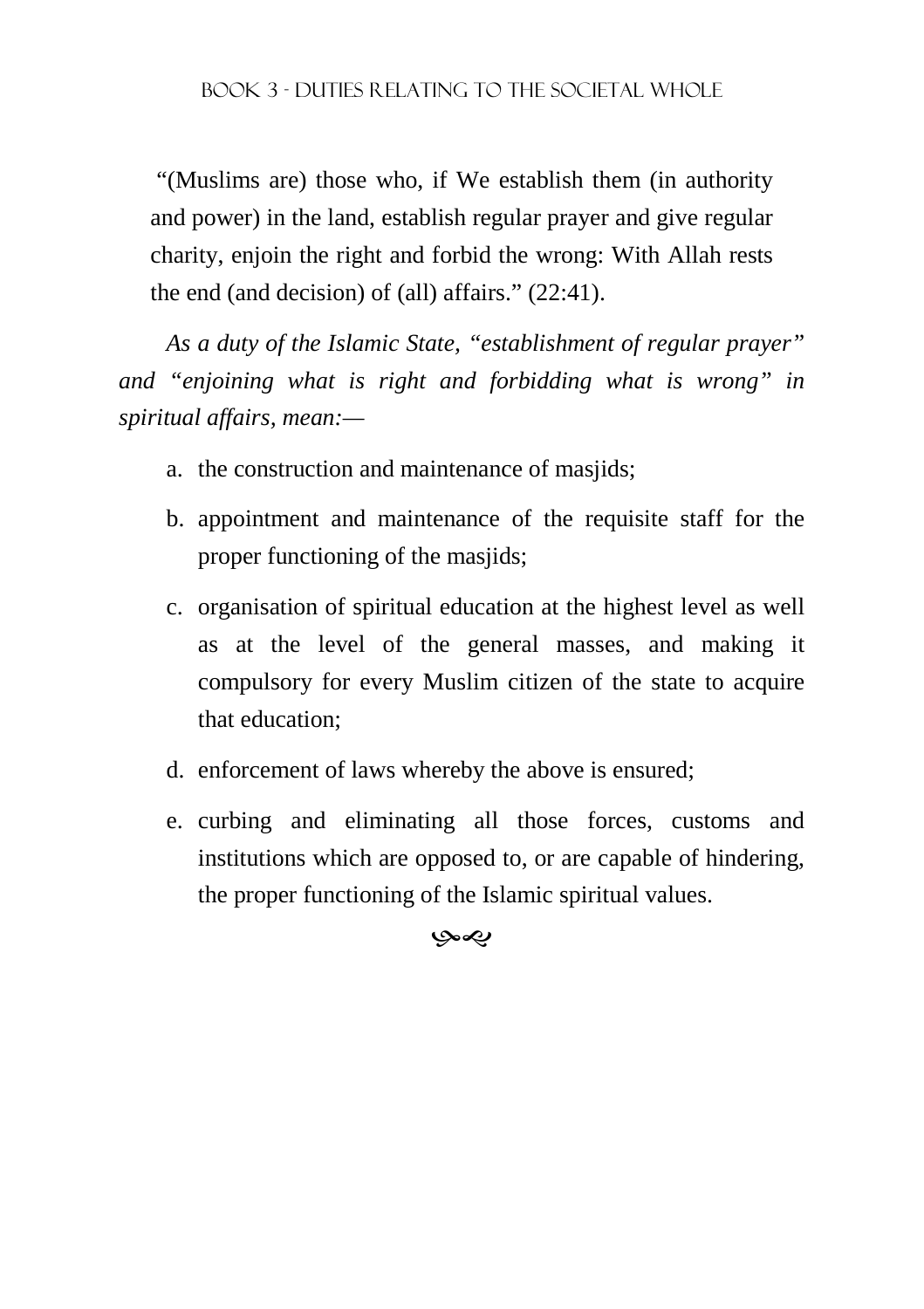## **(2) DUTY OF ENSURING THE MORAL WELFARE OF THE PEOPLE**

Taking up the verse just quoted (i.e., 22:41), it lays down "enjoining what is right and forbidding what is wrong" as one of the functions of the Islamic State. Viewing this function in the perspective of morals, the fact stands out as self-evident that *it is the duty of the Islamic State*:

- *1. to organize and institute the moral education of the people, and to do in that behalf all that is necessary;*
- *2. to take all positive steps, including the enactment and enforcement of laws, for ensuring the proper practice of Islamic morals with a view to preserve and promote moral welfare;*
- *3. to adopt all measures necessary, including the enactment and enforcement of laws, for combating all tendencies, acts and forces that are detrimental to the cause of moral welfare, and for punishing the actual offenders.*

In fact, the Holy Qur'an demands severe punishments for those who promote what is detrimental to the maintenance of the proper moral tone of society:

ن ِ إ َ ين ِ َون الذ ب ُ يح ْ أَن ِ َ َشِ يع ت ُ َشة احِ َ في الْف ِ َ ين ِ ال وا ذ ُ ن َ آَم ْ م ُ اب َ له ٌ َذ َ ع ٌ يم ِ في أَل ا ِ َ ي ْ الدنـ ةِ َ ر ْالآَخِ َ و ُ الله َ و ُ َم ل ْ ع َ يـْ ُم ت ْ أَنـَ َون و َ لا ُ َم ل ْ َع تـ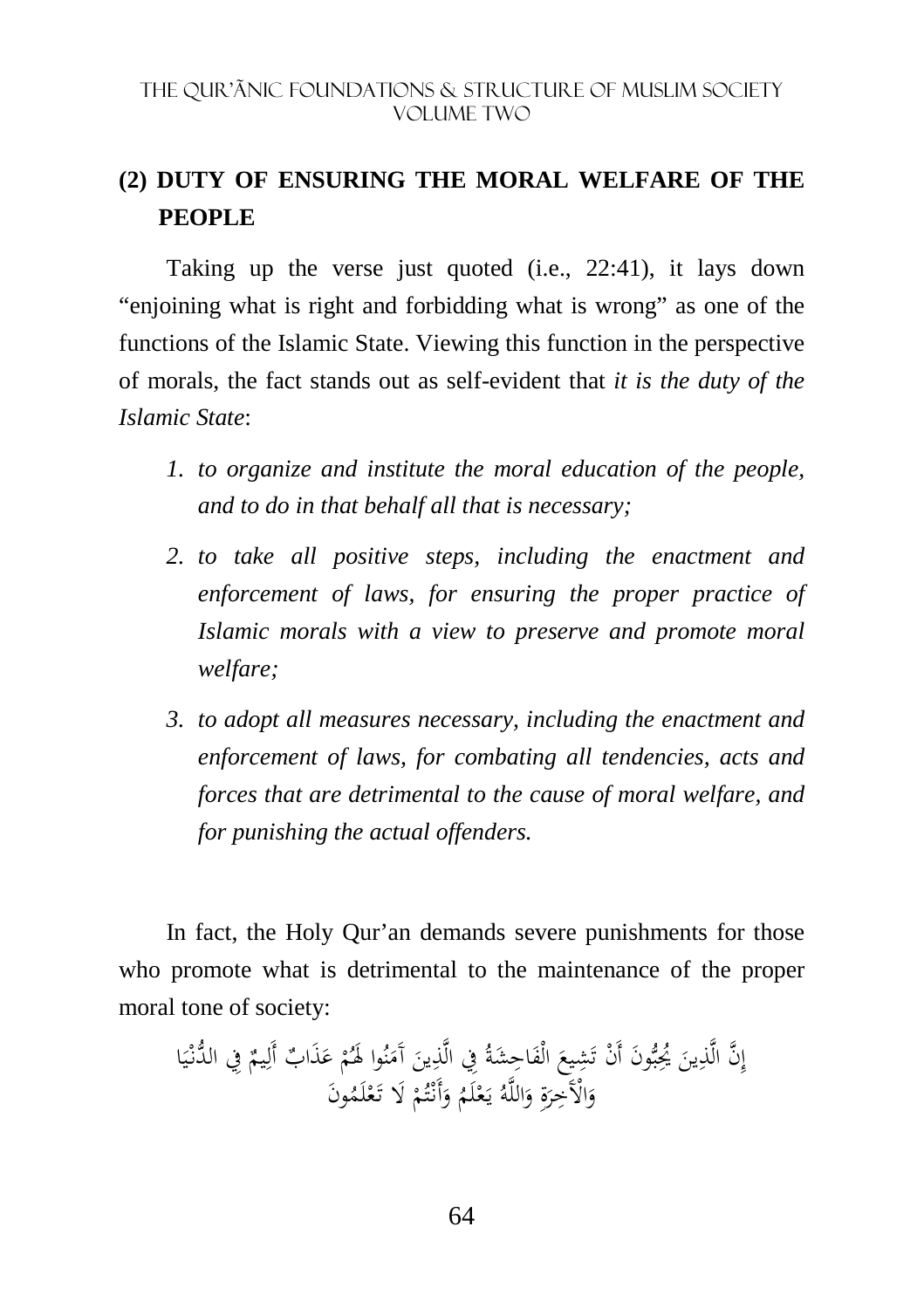"Verily those who love that immorality is propagated among the Believers, for them is a grievous penalty in this life<sup>43</sup> and in the Hereafter: and Allah knows (its far reaching evil effects) and you know (or discern) not."<sup>44</sup>  $(24:19)$ .

### صحب

### **(3) DUTY RELATING TO THE INTELLECTUAL DEVELOPMENT OF THE PEOPLE**

When we study the attitude of the Holy Qur'an regarding the intellectual development of human beings, we find that:

1. it classifies humanity distinctly into two groups: the possessors of knowledge and the ignorant, and emphasizes clearly the superiority of the former over the latter:

ْ هَلْ يَسْتَوِي الَّذِينَ يَعْلَمُونَ وَالَّذِينَ لَا يَعْلَمُونَ إِنَّمَا يَتَذَكَّرُ أُولُو الْأَلْبَابِ ً<br>أ ت ْ ي .<br>-ِ ْ یہ<br>ا :<br>ا ِ َ ْ بہ<br>ا ً. ت يا<br>.  $\ddot{\cdot}$ 

"Are the possessors of knowledge equal with those who possess not knowledge? It is the possessors of understanding that are mindful." (39:9).

2. Nay, it goes beyond that. Because, while emphasizing most vehemently the importance of intellectual development in human life, it makes the quest of knowledge a duty of paramount importance for an individual. We have noticed that in detail already in Book 1, chapter on "Duties to Self" (section: 'Duties as Rational Being').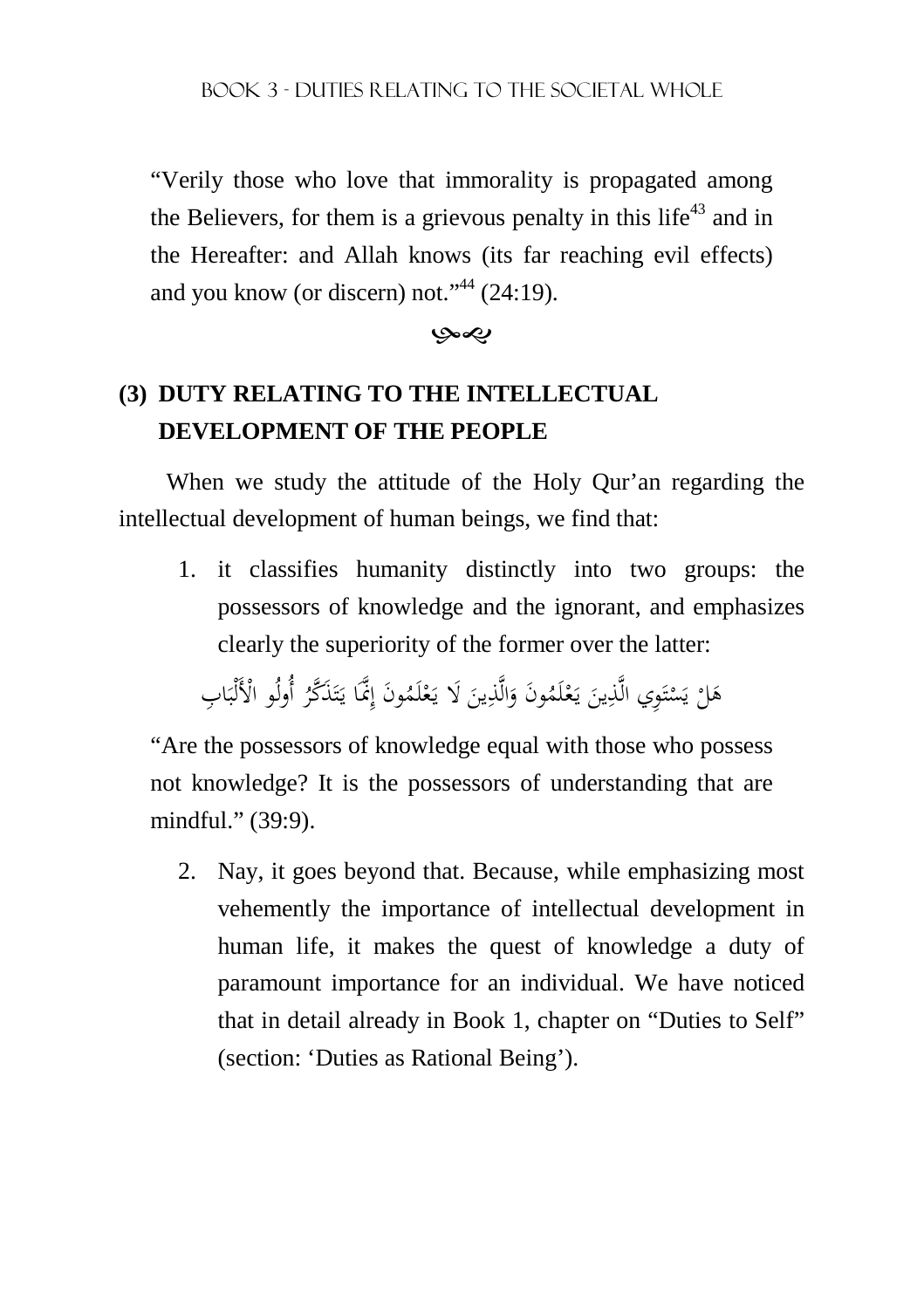The problem with which we are concerned here is: Has the Islamic State any duty towards the citizens in respect of their intellectual development? The plain answer is: Yes, as the following observations bear out:

1. According to the Holy Qur'an, God educated Adam, the progenitor of the human race:

َ لم َ ع َ و َ م َ آَد َ اء َ ْسم ْالأَ ا َ ُكله

"And He imparted to Adam the knowledge of the nature of all things."<sup>45</sup> (2:31).

Then, the Holy Qur'an lays down the law that Divine Blessings are meant to be transmitted to others:

ْ ن ْسِ أَح َ و ا َ َ كم َ ن َ ْس أَح ُ ْ َك الله لَي ِ إ

"… and do good (to others) as Allah has been good to you…" (28:77).

Thus, the knowledge imparted by God to Adam was meant to be transmitted to mankind, generation after generation, and to be developed further and further by them.

Now: who can organize this difficult and great pursuit better than the possessor of the powers of collective vicegerency of God?

Thus, it is the duty of the Islamic State to organise universal education for the intellectual development of its citizens.

2. The Holy Qur'an has taught the prayer:

ب َ ِني ر ْ زد ا ِ ً ْلم عِ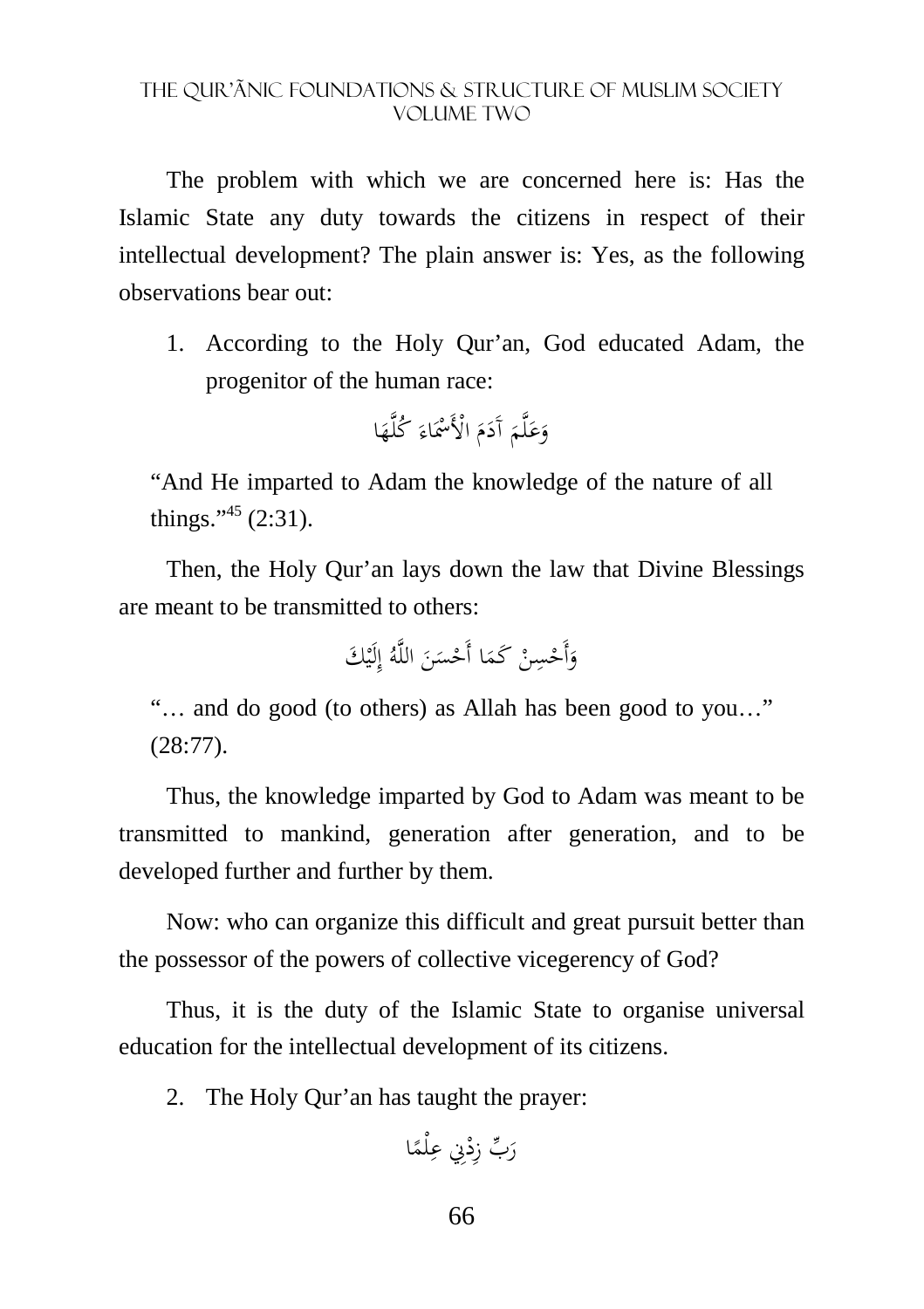"… O my Lord! advance me in knowledge." (20:114).

This shows that it is God who advances the human beings in knowledge. He does so, however, through human beings, of which the institution of prophethood is the proof.

All the prophets, from Adam to Muhammad (Allah bless them all) were the vicegerents of God par excellence and, as such, the teachers of mankind.

Every State is also the vicegerent of God, the Islamic State being supremely so, because besides its status as "State", it is also the inheritor of the blessings conferred on mankind by God through His Messengers.

This vicegerency makes it incumbent on the Islamic State to undertake the development of knowledge to higher and higher levels and to organize and enforce the education of all its citizens with a view to their intellectual advancement, with all the resources at its command.

3. The Holy Qur'an refers to the establishment of justice and balanced life among human beings as the objective of Divine Guidance and, consequently, as the objective of the Islamic State:

#### لَقَدْ أَرْسَلْنَا رُسُلَنَا بِالْبَيِّنَاتِ وَأَنْزَلْنَا مَعَهُمُ الْكِتَابَ وَالْمِيزَانَ لِيَقُومَ النَّاسُ بِالْقِسْطِ  $\ddot{\phantom{0}}$ **ـ**  $\ddot{\phantom{0}}$ .<br>أ  $\ddot{\cdot}$ .<br>أ ز<br>ا َ  $\overline{\phantom{a}}$ ت َ َ َ ؚ<br>ٳ ل ــ<br>أ ٍ<br>و ب

"We sent aforetime Our Messengers with Clear Signs and sent down with them the Book and the Balance (of Right and Wrong), that men may stand forth in justice ..." (57:25).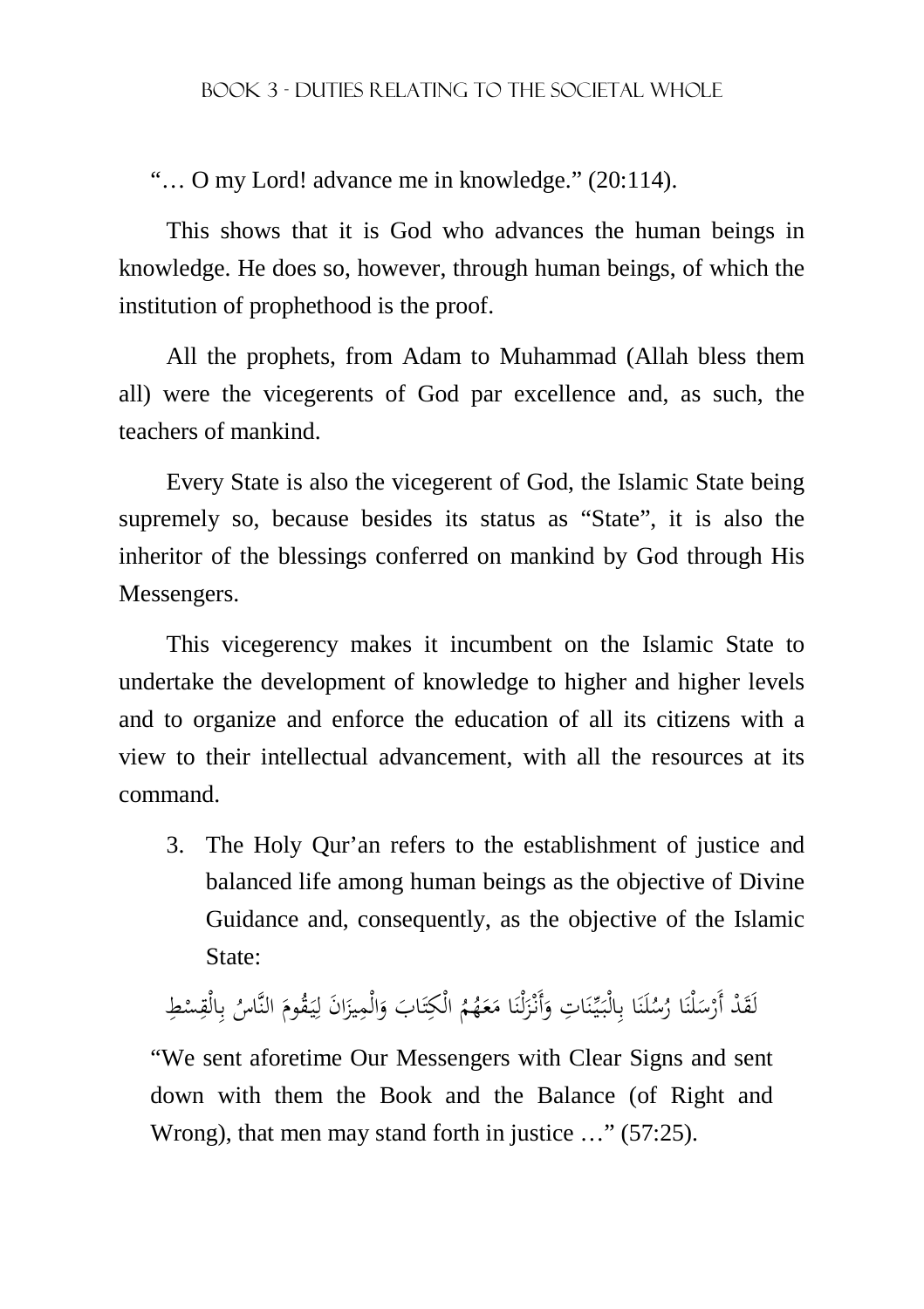This objective cannot, however, be achieved without a universal dissemination among the people of the knowledge of Islamic Way of Life, as a compulsory measure.

The Islamic Way of Life is, in its turn, built upon Divine Guidance, which is the highest knowledge, and as such necessitates the acquisition of all knowledge for its proper understanding.

Thus free, compulsory and universal education, based on Divine Guidance, having the promotion of the Islamic Way of Life as its objective, and being widest in its scope, stands out as one of the foremost duties of the Islamic State.

- 4. The Holy Qur'an commands the Muslims to build up their power to the utmost and in all respects  $(8:60)$ .<sup>46</sup> That objective is only achievable, among other things, $47$  through:
	- a. universal and basic religious and general<sup>48</sup> education of the people, and
	- b. the highest theological, philosophical, scientific and technological education of those who possess the proper aptitude;

Thereby building up a community of intellectuals which should endeavor ceaselessly to attain the highest level in every field of knowledge.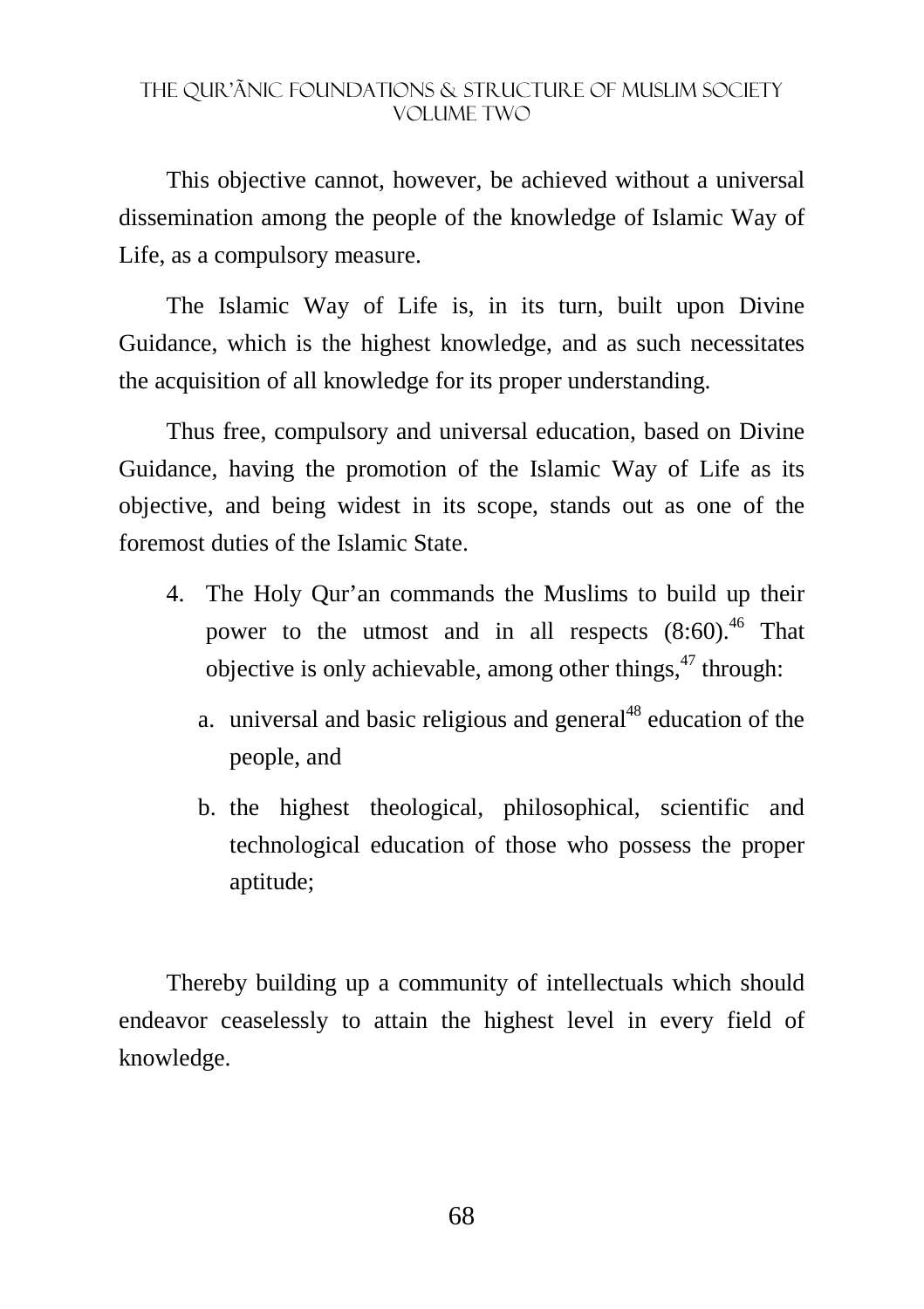### BOOK 3 - DUTIES RELATING TO THE SOCIETAL WHOLE

All that education should, of course, be inspired by the ideal of making Truth and Justice reign supreme in the world, whereby alone the mission of Islam is fulfilled  $49$ 

The crux of the above discussion is that —

*In respect of intellectual development, it is the duty of the Islamic State:* 

- *a. to organize, establish and enforce free compulsory basic universal education;*
- *b. to devise ways and means whereby all branches of knowledge are cultivated at the highest level; and*
- *c. to harness all intellectual endeavor in the cause of the advancement of Truth and Justice.*

#### صحب

### **(4) DUTIES RELATING TO THE POLITICAL AND SOCIAL WELFARE OF THE PEOPLE**

*(1) Establishment of happiness, peace and order for ensuring healthy existence and development of the individuals, enjoined:* 

The Holy Qur'an says:

ُوا اتـق َ ف َ الل وا ه ُ ح ِ ل ْ أَص َ ات و َ ذَ ْ ُكم ِ ن ْ ي َ بـ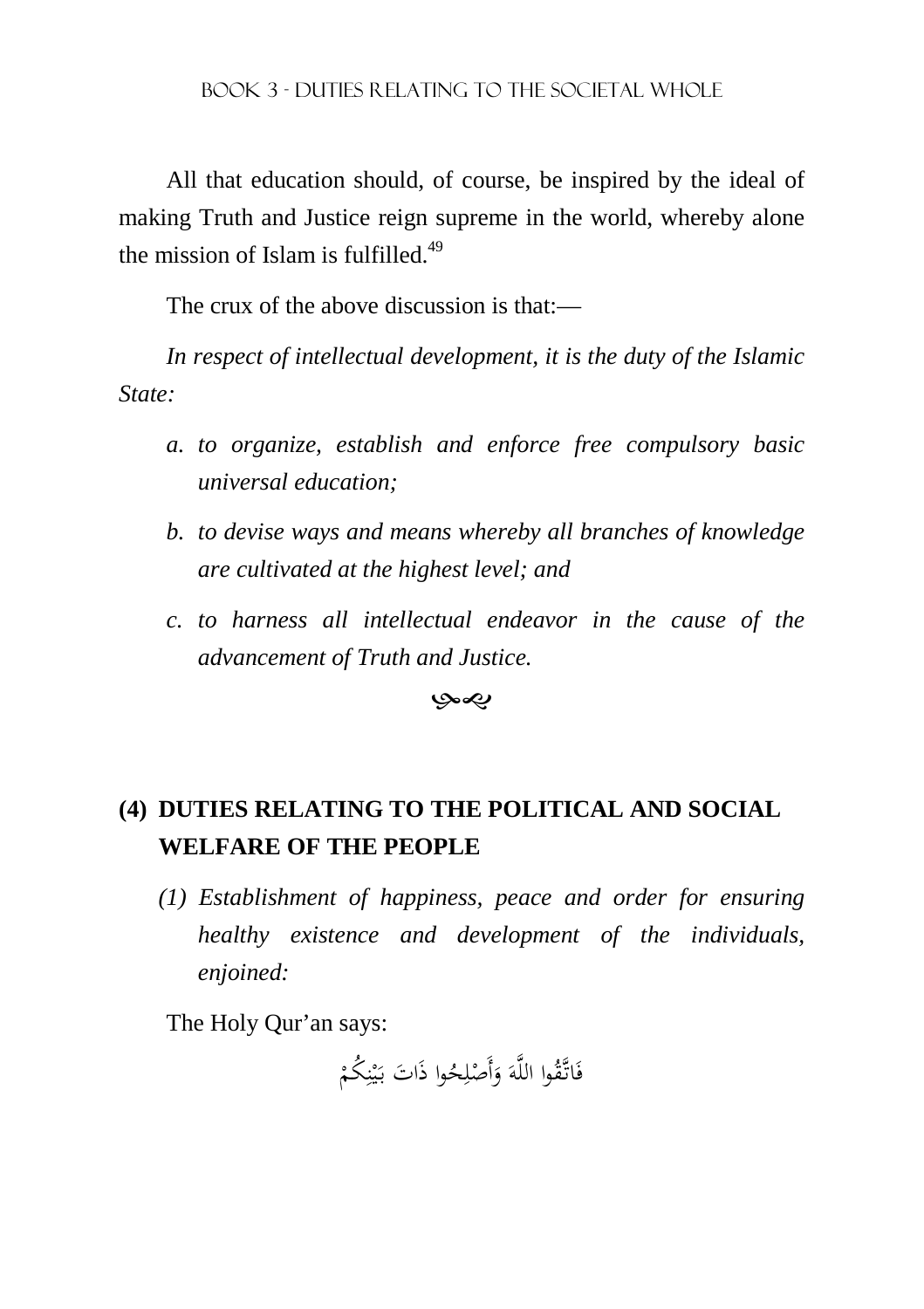"… So fear Allah and pursue *iÎlÉÍ* (i.e., happiness, peace and order) between yourselves …" (8:1).

*(2) Administering justice without discrimination and without any extraneous consideration, for the preservation of life, honor and property of the individuals, enjoined:* 

The Holy Qur'an says:

يَا أَيُّهَا الَّذِينَ آَمَنُوا كُونُوا قَوَّامِينَ بِالْقِسْطِ شُهَدَاءَ لِلَّهِ وَلَوْ عَلَى أَنْفُسِكُمْ أَوِ<br>مَدِينٍ فَائِمَّةٍ مِنْ مُرْكَبَةٍ مَنْ مَسْرَبِينَ وَيَسْتَغْفِظْ شَهْدَاءَ لِلَّهِ وَلَوْ عَلَى أَنْفُسِكُ يه<br>ر َ ِ ن  $\overline{a}$ ِ .<br>. ِ ب َ  $\overline{\phantom{a}}$ َ ₫. ِ ْ َ َ ْ ِن د ال َين الْو بِ ْر ْالأَقـَ ْن و إ ُكن ي ا غَن َ أَو اف ير ق ُ الله ف َلى َ أَو ا م َ َلا ِِ ف وا ُ ع تب تـ ى َ و ْ أَن لُوا ْ اله د َع تـ <u>ب</u><br>: ي ا<br>ا ِ َ ر<br>. ا .<br>ئ يا<br>. ي ِ ْ ا ا .<br>و ْ **ٌ** ِ َ َ ِ ْ وَإِنْ تَلْوُوا أَوْ تُعْرِضُوا فَإِنَّ اللَّهَ كَانَ بِمَا تَعْمَلُونَ خَبِيرًا ا إ َ ْ ْ في<br>أ َ ٔ<br>ا َ ِ  $\overline{a}$ ْ ً ب َ

"Oh you who believe! stand out firmly for justice, as witnesses to Allah, even as against yourselves, or your parents, or your kin, and whether it be (against) rich or poor; for Allah can best protect both. Follow not the lusts of your hearts, lest you swerve, and if you distort (justice) or decline to do justice, verily Allah is well-acquainted with all that you do." (4:135).

Again:

ا ي ا ه أَيـ ين ال وا ذ ُ آَم وا ُ َين ُ كون َوام ِ قـ له ل اء د ِط ُشه س َلا ب ِالْق و ُ نكم ِرم ُن َيج َ آ شن م َى َو قـ ل ع بہ<br>ا َ  $\ddot{\phantom{0}}$ ِ ن  $\overline{a}$ ِم ِ ء<br>ن ٍ<br>ا َ ْ ٍ<br>وَا ه<br>ء ْ  $\ddot{\cdot}$ <u>ٔ</u>  $\ddot{\phantom{0}}$ .<br>أ **ٍ** م<br>ر َ أَلَّا تَعْدِلُوا اعْدِلُوا هُوَ أَقْرَبُ لِلتَّقْوَى وَاتَّقُوا اللَّهَ إِنَّ اللَّهَ خَبِيرٌ ۚ كِا تَعْمَلُونَ ِ ْ َ َ ٍ<br>لِ َ ً<br>م ِ َ ب َ ُ<br>ا ِ  $\ddot{\phantom{0}}$ ْ

"Oh you who believe! be maintainers of your pact with Allah, as witnesses to fair dealing, and let not the hatred of others to you make you swerve to wrong and depart from justice. Be just: that is nearest to Piety: and fear Allah. For Allah is wellacquainted with all that you do." (5:9).

*(3) Ensuring the democratic rights of the people, enjoined:*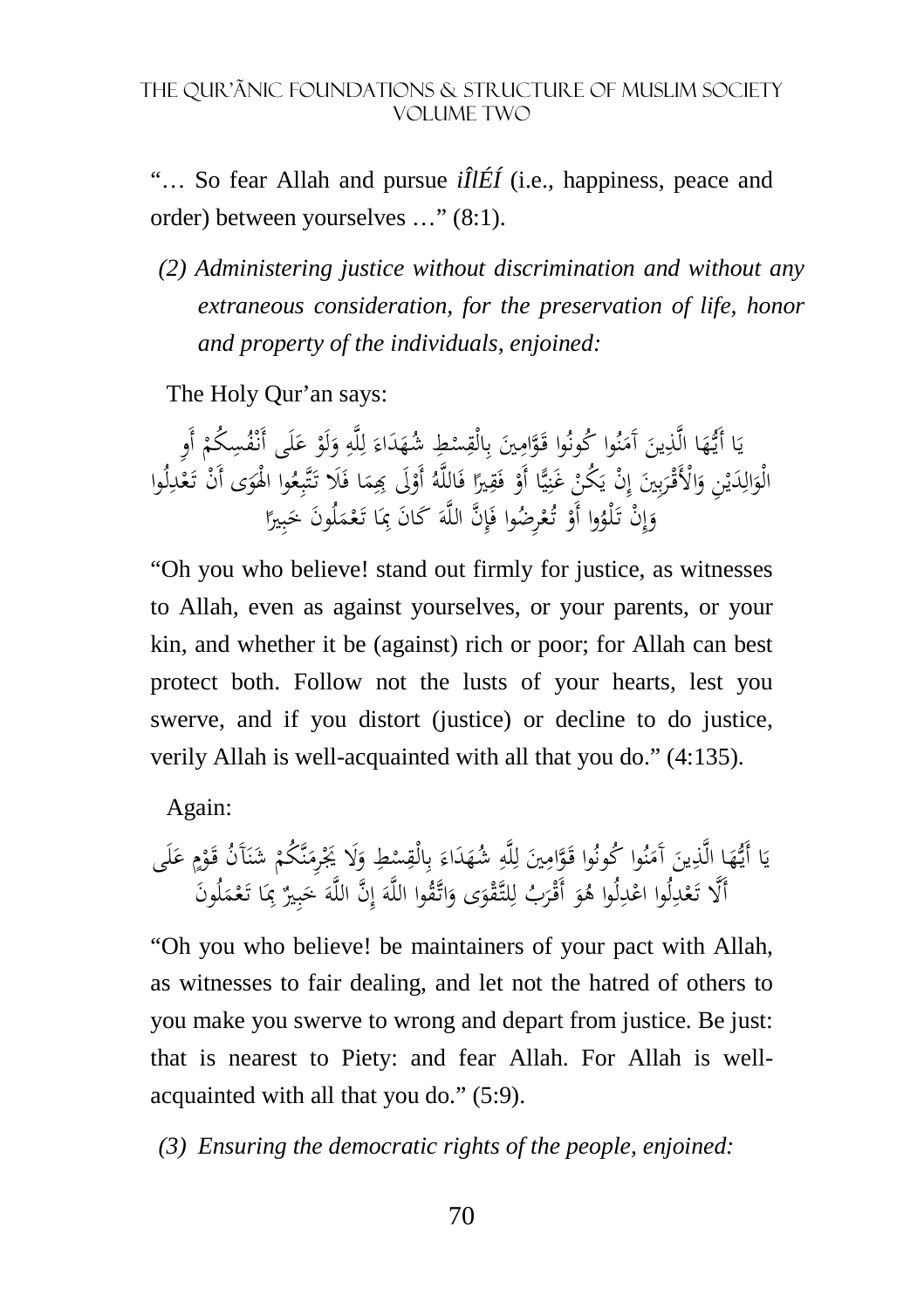إِنَّ اللَّهَ يَأْمُرُكُمْ أَنْ تُؤَدُّوا الْأَمَانَاتِ إِلَى أَهْلِهَا اٍ َ ْ یہ<br>ا َ .<br>ا  $\overline{\phantom{a}}$ ِ َ ا å<br>
<sup>1</sup>

"Allah does command you to render back your Trusts (i.e., all obligations towards God and fellow-beings)<sup>50</sup> to those to whom they are due …" (4:58).

*(4) Honoring all human beings as human beings: Hence no law, whereby the human dignity of any citizen is jeopardized unjustly, is to be adopted:* 

The Holy Qur'an says:

َ ْد لَق َ و ا َ ن ْ م ِني َ كر َ ب َ م َ آَد

"We have honored the children of Adam." (17:70).

*(5) Punishing the violators of law and those who endanger the security of the State made a function of the State: Hence State's duty:,* 

The Holy Qur'an says:

َ ين ِ ْن ال ذ ِ إ ْ م ُ كناه في ِض َ م ِ ْ ْالأَر وا ُ ام َ أَق َ الصَلاة ا ُ َو آَتـ َ َ و وا الزَكاة ُ ر َ أَم َ ِوف و ُ ر ْ ع َ ِالْم ب ا ْ و َ َه نـ َ و ِن َ ع َكِر ْ ن ُ ل الْم ِ ل َ و ِ ه ُ ة َ ب ِ اق َ ِور ع ُ ْالأُم

"(Muslims are) those who, if We establish them (in authority and power) in the land, establish regular prayer and give regular charity, enjoin the right and forbid what is wrong …" (22:41).

In this verse, "forbidding (or, restraining from) what is wrong" relates to the function of the Islamic State with regard to the punishment of offenders against Law.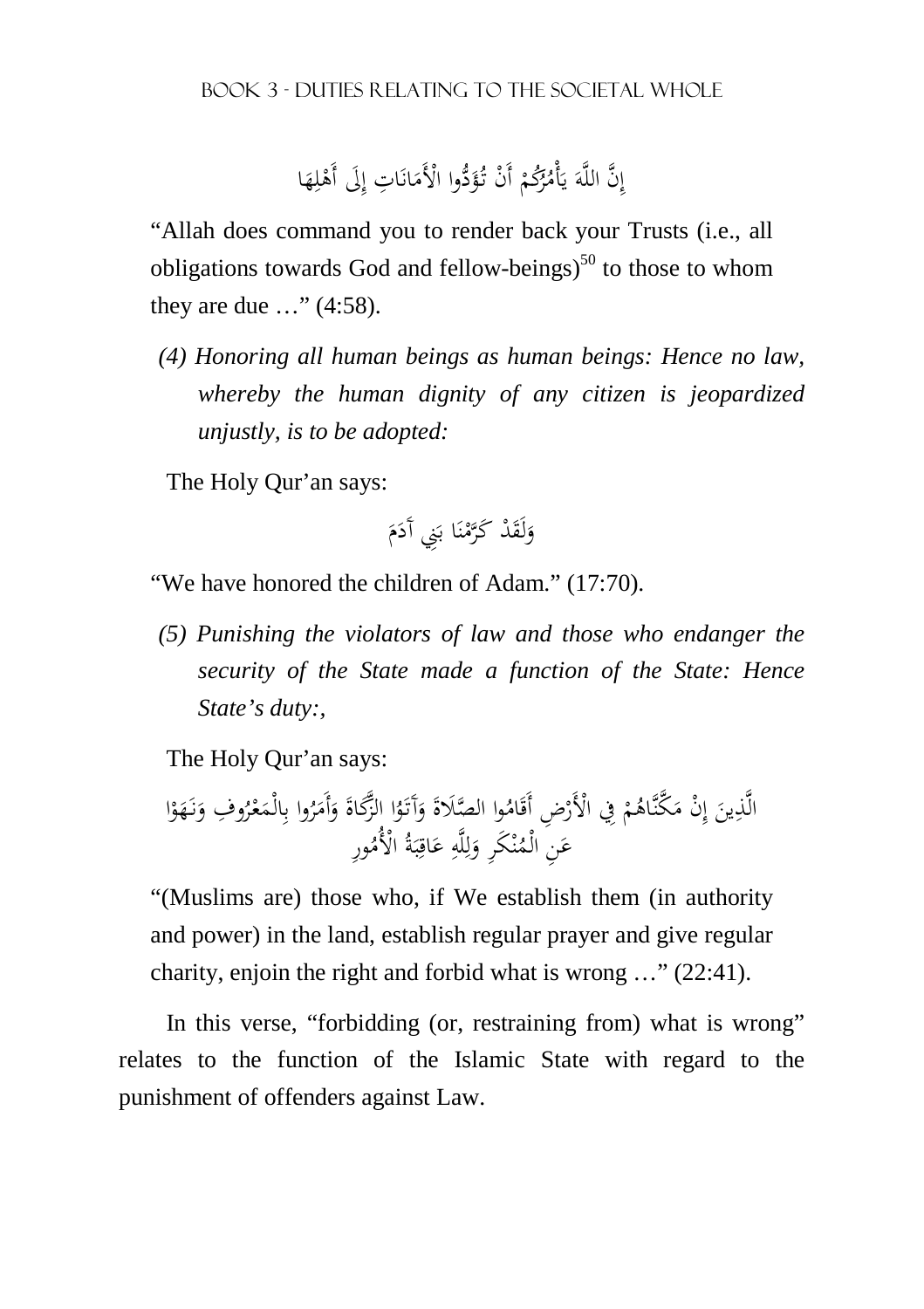Also: punishing the criminals<sup>51</sup> is a positive demand of justice; and the Holy Qur'an enjoins:

ذَا ِ إ َ و ْ ُم ت ْ َكم َ َْ َين ح ْ ن بـ ِ الناس أَ وا ُ ُكم َتحْ َ ْدلِ ِالْع ب

"… And that when you judge between human beings (whether Muslims or non-Muslims), you judge with justice." (4:58).

*(6) Defence of Islam and Muslims against internal disruption:* 

In this connection, it should be noted that:

a. *Damaging Islam through the creation of mutually hostile religious groups has been condemned and prohibited by the Holy Qur'an:* 

َ ن ِ م َ ين ِ ال وا ذ ُ ق َر فـ ْ م ُ َه ِينـُ <sup>د</sup> وا َكان َ و ا ً ع َ يـ ٍب ُ ك ل شِ ْ ز َلا . حِ َ و وا ُ َ ُكون ت َ ن ِ َين م ْشِركِ ُ الْم ا َ ِ بم ْ ِهم ْ ي َ َون لَد ُ ِرح َ ف

"… And be not among those who join gods with Allah,—those who split up their Religion, and become (mere) Sects, each party rejoicing in that which is with itself." (30:31-32).

It is, therefore, the duty of the Islamic State as the defender of Islam, to foster religious unity among Muslims and to put down all attempts at religious disruption and disputes with an iron hand, leaving no place for religious adventurers.

b. *Damaging Muslim unity and solidarity socially and politically, through the formation of mutually hostile political, tribal, regional or racial <sup>52</sup> groups, has been condemned, and the duty of punishing those who are guilty of such offence, and*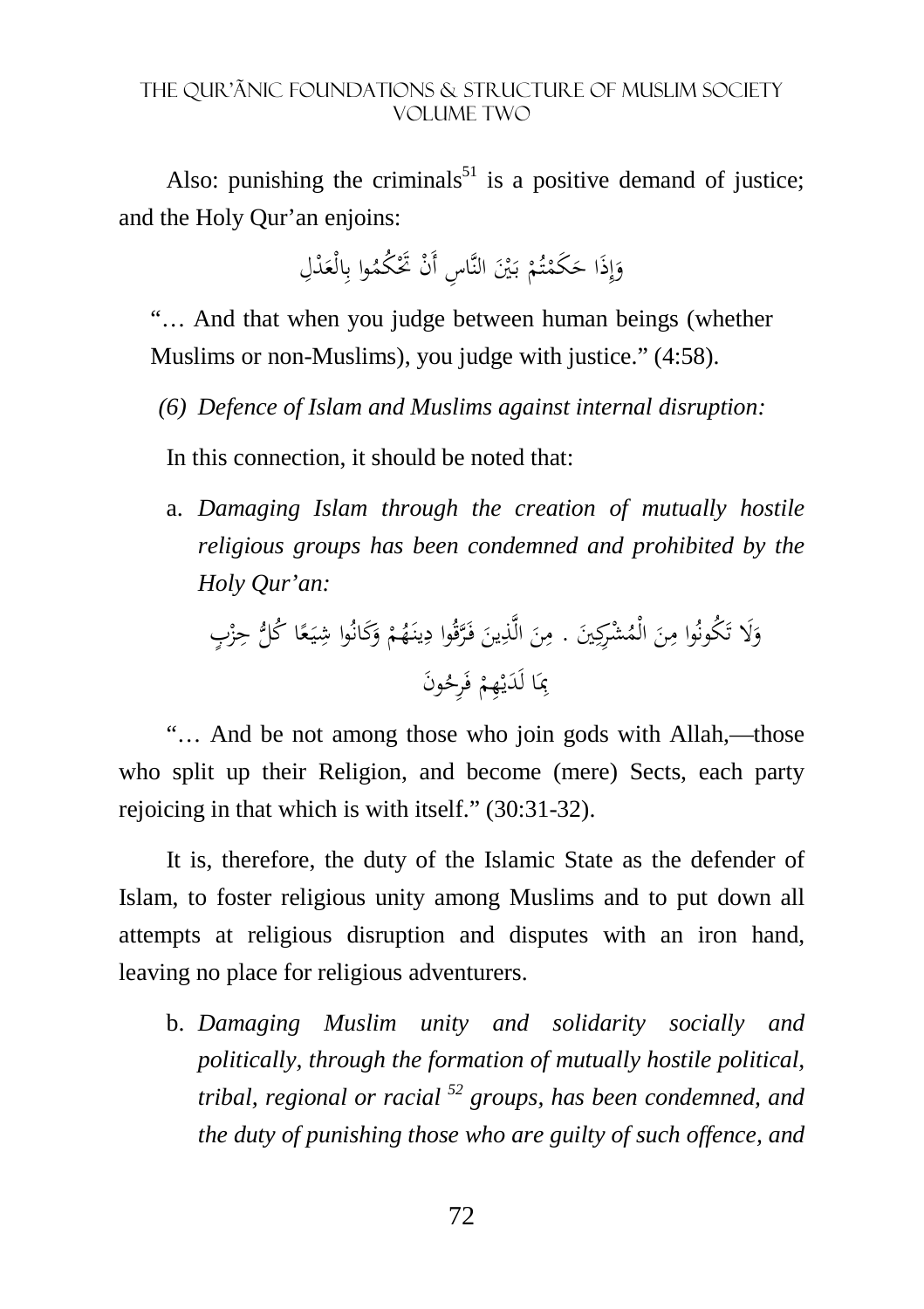*enforcing unity with justice, has been enjoined by the Holy Qur'an:* 

وَإِنْ طَائِفَتَانِ مِنَ الْمُؤْمِنِينَ اقْتَتَلُوا فَأَصْلِحُوا بَيْنَهُمَا فَإِنْ بَغَتْ إِحْدَاهُمَا عَلَى<br>وَإِنْ طَائِفَتَانِ مِنَ الْمُؤْمِنِينَ اقْتَتَلُوا فَأَصْلِحُوا بَيْنَهُمَا فَإِنْ بَغَتْ إِحْدَاهُمَا عَلَى ِ إ َ ً. ت .<br>م ِ<br>ئا :<br>؟ ِم<br>ِ ِ ن ∕' ْ مُؤْمِنِينَ افْتَتَلُوا فَأَصْلِحُوا بِينَهُ<br>مَدْ سَلَمَ اللّهُ عَنْ اللّهُ مِنْ اللّهُ <u>بر</u> ِّ ِ ْ َ َ **∶** ب<br>: ٳ في<br>أ َ ا<br>ا ـ<br>. َ َى ر ُوا ْالأُخ ل ات ال ي فـ ِتي َق غ تـ تى َ ح يء َف َلى ت إ ِر ِ أَم ْن الله إ َ ْت ف اء ف وا ُ ح ل أَص ف م ُ َه نـْ يـ بـ ا ْ ِ .<br>م ِ ْ ب م<br>ءَ َ ِ ْ ِم<br>ٍ ٳ ف<br>أ َ ا ْ َ  $\ddot{\phantom{0}}$ بہ<br>. َ بِالْعَدْلِ وَأَقْسِطُوا إِنَّ اللَّهَ يُحِبُّ الْمُقْسِطِينَ َ ا ً<br>م إِمَّا الْمُؤْمِنُونَ إِحْوَةٌ فَأَصْلِحُوا بَيْنَ أَخَوَيْكُمْ وَاتَّقُوا اللَّهَ لَعَلَّكُمْ تُرْحَمُونَ ن ∕' ْ َ ْ ِ ْ َ ْ <u>ب</u><br>: ي َ َ َ َ ْ َ .<br>ل

"If two parties among the Believers fight (against one another), make you peace between them: but if one of them transgresses beyond bounds against the other, then fight you (all) against the one that transgresses until it complies with the command of Allah: but if it complies, then make peace between them with justice and be fair: for Allah loves those who are fair (and just). The Believers are but a single Brotherhood: so make peace and reconciliation between your two (contending) brothers; and fear Allah, that you may receive Mercy." (49:9-10).

It is, therefore, the duty of the Islamic State to combat and eliminate all such tendencies in the community on the basis of truth and justice.

*(7) Defence of Islam and Muslims against external aggression, enjoined:* 

َن ِ أُذ َ ين ِ لذ ِ ُ َون ل ل َ اتـ َ ق ُ يـ ْ م ُ أَنـه ِ ب وا ُ م ِ ظُل

"To those against whom war is made, permission is given (to fight) because they are wronged …" (22:39).

Again: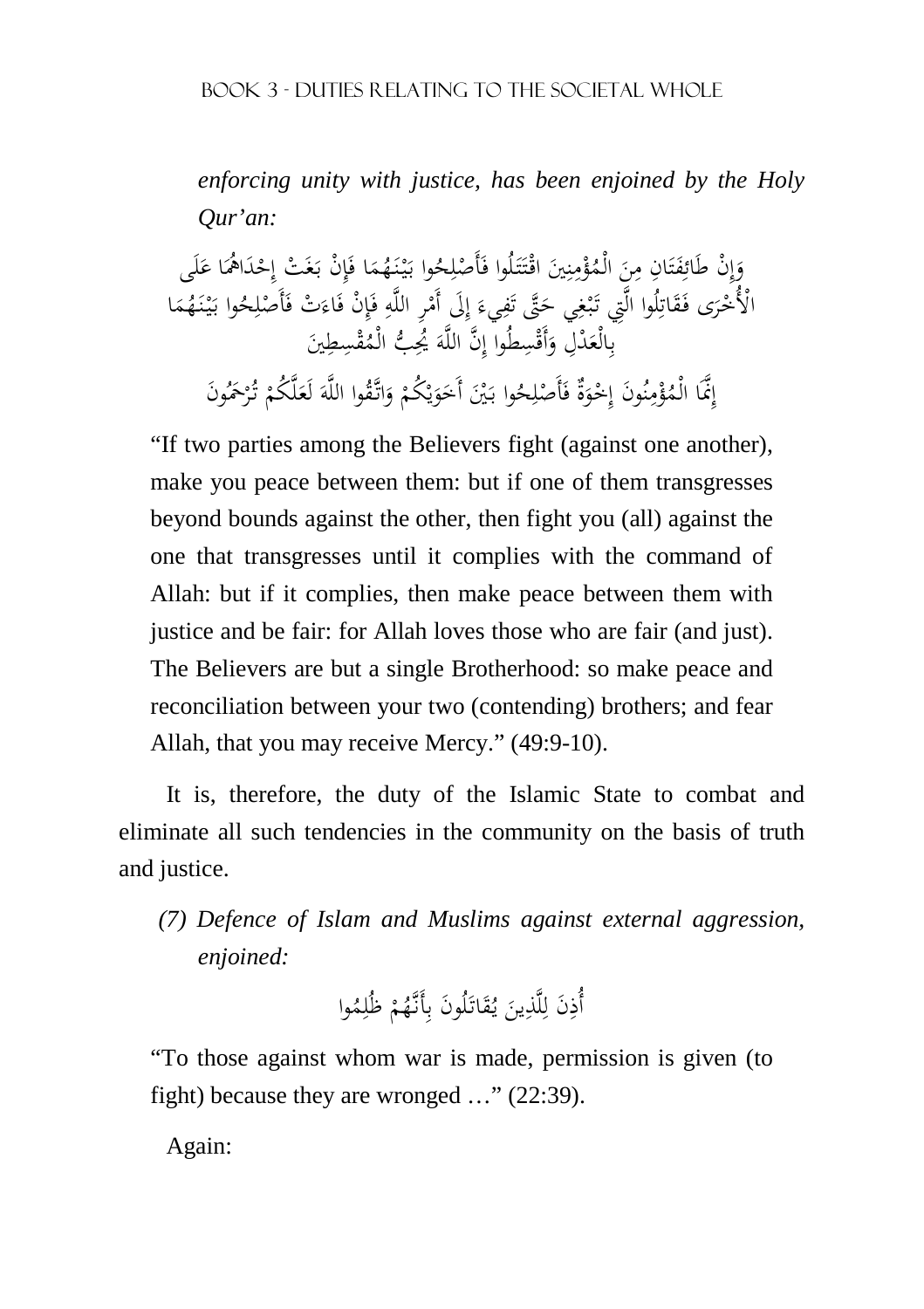وَأَعِدُّوا لَهُمْ مَا اسْتَطَعْتُمْ مِنْ قُوَّةٍ وَمِنْ رِبَاطِ الْخَيْلِ تُرْهِبُونَ بِهِ عَدُوَّ اللَّهِ وَعَدُوَّكُمْ<br>ءَ َ ْ <br>، ֓**֓**֓֝֘ ت ْ ت **ٔ** .<br>-<br>-ِ  $\ddot{\circ}$ .<br>-<br>-∕' ء<br>: با<br>بر ِ ْ ي َ ب ِ ر<br>. ِ<br>با ₫ ْ َ :<br>ا ِرين آَخ و ن م م وِِ ُ د َ لا م ُ َه ونـُ َم ل َع الل تـ ُ ه م ُ ه َم ل ع يـ ا م و وا ُ ق ْف ُ تـ ن م ء شي في ِ ِ يل ب ِ س الله َ َ .<br>-ِم ْ م الله يعلم<br>م*رَّد ع*َمَّة ْ ْ ْ يا<br>. َ َ ِ ن .<br>-<br>-ِم .<br>ء **ٔ** .<br>أ **ـ** ِ يُوَفٌ إِلَيْكُمْ وَأَنْتُمْ لَا تُظْلَمُونَ َ ْ ْ ٍ<br>ٍ∫ إ ْ ت .<br>. َ بر<br>ت

"Against them (i.e., your enemies) make ready your Power to the utmost of your capacity, including steeds of war, to strike terror into (the hearts of) the enemies of Allah and your enemies, and others besides, whom you know not, but whom Allah does know. Whatever you shall spend in the Cause of Allah, shall be repaid unto you, and you shall not be treated unjustly." (8:60).



## **(5) DUTIES RELATING TO THE ECONOMIC WELFARE OF THE PEOPLE**

*1. Harmonizing different interests to end exploitation and the creation of a classless society, enjoined:* 

In this respect:

*1. The Holy Qur'an establishes the Brotherhood of Muslims:* 

إِنَّمَا الْمُؤْمِنُونَ إِحْوَةٌ فَأَصْلِحُوا بَيْنَ أَحَوَيْكُمْ وَاتَّقُوا اللَّهَ لَعَلَّكُمْ تُرْحَمُونَ ن ∕' ْ َ ْ َ ا ْ <u>ب</u><br>: ي َ َ َ َ ْ َ .<br>ل

"The Believers are but a single Brotherhood. Therefore, establish happiness, peace and order among two (contending) members of your Brotherhood, and observe your duty to Allah that haply you may obtain mercy." (49:10).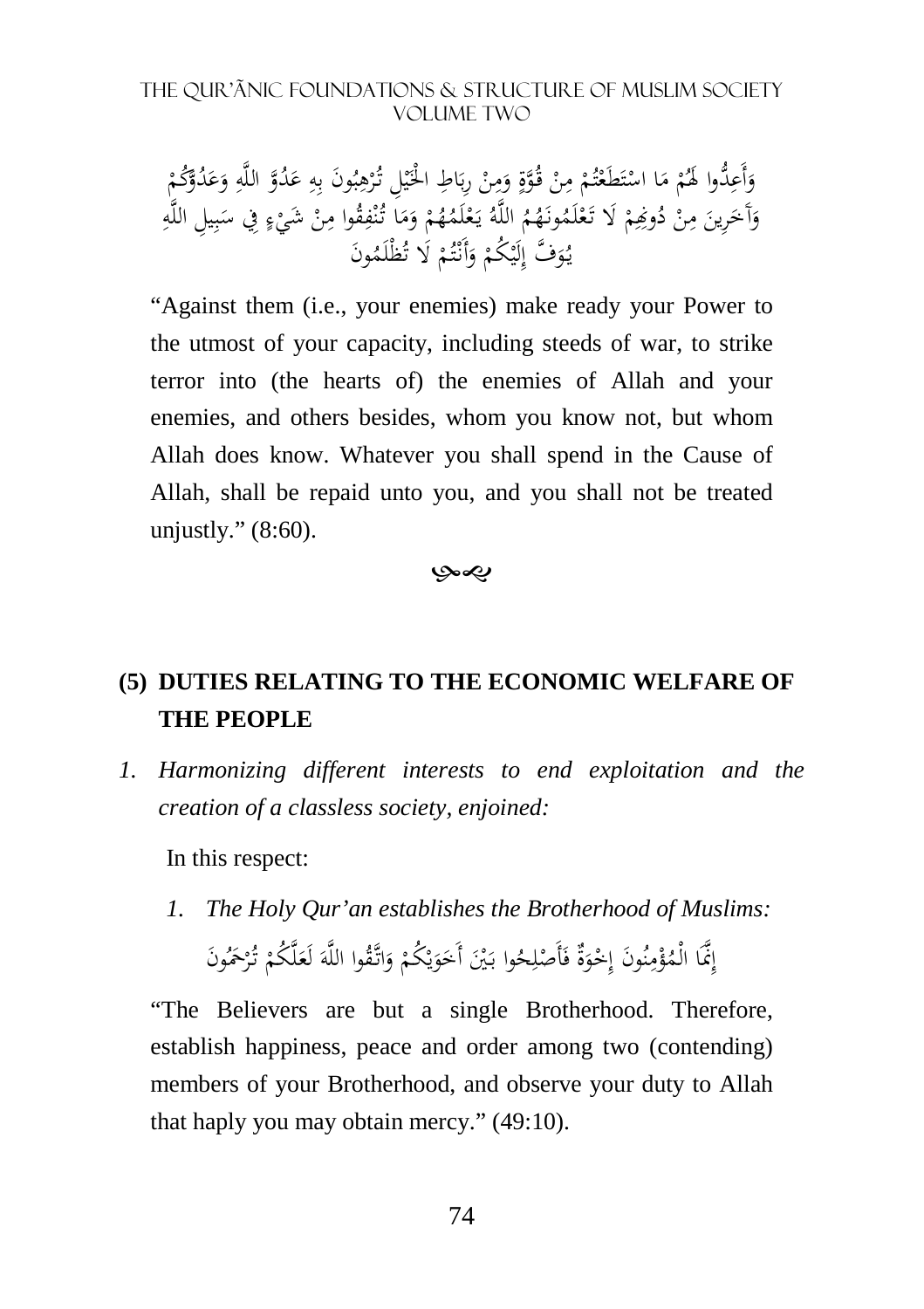It should be noted that:

- a. the concept of the Brotherhood of Believers is outright the concept of a classless society;
- b. the establishment of happiness, peace and order in that Brotherhood refers to the preservation of the Brotherhood as a classless society through the requisite principles and laws: social, political and economic;
- c. the establishment of happiness, peace and order is truly possible only for the state which controls the life of the people comprehensively and with coercive authority. Hence, this verse relates primarily and essentially to the duties of the Islamic State.
- 2. The Holy Qur'an *lays down the law for ending exploitation at all levels and in all respects*:

َ لا َون ُ م ِ َظْل َلا ت َ َون و ُ َم ُظْل ت

"You shall neither wrong, nor be wronged." (2:279).

Again:

ِنمَا إ ُ ِيل الس َى ب ل َ ع َ ين ِ َون الذ ُ م ِ ظْل َ ي َ ُ َون الناس غ ْ بـ َ يـ في ِض َ و ِ ْ ْالأَر ِ ْ َير غ ق ِ ب َ َك ْ الح ِ أُولَئ ْ م ُ َ له اب ٌ َذ َ ع ٌ يم ِ أَل

"The blame is only against those who oppress men with wrongdoing and insolently transgress beyond bounds through the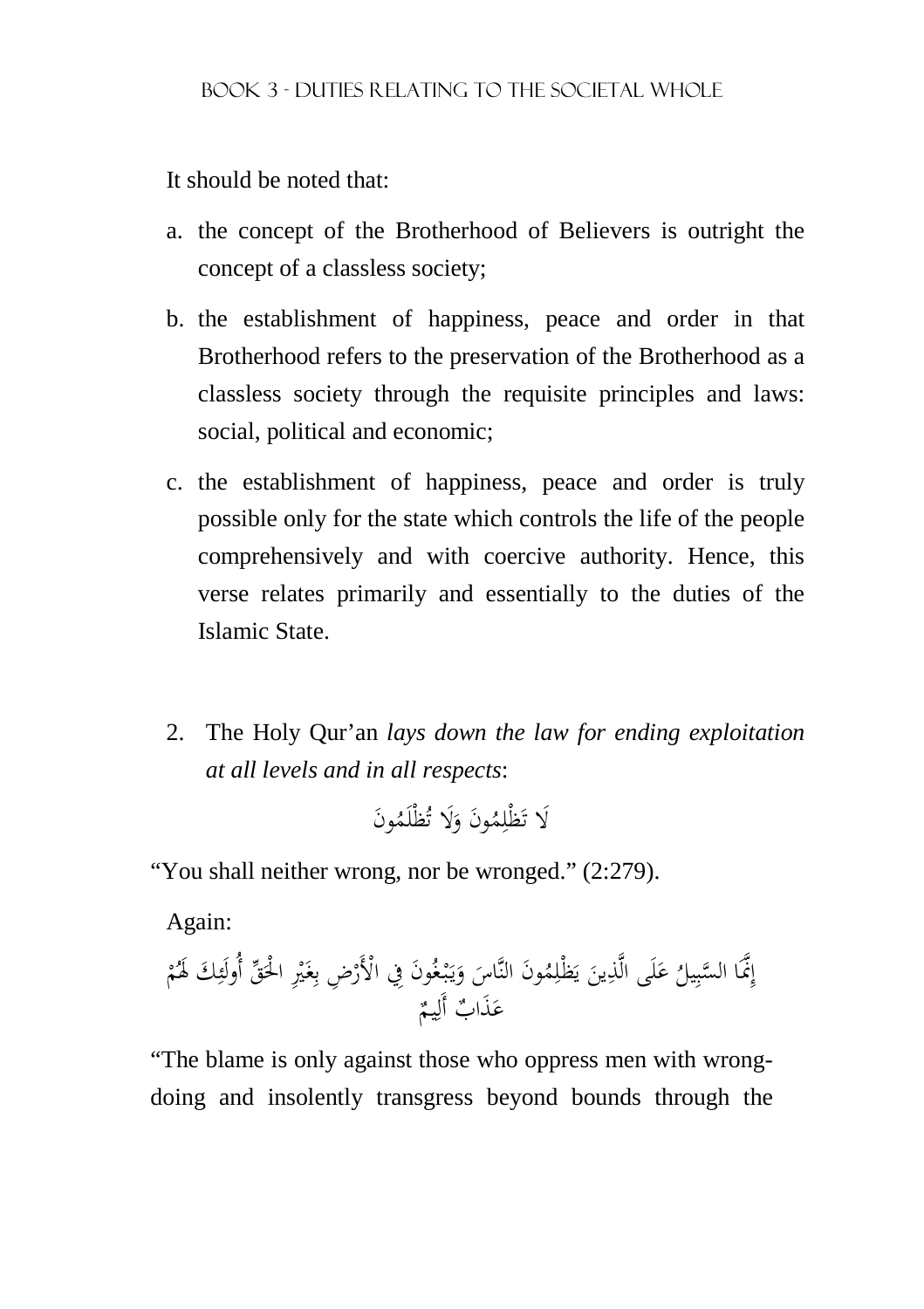land, denying right and justice: For such there will be a penalty grievous." (42:42).

*3. The Holy Qur'an enjoins active steps, through coercive authority, for ending exploitation:* 

ْن و انِ ف طَ ائ ن َين م م ؤ الْم ُ اقـ وا ل تـ ت وا ُ ح ل أَص ف ا م ُ َه نـ يـ ْن بـ إ َ ْت ف غ بـ ا َ ُ اهم د َ إ ى ِح ل ع ِ إ َ ً. ت .<br>م ِ َ ِم ِ ن ∕' ْ ُ ْ نڌ<br>ن ِّ ِ ْ َ  $\ddot{\phantom{0}}$ ْ بہ<br>أ ٳ فہ<br>أ َ ا<br>ا ْ َ الْأُخْرَى فَقَاتِلُوا الَّتِي تَبْغِي حَتَّى تَفِيءَ إِلَى أَمْرِ اللَّهِ ْ ِ<br>تِ .<br>م ِ **ٔ** ب َ </sub> ِ **ٔ** ِم<br>ٍ

"If two parties among the Believers fall into a quarrel, make you peace between them: but if one of them transgresses beyond bounds against the other then fight you (all) against the one that transgresses until it complies with the command of Allah …" (49:9).

The first implication of this verse is that which has been given in the previous section.

In its general bearing, it provides also the principle that if a group of Muslims tries to exploit another group, it is the duty of the Islamic State to restrain the exploiters by force.

Prohibition of usury and interest,<sup>53</sup> whereby the rich exploit the poor, is a part of Qur'anic legislation in this regard.

*2. Ensuring the economic characteristics of the Muslim society in terms of its being the "balanced community"<sup>54</sup> by eliminating the evils of poverty as well as the evils of riches,<sup>55</sup> enjoined:*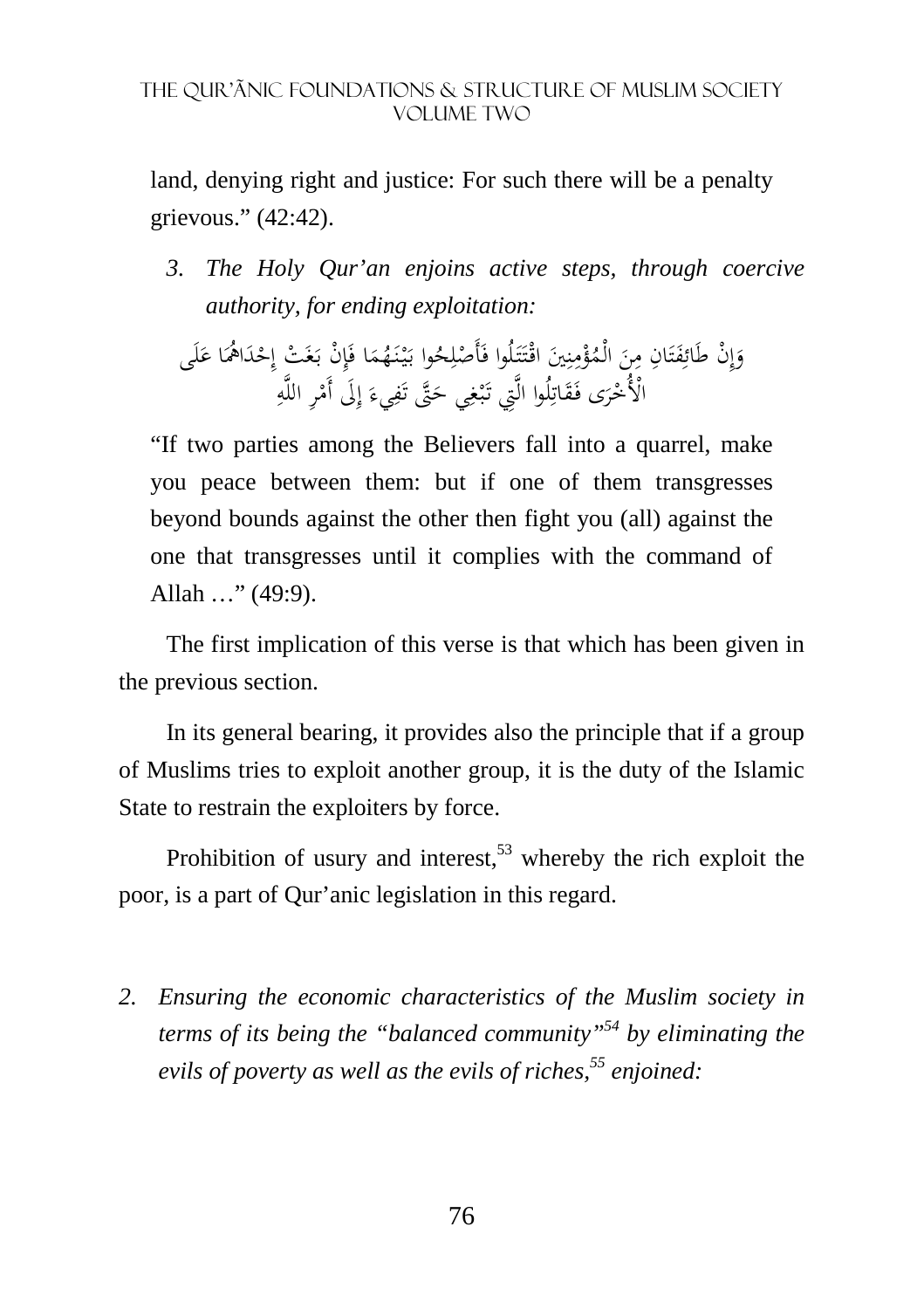The means which the Holy Qur'an prescribes, for adoption by the Islamic State, are:

*1. It propounds the principle that all human beings have equal right to the means of sustenance found on earth*,—and that, consequently, the citizens of the Islamic State have equal right to the means of sustenance found in the State:

َ و ُ ه ي ِ الذ َ َق ل َ خ ْ ا لَ ُكم َ في ِض م ِ ْ ْالأَر ا ً َجمِيع

"He (Allah) it is Who created for you (i.e., for the benefit of all of you, O mankind!) all that is on the earth." (2:29).

Mark that, according to this verse, no human being has originally any exclusive and absolute right to anything found on the earth.

Again:

ا َ ْلن َ ع َ ج َ و ْ لَ ُكم ا َ ِيه َش ف ِ اي َ ع َ م ْ ن َ م َ و ْ ُم ت ْ لَس ُ َين لَه ِ ِ ازق َ ر ِ ب

"And We have provided therein (i.e., in the earth) means of subsistence,—for you and for those for whom you provide not." (15:20).

Still again:

َ َل ع َ ج َ و ا َ ِيه ف َ ي اسِ َ و َ ر ْ ن ِ م ا َ ه ِ ق ْ َك َو فـ َ ار َ ب َ و ا َ ِيه ف َ در َ ق َ و ا َ ِيه ف ا َ َه اتـَ ْو في أَقـ ِ ِ ة َ ع َ بـ ْ امٍ أَر أَي ً اء َ و َ س َين ِ ل ِ لسائ ِ ل

"… and (Allah) ordained in due proportion therein (i.e., in the earth) the sustenance thereof (for the purpose of fulfilling the requirements of its inhabitants) in four Days: equal for those who seek (to fulfill their needs)." (41:10).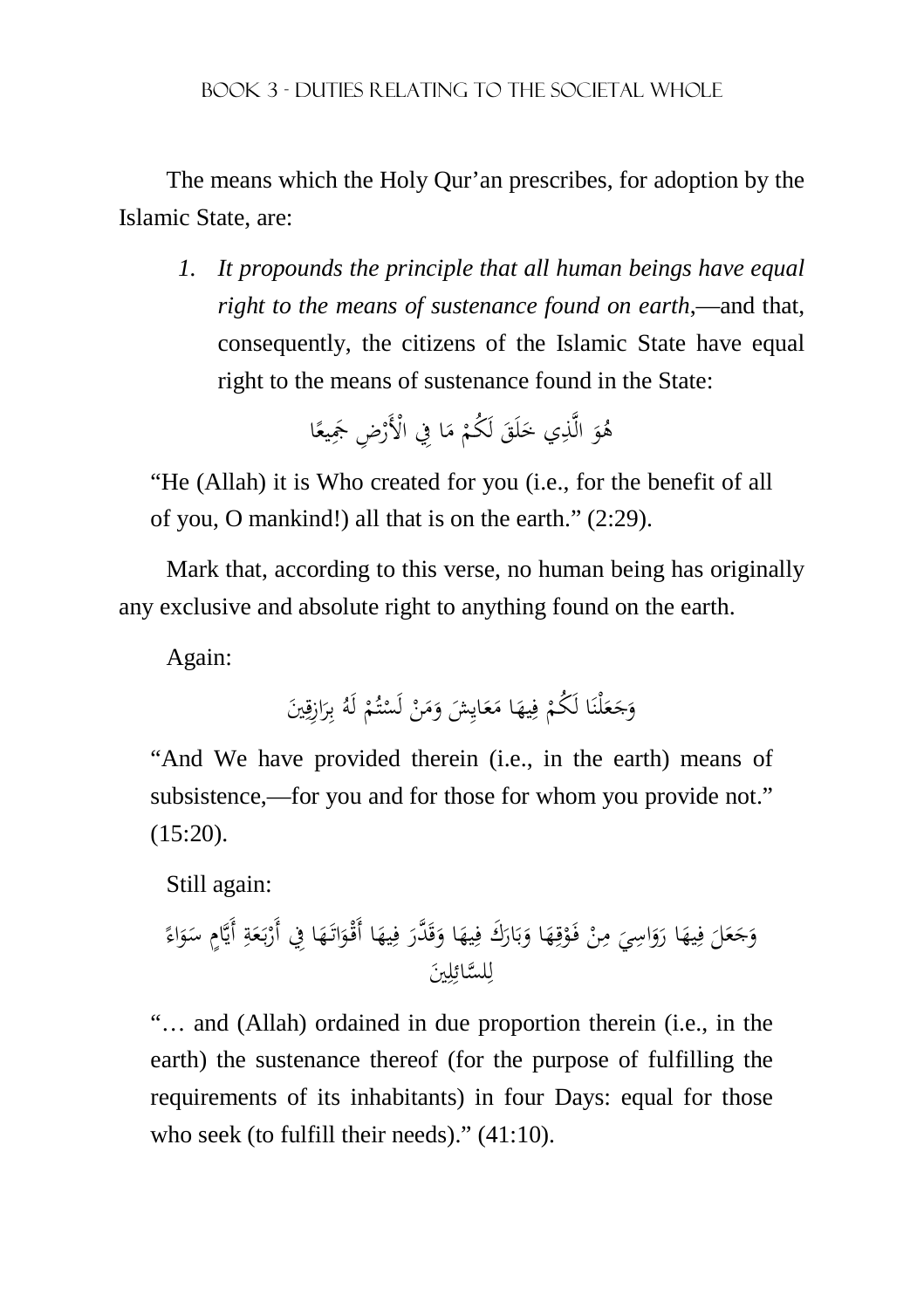*2. It lays down the law that value lies in labor:* 

أَن ْ َ و َ ْس لَي انِ َ ْس ن ْلإِ ِ ِلا ل ا إ َ م ى َ ع َ س

"That man can have nothing but what he strives for (through labor)." (53:39).

*3.* It teaches that God rewards man's labor in full. Hence, *it is the duty of the Islamic State, as the vicegerent of God, to establish an economic order wherein the labor of every citizen is fully rewarded:* 

> وَأَنَّ سَعْيَهُ سَوْفَ يُرَى . ثُمَّ يُجْزَاهُ الْجَزَاءَ الْأُوْفَى .<br>ن ْ َ .<br>ن **ٔ** ْ َ ∶' ي ْ **ـ** ْ ٔ<br>أ ر<br>.

"And that his (man's) effort will be seen; then he will be repaid for it with fullest payment." (53:40-41).

*4. It sets forth the principle that all human beings are equally honorable in respect of their humanity: It has been proclaimed:* 

َ ْد لَق َ و ا َ ن ْ م ِني َ كر َ ب َ م َ آَد

"Verily We have honored the children of Adam." (17:70).

Hence, it is the duty of the Islamic State, as God's vicegerent, to organize, ensure and promote honorable living and livelihood for all of its citizens.

*5. It approves <sup>56</sup> the right to private property:*  لِلرِّجَالِ نَصِيبٌ مِمَّا تَرَكَ الْوَالِدَانِ وَالْأَقْرَبُونَ وَلِلنِّسَاءِ نَصِيبٌ مِمَّا تَرَكَ الْوَالِدَانِ<br>الْفَرَّجَةِ الْوَالِدَانِ َ َ َ ا<br>ا ِ َ ب ر<br>ن ِ  $\ddot{\phantom{0}}$ ل َ َ ر<br>. َ ٍ<br>لِ َ وَالْأَقْرَبُونَ مِمَّا قَلَّ مِنْهُ أَوْ كَثْرَ نَصِيبًا مَفْرُوضًا ب َ ِ ن ِم ْ ر<br>ا ֓֝֝֝֝֝֝֝֝֝֝֝֝֝֝֝֝֝֝֝֝֝֝<del>֟</del> َ  $\overline{a}$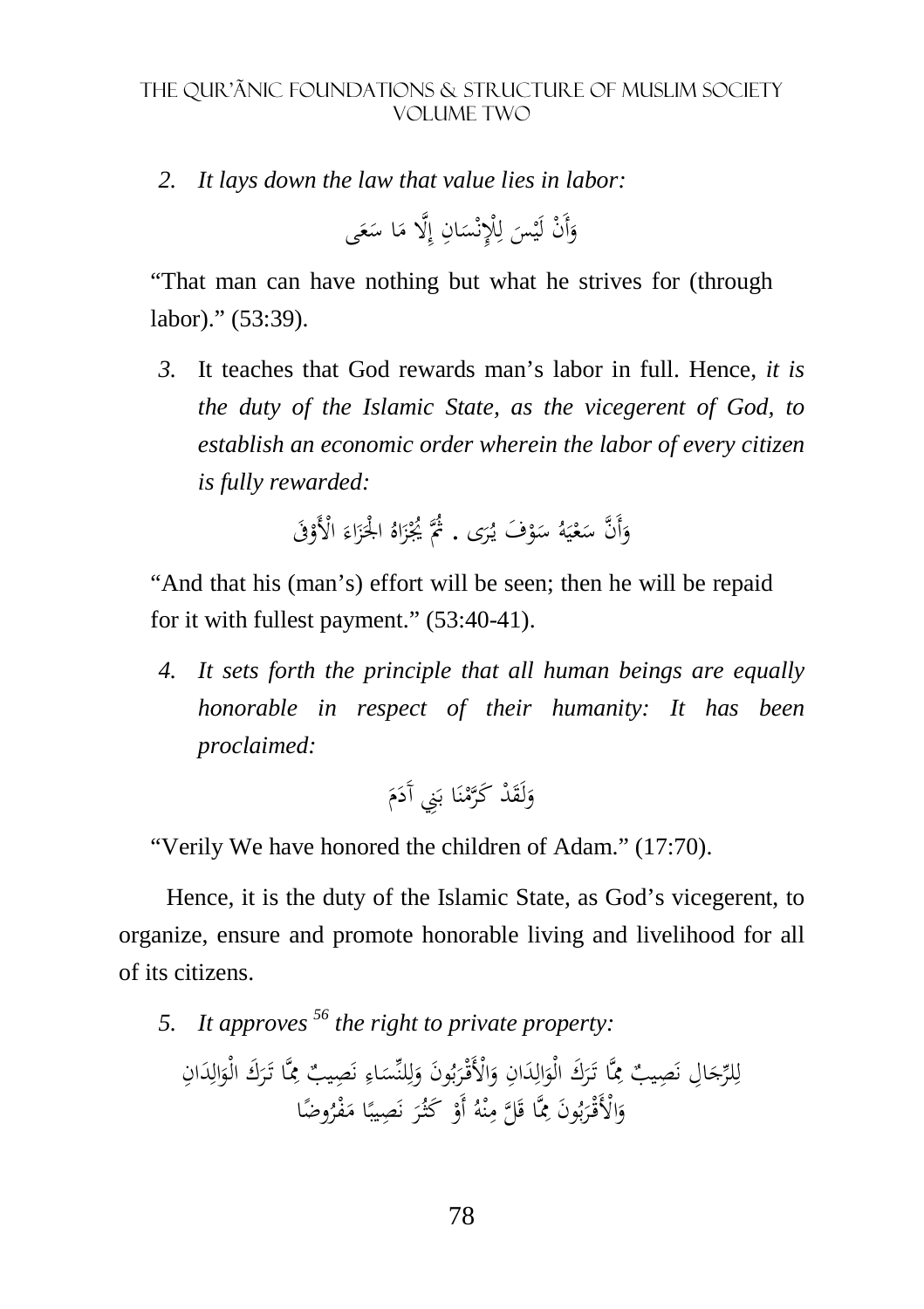"From what is left by parents and those nearest related there is a share for men (to own) and there is a share for women (to own), whether the property be small or large,—a determinate share."  $(4:7)$ .

Again:

لِلرِّجَالِ نَصِيبٌ مِمَّا اكْتَسَبُوا وَلِلنِّسَاءِ نَصِيبٌ مِمَّا اكْتَسَبْنَ َ .<br>نا ِ ب  $\ddot{\phantom{0}}$ ِ  $\ddot{\phantom{0}}$ ا َ .<br>نا ِ

"… To men the benefit of what they earn and to women the benefit of what they earn ..." (4:32).

*6. It protects the rights of the owner of private property against violations by others:* 

َلا َ و وا ُ َس ْخ ب َ تـَ الناس ْ م ُ ه َ اء َ أَشي ْ

"... and wrong not mankind in their goods (i.e., possessions) $<sup>57</sup>$ </sup>  $\ldots$ " (7:85).

*7. It does not, however, permit the institution of private property to promote the evil of concentration of wealth*. Rather, among other measures to which references have been made in the foregoing, it lays down the principle for the division of property among inheritors on a wide scale, by taking into consideration all the male and female categories of near relatives and permitting bequest of one-third property for the welfare of the non-inheritors, so that the Muslim community may remain essentially a community of middle-roaders from the economic point of view.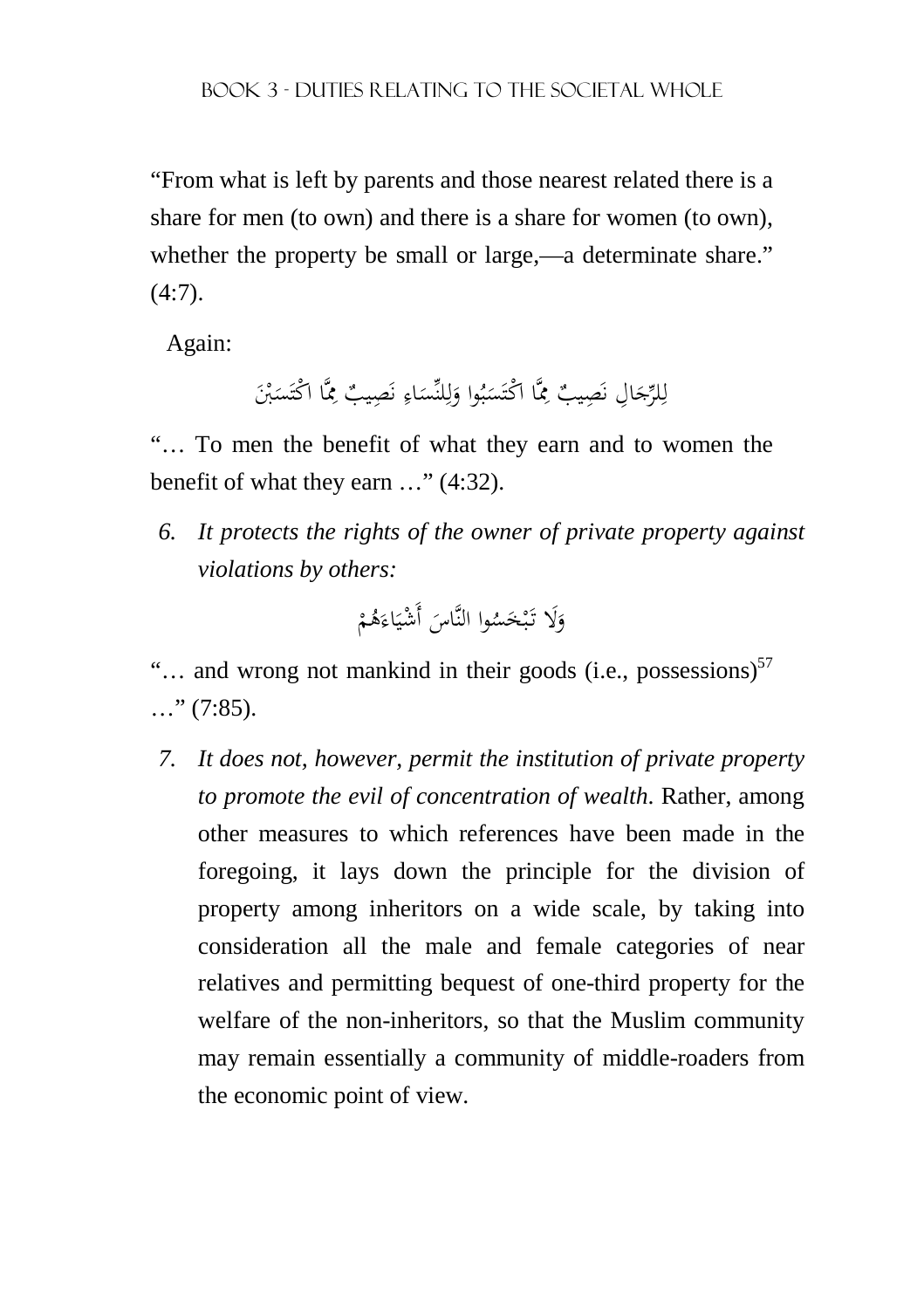(See 4:11-12, etc., where the shares of the different beneficiaries in a Muslim's property have been given).<sup>58</sup>

The foregoing makes it evident that the Qur'anic point of view steers clear of both: free economy (capitalist) and controlled economy (communist), and prescribes a partially-free and partially-controlled economy.

In that respect:—

- a. it sanctions the right of private ownership:
- b. its principle that value lies in labor envisages peasantproprietorship of agricultural land and forms a condemnation of absentee land-lordship;
- c. it advocates wages for the laborer commensurate with honorable living;
- d. its emphasis on the gifts of nature being meant for all human beings, the right to own mines, water, perennial forests, etc., should belong only to people as a whole, namely, to the State.
- e. its emphasis on the principle that wealth should not be permitted to become concentrated in a few hands makes it incumbent that the economic order should be such as to have no room for monopolists of wealth—the industrial barons and the business lords.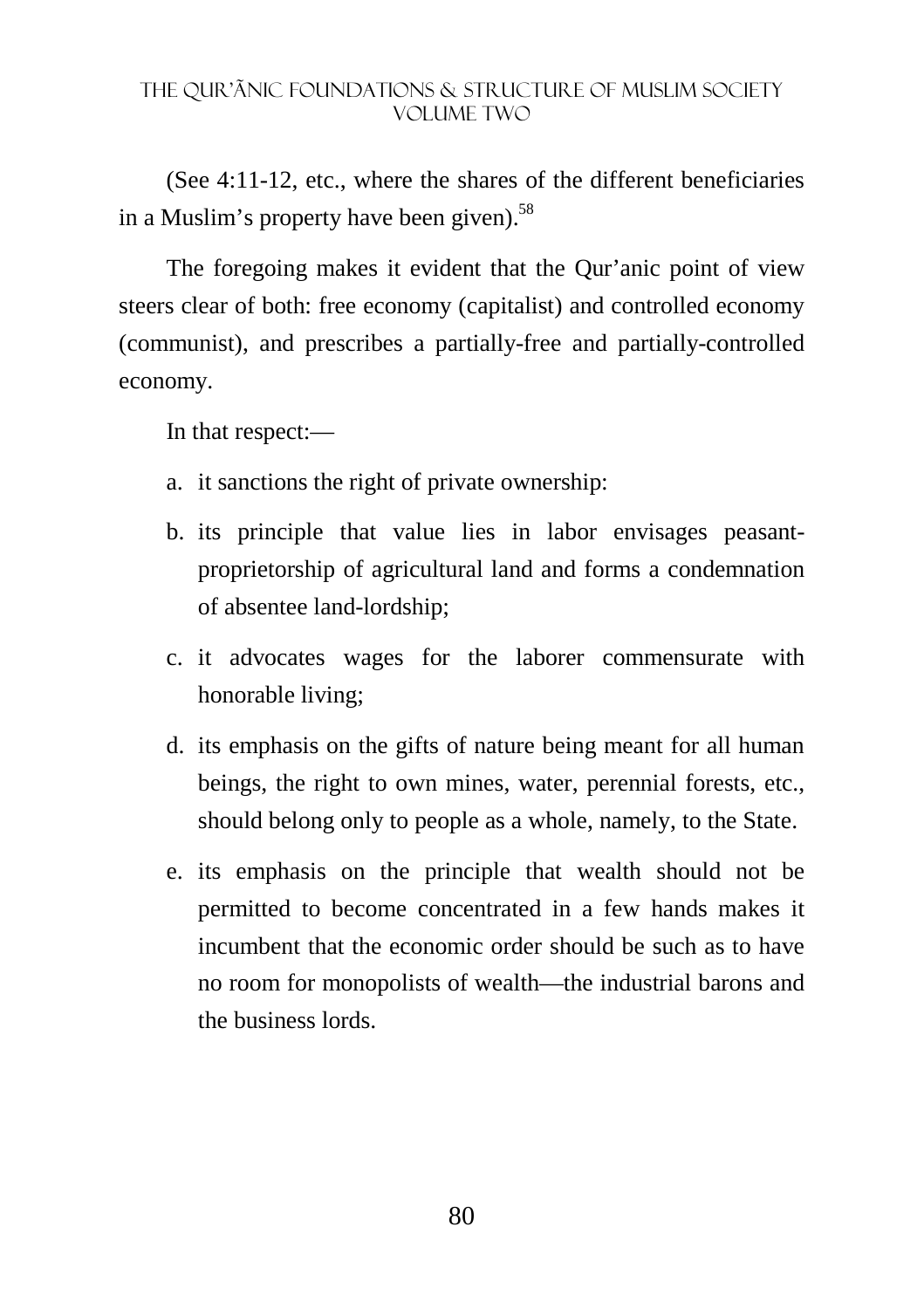#### BOOK 3 - DUTIES RELATING TO THE SOCIETAL WHOLE

Besides these principles, however:

*8. It emphasizes the Brotherhood of Muslims, as already noted.* 

This makes the provision of social security a duty, because a Brotherhood without social security for its members is hardly worth the name.

Provision of social security will have no meaning, however, if the Islamic State does not, side by side with eliminating exploitation in all its forms. $59$  ensure:

- a. the right to work and employment;
- b. the right to free choice of profession;
- c. the right to decent wages for labor, and the consequent decent living.

These rights are directly traceable in the Holy Prophet's practice in respect of Our'anic Guidance.<sup>60</sup>

- 9. *It:*
- *a. ensures economic assistance to those who, for any reason, are incapable of earning their livelihood, through the Welfare Taxes which we have discussed already.<sup>61</sup>*
- *b. It lays down the principle of spending profusely <sup>62</sup> for public good, thereby creating, in the case of the Islamic State, public works,—thus warding off unemployment.*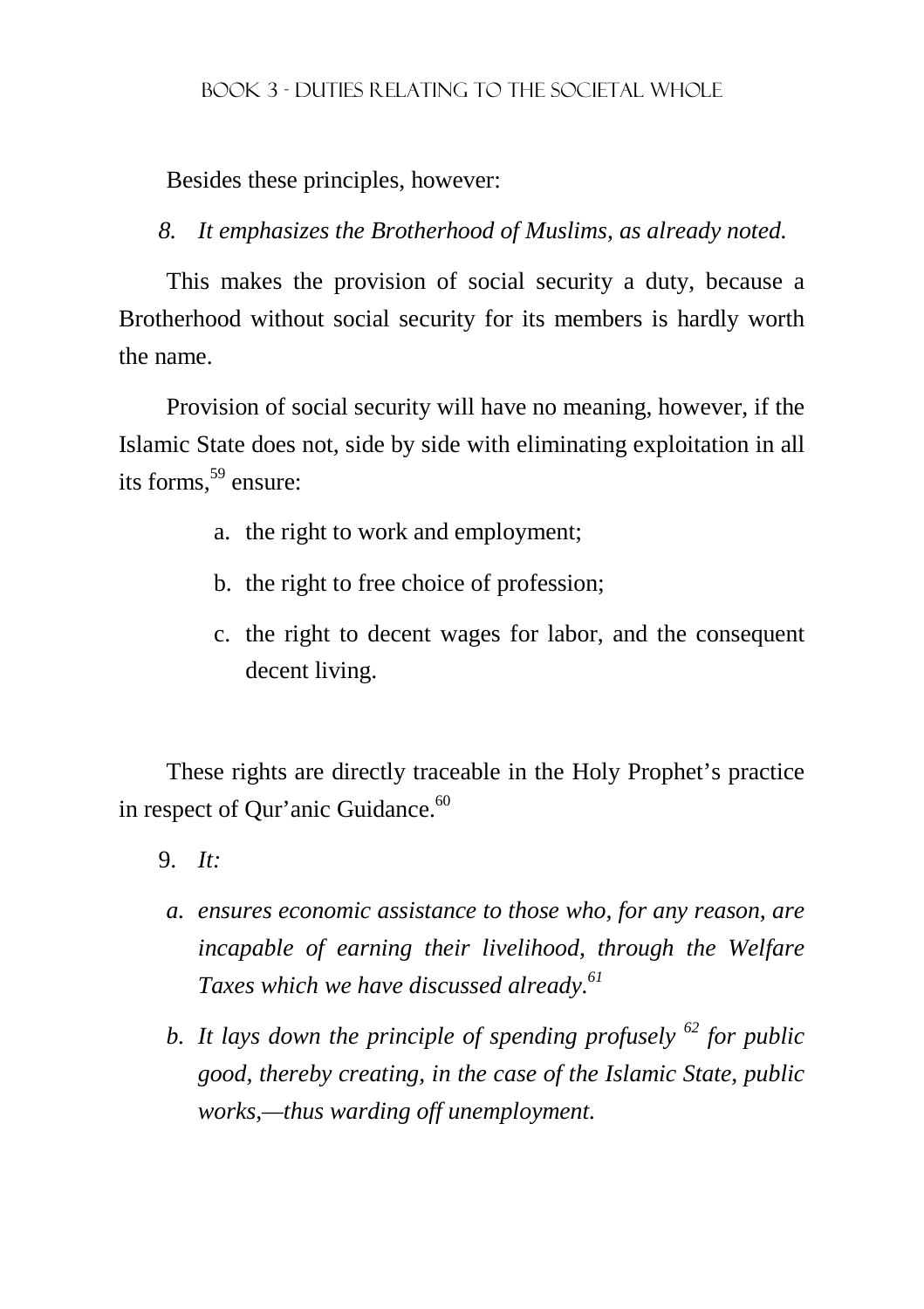*3. Provision of basic necessities of life to all the citizens, enjoined:* 

This problem has been covered indirectly and in different details in the foregoing. It is a problem of such vital importance, however, that the statement of its positive and direct affirmation by the Holy Qur'an is necessary.

In this connection, we have to consider:

- a. the Qur'anic concept of God;
- b. the Qur'anic description of the life of Adam and Eve the parents of humanity—in the Heavenly Garden;
- c. the Qur'anic promise, given by God, after the Repentance by Adam and Eve, concerning the elimination of fear and sorrow from the lives of human beings, during their sojourn on earth, and the condition thereof.

As to (a), the Holy Qur'an says:

الْحَمْدُ لِلَّهِ رَبِّ الْعَالَمِينَ **ٔ ٔ** <u>ہ</u> ِ َ َ

"Praise to Allah, the Cherisher and Sustainer of the Worlds."  $(1:2).$ 

Thus God is the Cherisher and Sustainer of all human beings.

Indeed, He has taken upon Himself the obligation of providing the livelihood, or, basic necessities of life, to all living beings: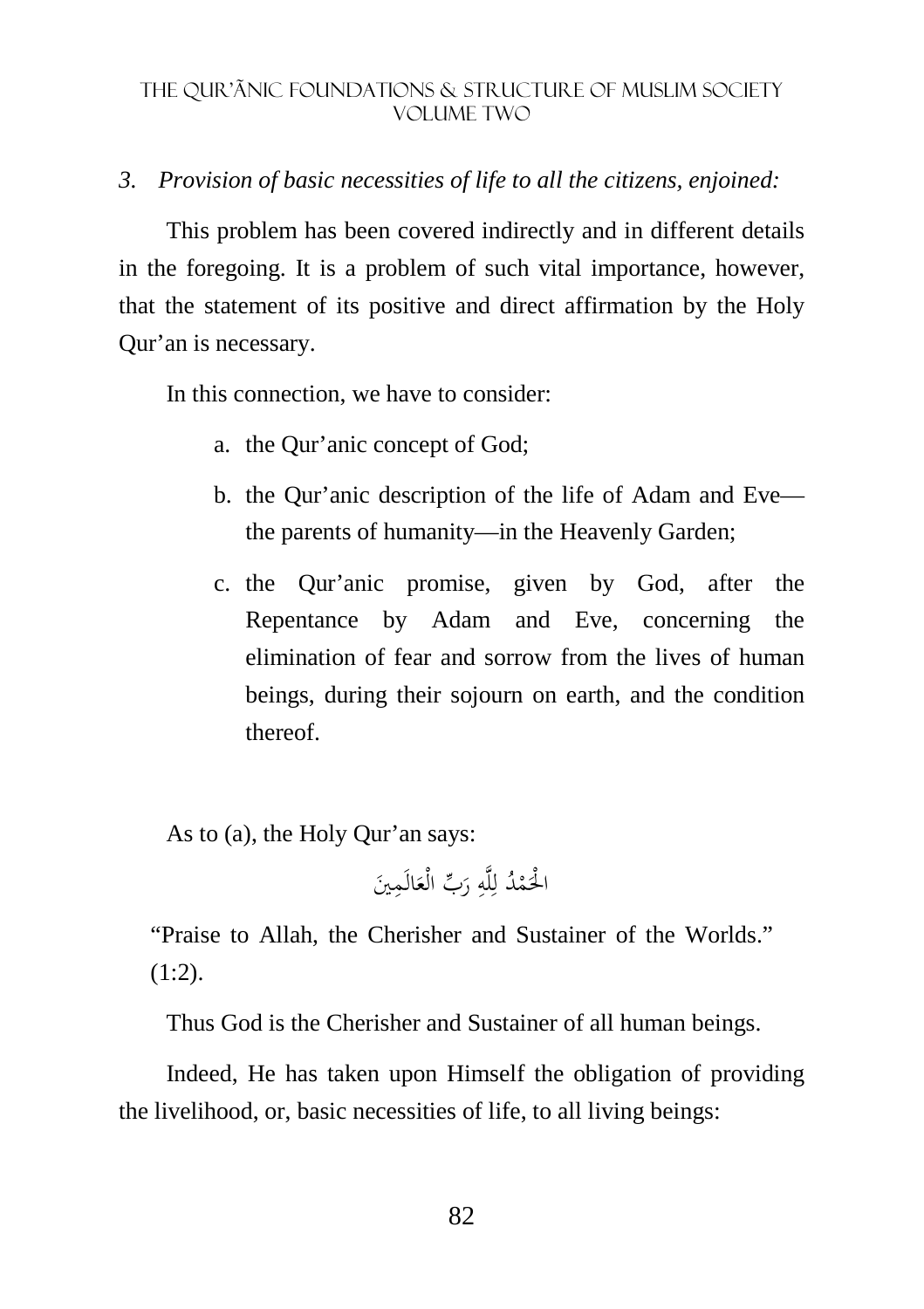وَمَا مِنْ دَابَّةٍ فِي الْأَرْضِ إِلَّا عَلَى اللَّهِ رِزْقُهَا  $\overline{a}$ َ .<br>.<br>. ِ <u>ۃ</u>  $\ddot{\phantom{0}}$ ِ ر<br>ا َ <u>ہ</u> َ ْ

"There is no moving creature on earth but upon Allah is the livelihood thereof." (11:6).

As to (b), the Holy Qur'an refers to the basic necessities, provided by God to Adam and Eve in their heavenly Abode, as: food, clothing, health, shelter and education. The holy book says:

> وَقُلْنَا يَا أَدَمُ اسْكُنْ أَنْتَ وَزَوْجُكَ الْجَنَّةَ وَكُلًا مِنْهَا رَغَدًا حَيْثُ شِئْتُمَا .<br>أ َ ب<br>أ  $\ddot{\phantom{0}}$ .<br>-<br>-**ٔ** .<br>. َ .<br>. َ َ .<br>. ً<br>ل ي َ َ ت ْ ئ

"And We said: 'Oh Adam! dwell you and your wife in the Garden (in health and happiness); and eat of the bountiful things therein (in healthy enjoyment) as you wish." (2:35).

Again:

ا َ ُْلن َق فـ ا َ ي ُ م َ آَد ن ِ إ َ و اهَ ذ ُ َد َك ع َك لَ ْجِ و َ ز ِ ل َ ََلا ا و ف َ ُ نكم َ ِرج ُيخْ َ ن ِ م ِ نة َ َ ْ الج ى َ ْشق ت َ فـ ن ِ أَلا َك إ لَ َ ُوع َ تج ا َ ف َلا ِيه َ و ى َ ر ْ َع تـ َك أَن َ و َ لا أُ َ َظْم ت ا َ ف َلا ِيه َ و ى َ َ ْضح ت

"Then We said: 'O Adam! verily, this is an enemy to you and your wife: so let him not get you both out of the Garden, so that you are landed in misery (in many ways, including the problem of suffering in respect of health). There is therein (enough provision) for you not to go hungry (—food) nor to go naked (—clothing) nor to suffer from thirst (—drink) nor from the sun's heat (—shelter)." (20:117-119).

Still again:

َ لم َ ع َ و َ م َ آَد َ اء َ ْسم ْالأَ ا َ ُكله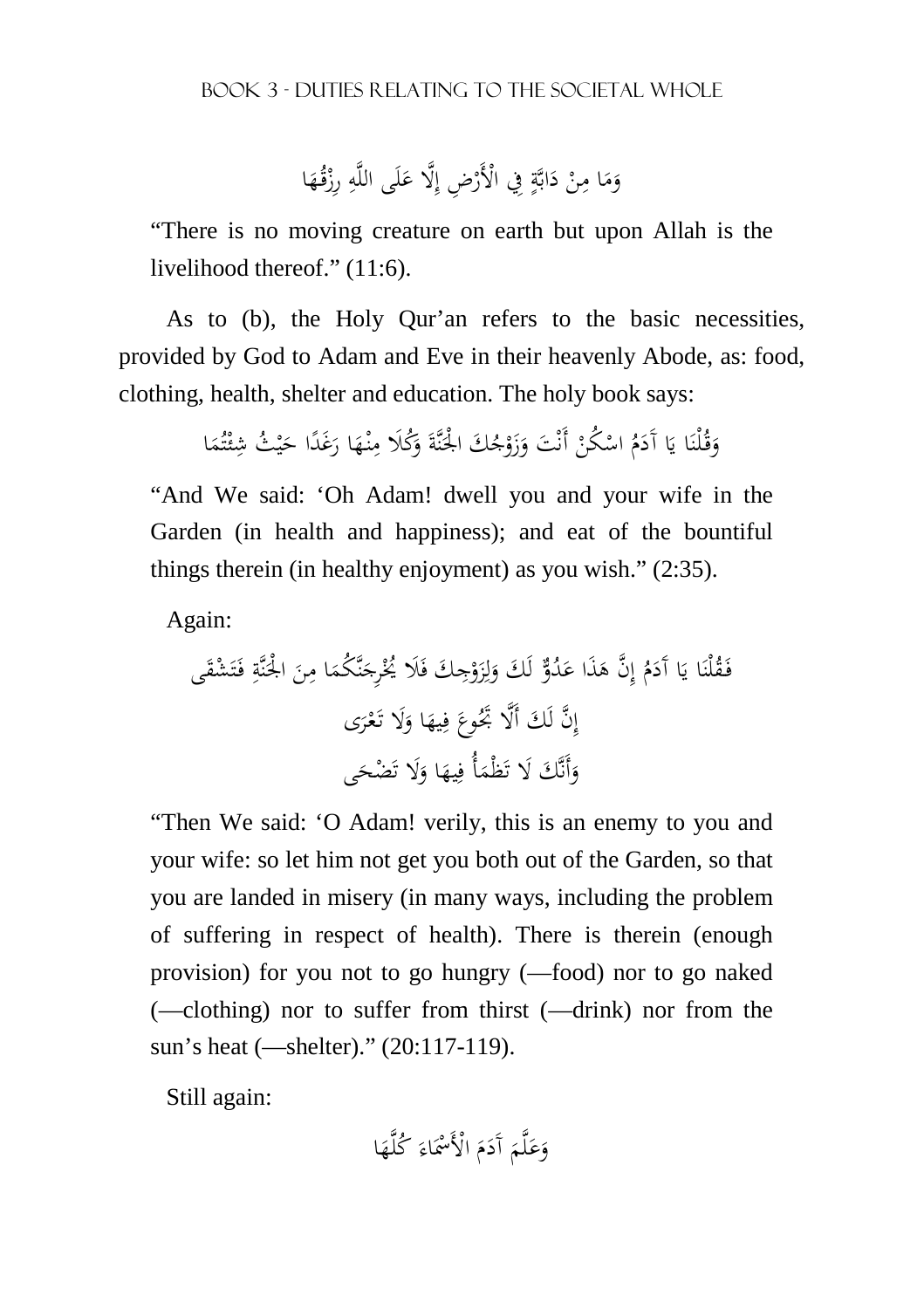"And He imparted to Adam the knowledge of all things."  $(2:31)$ .

As to (c), God says:

ا َ ُْلن قـ طُوا ِ ب ْ اه ا َ ْه ِنـ م ا ً جمِيع َ ما ِ إ َ ف ن َ يـِ أْت َ ي ْ ُ كم ني م ى ِ ً د ُ ه ْ ن َ َم ف َ ِع ب َ ت َ اي َ د ََلا ٌف ُ ه ف ْ و َ ْ خ ِهم ْ َي ل َ ع َلا َ و ْ م ُ ُ َون ه ن َ ز ْ َيح

"We said: 'Get you down all together; and if, as is sure, there comes to you Guidance from Me, whosoever follows My Guidance, on them shall be no fear, nor shall they grieve!" (2:38).

This verse denotes that proper enforcement of Divine Guidance, which is possible only through State Authority, ensures, to the limit possible under the conditions obtaining on earth, freedom from all fears and sorrows, including the economic fear and sorrow.

This whole discussion brings out that:

*The Islamic State, as functioning under the Sovereignty of God, and in the capacity of His vicegerent, and as governed by the Divine Law, is duty-bound to arrange and organize the economics of the state in such a way <sup>63</sup> that every citizen obtains the basic necessities of life—those necessities being: food, clothing, health, shelter, and education, thereby obtaining all possible immunity from economic fear and sorrow.* 

#### بهي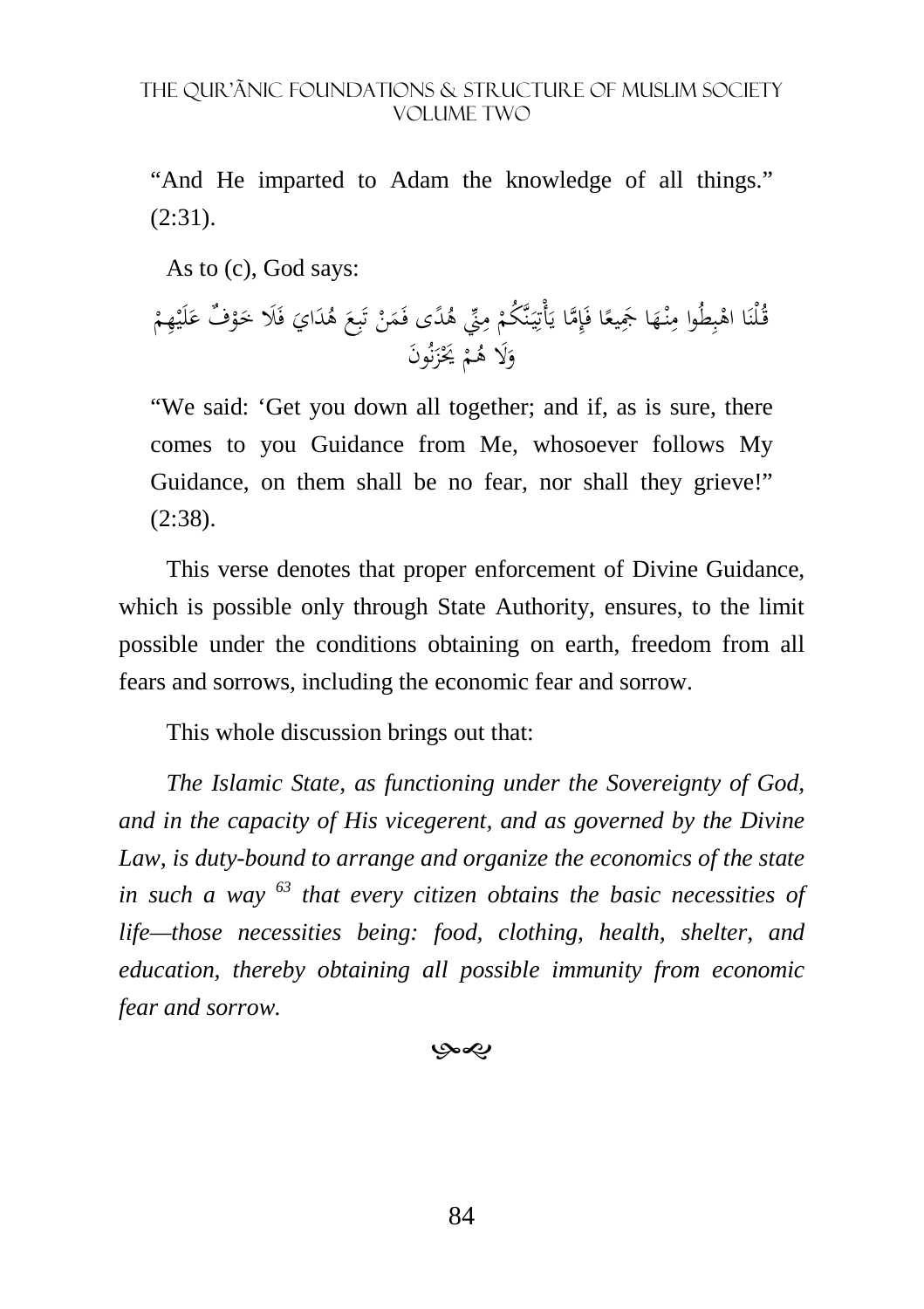There are certain offences against the honor, property and life of the citizens, and against the security of the state, with respect to which the Holy Qur'an has ordained punishments<sup>64</sup> that are to be executed by the government of the Islamic State.

The punishments specifically mentioned in the Holy Qur'an are:

### **1. Punishments pertaining to the interests of the Individuals:**

(1) *Punishments relating to Honor*—in respect of:

(a) Slandering of chaste women;

(b) Fornication and adultery;

(c) Homosexuality.

(2) *Punishments relating to Property*—in respect of:

(a) Theft;

(b) Robbery.

(3) *Punishments relating to Life*—in respect of:

(a) Murder;

(b) Mutilation.

## **2. Punishments pertaining to the interests of the State:**

Treason.

صحب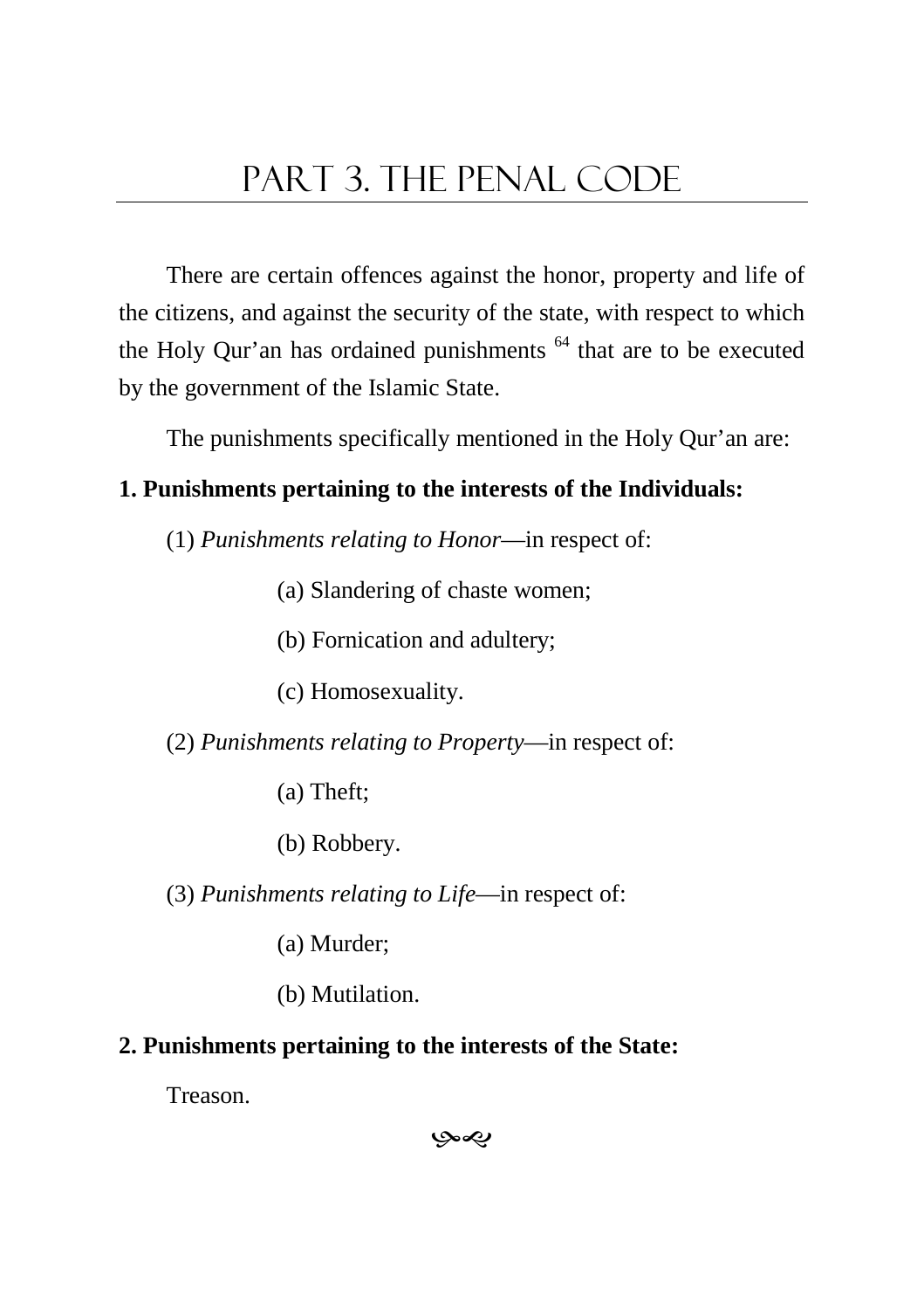## Chapter 1. Punishments pertaining to the interests of the individual

#### **1. PUNISHMENTS RELATING TO HONOUR**

#### *(a) In Respect of Slandering of Chaste Women:*

The Holy Qur'an says:

َ ين ِ الذ َ و َون ُ م ْ ر َ ِ ات يـ َ ن َ ْص ُح الْم ُ ثم ْ ُ َ لم وا أْت َ ي ِ ة َ ع َ بـ ْ أَر ِ ب َ اء َ د َ ْ ُشه م ُ ُوه د ِ ل ْ اج َ َين ف ِ ً َثمَان ة َ ْلد َ ج َ وَ لا ُوا ل َ بـ ْ َق تـ ْ م ُ ً َ له ة َ اد َ َشه ا ً د َ َك أَب ِ أُولَئ َ و ُ م ُ ُ َون ه ق اسِ َ الْف ِلا إ َ ين ِ ال وا ذ ُ اب َ ت ْ ن ِ م ِ د ْ ع َ َك بـ ِ ذَ وا ل ُ َح ل ْ أَص َ إ ن ِ َ و ف َ الله ٌ ُور غَف ٌ يم َحِ ر

"And those who accuse chaste women (of unchastity), and produce not four witnesses (to support their allegations), flog them with eighty stripes; and reject their evidence ever after; for such men are wicked transgressors;—unless they repent thereafter and mend (their conduct); for Allah is Oft-Forgiving, Most Merciful." (24:4-5).

Thus, the punishment prescribed is that of:

- 1. flogging the offender with eighty stripes;
- 2. deprivation of the civic right of giving evidence appearing as witness—in a court of law.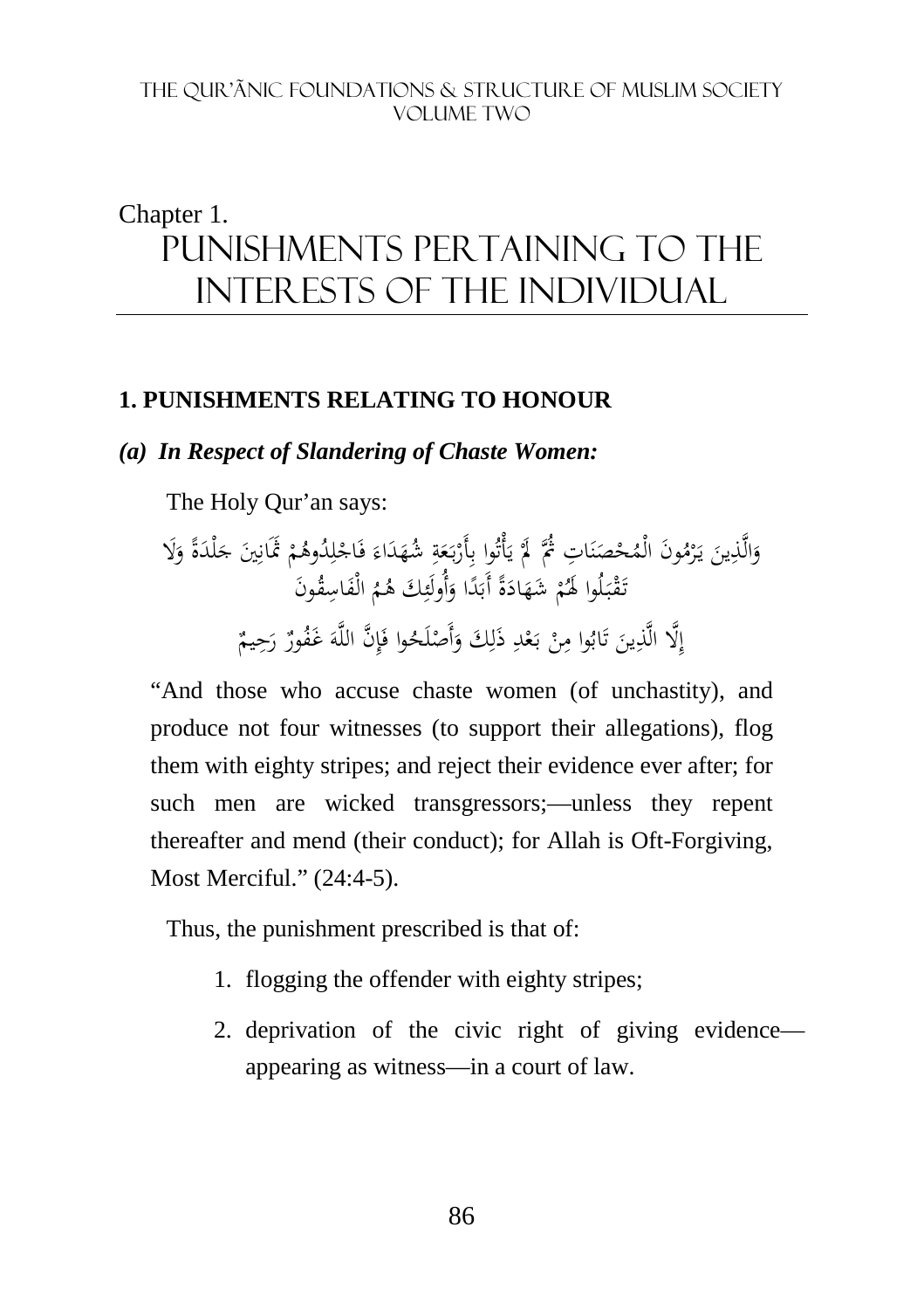#### BOOK 3 - DUTIES RELATING TO THE SOCIETAL WHOLE

As for the effects of repentance, "Abu Hanifa (the Imam of Hanafi school of Law) considers that neither the stripes nor the incompetence for giving further evidence is cancelled by repentance, but only the spiritual stigma of being 'wicked transgressor'. This of course is the more serious punishment, though it cannot be enforced in the Courts." (A. Yusuf Ali, *op. cit*., n. 2959).

In case the accusation of unchastity is brought by the husband against his wife, the Holy Qur'an lays down the following procedure to be observed in a court of law;

َ ين ِ الذ َ و َون ُ م ْ ر َ يـ ْ م ُ ه َ اج َ ْو أَز ْ َلم َ و ْ ُكن َ ي ْ م ُ َ له َ ُشه ُ اء د لا َ ِ إ ْ م ُ ه ُ ُس ْف أَنـ ُ ة َ اد َ َ َشه ف ْ م ِ ه ِ د َ أَح ُ ع َ ب ْ أَر ٍ ات َ اد َ َشه ِ ِالله ب ُ نه ِ إ َ ن َين لَمِ ِ ق ِ الصاد ُ ة َ س ِ ام َ ْ الخ َ َ و أَن ة َ ن ْ لَع ِ الله ِ ه ْ َي ل َ ْن ع ِ ان إ َ ك َ َ ن ِ َين م ِ ب ِ الْ َكاذ أُ َ ْدر َ ي َ و ا َ ْه نـ َ اب ع َ َذ َ َد الْع ْ أَن َ َ ْشه ت َ ع َ ب ْ ٍ ات أَر َ اد َ َشه الل ِ ب ِ ه ُ نه ِ إ َ ن َين لَمِ ِ ب ِ الْ َكاذ َ ة َ س ِ ام َ ْ الخ َ و أَن َ َضب َغ ِ الل ا ه َ ه ْ َيـ ل َ ان ْن َ ك َ ِ ع إ َ ن ِ َين م ِ ق ِ الصاد

"And for those who launch a charge (of unchastity) against their spouses, and have (in support) no evidence but their own, their solitary evidence (can be received) if they bear witness four times (with an oath) by Allah that they are solemnly telling the truth; and the fifth (oath) should be that they solemnly invoke the curse of Allah on themselves if they tell a lie. But it would avert the punishment from the wife, if she bears witness four times (with an oath) by Allah, that (her husband) is telling a lie; and the fifth (oath) should be that she solemnly invokes the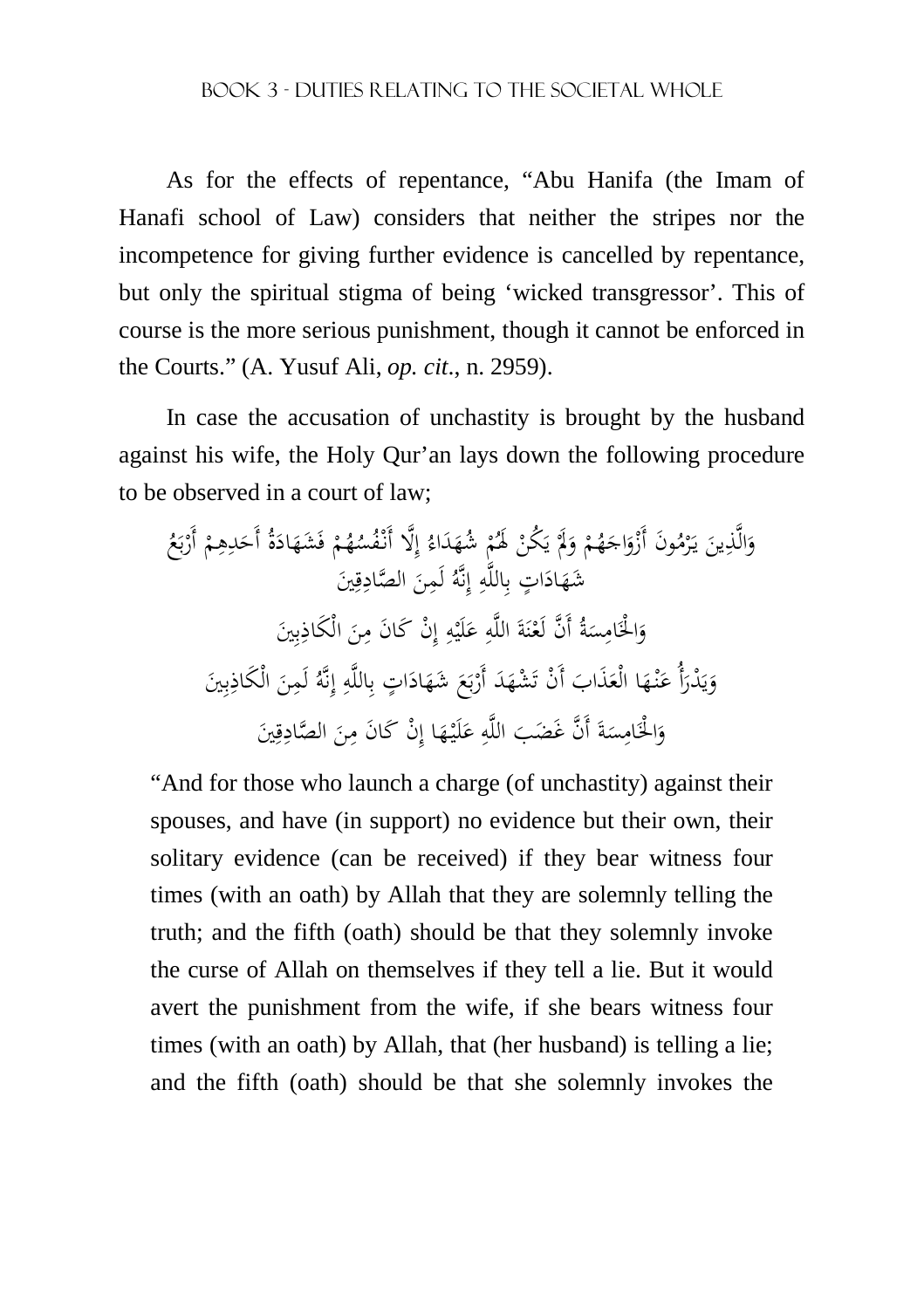wrath of Allah on herself if (her accuser) is telling the truth."  $(24:6-9)$ .

Commenting on this Qur'anic ordinance, A. Yusuf Ali says: "The case of married persons is different from that of outsiders. If one of them accuses the other of unchastity, the accusation partly reflects on the accuser as well. Moreover, the link which unites married people, even where differences supervene, is sure to act as a steadying influence against the concoction of false charges of unchastity, particularly where divorce is allowed (as in Islam) for reasons other than unchastity. Suppose a husband catches a wife in adultery. In the nature of things four witnesses—or even one outside witness—would be impossible. Yet after such an experience it is against human nature that he can live a normal married life. The matter is then left to the honor of the two spouses. If the husband can solemnly swear four times to the fact, and in addition invoke a curse on himself if he lies, that is *prima facie* evidence of the wife's guilt. But if the wife swears similarly four times and similarly invokes a curse on herself, she is in law acquitted of the guilt. If she does not take this step, the charge is held proved and the punishment follows. In either case the marriage is dissolved, as it is against human nature that the parties can live together happily after such an incident." (*op. cit.*, n.2960).

#### *(b) In Respect of Adultery and Fornication:*

As for illicit sexual relations between man and woman, i.e., adultery and fornication, which are very wide-spread and devastating evils of the Western civilization, the Holy Qur'an ordains: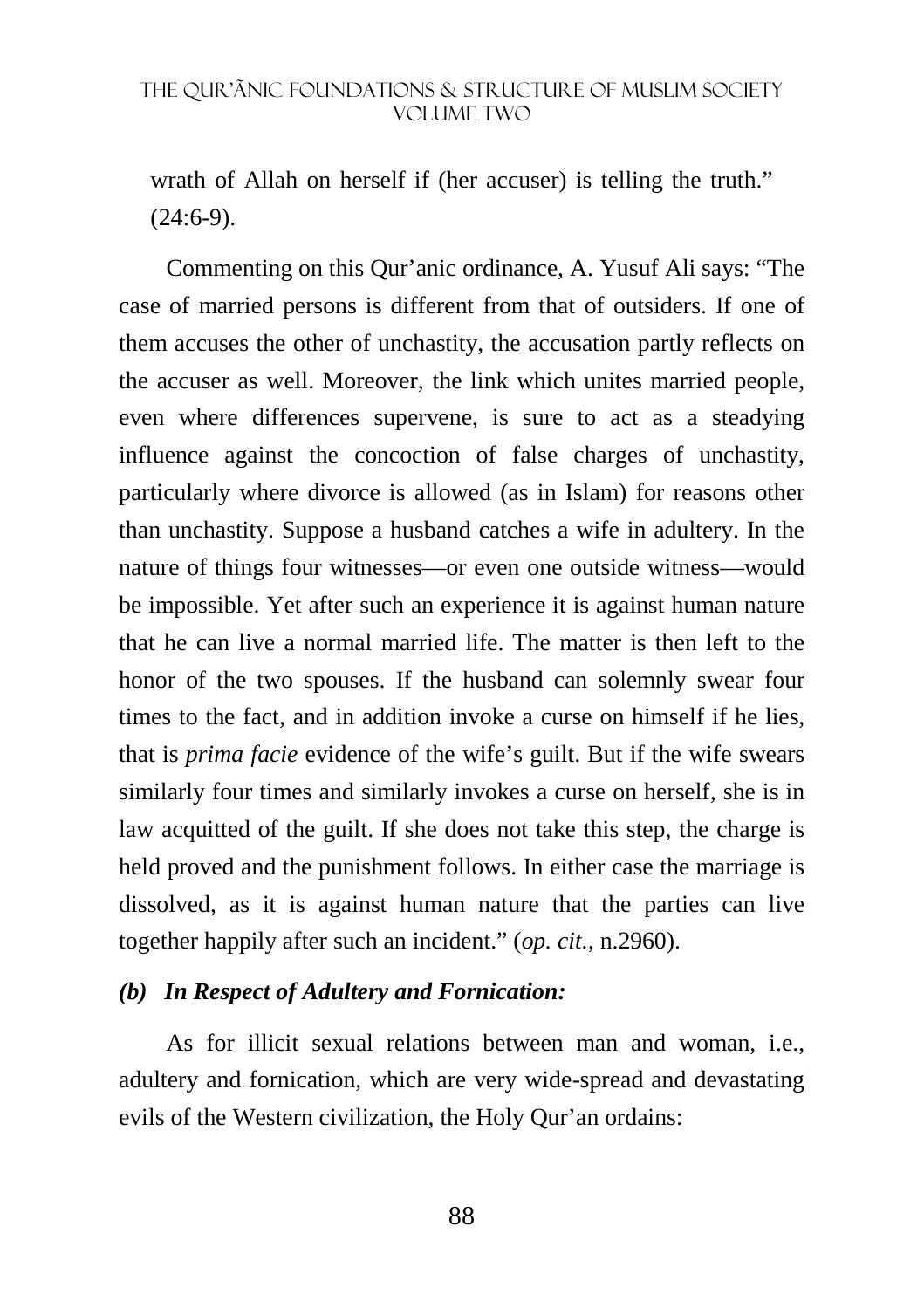ُ ة َ ي ِ الزِاني الزان َ ُ و وا د ِ ل ْ اج َ ف ُ كل ٍ د احِ َ و ا َ م ُ ْه ِنـ َ م ة َ ئ ِ م ٍ ة َ ْلد َ ج َلا َ و ْ ْذُكم ُ أْخ َ ت ا َ م ِِ ٌ َة أْف َ في ِ ين ر ِ ِ د ِ ْن الله ِ إ ْ ُم ت ْ ُ ك ُ َون ن ن ِ م ْ ُؤ ِ تـِالله ب ِ م ْ و َ الْيـَ و ِر َ ْد ْالآَخِ َ ْشه لْي َ و ا َ م ُ ه َ َذابـ َ ٌ َ ع ة ف ِ طَ ائ َ ن ِ َين م ِ ن ِ م ْ ؤ ُ الْم الز َ لا ِاني ُ ح ْكِ ن َ ِلا يـ إ ً ة َ ي ِ ان َ ز ْ أَو ً ُ ْشِرَكة ُ م ة َ ي ِ الزان َ و َ لا ا َ ه ُ ْكِح ن َ ِلا يـ إ انٍ َ ز ْ ُ ْش أَو ِرٌك م َ م ر ُ ح َ و َك ِ َى ل ذَ ل َ َين ع ِ ن ِ م ْ ؤ ُ الْم

"The woman and the man guilty of adultery or fornication, flog each of them with a hundred stripes: Let not compassion move you in their case, in a matter prescribed by Allah, if you believe in Allah and the Last Day: and let a party of the Believers witness their punishment. Let no man guilty of adultery or fornication marry any but a woman similarly guilty, or an Unbeliever; nor let any but such a man or an Unbeliever marry such a woman; to the Believers such a thing is forbidden."  $(24:2-3).$ <sup>65</sup>

Thus, the punishment prescribed for adultery and fornication is public flogging of the offenders with a hundred stripes.

Verse 3 speaks of further punishment of debarring those guilty of sexual immorality from establishing the marriage-tie in the circle of the chaste.

## *(c) In Respect of Homosexuality:<sup>66</sup>*

The Holy Qur'an says:

وَاللَّاتِي يَأْتِينَ الْفَاحِشَةَ مِنْ نِسَائِكُمْ فَاسْتَشْهِدُوا عَلَيْهِنَّ أَرْبَعَةً مِنْكُمْ فَإِنْ شَهِدُوا<br>وَاللَّاتِي َ ِ<br>بَا بہ<br>ا ي ءَ<br>ہ .<br>م .<br>-<br>-ِم<br>ِ ْ ِ<br>ئ ً<br>ً ِ<br>ب .<br>. َ ።<br>" َ َ بہ<br>. ر<br>( ْ ن ِ في<br>أ فَأَمْسِكُوهُنَّ فِي الْبُيُوتِ حَتَّى يَتَوَفَّاهُنَّ الْمَوْتُ أَوْ يَجْعَلَ اللَّهُ لَهُنَّ سَبِيلًا َ ي َ َ با<br>ا َ ْ ٍ<sup>ّ</sup> ْ ِ ب **ـ** وَاللَّذَانِ يَأْتِيَانِحَا مِنْكُمْ فَأَذُوهُمَا فَإِنْ تَابَا وَأَصْلَحَا فَأَعْرِضُوا عَنْهُمَا إِنَّ اللَّهَ كَانَ تَوَّابًا َ **∶** ي ؚ<br>ڹ ب<br>: ي ْ ن ∕' ا<br>ا ٳ في<br>أ َ َ َ ْ َ ْ َ **:** َ َ ِ َ ً رَحِيمًا ً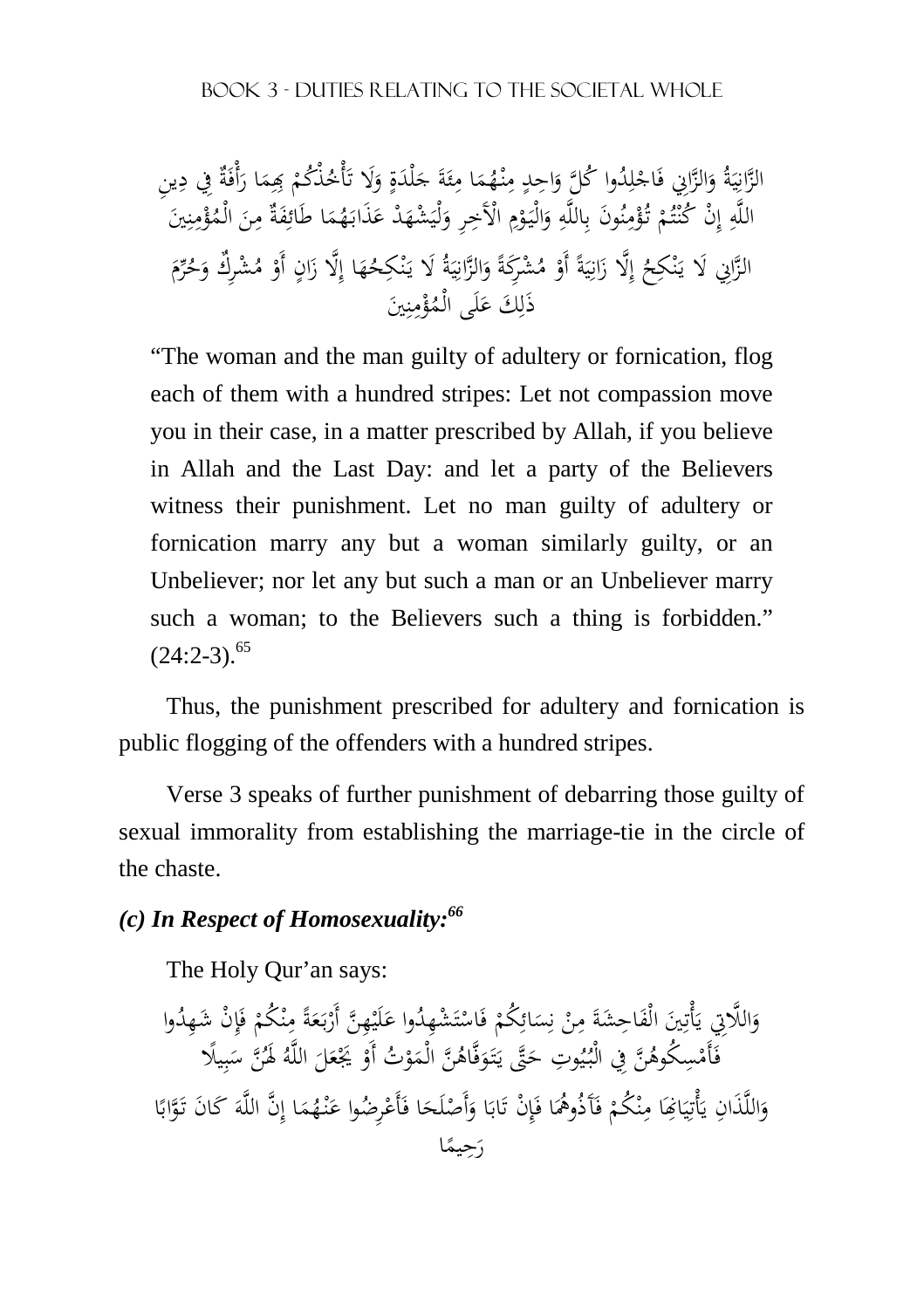"If any of your women are guilty of lewdness, take the evidence of four (reliable) witnesses from amongst you against them; and if they testify, confine them to houses until death do claim them, or Allah ordains for them some (other) way. If two men among you are guilty of lewdness, punish them both. If they repent and amend, leave them alone; for Allah is Oft-returning, Most Merciful." (4:15-16).

Commenting on verse 15, A. Yusuf Ali says: "Most commentators understand this to refer to adultery or fornication; in that case they consider that the punishment was altered to 100 stripes by the later verse 24:2. But I think it refers to unnatural crime between women, analogous to unnatural crime between men in verse 16 below; because: (1) no punishment is specified here for the man, as would be the case where a man was involved in the crime; (2) the word *al-lÉti*, the purely feminine form of *al-lati*, is used for the parties to the crime; (3) the punishment is indefinite … If we understand the crime to be unnatural crime, we might presume, in the absence of any definite order ("some other way") that the punishment would be similar to that for men in the next verse. That is itself indefinite, and perhaps intentionally so, as the crime is most shameful, and should be unknown in a well-regulated society. The maximum punishment would of course be imprisonment for life." (*op. cit*., nn. 523, 525).

#### صحا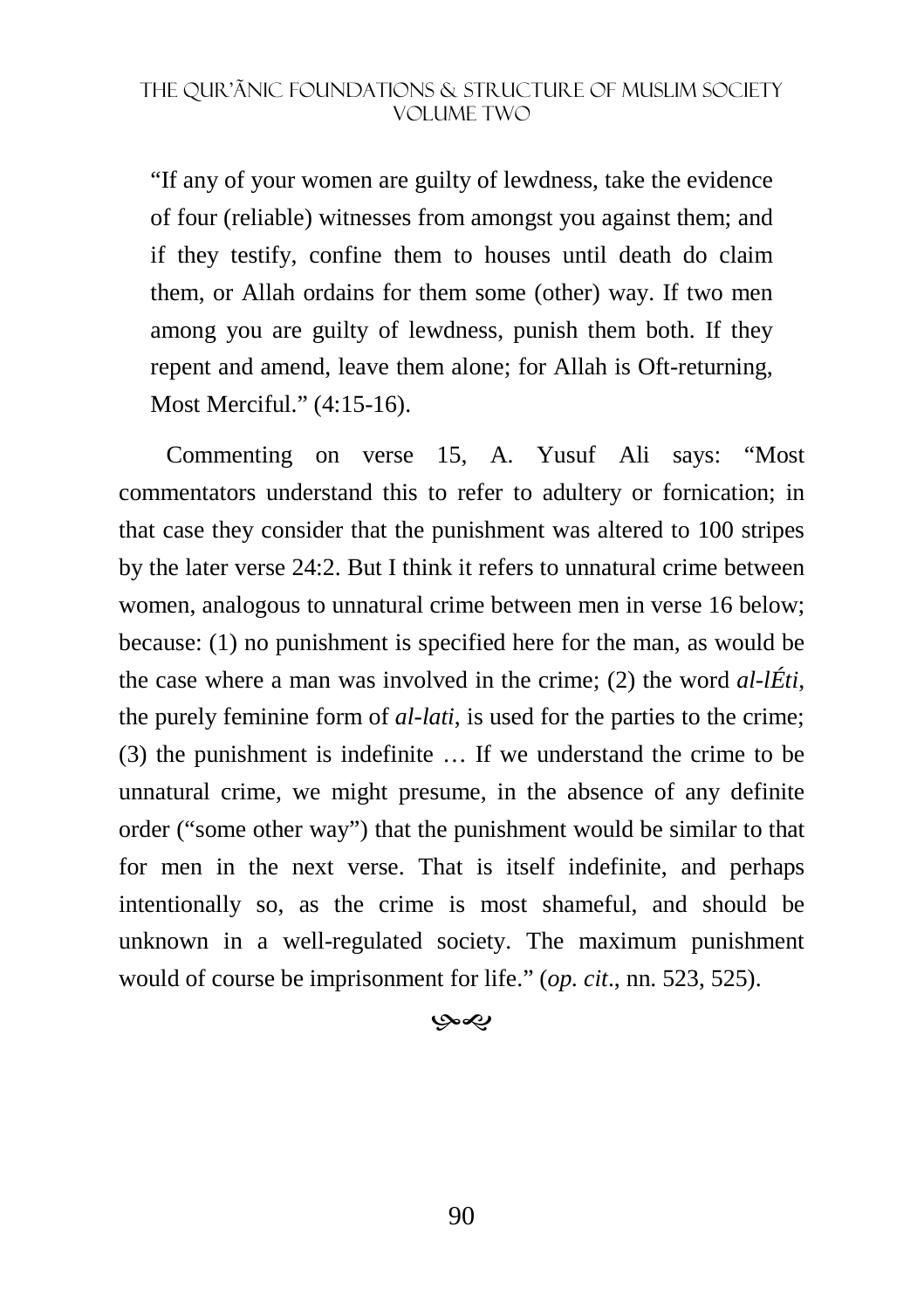#### **2. PUNISHMENTS RELATING TO PROPERTY**

## **(a) In Respect of Theft:**

The Holy Qur'an says:

ُق الس ِار َ ُ و َة الس ِارق َ و وا ُ ْطَع اق َ ف ا َ م ُ ه َ يـ ِ د ْ أَي ً اء َ ز َ ا ج َ ِ بم ا َ ب َ َ كس َ َك ًالا ن َ ن ِ م ِ الله ُ الله َ و ٌ ِزيز َ ع ٌ يم َكِ ح ْ ن َ َم اب ف َ َ ت ْ ن ِ م ِ د ْ ع َ بـ ِ ه ظُْلمِ َ َح ل ْ أَص َ ن ِ إ َ و ف َ وب الله ُ ُ ت َ ِ يـه ْ َي ل َ ع ن ِ إ َ الله ٌ ُور غَف ٌ يم َحِ ر

"As to the thief, male or female, cut off (O men of authority) his or her hands,  $67$  a meed for that which they have earned,—an exemplary punishment from Allah; and Allah is Mighty, Wise. Then whosoever repents after his wrongdoing (i.e., returns the stolen goods to, or is forgiven by the owner) and amends (his criminal attitude of stealing), verily Allah shall relent towards him. Verily Allah is Forgiving, Merciful." (5:38-39).<sup>68</sup>

## **(b) In Respect of Robbery and Bloodshed:**

The Holy Qur'an says:

إِنَّمَا جَزَاءُ الَّذِينَ يُحَارِبُونَ اللَّهَ وَرَسُولَهُ وَيَسْعَوْنَ فِي الْأَرْضِ فَسَادًا أَنْ يُقَتَّلُوا أَوْ<br>تَمَّــ أَوالِمَا تَسْمَعُونَ فِي الْمَاسَمِينَ مِنْ الْأَرْضِ فَسَيْرَ مِنْ مَاسَعَةٍ وَالْمَاسَمِينَ ءُ<br>ُ َ َ :<br>؟ ِ <u>ٔ</u> َ َ ْ َ .<br>. ي َ ر<br>ا ً .<br>. .<br>م ْ وا ُ ل ُص ي أَو َطع ُق تـ ِ يهم د أَي م ُ ُه ل ُ ْج أَر و ن َلا ٍف م ْ خ أَو ا َو ْف نـ ُ يـ ن م ِض ِ َك ْالأَر ذَل م ُ َ له ٌ ْي ز خِ ب  $\ddot{\phantom{0}}$ ْ  $\zeta$ ْ ِ <u>ب</u><br>: ْ َ .<br>-<br>-∕' ِ ْ َ ر<br>ا ِ ْ فِي الدُّنْيَا وَلَهُمْ فِي الْأَخِرَةِ عَذَابٌ عَظِيمٌ  $\ddot{\phantom{0}}$ ي .<br>. ْ َ َ َ إِلَّا الَّذِينَ تَابُوا مِنْ قَبْلِ أَنْ تَقْدِرُوا عَلَيْهِمْ فَاعْلَمُوا أَنَّ اللَّهَ غَفُورٌ رَحِيمٌ َ ِ ت<br>ا .<br>-<br>-ْ ب َ ِ ْ ْ َ **ٔ** َ

"The punishment of those who wage war against Allah and His Messenger (by violating public security for the establishment of which the Divine law has come) and go about in the land causing corruption (in terms of robbery and bloodshed) is execution (in case they are guilty of murder), or crucifixion (in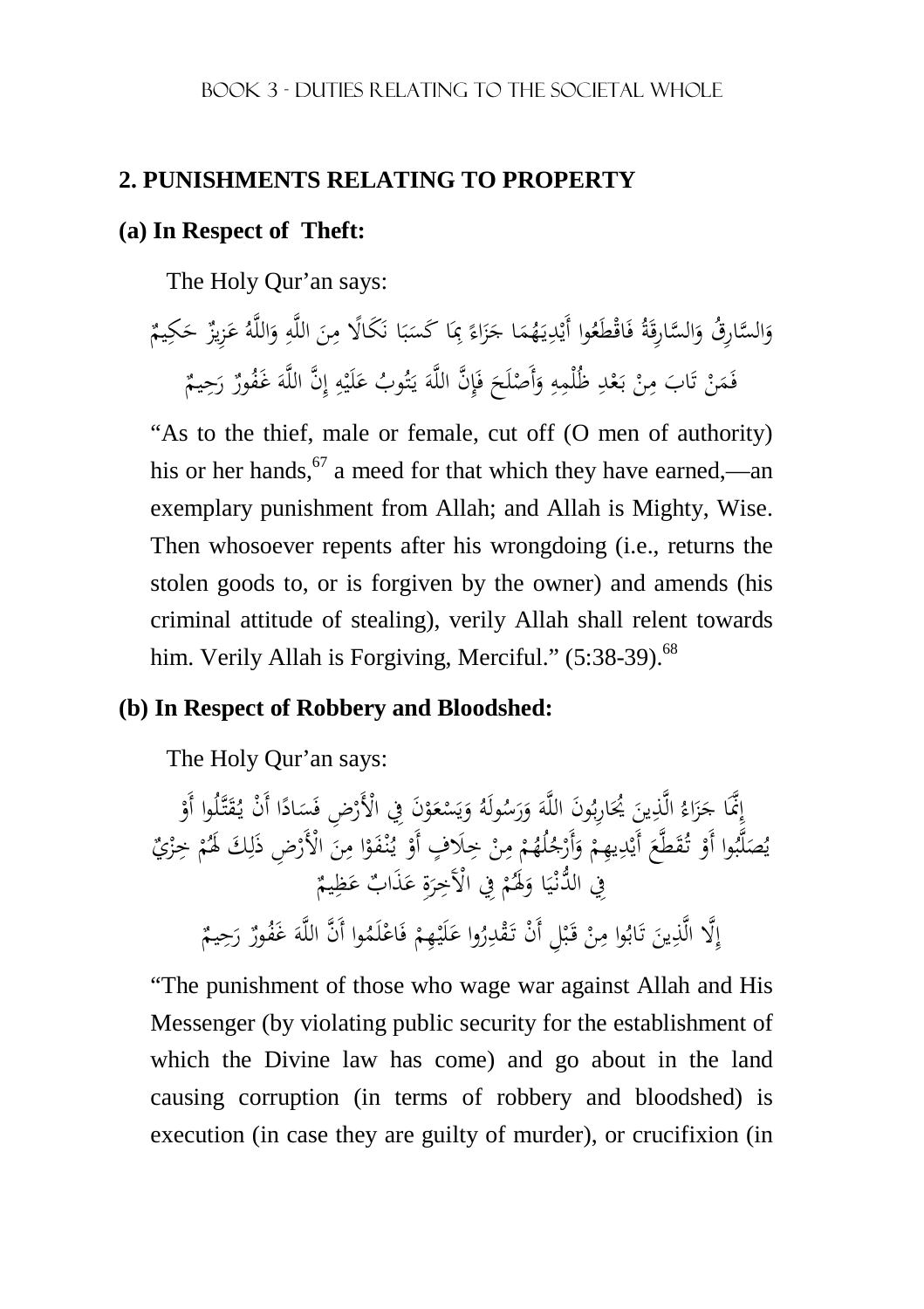case they commit murder and robbery both), or the cutting off of hands and feet from opposite sides (if they commit robbery only), or exile from the land (if the murder or robbery has not yet been committed, but the persons concerned are arrested while on the point of doing so). That is their disgrace in this world, and a heavy punishment awaits them in the Hereafter; except for those who repent before they fall into your power (i.e., prior to their arrest); in that case, know that Allah is Oft-Forgiving, Most Merciful. (He will condone their guilt in respect of the punishment which is to be received in the Hereafter)." (5:33-34).

Thus, the punishments are:

- 1. Slaying the offenders, in case murder only has been committed and no robbery has taken place.
- 2. Cutting off of the opposite hand and foot of the offender, in case robbery alone has been committed,
- 3. Crucifying the offenders, in case both robbery and murder have been committed.
- 4. Exiling the offenders, in case they are arrested in the situation of crime before the actual commission.

#### بهي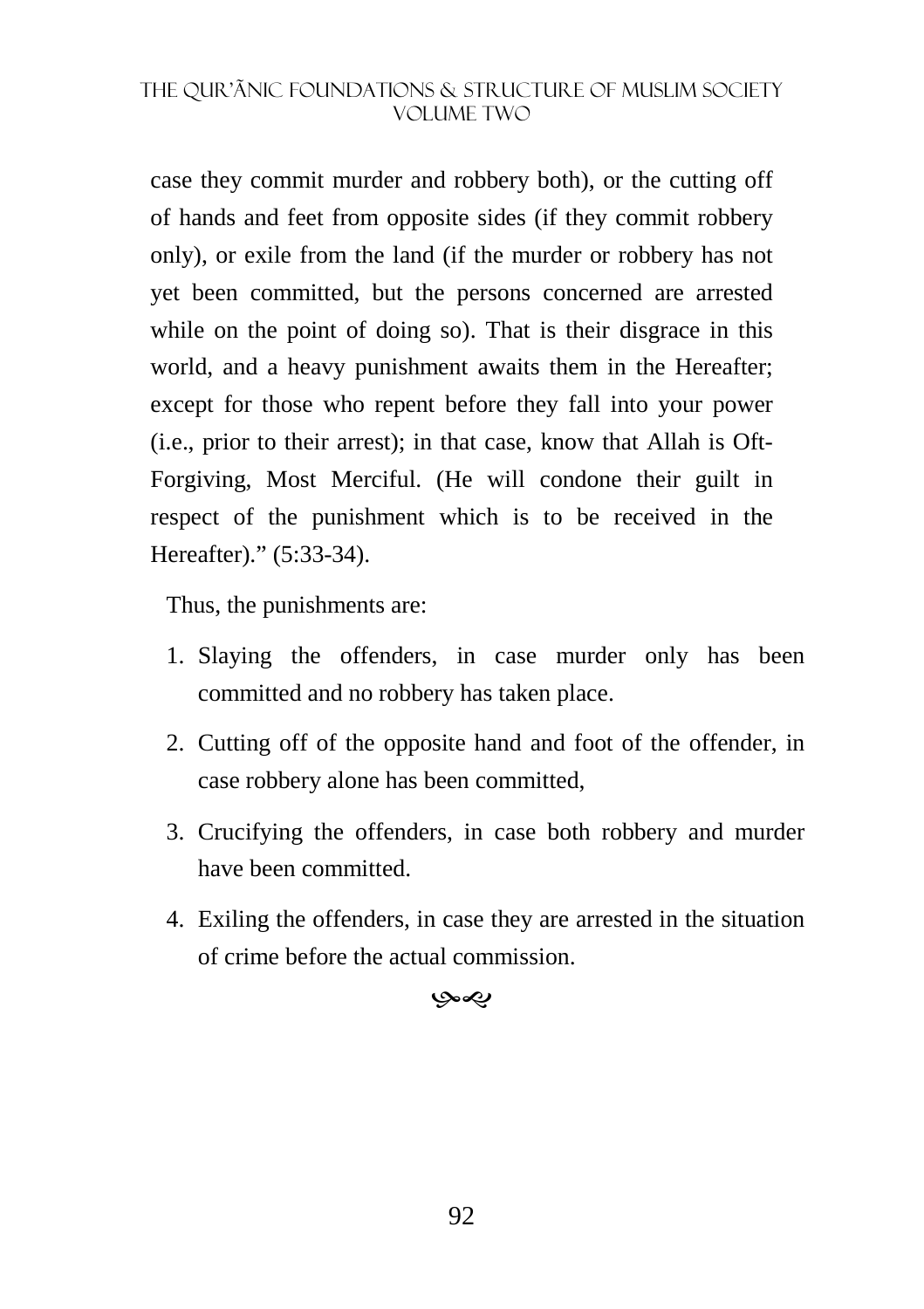#### **3. PUNISHMENTS RELATING TO LIFE**

#### **(a) In Respect of Murder:**

The Holy Qur'an says:

يَا أَيُّهَا الَّذِينَ آمَنُوا كُتِبَ عَلَيْكُمُ الْقِصَاصُ فِي الْقَتْلَى الْحُرُّ بِالْحُرَّ وَالْعَبْدُ بِالْعَبْدِ<br>وُوسط الْقَادِينَ آمَنُوا كُتِبَ عَلَيْكُمُ الْقِصَاصُ فِي الْقَتْلَى الْحُرُّ بِالْحُرَّ وَالْعَبْدُ یہ<br>ع َ :<br>ا ِ ن  $\overline{a}$ َ م<br>په ْ َ ِ  $\frac{1}{2}$ Ï. .<br>م ِ ب **:** ب َ َ ِ ْ ب َ ب وَالْأُنْثَى بِالْأُنْثَى فَمَنْ عُفِيَ لَهُ مِنْ أُخِيهِ شَيْءٌ فَاتِّبَاغٌ بِالْمَعْرُوفِ وَأَدَاءٌ إِلَيْهِ بِإِحْسَانٍ<br>يَانَ تَقْصُرُونَ مِنْ مُنْ عُفِيَ لَهُ مِنْ أُخِيهِ شَيْءٌ فَاتِّبَاغٌ بِالْمَعْرُوفِ وَأَدَاءٌ إ ث .<br>. َ ث .<br>. ِ<br>با ب .<br>-<br>-م<br>پر ِ<br>پ ِ .<br>-ِ ِم<br>ٍ ْ َ ُ ْ َ ب :<br>. َ ِم<br>ٍ ْ ٍٍ<br>ٍا  $\ddot{\phantom{0}}$ ِ<br>پ ب ذَلِكَ تَخْفِيفٌ مِنْ رَبِّكُمْ وَرَحْمَةٌ فَمَنِ اعْتَدَى بَعْدَ ذَلِكَ فَلَهُ عَذَابٌ أَلِيمٌ ِ ِ :<br>-ٍ<br>ื้ ْ بول ر<br>ـ َ َ  $\ddot{\phantom{0}}$ ا<br>ا ت ْ ا<br>ا ْ َ َ َ ؚ<br>ٳ ْ وَلَكُمْ فِي الْقِصَاصِ حَيَاةٌ يَا أُولِي الْأَلْبَابِ لَعَلَّكُمْ تَتَّقُونَ َ  $\ddot{\phantom{0}}$ َ ي َ يا<br>.  $\ddot{\cdot}$ <sup> $\mathbf$ </sup> َ َ

"O you who believe! The Law of Equality is prescribed to you in cases of murder: the free for the free, the slave for the slave, the woman for the woman.<sup>69</sup> But if any remission is made<sup>70</sup> by the brother (i.e., the heirs of the murdered person), then grant any reasonable demand, and compensate him (in the form of blood-money) with handsome gratitude. This is a concession<sup>71</sup> and a Mercy<sup>72</sup> from your Lord. After this, whoever exceeds the limits shall be in grave penalty. In the Law of Equality there is (saving of) Life to you (as it cuts the roots of endless bloodfeuds) oh you men of understanding, that you may restrain yourselves." (2:178-179).

There are two points contained in these verses:

- a. Punishment for murder is the taking of the murderer's life.
- b. If, however, the heirs of the murdered person agree without any compulsion, the law of mercy can be allowed to operate on the basis of reasonable monetary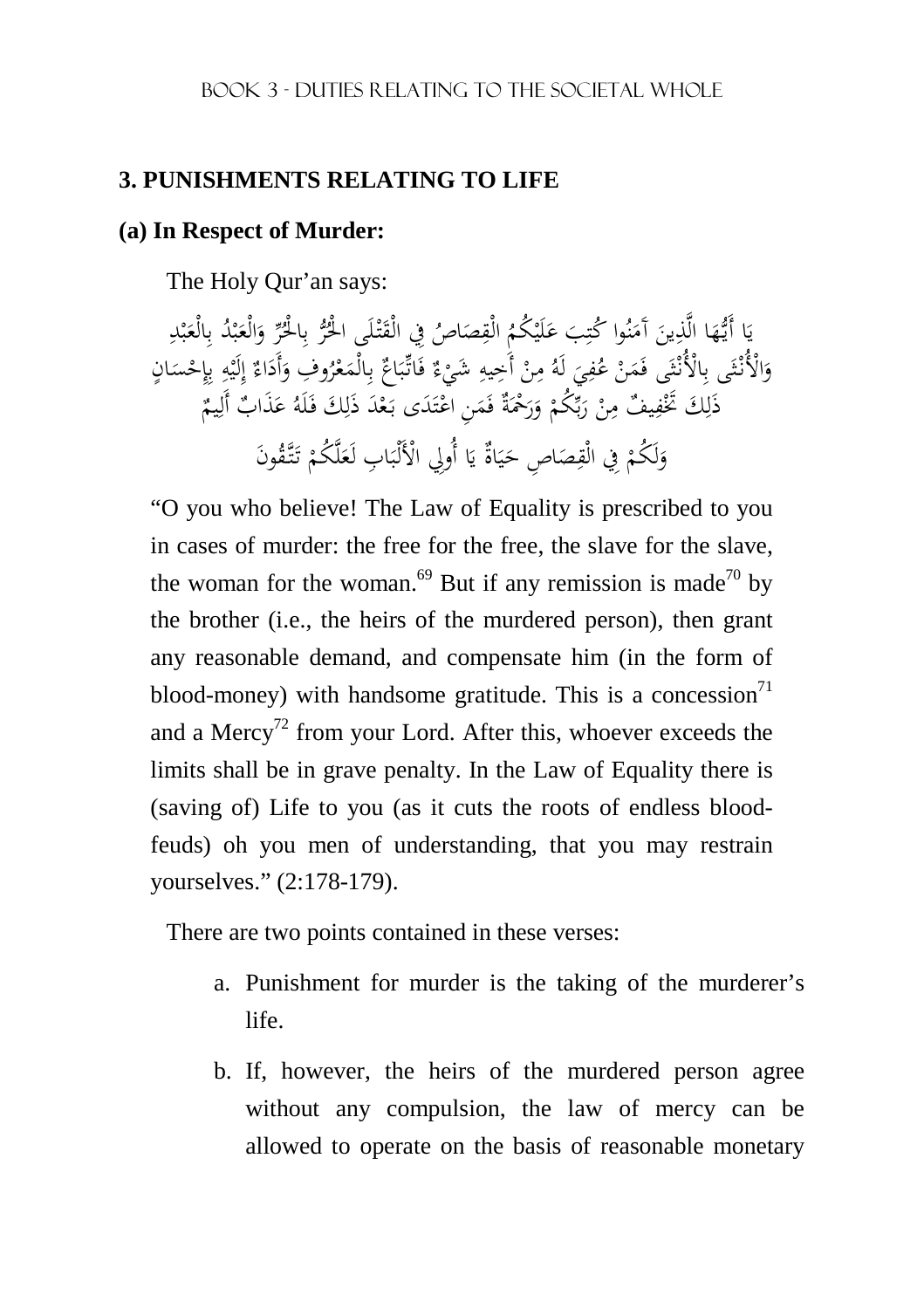compensation to the heirs,—that with a view to ward off worse evils; —and the government will allow it.

## **(b) In Respect of Mutilation:**

The Holy Qur'an says:

ا َ ن ْ بـَ َكت َ و ْ ِهم ْ َي ل َ ع ا َ ف أَن ِيه َ ْس ب ِس ِ النـف ْ َْ َين النـف الْع َ َْين <sup>و</sup> ِ ِالْع َف ب ْ ْالأَن َ ِف و ْ ْالأَن ِ ْالأُذُ َن ب َ و ْالأُذُنِ ِ ب الس ن َ الس و ن ِ ب َ وح ُ ر ُ ْ الج َ اص و ٌ َ ِص ق ْ ن َ َم د َق ف َ َص ت ِ ه ِ ب َ و ُ فـ ةٌ َه َ َكفار ُ لَه ْ ن َ م َ و ْ َ لم ْ ُكم ا يح َ ْ َ ِ بم َل َ ْز أَنـ ُ َك الله ِ أُولَئ َ ف ُ م ُ َون ه ُ م ِ الظال

"We ordained therein for them: 'Life for life, eye for eye, nose for nose, ear for ear, tooth for tooth, and wounds equal for equal'. But if any one remits the retaliation by way of charity, it is an act of atonement for himself. And if any fail to judge by (the light of) what Allah has revealed, they are (no better than) wrongdoers."  $(5:45)$ .<sup>73</sup>

This verse prescribes the Law of Equality in connection with murder as well as in respect to loss of, or damage to, the limbs of the human body caused by one person to another.

However, as in the case of murder, the permission of foregoing, in the interest of moral excellence, the right of demanding the enforcement of the Law of Equality has been given to the aggrieved party.

بهي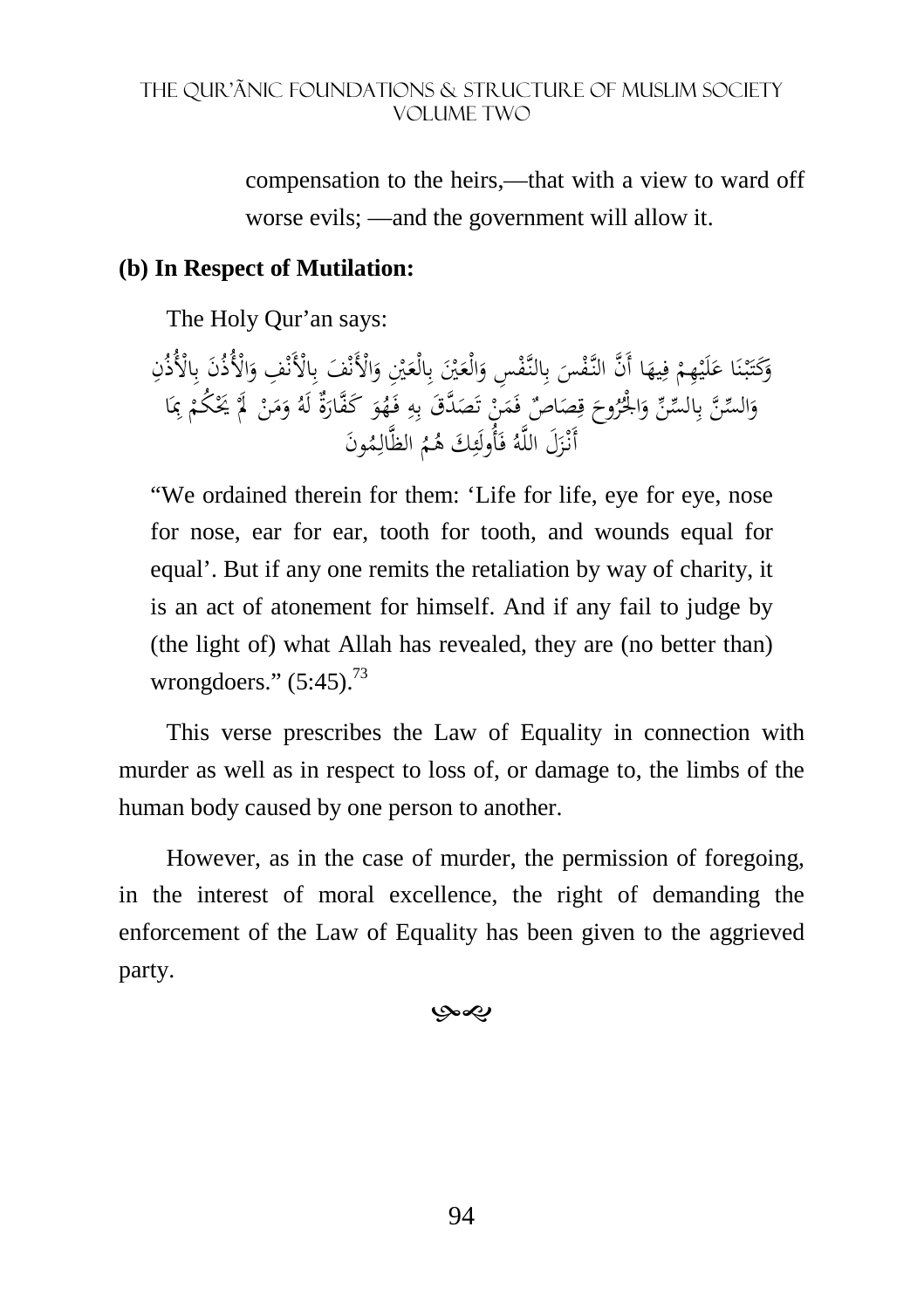## Chapter 2 PUNISHMENTS PER TAINING TO THE interests of the state

#### **TREASON**

Concerning the crime of treason, the Holy Qur'an says:

إِنَّمَا جَزَاءُ الَّذِينَ يُحَارِبُونَ اللَّهَ وَرَسُولَهُ وَيَسْعَوْنَ فِي الْأَرْضِ فَسَادًا أَنْ يُقَتَّلُوا أَوْ<br>تَمَّــ أَوالِمَا تَسْمَعُونَ فِي الْمَاسَمِينَ مِنْ الْأَرْضِ فَيَّسَمَعُونَ فِي الْمَوْضِ وَيَسْمَعُو ءَ اللَّذِينَ يُحَارِبُولَ اللَّهُ وَرَسُولُهُ وَيَسْتَعُولُ فِي الأَرْضِ فَسَادًا أَنْ يَا<br>نَهُ \* شَيَ \* فَي مُهُو مُسَبِّدَ : شَيْءٌ وَصَعَبَ الْمُؤْثَّلِ الْمُؤْثَّلِ الْمُؤْثَّلِ الْمُؤَثَّلِ الْمُؤ َ َ :<br>آ ِ <u>ٔ</u> ہ<br>. َ َ ْ َ .<br>. ي َ ر<br>ا <u>:</u> .<br>. .<br>م ْ وا ُ ل ُص ي أَو َطع ُق تـ ِ يهم د أَي م ُ ُه ل ُ ْج أَر و ن م َ لا ٍف خِ أَو ا َو ْف نـ ُ يـ ن م ِض ِ َك ْالأَر ذَل م ُ َ له ٌ ْي ز خِ ب  $\ddot{\phantom{0}}$ ْ  $\zeta$ ْ ِ <u>ب</u><br>: ْ َ .<br>-<br>-∕' **ٔ** ْ َ ر<br>أ ِ ْ فِي الدُّنْيَا وَلَهُمْ فِي الْأَخِرَةِ عَذَابٌ عَظِيمٌ  $\ddot{\phantom{0}}$ ي .<br>. ْ َ َ َ إِلَّا الَّذِينَ تَابُوا مِنْ قَبْلِ أَنْ تَقْدِرُوا عَلَيْهِمْ فَاعْلَمُوا أَنَّ اللَّهَ غَفُورٌ رَحِيمٌ َ ِ <u>ت</u> .<br>-<br>-ْ ب َ ِ ْ ْ َ **ٔ** َ

"The punishment of those who wage war against Allah and His Messenger (in respect of endangering the security of the State established under the Divine Law) and strive with might and main for mischief through the land, is: execution, or crucifixion, or the cutting off of hands and feet from opposite sides, or exile from the land: that is their disgrace in this world, and a heavy punishment is theirs in the Hereafter; except for those who repent before they fall into your power: in that case, know that Allah is Oft-Forgiving, Most Merciful." (5:36-37).

A. Yusuf Ali comments on this verse thus: "For the double crime of treason against the State, combined with treason against Allah, as shown by overt crimes, four alternative punishments are mentioned, any one of which is to be applied according to circumstances: viz., execution (cutting off of the head), crucifixion, maiming, or exile.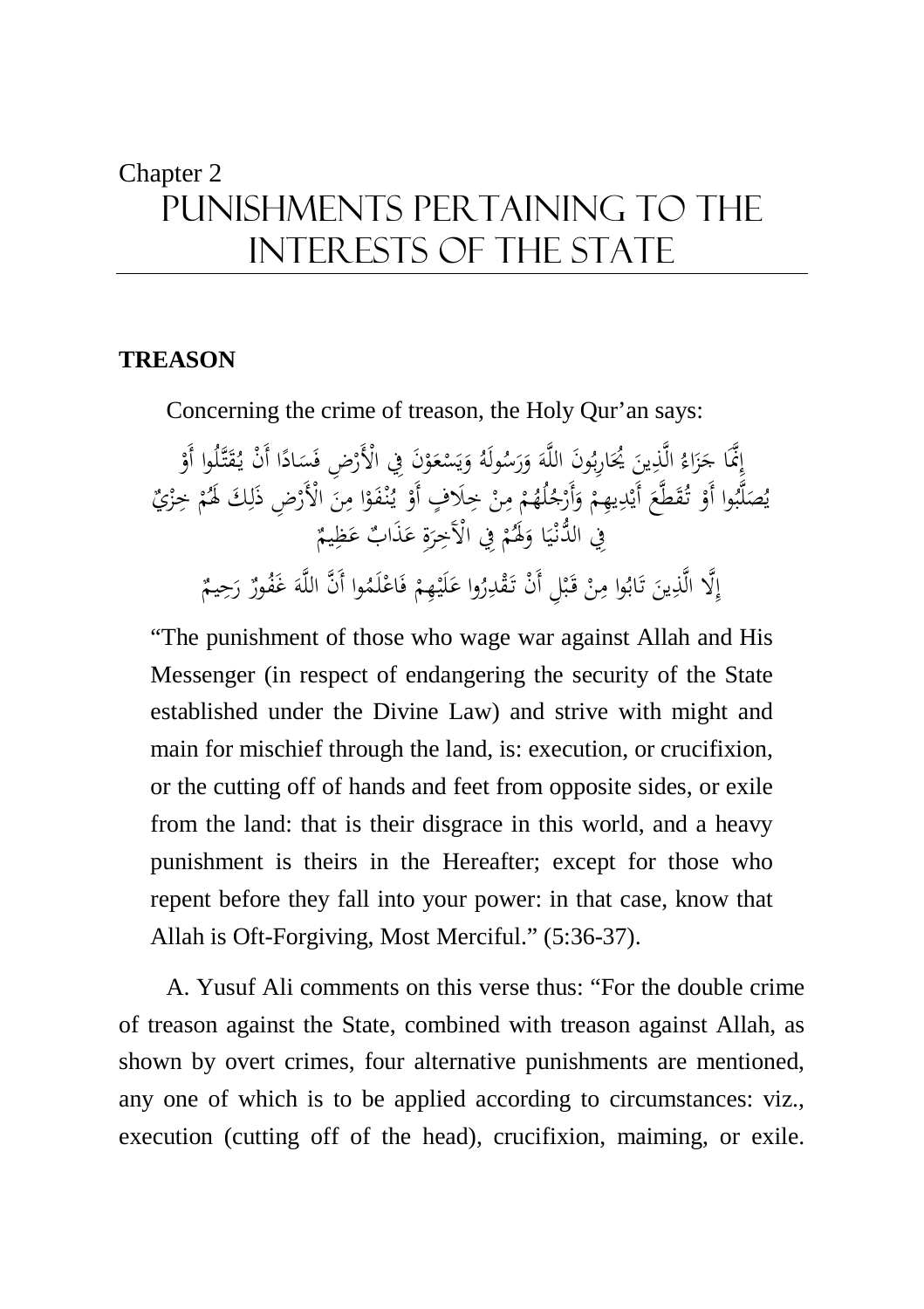These were features of the Criminal Law then and for centuries afterwards, except that tortures such as 'hanging, drawing, and quartering' in English Law, and piercing of eyes and leaving the unfortunate victim exposed to a tropical sun, which was practised in Arabia, and all such tortures, were abolished. In any case sincere repentance before it was too late was recognized as a ground of mercy."<sup>74</sup> (*op. cit*., n. 738).

صحب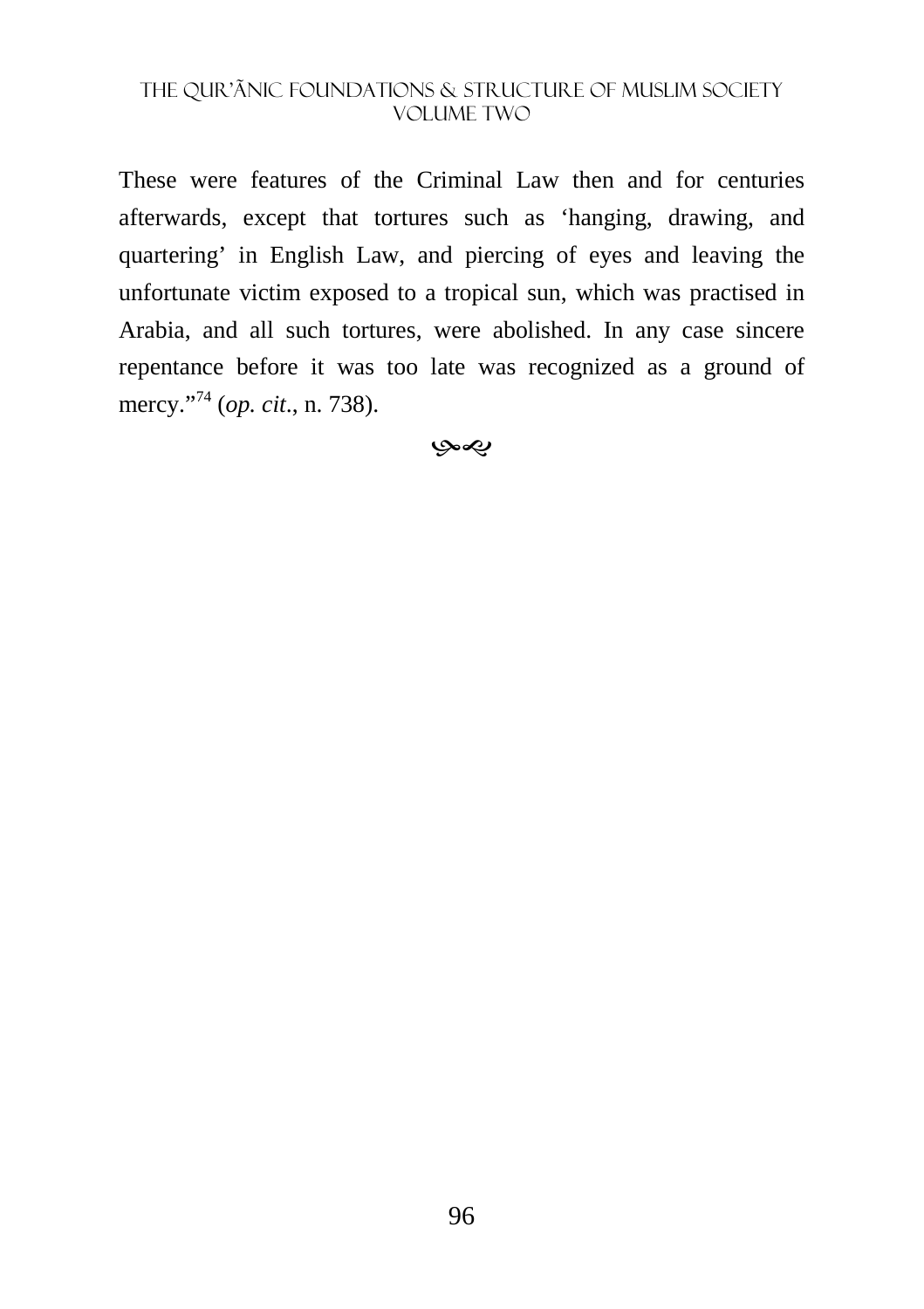# ENDNOTES

<u>.</u> 1 All those duties which relate to economic matters and which have been listed in the previous sections are also directly related here.

 $2^{2}$  Exhortations to this effect have been repeatedly and emphatically made in the Holy Qur'an, both in the form of injunctions and otherwise, and have been quoted in detail on pp. 316-319 (QFSMS II, Book II).

<sup>3</sup> According to Islamic Law, *al-ZakÉh* is leviable annually on all Muslims of means, at the rate of 2½% on all un-invested wealth like silver, gold, jewellery (in the view of Hanafi Law), cash, commercial goods and debts receivable. It is not imposed on the value of built-up houses, tools of the artisan—including industrial machinery, and agricultural implements. (For detailed laws concerning this tax, reference may be made to *FatÍ al-BÉrÊ*, the Commentary on BukhÉrÊ's *ØaÍÊÍ*, vol. 4 in *hadith* literature, and to *HedÉya* in Hanafi law: chapters on *al-ZakÉh*).

It may be noted here that the institution of *al-ZakÉh*, as it exists today, is in urgent need of recasting and re-evaluation.

<sup>4</sup> That *al-ZakÉh* is a welfare-tax is borne out explicitly by verse 9:60, quoted elsewhere.

The Holy Qur'an further mentions the aim of this tax in terms of the "eradication of economic fear and sorrow." It says:

ن ِ إ َ ين ِ ال وا ذ ُ ن َ ُوا آَم ل َمِ ع َ ِ ات و َ الصالحِ وا ُ ام َ أَق َ ا َ و الصَلاة ُ َو آَتـ َ َ و َكاة الز ْ م ُ َ له ْ م ُ ه ُ ر ْ أَج َ ْد ن عِ ْ م ِ َ ر َلا َ ٌف و ْ و َ ْ خ ِهم ْ َي ل َ ع َلا َ و ْ م ُ ُ َون ه ن َ ز ْ َيح

"Lo! those who believe and do deeds of righteousness and establish (regular) Prayer and pay *al-ZakÉh*, their reward is with their Lord. On them (as a community) shall be no fear, nor shall they grieve (i.e., they shall not suffer from fear and sorrow, either in respect of their Salvation in the Hereafter as individuals, or in respect of their collective economic life on the earth)." (2:277).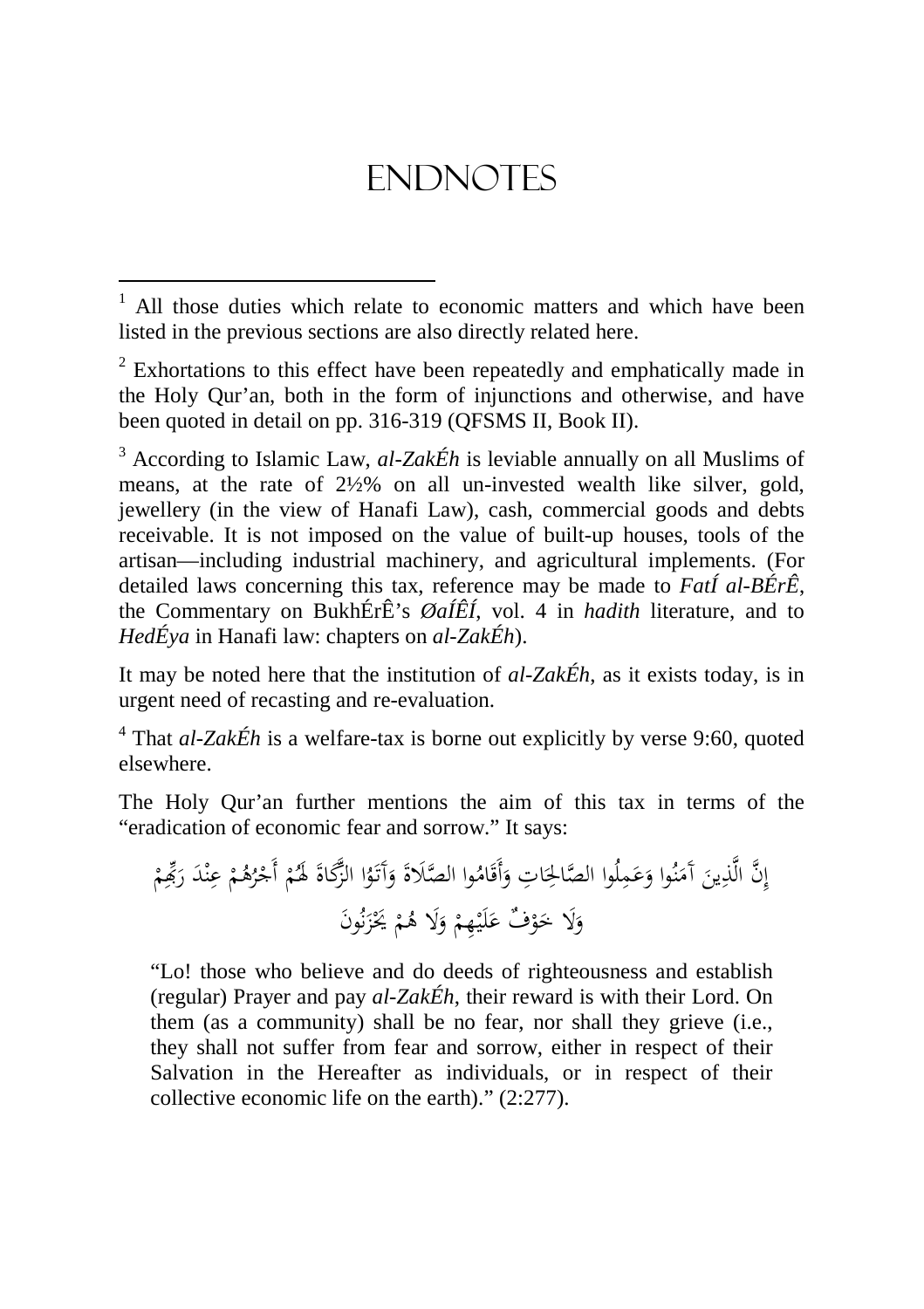<sup>5</sup> Other verses on *al-ZakÉh*, where the command has been repeated, are: 22:78; 24:56; 33:33; 73:20.

That this has been God's Law since all time, and forms one of the bases of economic welfare, has been affirmed in the following verses: 2:43; 2:83; 19:13; 19:31; 19:55; 21:73; 98:5.

6 See: *Fath al-BÉrÊ*, vol. 4, p.117.

7 See: BukhÉrÊ's ØaÍÊÍ, BÉb al-ZakÉh.

<sup>8</sup> *Cf:* 

َ ين ِ ُ َون الذ ق ِ ْف ن ُ في يـ ِ ِ اء السر ِ اء الضر َ و

"Those who spend (freely), whether in prosperity, or in adversity;" (3:133)

<sup>9</sup> *Cf:* 

ْ لَن الُوا َ ن َ تـ الْ تى ِبر َ ح وا ُ ق ِ ْف ن ُ ِ تـ ا َون مم ب ُتحِ

"By no means shall you attain righteousness unless you give (freely) of that which you love; …" (3:92).

وَلَكِنَّ الْبِرَّ مَنْ ... آَتَى الْمَالَ عَلَى حُبِّهِ ... أُولَئِكَ الَّذِينَ صَدَقُوا <sup>10</sup> ِ :<br>ا ِ ا<br>ا  $\overline{\phantom{a}}$  $\overline{a}$ َ ً ب َ .<br>-َ

"… but it is (true) righteousness … to spend of your wealth, out of love for Him … Such are they who are sincere (in their Faith); such are the God-fearing." (2:177).

<sup>11</sup> For references, see: Ibn Hazm's  $al$ -*MoÍallÉ*, vol. 6, p. 156.

 $12$  It should be clearly noted that an 'Islamic State' is only that state which is dedicated to the mission of Islam and is governed solely and comprehensively by the Islamic norms, principles and laws.

<sup>13</sup> Ibn Hazm: al-*MoÍallÉ,* vol. 6, p. 158.

<sup>14</sup> Such verses have been already quoted. See pp. 316-319 (QFSMS II, Book II); etc.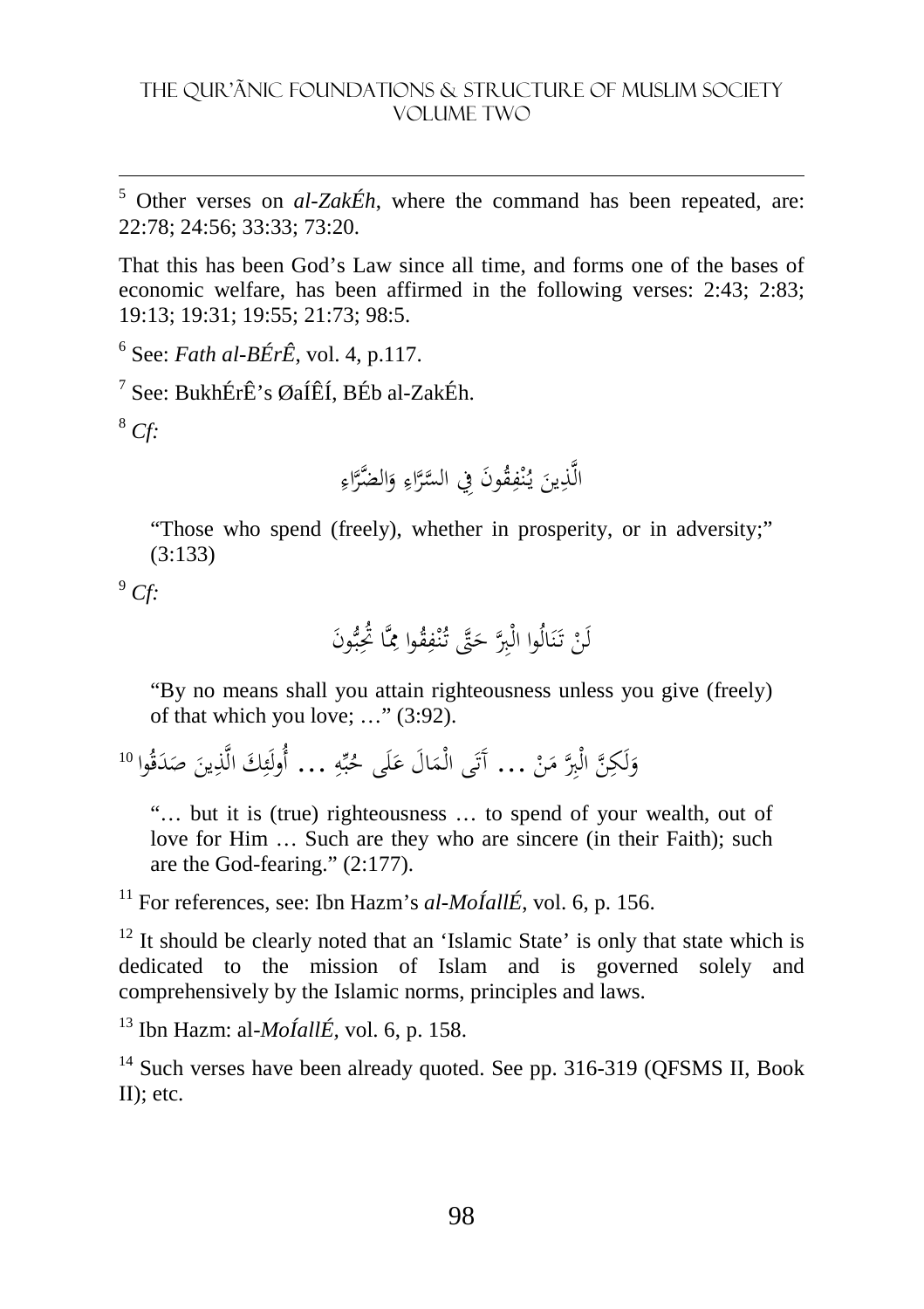<sup>15</sup> For the *hadith*, refer to: Tirmizi, *Sunan*, vol. 2, p. 345; BukhÉrÊ: *ØaÍÊÍ*, vol. 2, pp. 243, 541; AbË DÉ'Ëd: *Sunan*, vol. 2, p. 501 . For Islamic Law, refer to such books as *al*-*HedÉya*, vol. 2, p. 289, etc.

<sup>16</sup> It may also be noted that the Holy Our'an lays down the law of commercial morality in 2:282.

<sup>17</sup> 11:38 – ُ َع َ ْصن ي َ َك و ُْل الْف ا َ ُكلم َ و ر َ م ِ ه ْ َي ل َ ع َلأٌ َ م ْ ن ِ م ِ ه ِ م ْ َو قـ وا ُ ِخر َ ُ س ْه ن َ م َال ِ ْن ق ِ إ وا ُ ر َ ْخ َس ت نا ِ ا م ن ِ إ َ ف ُ ر َ ْخ َس ن ْ ْ ُكم ن ِ م ا َ َ كم َون ُ ر َ ْخ َس ت

"He began to build the Ark and everytime some nobles of his people passed him by, they ridiculed him. He said, 'Though you ridicule us now, we will certainly ridicule you as you do us'."

 $1821.80 -$ 

<u>.</u>

ُ اه َ ن ْ لم َ ع َ َ و ة َ ْع نـ َ ص ٍوس ُ لَب ْ لَ ُكم ْ ُكم َ ِصن ْ ُح ت ِ ل ْ ن ِ م ْ ُكم أْسِ َ ب ْ َل َه فـ ْ ُم ت ْ َون أَنـ ُ ر َشاكِ

"It was We who taught him the making of coats of mail for your benefit, to guard you from each other's violence: will you then be grateful?"

 $34 \cdot 10 -$ 

َ ْد لَق َ و ا َ ن ْ يـ َ آَتـ َ ود ُ او َ د نا َ ْض م ًلا ِ ف ا َ ي ُ ال َ ب ُ أَو ج ِبي ِ ه َ ع َ م َ ر ْ الطيـ َ و أَلَنا َ و ُ لَه َ ِيد د َ ْ الح

"We gave Dawud great favour from Us: 'O mountains and birds! Echo with him in his praise!' And We made iron malleable for him."

<sup>19</sup> "Sending down" of iron may have reference to the meteoric origin of this metal in ages gone by.

 $20$  God is unseen. But the Messengers of God also having been referred to as "unseen", the verse seems to refer to the present industrial age which began after the last Messenger (Muhammad) had departed and had become "unseen", and which saw the enemies of Islam in such power through industrialization that industrialization and technological advancement on a higher scale alone could have saved the Muslims from the defeat and decline which they suffered during the nineteenth and the early twentieth centuries and which has been the source of the ruin of Islam and Muslims up to this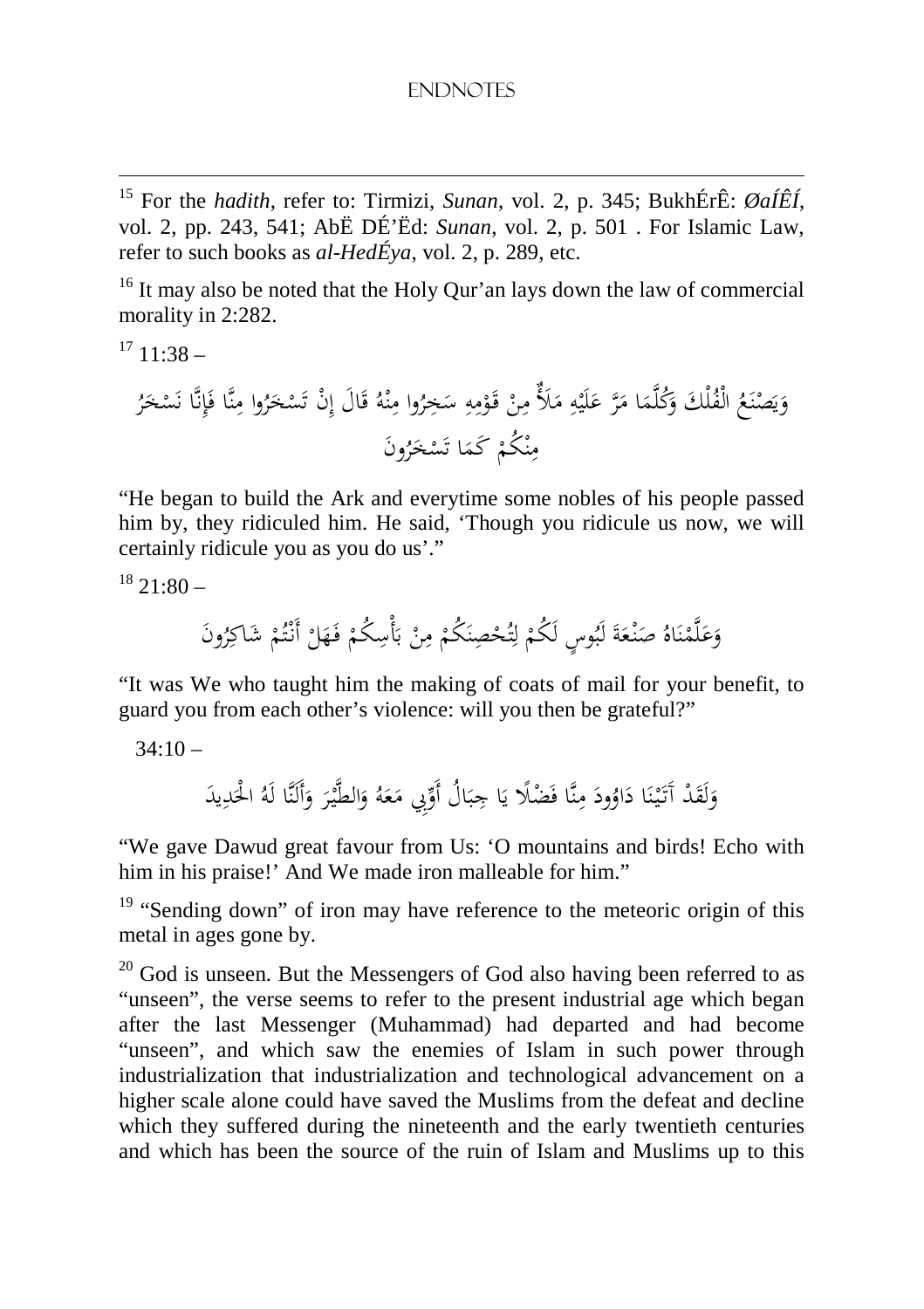day. Indeed, if the Muslims had maintained their lead in physical sciences and technology as wise followers of the Holy Qur'an, they would never have fallen on evil days and would have continued to maintain their international supremacy. Their failure, however, spelled their destruction as a world-power and led ultimately to those servile conditions which have progressively assisted in the de-Islamisation of the rising generations of Muslims, until non-Islamic and even anti-Islamic ideologies are now being foisted on free Muslim countries.

<sup>21</sup> *MufradÉt al-Qur'an by ImÉm RÉghib; TÉj al-'Órus*; Lane's *Arabic-English Lexicon*.

كَيْ لَا يَكُونَ دُولَةً بَيْنَ الْأَغْنِيَاءِ مِنْكُمْ <sup>22</sup> .<br>. يا<br>. ي ة<br>أ ِ ∶' ي ِ ْ ن ِ<br>ِم

<sup>23</sup> Muslim: *ØaÍÊÍ*, vol. 2, p. 31.

<sup>24</sup> *HedÉya*, vol. 4, p. 47.

<u>.</u>

<sup>25</sup> *MishkÉt al-MaÎÉbÊÍ*, vol. 1., pp. 247, 248.

<sup>26</sup> *Ibid*., vol. 1., p. 248.

<sup>27</sup> *Ibid*., vol. 1., p. 247.

<sup>28</sup> Lane's *Arabic-English Lexicon*.

<sup>29</sup> According to Lane's *Lexicon:*

"In general, those who are termed *Ulu al-Amr* of the Muslims, are those who superintend the affairs of such with respect of religion, and everything conducing to the right disposal of their affairs."

 $30$  See pages 3-5.

<sup>31</sup> See *Sura al-FÉtiÍaÍ* (Chapter 1) and other prayers taught by the Holy Qur'an.

<sup>32</sup> *Cf*. 6:57, 12:67; etc.

إِنِ الْحُكْمُ إِلَّا لِلَّهِ يَقْصُّ الْحَقَّ وَهُوَ خَيْرُ الْفَاصِلِينَ ِ ِ بہ<br>ا َ َ َ ْ َ ِ .<br>م

"Authority and control belong to Allah only, He declares the Truth and He is the Best of Judges." – 6:57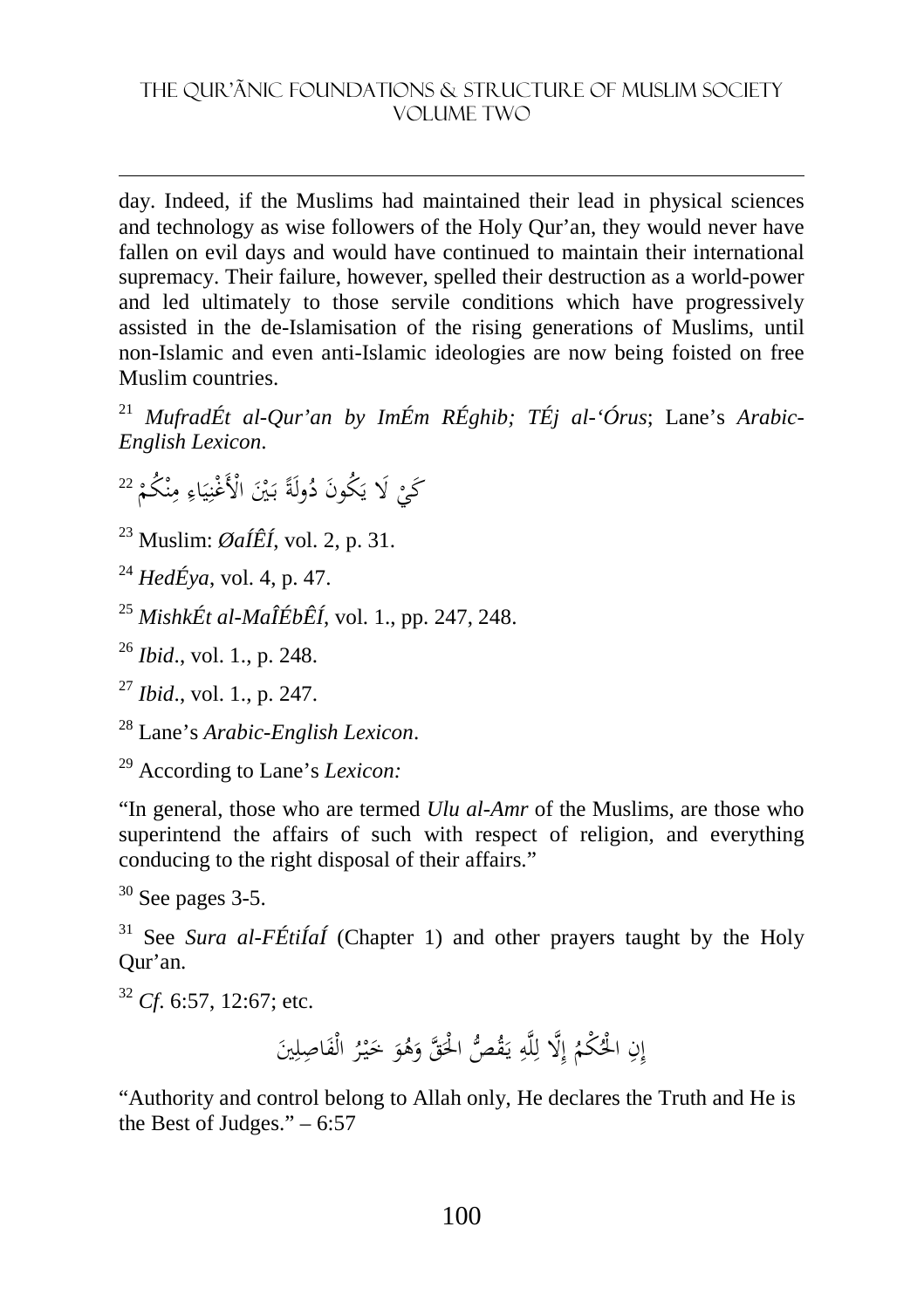إِنِ الْحُكْمُ إِلَّا لِلَّهِ عَلَيْهِ تَوَكَّلْتُ وَعَلَيْهِ فَلْيَتَوَكَّلِ الْمُتَوَكِّلُونَ ِ<br>ٍ ٳ ⊿<br>ٍ ْ َ َ ْ َ َ َ  $\ddot{\phantom{0}}$ َ َ

"Authority and control belong to Allah only, in Him I put my trust, and let all those who put their trust, put it in Him alone."

<sup>33</sup> i.e., dissemination and propagation of the teachings of Islam, from the pulpit and the platform and through the press, the radio and the television, with a view to persuading and inspiring the people in respect of the Islamic Way of Life.

<sup>34</sup> Lane's *Lexicon.*

<sup>35</sup> Arnold Toynbee: *A Study of History*, Abridgement of Volumes I-VI by D.C Somervell, *ed*., 1946, p. 400.

 $36$  See (4) (b), as also other references on this topic.

 $37$  See p. 52.

 $3859·9$  –

<u>.</u>

َ ين ِ الذ َ و وا ُ وء َ بـ َ تـ َ ان الدار َ َ ْالإِيم َ و ْ ن ِ م ْ ِهم ِ ل ْ ب َ َون قـب ُ يحِ ْ ن َ م َ ر َ اج َ ه ْ ِهم ْ لَي َلا إ ِ َ ُ َون و د َيجِ في ِ ْ م ِ ِوره ُ د ُ ص ً ة َ اج َ ح ا ِ مم وا ُ َون أُوت ُ ر ِ ث ْ ؤ ُ يـ َ َى و ل َ ع ْ ِهم ُسِ ْف أَنـ ْ لَو َ ان و َ ك َ ْ م ِِ ٌ ة َ اص َ َص ْ خ ن َ م َ َوق و ُ ش ح ْ ي ُ َف نـ ِ ه سِ َك ِ أُولَئ َ ف ُ م ُ َون ه ُ ح ِ ل ْ ف ُ الْم

"Those who before them, had homes (in Madinah) and had adopted the faith, - show their affection to such as came to them for refuge, and entertain no desire in their hearts for things given to the (latter), but give them preference over themselves, even though poverty was their (own lot). And those saved from the covetousness of their own souls – they are the ones that achieve prosperity."

 $39$  42:38, quoted on p. 52.

<sup>40</sup> "The concept of 'trusts' covers the principle that offices should go only to the really deserving." (*RuÍ al-Ma'ÉnÊ*, vol. 5, p. 64).

 $41$  3:110 –

ْ كْنْتُمْ خَيْرَ أُمَّةٍ أُخْرِجَتْ لِلنَّاسِ تَأْمُرُونَ بِالْمَعْرُوفِ وَتَنْهَوْنَ عَنِ الْمُنْكَرِ وَتُؤْمِنُونَ بِاللَّهِ ت **ٔ** َ **∶** َ <u>ۃ</u> َ ْ ٍ<br>م ْ  $\epsilon$ ت<br>ا َ َ **ٔ** ن ن ِ ْ َ ⊿<br>≀ ب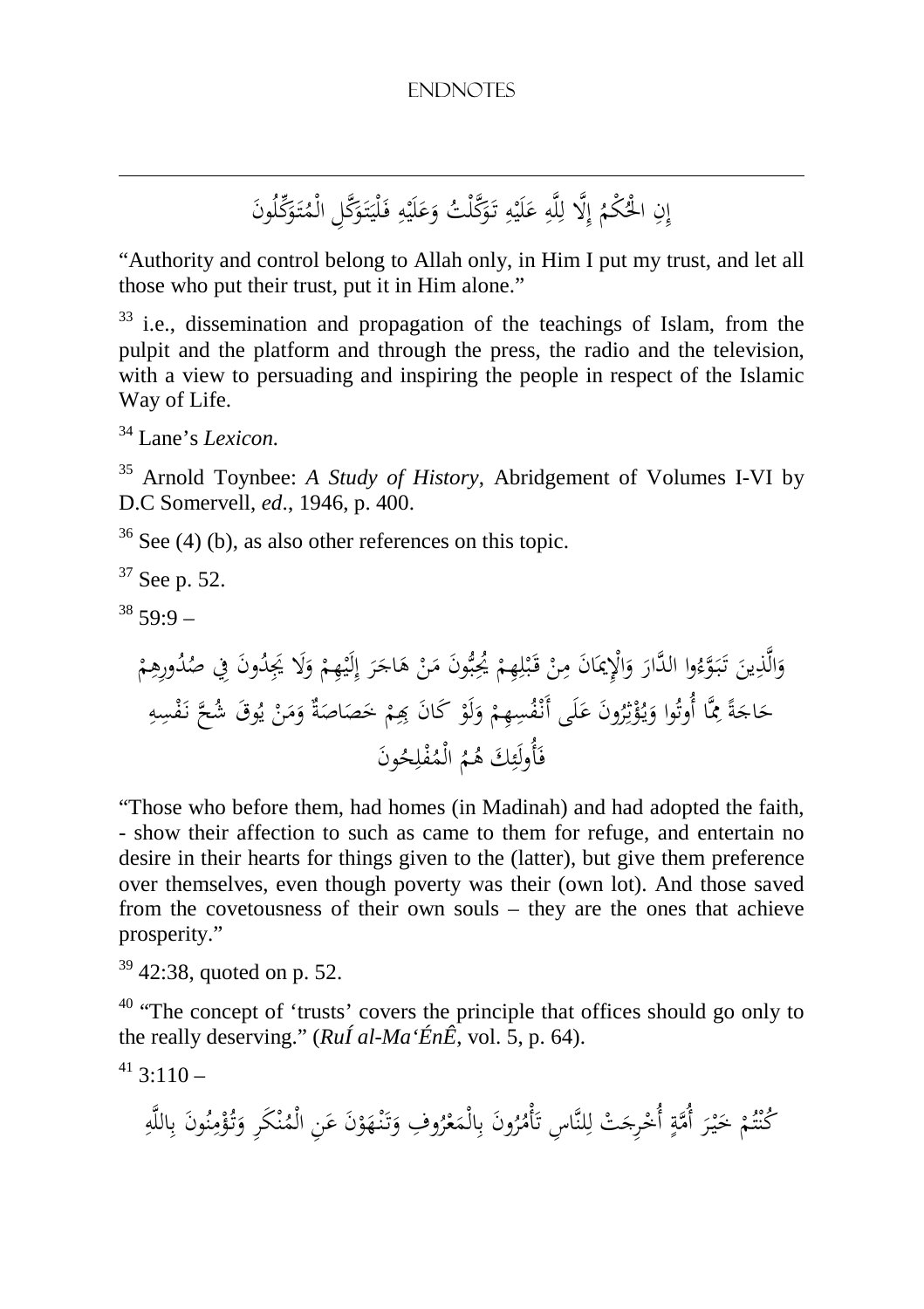"You are the best nation ever to be produced before mankind. You enjoin the right and forbid the wrong and have iman in Allah…"

 $22:41 -$ 

<u>.</u>

:<br>ا الَّذِينَ إِنْ مَكَّنَاهُمْ فِي الْأَرْضِ أَقَامُوا الصَّلَاةَ وَأَتَوُا الزَّكَاةَ وَأَمَرُوا بِالْمَعْرُوفِ وَنَهَوْا عَنِ الْمُنْكَرِ ِ ِ ْ ر<br>( َ ة<br>م ا َ  $\overline{\phantom{a}}$ َ ْ  $\ddot{\phantom{0}}$ ْ َ َ َ **:** ن <u>ہ</u> وَلِلَّهِ عَاقِبَةُ الْأُمُورِ ِ<br>ل ل َ  $\ddot{\cdot}$ ب ِ َ

"(They are) those who, if We establish them firmly on the earth, will establish salat and pay zakat, and command what is right and forbid what is wrong. The end result of all affairs is with Allah."

 $42$  Basic education in Islam shall have to be provided to every Muslim citizen of the State, as we shall see shortly.

<sup>43</sup> This refers to the punishment of the offenders by the Islamic State.

<sup>44</sup> The punishments prescribed by the Holy Our'an for different offences have been given in Part 3.

<sup>45</sup> The Arabic word is *asma'*, plural of "*ism*". The commentators of the Holy Qur'an explain this word to mean: "the attributes of things and their descriptions and their characteristics, the attributes of a thing being indicative of its nature". (See: Saiyid Qutb's Commentary named *FÊ-ÚilÉl il-Qur'an*, p. 126).

<sup>46</sup> Already quoted on p. 52.

<sup>47</sup> The eminent *MuÍaddith* Daw'oodi has deduced the necessity of the development of agriculture from the verse under reference (See: *'AinÊ*: Commentary on BukhÉrÊ's *ØaÍÊÍ* vol. 5, p. 712).

<sup>48</sup> It may be emphasized here that Islam being the religion of Unity, it does not recognize any distinction between the "religious" and the "secular". The distinction made here is purely nominal, and not functional.

<sup>49</sup> It maybe remarked here that the present-day Islamic theological education is unbalanced, defective and narrow in conception; while the secular education that is being imparted in the Muslim countries is breeding, because of its wrong orientation, aimlessness and even un-Islamic and anti-Islamic bias. (For a detailed discussion, see the author's: *The Present Crisis in Islam and Our Future Educational Programme*).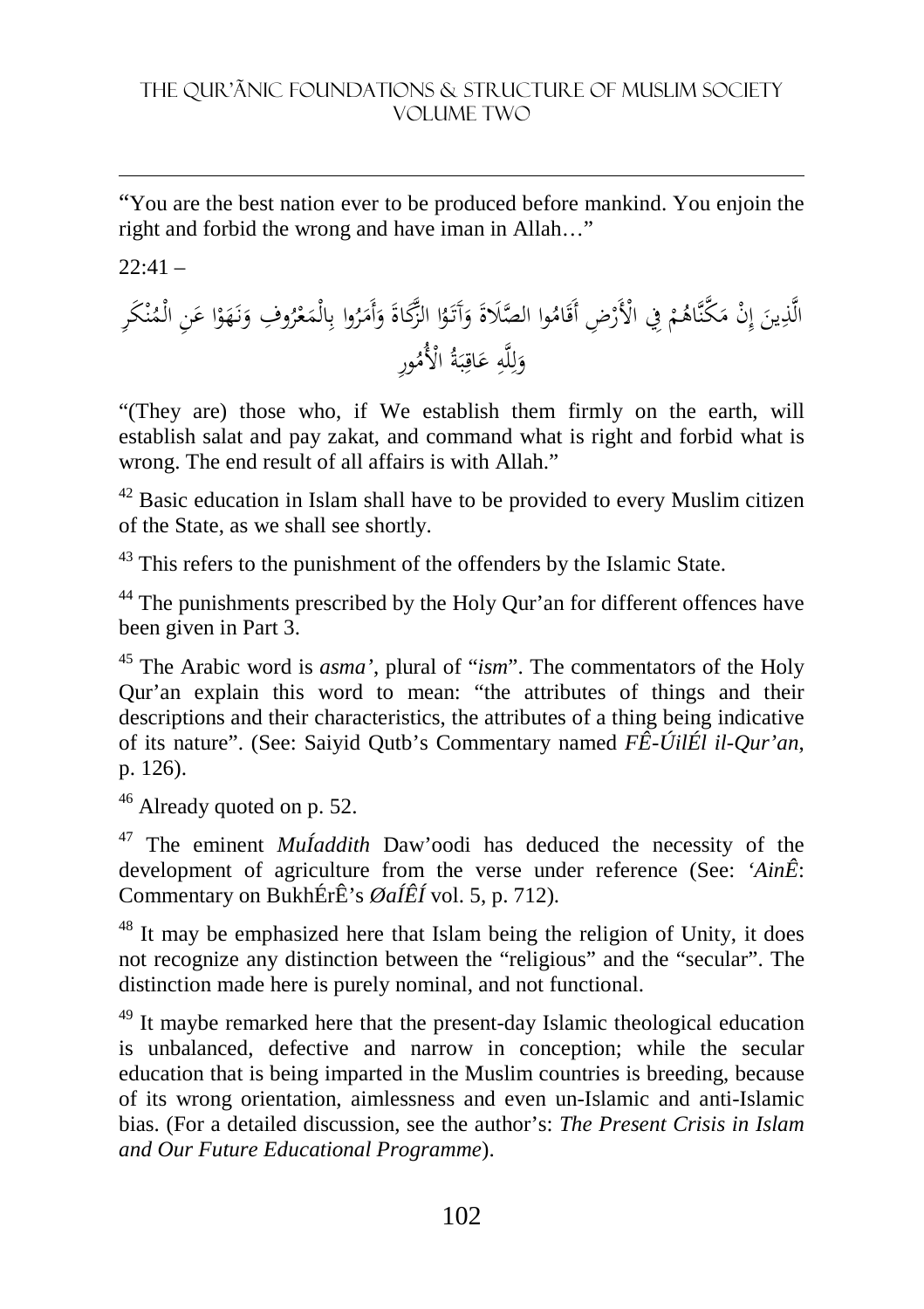#### **ENDNOTES**

<sup>50</sup> Ref: comments on this verse in  $RuI$  al-Ma'ÉnÊ, vol. 1. It should also be noted that every government which wields authority as a delegated privilege, is, in the very nature of the case, a trustee of the democratic rights of the people.

<sup>51</sup> Punishments shall be stated shortly. See pp. 85-96.

<sup>52</sup> The Holy Our'an recognizes no tribal, racial, linguistic or regional distinctions as a basis for political divisions. 49:13 –

يَا أَيُّهَا النَّاسُ إِنَّا خَلَقْنَاكُمْ مِنْ ذَكَرٍ وَأُنْثَى وَجَعَلْنَاكُمْ شُعُوبًا وَقَبَائِلَ لِتَعَارَفُوا إِنَّ أَكْرَمَكُمْ يا<br>. َ ْ ن ِ<br>مُ َ ِم ئة<br>أ ث .<br>. َ ْ َ َ َ ً َ ِ<br>ئا  $\ddot{\cdot}$ ب َ َ َ َ ً<br>أ ِ ْ َ َ َ عِنْدَ اللَّهِ أَتْقَاكُمْ إِنَّ اللَّهَ عَلِيمٌ خَبِيرٌ ن <u>ہ</u> ْ َ ِ َ ب َ

"Mankind! We created you from a male and female, and made you into peoples and tribes so that you might come to know each other. The noblest among you in Allah's sight is the one with the most taqwa. Allah is All-Knowing, All-Aware."

<sup>53</sup> See pp. 24-26.

<u>.</u>

 $54$  Our'an 2:143, quoted on p. 50.

<sup>55</sup> That this is a necessary condition for every social order for being healthy and strong has been referred to in the following verse which emphasizes that deviation of the economic order of a community from the "just mean" leads to disaster as regards the very existence of that community. God says:

> ْ وَكَمْ أَهْلَكْنَا مِنْ قَرْيَةٍ بَطِرَتْ مَعِيشَتَهَا َ  $\ddot{\phantom{0}}$ ð. .<br>-ِم<br>ِ <u>ہ</u> یا<br>: ي ر<br>. َ َ َ .<br>أ ِ  $\overline{a}$

"And how many populations We destroyed, whose way of life and livelihood became reckless (leading to corruption) …" (28:58).

<sup>56</sup> Let it be noted that the Holy Qur'an does not make ownership of *private property an obligation*.

<sup>57</sup> *Cf*. Prescription of punishments for theft, robbery, etc. (pp 91-92).

<sup>58</sup> Speaking of the Qur'anic law of inheritance, Macknaughten observes in the 'Preliminary Remarks' to his "*Principles and Precedents of Mohammedan Law*"; "... indeed it is difficult to conceive any system containing rules more strictly just and equitable."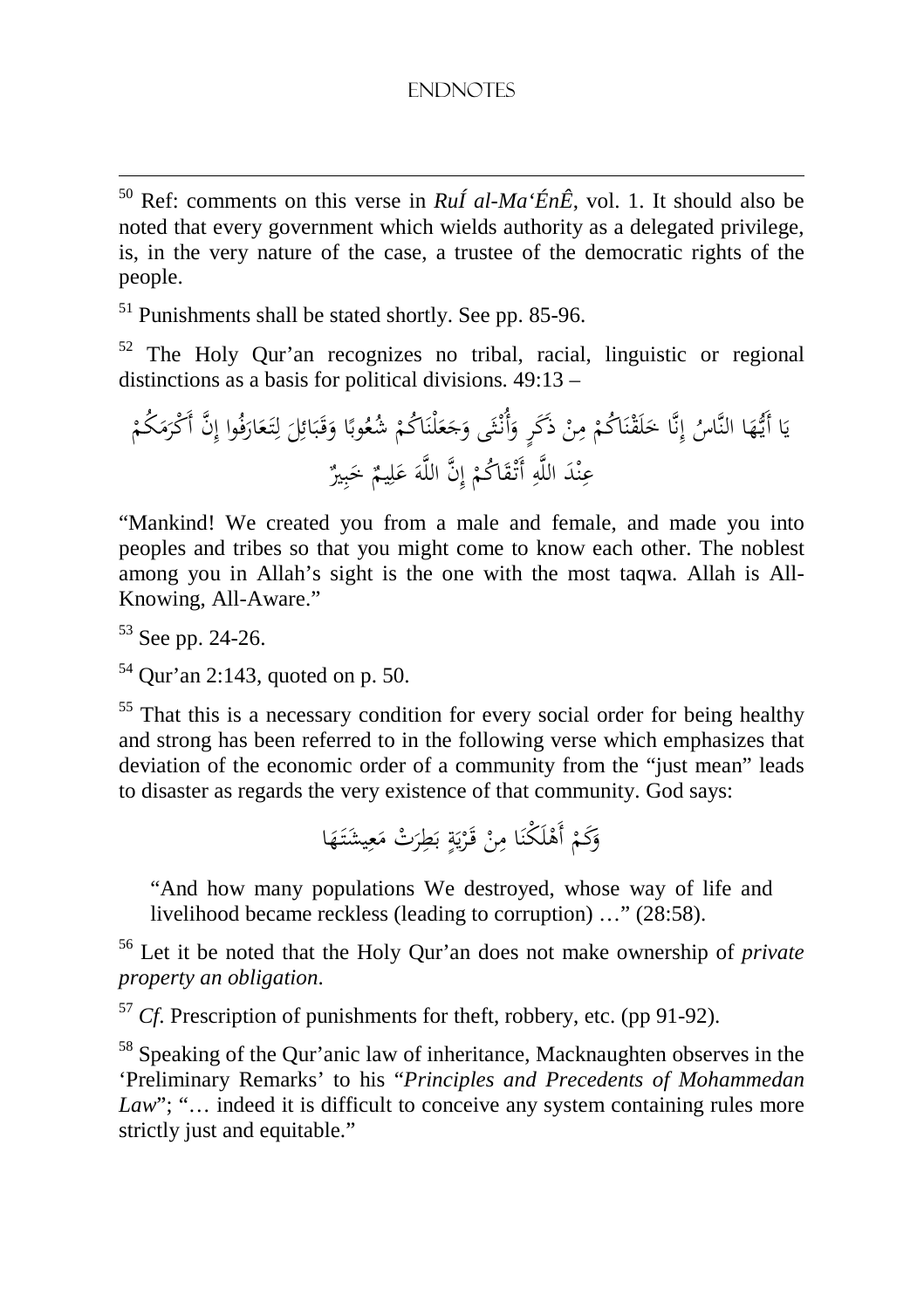<sup>59</sup> Reference has been made to this duty on p. 76.

<sup>60</sup> See: BukhÉrÊ: *ØaÍÊÍ*, vol. 1, p. 275; *MishkÉt al-MaÎÉbÊÍ* vol. 1., pp. 242, 290,

<sup>61</sup> See: pp. 12, *et foll.*

 $62$  See: 2:274 –

<u>.</u>

 $\ddot{\phantom{0}}$ الَّذِينَ يُنْفِقُونَ أَمْوَالَهُمْ بِاللَّيْلِ وَالنَّهَارِ سِرًّا وَعَلَانِيَةً فَلَهُمْ أَجْرُهُمْ عِنْدَ رَبِّمِمْ وَلَا خَوْفٌ عَلَيْهِمْ ِ ِ ن ْ َ **ا** ْ ي َ َ ًة<br>م ∶' ي  $\ddot{\mathbf{u}}$ َ َ ْ َ ْ ْ ا<br>ا ن ْ ر<br>ا َ ْ َ ْ َ وَلَا هُـمْ يَحْزَنُونَ َ ْ ن َ <u>ٔ</u>

"Those who give away their wealth by night and day, secretly and openly, will have their reward with their Lord. They will feel no fear and will know no sorrow."

 $63$  The provision of basic necessities to every citizen forms such an important part of the Qur'anic teaching that even the right of the individual to private ownership of wealth and of private enterprise can be curtailed by the State Authority in case there is no other way to meet that objective, as the eminent jurist Ibn Hazm affirms. (See: *al-MoÍallÉ*, vol. 6, p. 156).

<sup>64</sup> Punishments for other offences. prescribed by the Islamic Code of Law, are traceable to the *hadith* or to the deductions of the Muslim Jurists. (See: *al-TÉj al-JÉme' li al-UÎËl).* 

<sup>65</sup> The Holy Qur'an takes a very strong view of fornication and adultery, because they seriously damage the social health and because the Qur'anic Guidance has already provided such conditions of life as totally nullify the normal incentives to commit such crimes.

 $66$  Mark the severe condemnation of sodomy in 7:81-84, 29:28-30, etc.

ْ ن ُكم ِ ُ َون إ أْت َ لَت َال َ ج ً الر ة َ و ْ شه َ ْ ن ِ م ونِ ُ د ِ اء َ النس ْ ل َ ب ْ ُم ت ْ أَنـ ٌ م ْ َو ُ َون قـ ِرف ْ ُس م ا َ م َ ان و اب َ ك َ َ َ و َ ج ِ ه ِ م ْ قـ لا َو ِ ْ أَن إ الُوا َ ق ْ م ُ وه ُ ِرج ْ أَخ ْ ن ِ م ْ ُكم ِ ت َ ي ْ َر قـ ْ م ُ ِنـه إ ٌ اس َ َون أُن ُ َطَهر ت َ يـُ اه َ ن ْ يـَ أَنجْ َ ف ُ َه ل ْ أَه َ ِلا و إ ُ َه أَت َ ر ْ َ ْت ام َكان َ ن ِ م َ ِِرين اب َ الْغ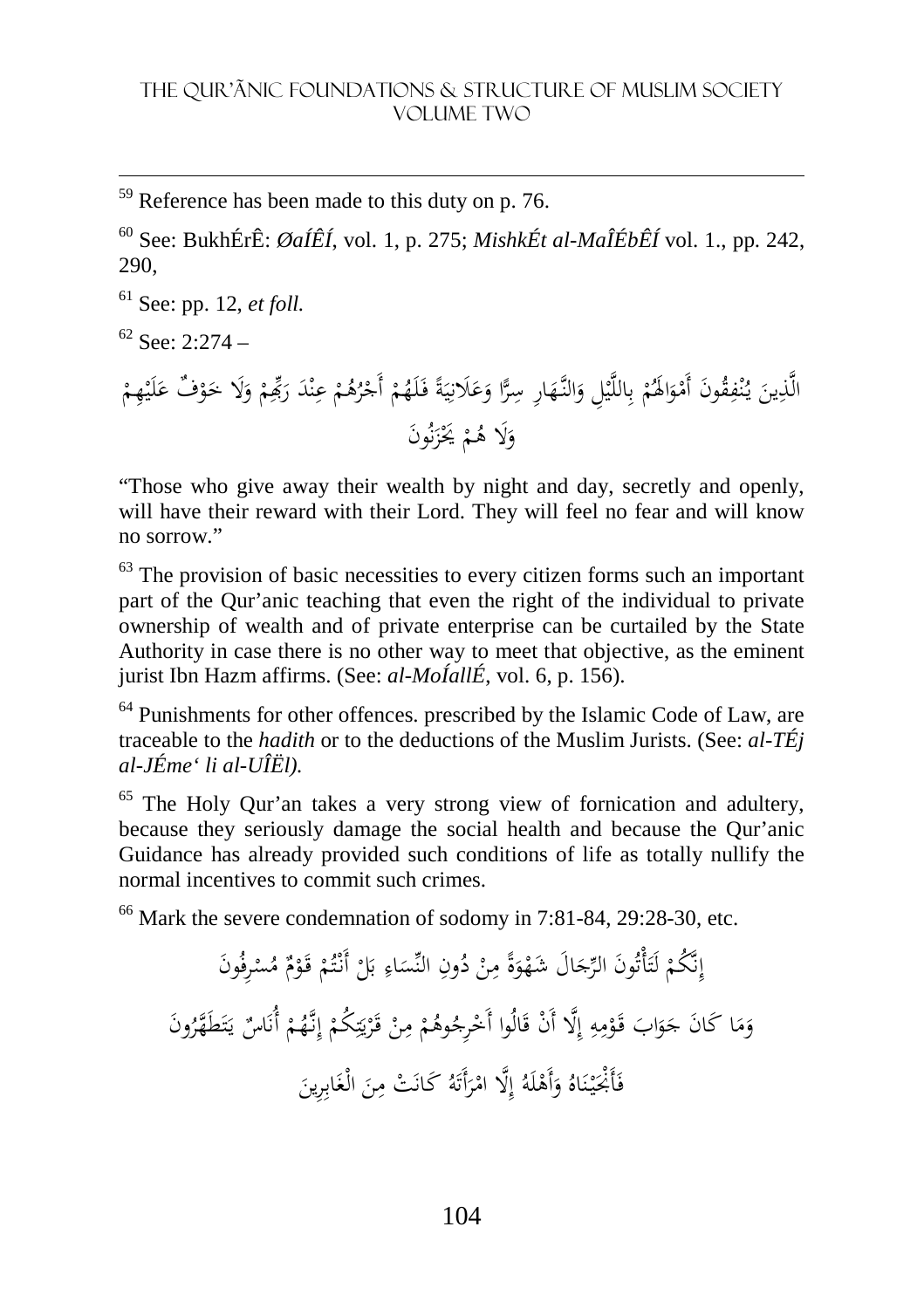وَأَمْطَرْنَا عَلَيْهِمْ مَطَرًا فَانْظُرْ كَيْفَ كَانَ عَاقِبَةُ الْمُجْرِمِينَ :<br>: ن ر<br>أ َ ْ ْ َ ً َ ر<br>( َ ي  $\ddot{\cdot}$ ب ِ َ ِم **ٔ** 

<u>.</u>

"(Lut said to his people): 'For you practice your lusts on men in preference for women : you are indeed a people transgressing beyond bounds.' And his people gave no answer but this they said: 'Drive them out of your city : these are indeed men who want to be clean and pure!' But We saved him and his family, except his wife: she was of those who lagged behind. And We rained down on them a shower (of brimstone). Then see what was the end of those who indulged in sin and crime."  $(7.81-84)$ 

لُوطًا َ َ َال ْذ ق ِ و إ ِ ه ِ م ْ َو ق ِ ل ْ ن ُكم ِ ُ َون إ أْت َ لَت َ َشة احِ َ الْف ا َ م ْ َ ُكم ق َ بـ َ َ س ا ِ ْ ن ِ م ٍ د َ أَح َ ن ِ َين م الَمِ َ الْع ْ ُ نكم ِ ُ َون أَئ أْت َ لَت َال َ ج َون الر ُ ْطَع َق تـَ و َ ِيل الس ُ َون ب أْت َ ت َ في و ِ ُ ُ يكم ِ اد َ ن الْ َ ْ َكر ن ُ م ا َ َم ان ف اب َ ك َ َ َ و َ ج ِ ه ِ م ْ َو قـ ِلا ْ أَن إ الُوا َ ا ق َ ن ِ ت ْ َذ ِ اب ائ َ ع ب ِ ِ ْن الله ِ َت إ ْ ُ كن َ ن ِ َين م ِ ق ِ الصاد َ َال ب ق َ ِني ر ْ ر ُ َ ان ى ْص ل َ ع ِ م ْ َو الْق َ ين ِ د ْسِ ف ُ الْم

"When Lut said to his people, 'You are committing an obscenity not perpetrated before you by anyone in all the worlds. Do you lie with men and waylay them on the road and commit depravities within your gatherings?' the only answer of his people was to say, 'Bring us Allah's punishment if you are telling the truth.' He said, 'My Lord, help me against the people of corruption!'" (29:28-30)

 $67$  "The Canon Law jurists are not unanimous as to the value of the property stolen, which would involve the penalty of the cutting off of the hand. The majority hold that petty thefts are exempt from this punishment. The general opinion is that only one hand should be cut off for the first theft, on the principle that 'if your hand or your foot offend you, cut them off, and cast them from you' (Matt. 18:8). Apparently in the age of Jesus thieves were crucified (Matt. 27:38)." (A. Yusuf Ali, *op. cit*., n. 742).

According to Hanafi school of Islamic Law: a thief's hand shall not be cut off if the value of the thing stolen is less than one dinar, and if two male witnesses of good character are not available for testimony. (*Hedaya alawwalain*, p. 539). Also it "shall not be cut off for the theft of what cannot be guarded, or is not worth guarding, being found in the land in great quantity,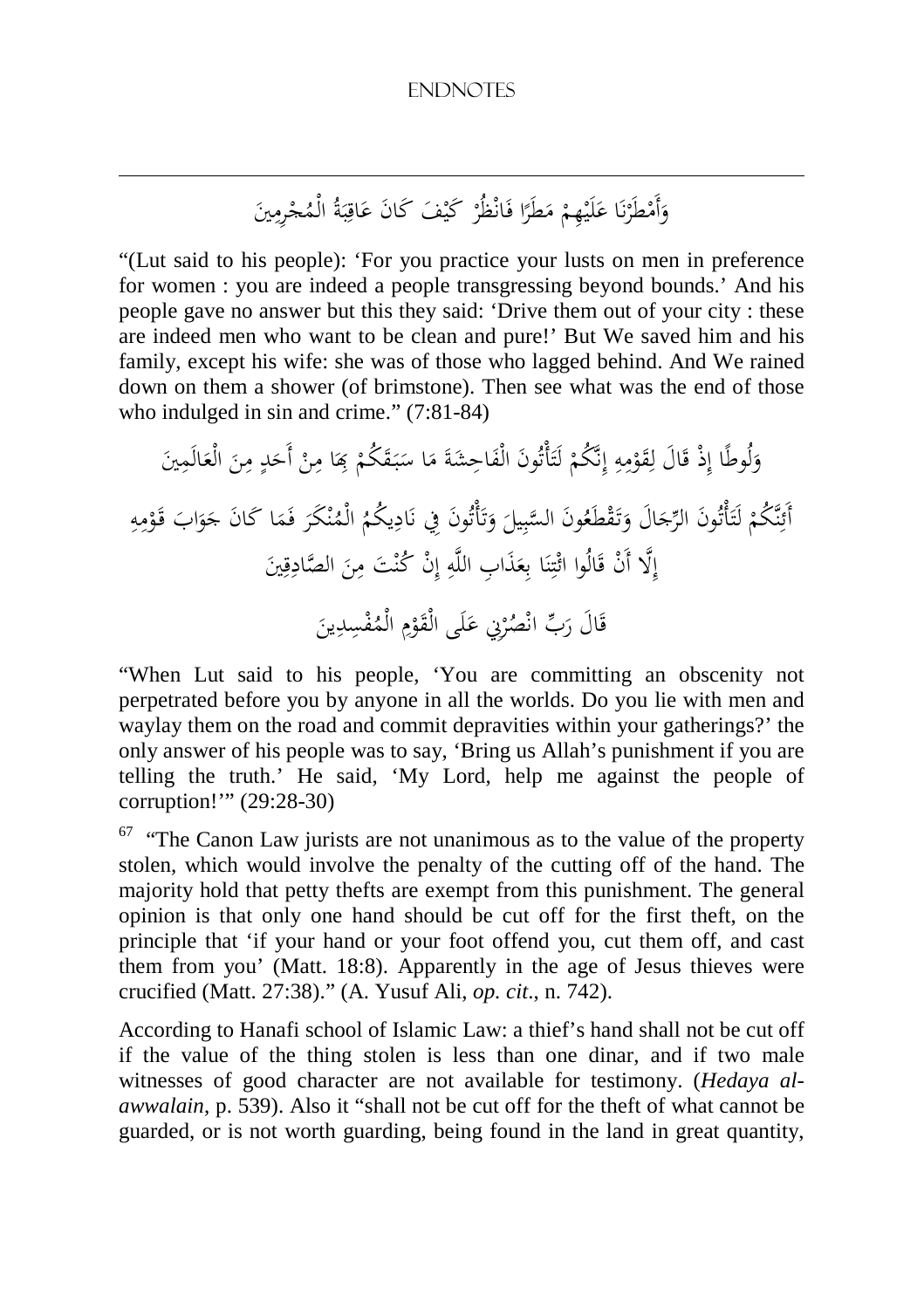<u>.</u>

such as dry wood, hay grass, reeds, game, fish, lime, etc.; also such articles of food as are quickly perishable, as milk, meat, fresh fruit, etc … Finally, a thief's hand shall not be cut off if the thing stolen has no conventional value, even though it be otherwise regarded as of great worth." (Roberts: *Social Laws of the Qur'an*. p. 93).

<sup>68</sup> We might compare this Qur'anic ordinance with the Biblical law. There we find that: "If a thief be found breaking up, and be smitten that he die, there shall no blood be shed for him." (*Exodus*, 22:2). "If a man be found stealing any of his brethren of the children of Israel, and makes merchandise of him, or sells him; then that thief shall die." (*Deuteronomy*, 24:7).

In the Hammurabi, the Greek and the Roman codes, as also in the common law of England until recently, theft has been classed as a capital crime of grave nature. (See: *Encyclopedia Britannica*, 13, p. 721).

It should be noted that the deterrent effect of this mode of punishment has been very remarkable in all the Muslim lands where it has been enforced, *e.g*., in Arabia.

It should also be noted that this severe punishment has been prescribed for the members of a society which ensures the provision of the basic human needs to every individual.

 $69$  "Our law of equality only takes account of three conditions of civil society: free for free, slave for slave, woman for woman. Among free men or women, all are equal: you cannot ask that because a wealthy, or high-born, or influential man is killed, his life is equal to two or three lives among the poor or the lowly. Nor, in cases of murder, can you go into the value or abilities of a slave. A woman is mentioned separately because her position as a mother or an economic worker is different. She does not form a third class but a division of the other two classes. One life having been lost, do not waste many lives in retaliation: at most, let the Law take one life under strictly prescribed conditions, and shut the door to private vengeance or tribal retaliation. But if the aggrieved party consents (and this condition of consent is laid down to prevent worse evils), forgiveness and brotherly love is better, and the door of Mercy is kept open." (Abdullah Yusuf Ali, *op. cit*., n. 182).

"According to the Hanafis", says Abdur Rahim, "the life of a slave stands on equal footing with that of a free-man, of woman with that of a man, of a non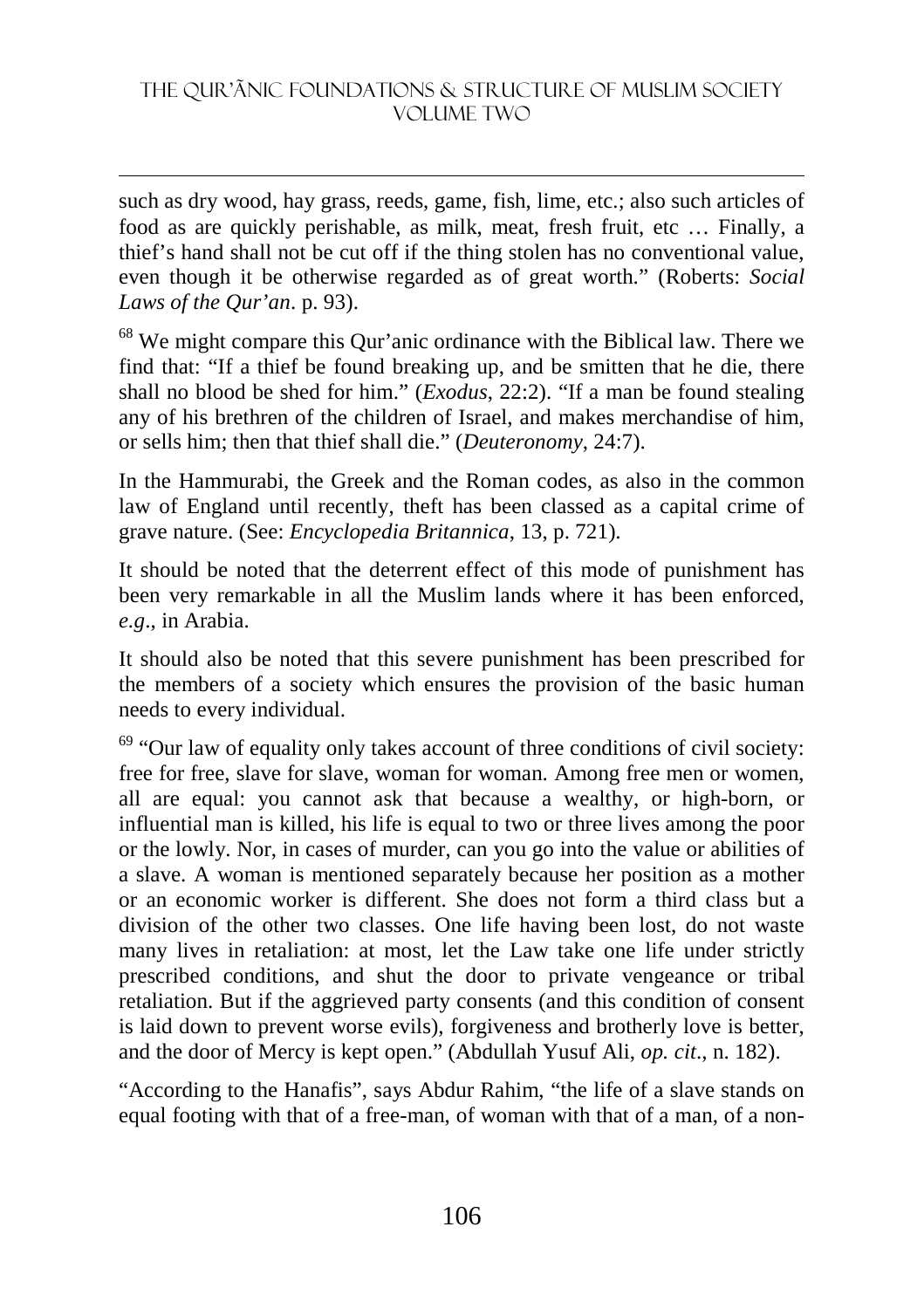Muslim subject with that of a Muslim." (*Muhamnadan Jurisprudence*, p. 359).

<u>.</u>

<sup>70</sup> "Islam while recognizing retaliation as the basic principle of remedial right, favors compensation as being a principle which is most consistent with the peace and progress of society, and lays down rules for the purpose of confining retaliation within the narrowest possible limit." (Abdur Rahim, *op. cit*., p. 359).

 $71$  "Retaliation being the right of the person injured or of his heirs, they can compound with the offender for money, or, if they choose, pardon him. Wherever retaliation for murder or hurt is compounded, the money payable as consideration can be realized only from the offender himself. So also when compensation is ordered in cases where there is a doubt as to the willful nature of the homicide. Similarly when the hurt caused has not resulted in death, the wrong-doer alone can be called upon to pay compensation. But when death has been caused by negligence or mistake, the offender's Akilas, that is his tribe or regiment, or the inhabitants of the town to which he belongs, are to pay the blood-money to the heirs of the deceased. The reason is that it is the duty of a person's Akilas to watch over his conduct and the law presumes that the wrong-doer would not have acted in the way he did unless they neglected their duty." (Abdur Rahim, *op. cit.,* p. 359).

 $72$  "The law, though it recognizes retaliation in theory, discourages this form of remedy in every possible way. For example, if there be the least doubt as to the willful character of the offence or the proof, retaliation will not be ordered." (Abdur Rahim, *op. cit*., p, 359).

 $^{73}$  We may note with advantage the comments of A. Yusuf Ali on this verse. He says: "The retaliation is prescribed in three places in the *Pentateuch, viz., Exodus,* 21:23-25; *Leviticus* 24:8-21, and *Deuteronomy,* 19:21. The wording in the three quotations is different, but in none of them is found the additional rider for mercy, as here. Note that in Matthew, 5:38, Jesus quotes the Old Law 'eye for eye', etc., and modifies it in the direction of forgiveness, but the Qur'anic injunction is more practical. This appeal for Mercy is as between man and man in the spiritual world. Even where the injured one forgives, the State or Ruler is competent to take such action as is necessary for the preservation of law and order in Society. For crime has a bearing that goes beyond the interests of the person injured: the Community is affected (See Qur'an, 5:35)," (*op. cit*., n. 754).